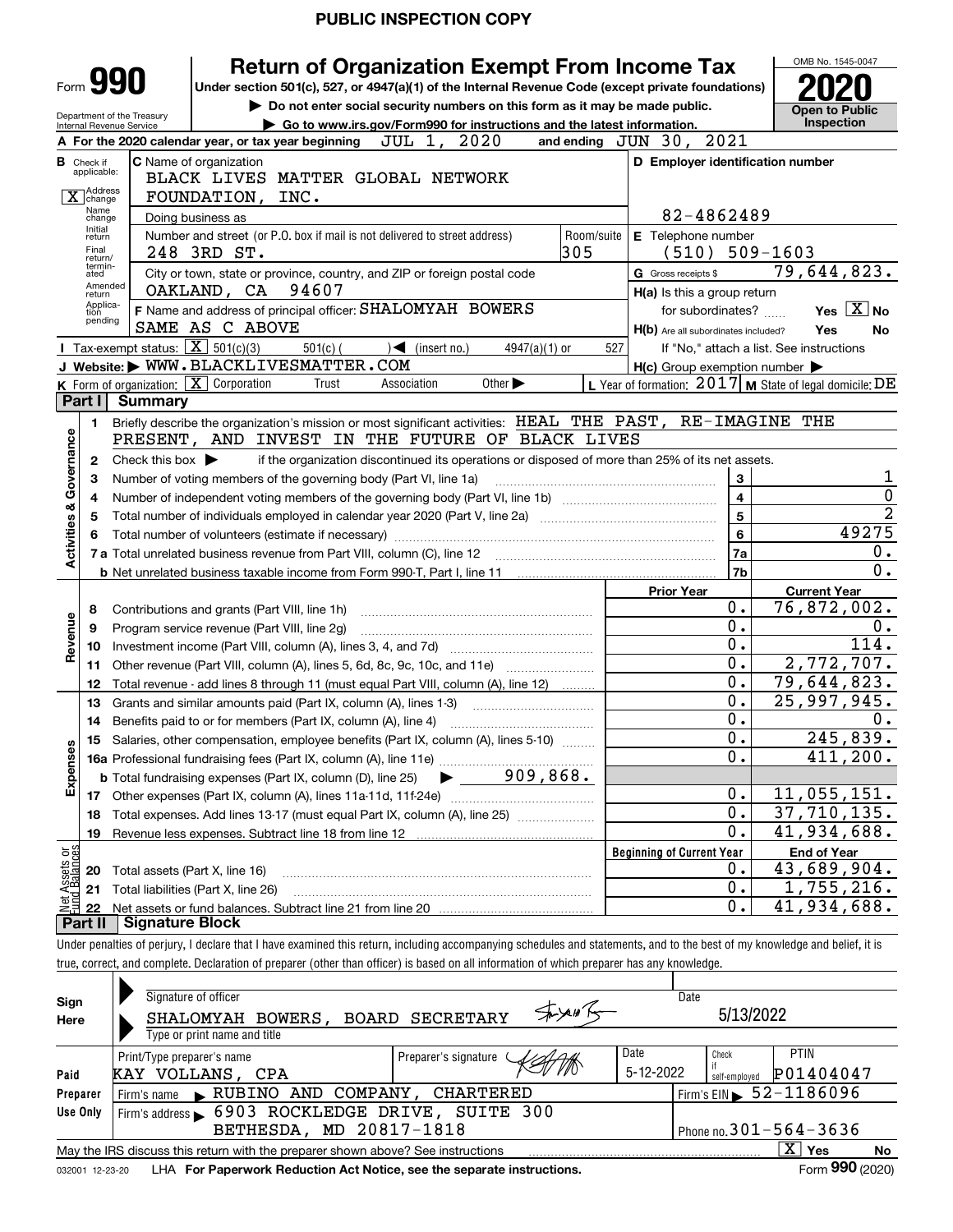|  |  | <b>PUBLIC INSPECTION COPY</b> |  |
|--|--|-------------------------------|--|
|--|--|-------------------------------|--|

|              | BLACK LIVES MATTER GLOBAL NETWORK<br>82-4862489<br>FOUNDATION, INC.                                                                            |
|--------------|------------------------------------------------------------------------------------------------------------------------------------------------|
|              | Page $2$<br>Form 990 (2020)<br><b>Part III   Statement of Program Service Accomplishments</b>                                                  |
|              | $\overline{\mathbf{X}}$                                                                                                                        |
| 1.           | Briefly describe the organization's mission:                                                                                                   |
|              | BLACK LIVES MATTER GLOBAL NETWORK FOUNDATION IS WORKING INSIDE AND                                                                             |
|              | OUTSIDE OF THE SYSTEM TO HEAL THE PAST, RE-IMAGINE THE PRESENT, AND                                                                            |
|              | INVEST IN THE FUTURE OF BLACK LIVES THROUGH POLICY, CHANGE, INVESTMENT                                                                         |
|              | IN OUR COMMUNITIES, AND A COMMITMENT TO ARTS AND CULTURE.                                                                                      |
| $\mathbf{2}$ | Did the organization undertake any significant program services during the year which were not listed on the                                   |
|              | $\sqrt{}$ Yes $\sqrt{}$ X $\sqrt{}$ No<br>prior Form 990 or 990-EZ?                                                                            |
|              | If "Yes," describe these new services on Schedule O.                                                                                           |
| 3            | $ Yes X $ No<br>Did the organization cease conducting, or make significant changes in how it conducts, any program services?                   |
|              | If "Yes," describe these changes on Schedule O.                                                                                                |
| 4            | Describe the organization's program service accomplishments for each of its three largest program services, as measured by expenses.           |
|              | Section 501(c)(3) and 501(c)(4) organizations are required to report the amount of grants and allocations to others, the total expenses, and   |
|              | revenue, if any, for each program service reported.<br>14, 445, 678. including grants of \$ 13, 097, 626. ) (Revenue \$                        |
| 4a           | (Expenses \$<br>(Code:<br>GRASSROOTS - WE ARE WORKING AND COLLABORATING WITH BLACK LEADERS TO                                                  |
|              | SUPPORT ON THE GROUND ORGANIZING.                                                                                                              |
|              |                                                                                                                                                |
|              |                                                                                                                                                |
|              |                                                                                                                                                |
|              |                                                                                                                                                |
|              |                                                                                                                                                |
|              |                                                                                                                                                |
|              |                                                                                                                                                |
|              |                                                                                                                                                |
|              |                                                                                                                                                |
|              |                                                                                                                                                |
| 4b           | 14, 200, 203. including grants of \$ 12, 900, 319. ) (Revenue \$<br>(Expenses \$<br>(Code:                                                     |
|              | HEALING JUSTICE PROGRAM - WE ARE DEVELOPING A MODEL FOR CREATING SPACE                                                                         |
|              | FOR SURVIVORS AND FAMILIES<br>IMPACTED BY POLICE VIOLENCE AND TRAUMA TO                                                                        |
|              | HEAL AND THRIVE THAT CAN BE REPLICATED ACROSS<br>THE COUNTRY.<br><b>WE ARE</b>                                                                 |
|              | CREATING NATIONAL AND INTERNATIONAL CAMPAIGNS THAT BUILD COALITIONS                                                                            |
|              | AMONGST COMMUNITY ACTIVISTS, LEADERS, AND ORGANIZERS; AND SUPPORTING<br>THE WORK OF ORGANIZATIONS AS THEY SUPPORT BLACK-LED AND INTERSECTIONAL |
|              | MOVEMENT WORK LOCALLY AND INTERNATIONALLY, BY BUILDING INFRASTRUCTURE,                                                                         |
|              | MEMBERSHIP, AND PRESENCE; PROVIDING SEED FUNDING; DEVELOPING                                                                                   |
|              | PROGRAMMING; PROVIDING TRAININGS; AND PROVIDING PUBLIC RELATIONS,                                                                              |
|              | COMMUNICATIONS, AND FUNDRAISING ASSISTANCE. ADDITIONALLY, WE ARE                                                                               |
|              | WORKING TO DEVELOP INITIATIVES TO BUILD BLACK WEALTH, POWER AND                                                                                |
|              | SELF-DETERMINATION.                                                                                                                            |
|              | ) (Revenue \$                                                                                                                                  |
|              | ARTS & CULTURE PROGRAM - WE ARE BRINGING TO LIFE THE CORE VALUES AND                                                                           |
|              | BELIEFS OF BLMGNF IN A WAY THAT ENGAGES AND CENTERS BLACK ARTISTS AND                                                                          |
|              | BLACK PEOPLE. WE SUPPORT EMERGING AND ESTABLISHED INDIVIDUAL BLACK                                                                             |
|              | ARTISTS WHO STAND IN SOLIDARITY WITH MARGINALIZED COMMUNITIES. IN                                                                              |
|              | ADDITION TO UPLIFTING THE VOICES OF THE BLACK ARTS COMMUNITY, THIS                                                                             |
|              | PROGRAM SERVES AS A CONNECTION POINT TO PROVIDE ART EXPOSURE AND                                                                               |
|              | EDUCATION FOR DISENFRANCHISED COMMUNITIES, PARTICULARLY FOR YOUTH. THIS                                                                        |
|              | PROGRAM CONVENES A BLACK LIVES MATTER ARTS & CULTURE GLOBAL ARTS                                                                               |
|              | ADVISORY COUNCIL, WHICH WILL CREATE A COALITION OF ESTABLISHED AND                                                                             |
|              | EMERGING LEADERS IN THE GLOBAL ARTS COMMUNITY; RUN ART ACTIVATIONS,                                                                            |
|              | THROUGH WHICH WE WILL CREATE POP-UP ART GALLERIES IN AT LEAST FOUR                                                                             |
|              | MAJOR CITIES, GLOBALLY, PER YEAR, TO BE CURATED BY THE GLOBAL ARTS                                                                             |
|              | 4d Other program services (Describe on Schedule O.)<br>(Expenses \$ $1,672,826$ including grants of \$                                         |
|              | (Revenue \$<br>33,039,667.                                                                                                                     |
|              | 4e Total program service expenses<br>$\overline{\phantom{a}}$                                                                                  |

Form (2020) **990**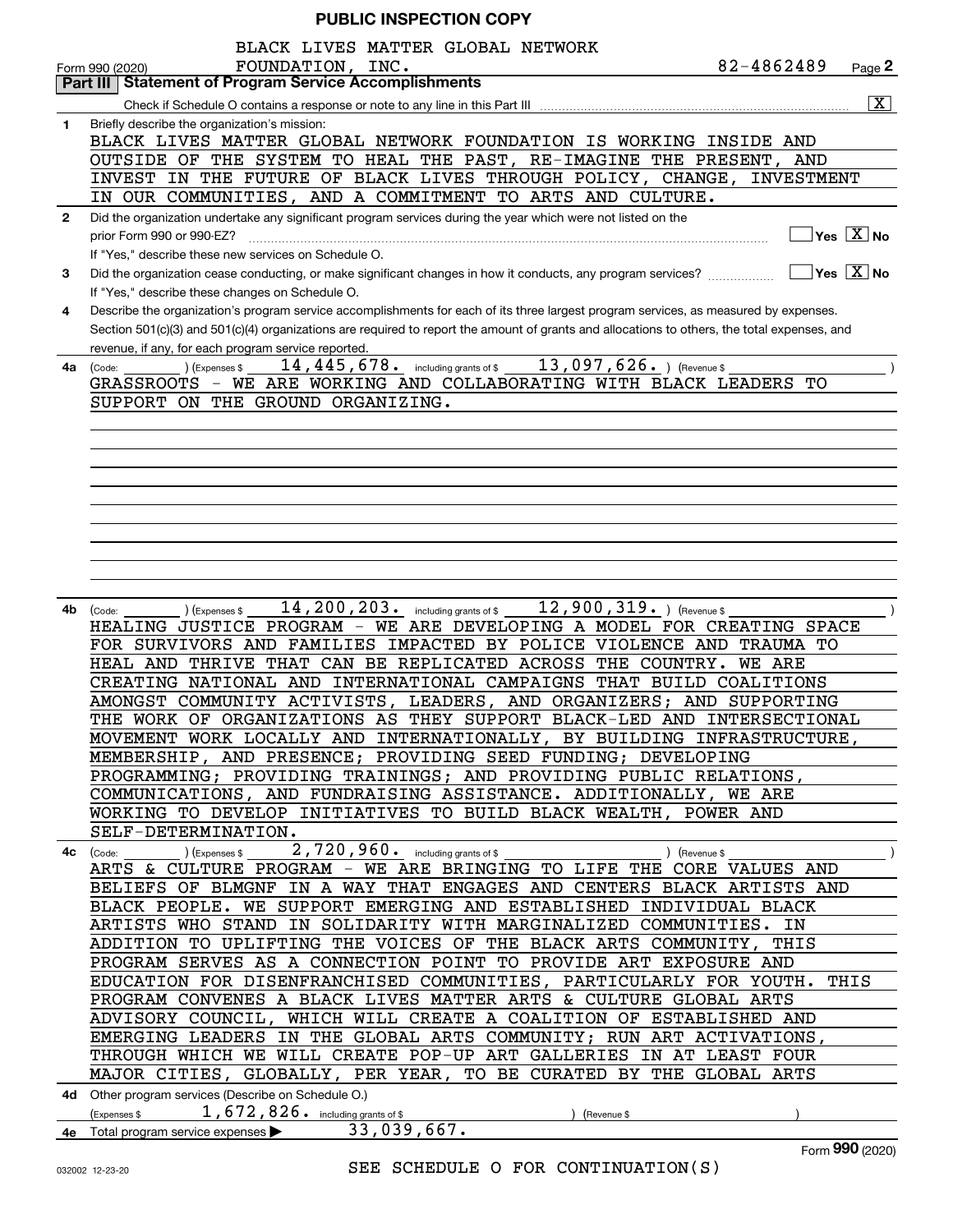BLACK LIVES MATTER GLOBAL NETWORK

|     | 82-4862489<br>FOUNDATION, INC.<br>Form 990 (2020)                                                                                     |                |             | Page <sub>3</sub>       |
|-----|---------------------------------------------------------------------------------------------------------------------------------------|----------------|-------------|-------------------------|
|     | <b>Checklist of Required Schedules</b><br>Part IV                                                                                     |                |             |                         |
|     |                                                                                                                                       |                | Yes $ $     | No                      |
| 1.  | Is the organization described in section $501(c)(3)$ or $4947(a)(1)$ (other than a private foundation)?                               |                |             |                         |
|     |                                                                                                                                       | 1              | X           |                         |
| 2   |                                                                                                                                       | $\mathbf{2}$   | $\mathbf X$ |                         |
| 3   | Did the organization engage in direct or indirect political campaign activities on behalf of or in opposition to candidates for       |                |             |                         |
|     |                                                                                                                                       | 3              |             | x                       |
| 4   | Section 501(c)(3) organizations. Did the organization engage in lobbying activities, or have a section 501(h) election in effect      |                |             |                         |
|     |                                                                                                                                       | 4              | Х           |                         |
| 5   | Is the organization a section 501(c)(4), 501(c)(5), or 501(c)(6) organization that receives membership dues, assessments, or          |                |             |                         |
|     |                                                                                                                                       | 5              |             | x                       |
| 6   | Did the organization maintain any donor advised funds or any similar funds or accounts for which donors have the right to             |                |             |                         |
|     | provide advice on the distribution or investment of amounts in such funds or accounts? If "Yes," complete Schedule D, Part I          | 6              |             | х                       |
| 7   | Did the organization receive or hold a conservation easement, including easements to preserve open space,                             |                |             |                         |
|     |                                                                                                                                       | $\overline{7}$ |             | х                       |
| 8   | Did the organization maintain collections of works of art, historical treasures, or other similar assets? If "Yes," complete          |                |             |                         |
|     |                                                                                                                                       | 8              |             | x                       |
| 9   | Did the organization report an amount in Part X, line 21, for escrow or custodial account liability, serve as a custodian for         |                |             |                         |
|     | amounts not listed in Part X; or provide credit counseling, debt management, credit repair, or debt negotiation services?             |                |             |                         |
|     |                                                                                                                                       | 9              |             | x                       |
| 10  | Did the organization, directly or through a related organization, hold assets in donor-restricted endowments                          |                |             |                         |
|     |                                                                                                                                       | 10             |             | x                       |
| 11  | If the organization's answer to any of the following questions is "Yes," then complete Schedule D, Parts VI, VII, VIII, IX, or X      |                |             |                         |
|     | as applicable.                                                                                                                        |                |             |                         |
|     | a Did the organization report an amount for land, buildings, and equipment in Part X, line 10? If "Yes," complete Schedule D,         |                |             |                         |
|     |                                                                                                                                       | 11a            | х           |                         |
|     | <b>b</b> Did the organization report an amount for investments - other securities in Part X, line 12, that is 5% or more of its total |                |             |                         |
|     |                                                                                                                                       | 11b            |             | x                       |
|     | c Did the organization report an amount for investments - program related in Part X, line 13, that is 5% or more of its total         |                |             |                         |
|     |                                                                                                                                       | 11c            |             | х                       |
|     | d Did the organization report an amount for other assets in Part X, line 15, that is 5% or more of its total assets reported in       |                |             |                         |
|     |                                                                                                                                       | 11d            |             | x                       |
|     | e Did the organization report an amount for other liabilities in Part X, line 25? If "Yes," complete Schedule D, Part X               | <b>11e</b>     |             | $\overline{\mathbf{x}}$ |
| f   | Did the organization's separate or consolidated financial statements for the tax year include a footnote that addresses               |                |             |                         |
|     | the organization's liability for uncertain tax positions under FIN 48 (ASC 740)? If "Yes," complete Schedule D, Part X                | 11f            | х           |                         |
|     | 12a Did the organization obtain separate, independent audited financial statements for the tax year? If "Yes." complete               |                |             |                         |
|     |                                                                                                                                       | 12a            | X           |                         |
|     | <b>b</b> Was the organization included in consolidated, independent audited financial statements for the tax year?                    |                |             |                         |
|     | If "Yes," and if the organization answered "No" to line 12a, then completing Schedule D, Parts XI and XII is optional                 | 12b            |             | x                       |
| 13  |                                                                                                                                       | 13             |             | $\overline{\mathbf{x}}$ |
| 14a | Did the organization maintain an office, employees, or agents outside of the United States?                                           | 14a            |             | $\mathbf X$             |
| b   | Did the organization have aggregate revenues or expenses of more than \$10,000 from grantmaking, fundraising, business,               |                |             |                         |
|     | investment, and program service activities outside the United States, or aggregate foreign investments valued at \$100,000            |                |             |                         |
|     |                                                                                                                                       | 14b            | х           |                         |
| 15  | Did the organization report on Part IX, column (A), line 3, more than \$5,000 of grants or other assistance to or for any             |                |             |                         |
|     |                                                                                                                                       | 15             | х           |                         |
| 16  | Did the organization report on Part IX, column (A), line 3, more than \$5,000 of aggregate grants or other assistance to              |                |             |                         |
|     |                                                                                                                                       | 16             |             | x                       |
| 17  | Did the organization report a total of more than \$15,000 of expenses for professional fundraising services on Part IX,               |                |             |                         |
|     |                                                                                                                                       | 17             | х           |                         |
| 18  | Did the organization report more than \$15,000 total of fundraising event gross income and contributions on Part VIII, lines          |                |             |                         |
|     |                                                                                                                                       | 18             |             | x                       |
|     |                                                                                                                                       |                |             |                         |
| 19  | Did the organization report more than \$15,000 of gross income from gaming activities on Part VIII, line 9a? If "Yes."                |                |             | х                       |
|     |                                                                                                                                       | 19             |             | $\mathbf X$             |
| 20a |                                                                                                                                       | 20a            |             |                         |
| b   |                                                                                                                                       | 20b            |             |                         |
| 21  | Did the organization report more than \$5,000 of grants or other assistance to any domestic organization or                           |                |             |                         |
|     |                                                                                                                                       | 21             | х           |                         |

032003 12-23-20

Form (2020) **990**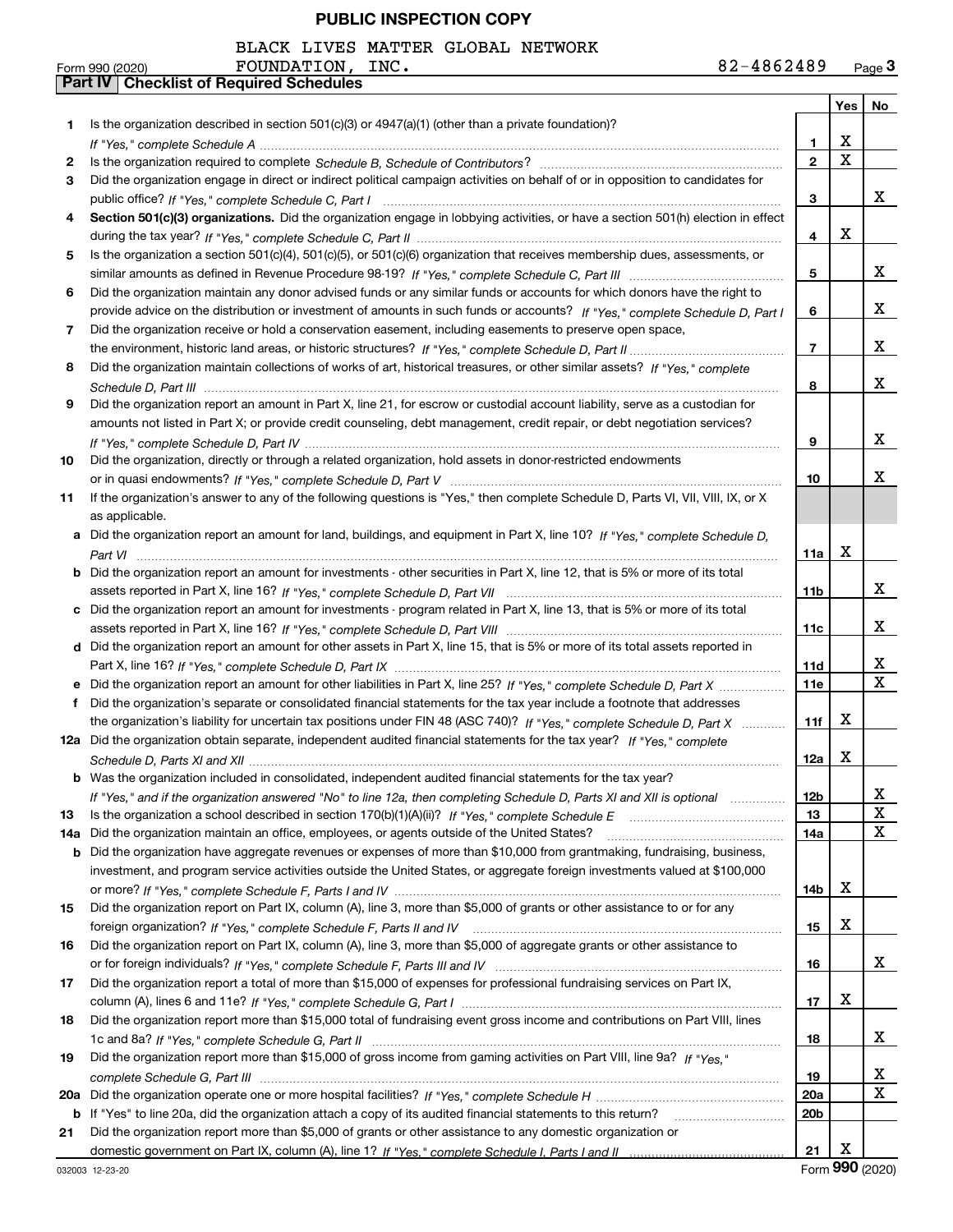BLACK LIVES MATTER GLOBAL NETWORK

|               | 82-4862489<br>FOUNDATION, INC.<br>Form 990 (2020)                                                                            |                 |     | Page 4      |
|---------------|------------------------------------------------------------------------------------------------------------------------------|-----------------|-----|-------------|
|               | <b>Checklist of Required Schedules (continued)</b><br>Part IV                                                                |                 |     |             |
|               |                                                                                                                              |                 | Yes | No          |
| 22            | Did the organization report more than \$5,000 of grants or other assistance to or for domestic individuals on                |                 |     |             |
|               |                                                                                                                              | 22              |     | х           |
| 23            | Did the organization answer "Yes" to Part VII, Section A, line 3, 4, or 5 about compensation of the organization's current   |                 |     |             |
|               | and former officers, directors, trustees, key employees, and highest compensated employees? If "Yes," complete               |                 |     |             |
|               |                                                                                                                              | 23              | Х   |             |
|               | 24a Did the organization have a tax-exempt bond issue with an outstanding principal amount of more than \$100,000 as of the  |                 |     |             |
|               | last day of the year, that was issued after December 31, 2002? If "Yes," answer lines 24b through 24d and complete           |                 |     |             |
|               |                                                                                                                              | 24a             |     | x           |
|               | <b>b</b> Did the organization invest any proceeds of tax-exempt bonds beyond a temporary period exception?                   | 24b             |     |             |
|               | c Did the organization maintain an escrow account other than a refunding escrow at any time during the year to defease       |                 |     |             |
|               |                                                                                                                              | 24c             |     |             |
|               |                                                                                                                              | 24d             |     |             |
|               | 25a Section 501(c)(3), 501(c)(4), and 501(c)(29) organizations. Did the organization engage in an excess benefit             |                 |     |             |
|               |                                                                                                                              | 25a             | Х   |             |
|               | b Is the organization aware that it engaged in an excess benefit transaction with a disqualified person in a prior year, and |                 |     |             |
|               | that the transaction has not been reported on any of the organization's prior Forms 990 or 990-EZ? If "Yes," complete        |                 |     |             |
|               | Schedule L, Part I                                                                                                           | 25 <sub>b</sub> |     | x           |
| 26            | Did the organization report any amount on Part X, line 5 or 22, for receivables from or payables to any current              |                 |     |             |
|               | or former officer, director, trustee, key employee, creator or founder, substantial contributor, or 35%                      |                 |     |             |
|               | controlled entity or family member of any of these persons? If "Yes," complete Schedule L, Part II                           | 26              | X   |             |
| 27            | Did the organization provide a grant or other assistance to any current or former officer, director, trustee, key employee,  |                 |     |             |
|               | creator or founder, substantial contributor or employee thereof, a grant selection committee member, or to a 35% controlled  |                 |     |             |
|               | entity (including an employee thereof) or family member of any of these persons? If "Yes," complete Schedule L, Part III     | 27              |     | x           |
| 28            | Was the organization a party to a business transaction with one of the following parties (see Schedule L, Part IV            |                 |     |             |
|               | instructions, for applicable filing thresholds, conditions, and exceptions):                                                 |                 |     |             |
|               | a A current or former officer, director, trustee, key employee, creator or founder, or substantial contributor? If           |                 |     |             |
|               |                                                                                                                              | 28a             |     | x           |
|               |                                                                                                                              | 28b             | X   |             |
|               | c A 35% controlled entity of one or more individuals and/or organizations described in lines 28a or 28b? If                  |                 |     |             |
|               |                                                                                                                              | 28c             | X   |             |
| 29            |                                                                                                                              | 29              |     | x           |
| 30            | Did the organization receive contributions of art, historical treasures, or other similar assets, or qualified conservation  |                 |     |             |
|               |                                                                                                                              | 30              |     | х           |
| 31            | Did the organization liquidate, terminate, or dissolve and cease operations? If "Yes," complete Schedule N, Part I           | 31              |     | $\mathbf X$ |
| 32            | Did the organization sell, exchange, dispose of, or transfer more than 25% of its net assets? If "Yes," complete             |                 |     |             |
|               |                                                                                                                              | 32              |     | x           |
| 33            | Did the organization own 100% of an entity disregarded as separate from the organization under Regulations                   |                 |     |             |
|               |                                                                                                                              | 33              | x   |             |
| 34            | Was the organization related to any tax-exempt or taxable entity? If "Yes," complete Schedule R, Part II, III, or IV, and    |                 |     |             |
|               |                                                                                                                              | 34              |     | х           |
|               | 35a Did the organization have a controlled entity within the meaning of section 512(b)(13)?                                  | 35a             |     | X           |
|               | b If "Yes" to line 35a, did the organization receive any payment from or engage in any transaction with a controlled entity  |                 |     |             |
|               |                                                                                                                              | 35b             |     |             |
| 36            | Section 501(c)(3) organizations. Did the organization make any transfers to an exempt non-charitable related organization?   |                 |     |             |
|               |                                                                                                                              | 36              |     | x           |
| 37            | Did the organization conduct more than 5% of its activities through an entity that is not a related organization             |                 |     |             |
|               |                                                                                                                              | 37              |     | x           |
| 38            | Did the organization complete Schedule O and provide explanations in Schedule O for Part VI, lines 11b and 19?               |                 |     |             |
|               | Note: All Form 990 filers are required to complete Schedule O                                                                | 38              | x   |             |
| <b>Part V</b> | <b>Statements Regarding Other IRS Filings and Tax Compliance</b>                                                             |                 |     |             |
|               | Check if Schedule O contains a response or note to any line in this Part V                                                   |                 |     |             |
|               |                                                                                                                              |                 |     | Yes   No    |
|               | the number reported in Pey 2 of Ferm 1006, Enter 0 if not enpliceble                                                         | 1 2 I           |     |             |

| <b>1a</b> Enter the number reported in Box 3 of Form 1096. Enter -0- if not applicable                               | 1a |  |  |  |  |  |  |
|----------------------------------------------------------------------------------------------------------------------|----|--|--|--|--|--|--|
| <b>b</b> Enter the number of Forms W-2G included in line 1a. Enter -0- if not applicable                             | 1b |  |  |  |  |  |  |
| c Did the organization comply with backup withholding rules for reportable payments to vendors and reportable gaming |    |  |  |  |  |  |  |
| (gambling) winnings to prize winners?                                                                                |    |  |  |  |  |  |  |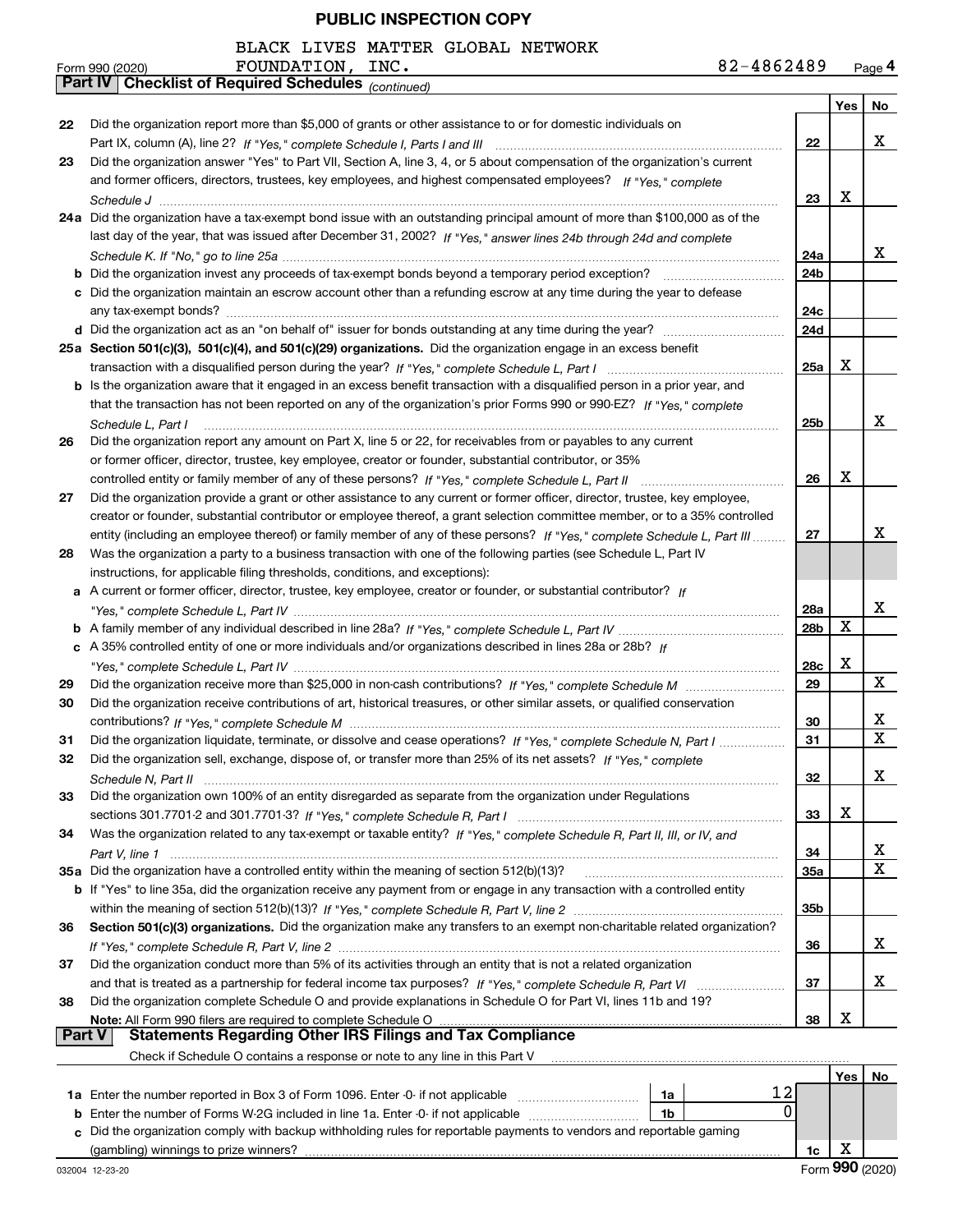| BLACK LIVES MATTER GLOBAL NETWORK |  |  |  |  |  |
|-----------------------------------|--|--|--|--|--|
|-----------------------------------|--|--|--|--|--|

|               | 82-4862489<br>FOUNDATION, INC.<br>Form 990 (2020)                                                                                                                                                                                     |                |     | $Page$ 5 |  |  |  |  |
|---------------|---------------------------------------------------------------------------------------------------------------------------------------------------------------------------------------------------------------------------------------|----------------|-----|----------|--|--|--|--|
| <b>Part V</b> | Statements Regarding Other IRS Filings and Tax Compliance (continued)                                                                                                                                                                 |                |     |          |  |  |  |  |
|               |                                                                                                                                                                                                                                       |                | Yes | No       |  |  |  |  |
|               | 2a Enter the number of employees reported on Form W-3, Transmittal of Wage and Tax Statements,                                                                                                                                        |                |     |          |  |  |  |  |
|               | $\overline{a}$<br>filed for the calendar year ending with or within the year covered by this return <i>manumumumum</i><br>2a                                                                                                          |                |     |          |  |  |  |  |
|               |                                                                                                                                                                                                                                       | 2 <sub>b</sub> | X   |          |  |  |  |  |
|               |                                                                                                                                                                                                                                       |                |     |          |  |  |  |  |
|               | 3a Did the organization have unrelated business gross income of \$1,000 or more during the year?                                                                                                                                      | За             |     | х        |  |  |  |  |
|               |                                                                                                                                                                                                                                       | 3 <sub>b</sub> |     |          |  |  |  |  |
|               | 4a At any time during the calendar year, did the organization have an interest in, or a signature or other authority over, a                                                                                                          |                |     |          |  |  |  |  |
|               | financial account in a foreign country (such as a bank account, securities account, or other financial account)?                                                                                                                      | 4a             |     | х        |  |  |  |  |
|               | <b>b</b> If "Yes," enter the name of the foreign country $\blacktriangleright$                                                                                                                                                        |                |     |          |  |  |  |  |
|               | See instructions for filing requirements for FinCEN Form 114, Report of Foreign Bank and Financial Accounts (FBAR).                                                                                                                   |                |     |          |  |  |  |  |
|               | 5a Was the organization a party to a prohibited tax shelter transaction at any time during the tax year?                                                                                                                              | 5a             |     | х        |  |  |  |  |
| b             |                                                                                                                                                                                                                                       | 5 <sub>b</sub> |     | X        |  |  |  |  |
| с             |                                                                                                                                                                                                                                       | 5c             |     |          |  |  |  |  |
| ба            | Does the organization have annual gross receipts that are normally greater than \$100,000, and did the organization solicit                                                                                                           |                |     |          |  |  |  |  |
|               | any contributions that were not tax deductible as charitable contributions?                                                                                                                                                           | 6a             |     | х        |  |  |  |  |
|               | b If "Yes," did the organization include with every solicitation an express statement that such contributions or gifts                                                                                                                |                |     |          |  |  |  |  |
|               |                                                                                                                                                                                                                                       | 6b             |     |          |  |  |  |  |
| 7             | Organizations that may receive deductible contributions under section 170(c).                                                                                                                                                         |                |     |          |  |  |  |  |
| а             | Did the organization receive a payment in excess of \$75 made partly as a contribution and partly for goods and services provided to the payor?                                                                                       | 7a             |     | х        |  |  |  |  |
| b             | If "Yes," did the organization notify the donor of the value of the goods or services provided?                                                                                                                                       | 7b             |     |          |  |  |  |  |
|               | c Did the organization sell, exchange, or otherwise dispose of tangible personal property for which it was required                                                                                                                   |                |     | х        |  |  |  |  |
|               |                                                                                                                                                                                                                                       |                |     |          |  |  |  |  |
|               | 7d<br>d If "Yes," indicate the number of Forms 8282 filed during the year manufactured in the second of the New York                                                                                                                  |                |     |          |  |  |  |  |
| е             |                                                                                                                                                                                                                                       |                |     |          |  |  |  |  |
|               | Did the organization, during the year, pay premiums, directly or indirectly, on a personal benefit contract?                                                                                                                          |                |     |          |  |  |  |  |
|               | If the organization received a contribution of qualified intellectual property, did the organization file Form 8899 as required?                                                                                                      |                |     |          |  |  |  |  |
| h             | If the organization received a contribution of cars, boats, airplanes, or other vehicles, did the organization file a Form 1098-C?                                                                                                    | 7h             |     |          |  |  |  |  |
| 8             | Sponsoring organizations maintaining donor advised funds. Did a donor advised fund maintained by the                                                                                                                                  |                |     |          |  |  |  |  |
|               | sponsoring organization have excess business holdings at any time during the year?                                                                                                                                                    | 8              |     |          |  |  |  |  |
| 9             | Sponsoring organizations maintaining donor advised funds.                                                                                                                                                                             |                |     |          |  |  |  |  |
| а             | Did the sponsoring organization make any taxable distributions under section 4966?                                                                                                                                                    | 9а             |     |          |  |  |  |  |
| b             | Did the sponsoring organization make a distribution to a donor, donor advisor, or related person? [[[[[[[[[[[                                                                                                                         | 9b             |     |          |  |  |  |  |
| 10            | Section 501(c)(7) organizations. Enter:                                                                                                                                                                                               |                |     |          |  |  |  |  |
| а             | 10a<br>Initiation fees and capital contributions included on Part VIII, line 12 [100] [100] [100] [100] [100] [100] [100] [100] [100] [100] [100] [100] [100] [100] [100] [100] [100] [100] [100] [100] [100] [100] [100] [100] [100] |                |     |          |  |  |  |  |
| b             | 10b <br>Gross receipts, included on Form 990, Part VIII, line 12, for public use of club facilities                                                                                                                                   |                |     |          |  |  |  |  |
| 11            | Section 501(c)(12) organizations. Enter:                                                                                                                                                                                              |                |     |          |  |  |  |  |
| a             | 11a<br>Gross income from members or shareholders                                                                                                                                                                                      |                |     |          |  |  |  |  |
|               | <b>b</b> Gross income from other sources (Do not net amounts due or paid to other sources against                                                                                                                                     |                |     |          |  |  |  |  |
|               | amounts due or received from them.)<br>11b<br>12a Section 4947(a)(1) non-exempt charitable trusts. Is the organization filing Form 990 in lieu of Form 1041?                                                                          |                |     |          |  |  |  |  |
|               | 12 <sub>b</sub>                                                                                                                                                                                                                       | 12a            |     |          |  |  |  |  |
|               | <b>b</b> If "Yes," enter the amount of tax-exempt interest received or accrued during the year<br>Section 501(c)(29) qualified nonprofit health insurance issuers.                                                                    |                |     |          |  |  |  |  |
| 13            |                                                                                                                                                                                                                                       | 13a            |     |          |  |  |  |  |
|               | a Is the organization licensed to issue qualified health plans in more than one state?<br>Note: See the instructions for additional information the organization must report on Schedule O.                                           |                |     |          |  |  |  |  |
|               |                                                                                                                                                                                                                                       |                |     |          |  |  |  |  |
|               | <b>b</b> Enter the amount of reserves the organization is required to maintain by the states in which the<br>13 <sub>b</sub>                                                                                                          |                |     |          |  |  |  |  |
|               | 13 <sub>c</sub>                                                                                                                                                                                                                       |                |     |          |  |  |  |  |
| 14a           | Did the organization receive any payments for indoor tanning services during the tax year?                                                                                                                                            |                |     |          |  |  |  |  |
|               | <b>b</b> If "Yes," has it filed a Form 720 to report these payments? If "No," provide an explanation on Schedule O                                                                                                                    | 14a<br>14b     |     | X        |  |  |  |  |
| 15            | Is the organization subject to the section 4960 tax on payment(s) of more than \$1,000,000 in remuneration or                                                                                                                         |                |     |          |  |  |  |  |
|               |                                                                                                                                                                                                                                       | 15             |     | х        |  |  |  |  |
|               | If "Yes," see instructions and file Form 4720, Schedule N.                                                                                                                                                                            |                |     |          |  |  |  |  |
| 16            | Is the organization an educational institution subject to the section 4968 excise tax on net investment income?                                                                                                                       | 16             |     | X        |  |  |  |  |
|               | If "Yes," complete Form 4720, Schedule O.                                                                                                                                                                                             |                |     |          |  |  |  |  |

Form (2020) **990**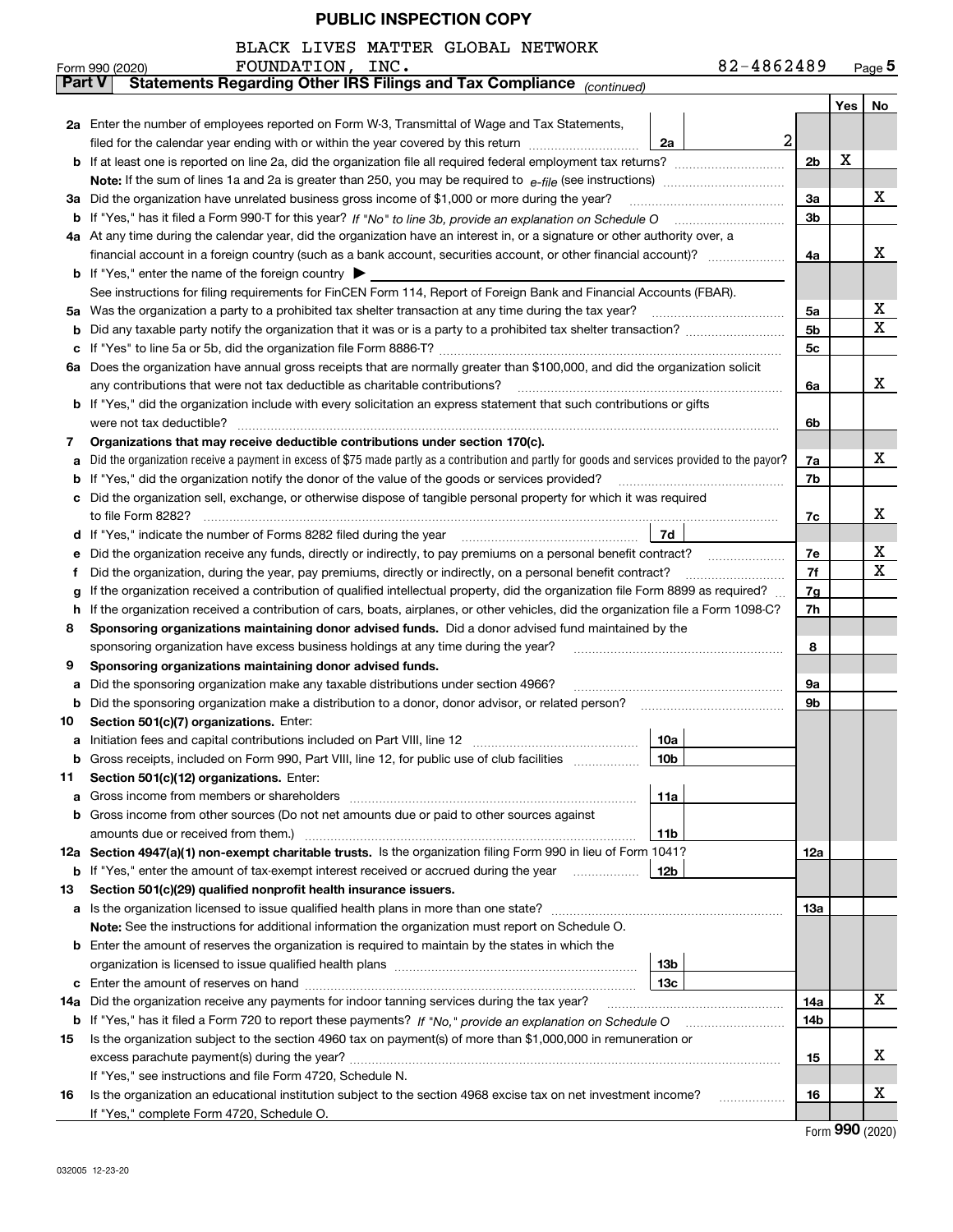|  |  | BLACK LIVES MATTER GLOBAL NETWORK |
|--|--|-----------------------------------|
|  |  |                                   |

|          | 82-4862489<br>FOUNDATION, INC.<br>Form 990 (2020)                                                                                                                                                                                                                                                                                                    |                 |     | <u>Page</u> 6           |
|----------|------------------------------------------------------------------------------------------------------------------------------------------------------------------------------------------------------------------------------------------------------------------------------------------------------------------------------------------------------|-----------------|-----|-------------------------|
|          | Governance, Management, and Disclosure For each "Yes" response to lines 2 through 7b below, and for a "No" response<br>Part VI                                                                                                                                                                                                                       |                 |     |                         |
|          | to line 8a, 8b, or 10b below, describe the circumstances, processes, or changes on Schedule O. See instructions.                                                                                                                                                                                                                                     |                 |     |                         |
|          |                                                                                                                                                                                                                                                                                                                                                      |                 |     | $\overline{\mathbf{x}}$ |
|          | <b>Section A. Governing Body and Management</b>                                                                                                                                                                                                                                                                                                      |                 |     |                         |
|          |                                                                                                                                                                                                                                                                                                                                                      |                 | Yes | No                      |
|          | <b>1a</b> Enter the number of voting members of the governing body at the end of the tax year<br>1a<br>.                                                                                                                                                                                                                                             |                 |     |                         |
|          | If there are material differences in voting rights among members of the governing body, or if the governing                                                                                                                                                                                                                                          |                 |     |                         |
|          | body delegated broad authority to an executive committee or similar committee, explain on Schedule O.                                                                                                                                                                                                                                                |                 |     |                         |
| b        | Enter the number of voting members included on line 1a, above, who are independent<br>1b                                                                                                                                                                                                                                                             | 0               |     |                         |
| 2        | Did any officer, director, trustee, or key employee have a family relationship or a business relationship with any other                                                                                                                                                                                                                             |                 |     |                         |
|          | officer, director, trustee, or key employee?                                                                                                                                                                                                                                                                                                         | $\mathbf{2}$    |     | X                       |
| 3        | Did the organization delegate control over management duties customarily performed by or under the direct supervision                                                                                                                                                                                                                                |                 |     |                         |
|          | of officers, directors, trustees, or key employees to a management company or other person?                                                                                                                                                                                                                                                          | 3               |     | х<br>$\mathbf X$        |
| 4        | Did the organization make any significant changes to its governing documents since the prior Form 990 was filed?                                                                                                                                                                                                                                     | 4               |     | х                       |
| 5        | Did the organization become aware during the year of a significant diversion of the organization's assets?                                                                                                                                                                                                                                           | 5               |     | X                       |
| 6        | Did the organization have members or stockholders?<br>Did the organization have members, stockholders, or other persons who had the power to elect or appoint one or                                                                                                                                                                                 | 6               |     |                         |
| 7a       | more members of the governing body?                                                                                                                                                                                                                                                                                                                  |                 |     | x                       |
|          | <b>b</b> Are any governance decisions of the organization reserved to (or subject to approval by) members, stockholders, or                                                                                                                                                                                                                          | 7a              |     |                         |
|          | persons other than the governing body?                                                                                                                                                                                                                                                                                                               | 7b              |     | x                       |
| 8        | Did the organization contemporaneously document the meetings held or written actions undertaken during the year by the following:                                                                                                                                                                                                                    |                 |     |                         |
| a        |                                                                                                                                                                                                                                                                                                                                                      | 8а              |     | х                       |
| b        | Each committee with authority to act on behalf of the governing body?                                                                                                                                                                                                                                                                                | 8b              |     | X                       |
| 9        | Is there any officer, director, trustee, or key employee listed in Part VII, Section A, who cannot be reached at the                                                                                                                                                                                                                                 |                 |     |                         |
|          |                                                                                                                                                                                                                                                                                                                                                      | 9               |     | x                       |
|          | Section B. Policies <sub>(This Section B requests information about policies not required by the Internal Revenue Code.)</sub>                                                                                                                                                                                                                       |                 |     |                         |
|          |                                                                                                                                                                                                                                                                                                                                                      |                 | Yes | No                      |
|          |                                                                                                                                                                                                                                                                                                                                                      | 10a             |     | x                       |
|          | <b>b</b> If "Yes," did the organization have written policies and procedures governing the activities of such chapters, affiliates,                                                                                                                                                                                                                  |                 |     |                         |
|          | and branches to ensure their operations are consistent with the organization's exempt purposes?                                                                                                                                                                                                                                                      | 10 <sub>b</sub> |     |                         |
|          | 11a Has the organization provided a complete copy of this Form 990 to all members of its governing body before filing the form?                                                                                                                                                                                                                      | 11a             | X   |                         |
|          | <b>b</b> Describe in Schedule O the process, if any, used by the organization to review this Form 990.                                                                                                                                                                                                                                               |                 |     |                         |
| 12a      |                                                                                                                                                                                                                                                                                                                                                      | 12a             | х   |                         |
|          | <b>b</b> Were officers, directors, or trustees, and key employees required to disclose annually interests that could give rise to conflicts?                                                                                                                                                                                                         | 12 <sub>b</sub> | X   |                         |
|          | c Did the organization regularly and consistently monitor and enforce compliance with the policy? If "Yes." describe                                                                                                                                                                                                                                 |                 | X   |                         |
|          | in Schedule O how this was done manufactured and contain an according to the state of the state of the state o                                                                                                                                                                                                                                       | 12c             |     |                         |
| 13       | Did the organization have a written whistleblower policy?                                                                                                                                                                                                                                                                                            | 13              |     | x<br>$\mathbf X$        |
| 14<br>15 | Did the organization have a written document retention and destruction policy? [11] manufacture contraction policy? [11] manufacture contraction policy? [11] manufacture contraction policy? [11] manufacture contraction pol<br>Did the process for determining compensation of the following persons include a review and approval by independent | 14              |     |                         |
|          | persons, comparability data, and contemporaneous substantiation of the deliberation and decision?                                                                                                                                                                                                                                                    |                 |     |                         |
| а        | The organization's CEO, Executive Director, or top management official manufactured contains and contained a support of the organization's CEO, Executive Director, or top management official                                                                                                                                                       | 15a             |     | х                       |
| b        | Other officers or key employees of the organization                                                                                                                                                                                                                                                                                                  | 15b             |     | $\mathbf X$             |
|          | If "Yes" to line 15a or 15b, describe the process in Schedule O (see instructions).                                                                                                                                                                                                                                                                  |                 |     |                         |
|          | 16a Did the organization invest in, contribute assets to, or participate in a joint venture or similar arrangement with a                                                                                                                                                                                                                            |                 |     |                         |
|          | taxable entity during the year?                                                                                                                                                                                                                                                                                                                      | 16a             |     | х                       |
|          | <b>b</b> If "Yes," did the organization follow a written policy or procedure requiring the organization to evaluate its participation                                                                                                                                                                                                                |                 |     |                         |
|          | in joint venture arrangements under applicable federal tax law, and take steps to safeguard the organization's                                                                                                                                                                                                                                       |                 |     |                         |
|          |                                                                                                                                                                                                                                                                                                                                                      | 16b             |     |                         |
|          | <b>Section C. Disclosure</b>                                                                                                                                                                                                                                                                                                                         |                 |     |                         |
| 17       | List the states with which a copy of this Form 990 is required to be filed $\blacktriangleright$ AR, CA, FL, GA, IL, KS, KY, MD, MA, MI, MN, NH                                                                                                                                                                                                      |                 |     |                         |
| 18       | Section 6104 requires an organization to make its Forms 1023 (1024 or 1024-A, if applicable), 990, and 990-T (Section 501(c)(3)s only) available                                                                                                                                                                                                     |                 |     |                         |
|          | for public inspection. Indicate how you made these available. Check all that apply.                                                                                                                                                                                                                                                                  |                 |     |                         |
|          | $X$ Upon request<br>Another's website<br>Own website<br>Other (explain on Schedule O)                                                                                                                                                                                                                                                                |                 |     |                         |
| 19       | Describe on Schedule O whether (and if so, how) the organization made its governing documents, conflict of interest policy, and financial                                                                                                                                                                                                            |                 |     |                         |
|          | statements available to the public during the tax year.                                                                                                                                                                                                                                                                                              |                 |     |                         |
| 20       | State the name, address, and telephone number of the person who possesses the organization's books and records                                                                                                                                                                                                                                       |                 |     |                         |
|          | PATRICK CURTIS - 301-564-3636<br>6903 ROCKLEDGE DRIVE, SUITE #300, BETHESDA, MD<br>20817                                                                                                                                                                                                                                                             |                 |     |                         |
|          |                                                                                                                                                                                                                                                                                                                                                      |                 |     |                         |

SEE SCHEDULE O FOR FULL LIST OF STATES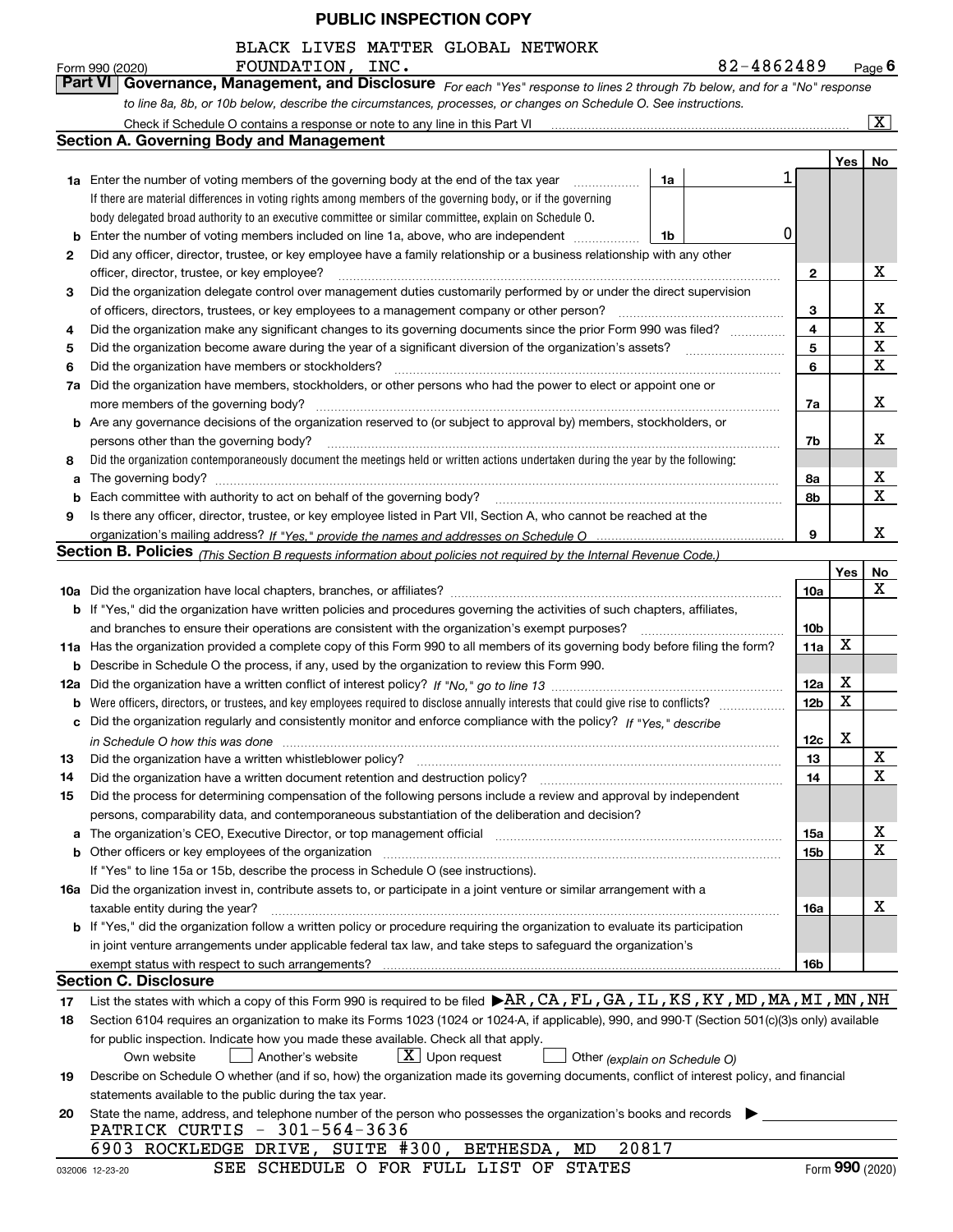BLACK LIVES MATTER GLOBAL NETWORK

Form 990 (2020) **FOUNDATION, INC.** 8 2-4 8 6 2 4 8 9 <sub>Page</sub>

# **7Part VII Compensation of Officers, Directors, Trustees, Key Employees, Highest Compensated Employees, and Independent Contractors**

Check if Schedule O contains a response or note to any line in this Part VII

 $\boxed{\text{X}}$ 

**Section A. Officers, Directors, Trustees, Key Employees, and Highest Compensated Employees**

**1a**  Complete this table for all persons required to be listed. Report compensation for the calendar year ending with or within the organization's tax year. **•** List all of the organization's current officers, directors, trustees (whether individuals or organizations), regardless of amount of compensation.

Enter -0- in columns (D), (E), and (F) if no compensation was paid.

● List all of the organization's **current** key employees, if any. See instructions for definition of "key employee."<br>● List the organization's five current bighest compensated employees (other than an officer, director, t

• List the organization's five current highest compensated employees (other than an officer, director, trustee, or key employee) who received report-■ List the organization's five current highest compensated employees (other than an officer, director, trustee, or key employee) who received report-<br>able compensation (Box 5 of Form W-2 and/or Box 7 of Form 1099-MISC) of

**•** List all of the organization's former officers, key employees, and highest compensated employees who received more than \$100,000 of reportable compensation from the organization and any related organizations.

**former directors or trustees**  ¥ List all of the organization's that received, in the capacity as a former director or trustee of the organization, more than \$10,000 of reportable compensation from the organization and any related organizations.

See instructions for the order in which to list the persons above.

 $\boxed{\textbf{X}}$  Check this box if neither the organization nor any related organization compensated any current officer, director, or trustee.

| (A)                          | (B)                                                                  |                                |                                                                                                             |             | (C)          |                                 |             | (D)                                    | (E)                                        | (F)                                                                      |
|------------------------------|----------------------------------------------------------------------|--------------------------------|-------------------------------------------------------------------------------------------------------------|-------------|--------------|---------------------------------|-------------|----------------------------------------|--------------------------------------------|--------------------------------------------------------------------------|
| Name and title               | Average<br>hours per<br>week                                         |                                | Position<br>(do not check more than one<br>box, unless person is both an<br>officer and a director/trustee) |             |              |                                 |             | Reportable<br>compensation<br>from     | Reportable<br>compensation<br>from related | Estimated<br>amount of<br>other                                          |
|                              | (list any<br>hours for<br>related<br>organizations<br>below<br>line) | Individual trustee or director | Institutional trustee                                                                                       | Officer     | Key employee | Highest compensated<br>employee | Former      | the<br>organization<br>(W-2/1099-MISC) | organizations<br>(W-2/1099-MISC)           | compensation<br>from the<br>organization<br>and related<br>organizations |
| (1) KAILEE SCALES            | 0.00                                                                 |                                |                                                                                                             |             |              |                                 |             |                                        |                                            |                                                                          |
| FORMER MANAGING DIRECTOR     |                                                                      |                                |                                                                                                             |             |              |                                 | $\mathbf X$ | 139,625.                               | 0.                                         | 0.                                                                       |
| (2) PATRISSE CULLORS         | 40.00                                                                |                                |                                                                                                             |             |              |                                 |             |                                        |                                            |                                                                          |
| FOUNDER & EXECUTIVE DIRECTOR |                                                                      | $\mathbf X$                    |                                                                                                             | $\mathbf X$ |              |                                 |             | $\mathbf 0$ .                          | $0$ .                                      | 0.                                                                       |
|                              |                                                                      |                                |                                                                                                             |             |              |                                 |             |                                        |                                            |                                                                          |
|                              |                                                                      |                                |                                                                                                             |             |              |                                 |             |                                        |                                            |                                                                          |
|                              |                                                                      |                                |                                                                                                             |             |              |                                 |             |                                        |                                            |                                                                          |
|                              |                                                                      |                                |                                                                                                             |             |              |                                 |             |                                        |                                            |                                                                          |
|                              |                                                                      |                                |                                                                                                             |             |              |                                 |             |                                        |                                            |                                                                          |
|                              |                                                                      |                                |                                                                                                             |             |              |                                 |             |                                        |                                            |                                                                          |
|                              |                                                                      |                                |                                                                                                             |             |              |                                 |             |                                        |                                            |                                                                          |
|                              |                                                                      |                                |                                                                                                             |             |              |                                 |             |                                        |                                            |                                                                          |
|                              |                                                                      |                                |                                                                                                             |             |              |                                 |             |                                        |                                            |                                                                          |
|                              |                                                                      |                                |                                                                                                             |             |              |                                 |             |                                        |                                            |                                                                          |
|                              |                                                                      |                                |                                                                                                             |             |              |                                 |             |                                        |                                            |                                                                          |
|                              |                                                                      |                                |                                                                                                             |             |              |                                 |             |                                        |                                            |                                                                          |
|                              |                                                                      |                                |                                                                                                             |             |              |                                 |             |                                        |                                            |                                                                          |
|                              |                                                                      |                                |                                                                                                             |             |              |                                 |             |                                        |                                            |                                                                          |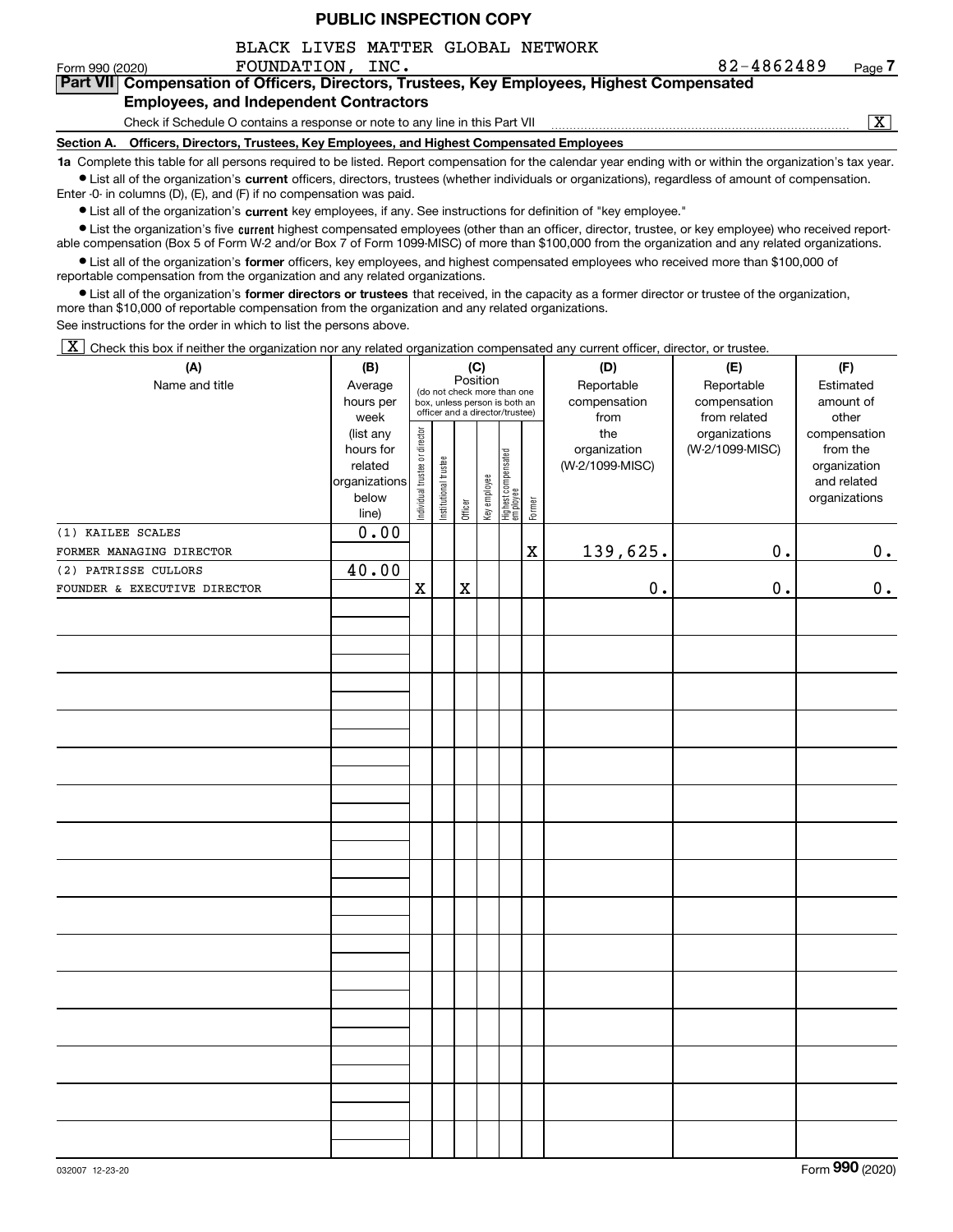BLACK LIVES MATTER GLOBAL NETWORK

| FOUNDATION, INC.<br>Form 990 (2020)<br><b>Part VII</b>                                                                                                                                                                                                                         |                                                                              |                               |                      |                 |              |                                                                                                 |        |                                                | 82-4862489                                       |          |                                                                                   |                               | Page 8           |
|--------------------------------------------------------------------------------------------------------------------------------------------------------------------------------------------------------------------------------------------------------------------------------|------------------------------------------------------------------------------|-------------------------------|----------------------|-----------------|--------------|-------------------------------------------------------------------------------------------------|--------|------------------------------------------------|--------------------------------------------------|----------|-----------------------------------------------------------------------------------|-------------------------------|------------------|
| Section A. Officers, Directors, Trustees, Key Employees, and Highest Compensated Employees (continued)<br>(A)<br>Name and title                                                                                                                                                | (B)<br>Average<br>hours per                                                  |                               |                      | (C)<br>Position |              | (do not check more than one<br>box, unless person is both an<br>officer and a director/trustee) |        | (D)<br>Reportable<br>compensation              | (E)<br>Reportable<br>compensation                |          |                                                                                   | (F)<br>Estimated<br>amount of |                  |
|                                                                                                                                                                                                                                                                                | week<br>(list any<br>hours for<br>related<br>organizations<br>below<br>line) | ndividual trustee or director | nstitutional trustee | Officer         | key employee | Highest compensated<br>employee                                                                 | Former | from<br>the<br>organization<br>(W-2/1099-MISC) | from related<br>organizations<br>(W-2/1099-MISC) |          | other<br>compensation<br>from the<br>organization<br>and related<br>organizations |                               |                  |
|                                                                                                                                                                                                                                                                                |                                                                              |                               |                      |                 |              |                                                                                                 |        |                                                |                                                  |          |                                                                                   |                               |                  |
|                                                                                                                                                                                                                                                                                |                                                                              |                               |                      |                 |              |                                                                                                 |        |                                                |                                                  |          |                                                                                   |                               |                  |
|                                                                                                                                                                                                                                                                                |                                                                              |                               |                      |                 |              |                                                                                                 |        |                                                |                                                  |          |                                                                                   |                               |                  |
|                                                                                                                                                                                                                                                                                |                                                                              |                               |                      |                 |              |                                                                                                 |        |                                                |                                                  |          |                                                                                   |                               |                  |
|                                                                                                                                                                                                                                                                                |                                                                              |                               |                      |                 |              |                                                                                                 |        |                                                |                                                  |          |                                                                                   |                               |                  |
|                                                                                                                                                                                                                                                                                |                                                                              |                               |                      |                 |              |                                                                                                 |        |                                                |                                                  |          |                                                                                   |                               |                  |
|                                                                                                                                                                                                                                                                                |                                                                              |                               |                      |                 |              |                                                                                                 |        |                                                |                                                  |          |                                                                                   |                               |                  |
|                                                                                                                                                                                                                                                                                |                                                                              |                               |                      |                 |              |                                                                                                 |        |                                                |                                                  |          |                                                                                   |                               |                  |
|                                                                                                                                                                                                                                                                                |                                                                              |                               |                      |                 |              |                                                                                                 |        |                                                |                                                  |          |                                                                                   |                               |                  |
| 1b Subtotal<br>Total from continuation sheets to Part VII, Section A [ [ [ [ [ [ [ ] ] ] [ ] Total from continuation sheets to Part VII, Section A                                                                                                                             |                                                                              |                               |                      |                 |              |                                                                                                 | ▶      | 139,625.<br>Ο.                                 |                                                  | 0.<br>0. |                                                                                   |                               | 0.<br>0.         |
| d Total (add lines 1b and 1c)<br>Total number of individuals (including but not limited to those listed above) who received more than \$100,000 of reportable<br>2                                                                                                             |                                                                              |                               |                      |                 |              |                                                                                                 |        | 139,625.                                       |                                                  | 0.       |                                                                                   |                               | $\overline{0}$ . |
| compensation from the organization $\blacktriangleright$                                                                                                                                                                                                                       |                                                                              |                               |                      |                 |              |                                                                                                 |        |                                                |                                                  |          |                                                                                   | Yes                           | 1<br>No          |
| Did the organization list any former officer, director, trustee, key employee, or highest compensated employee on<br>з<br>line 1a? If "Yes," complete Schedule J for such individual manufactured contained and the line 1a? If "Yes," complete Schedule J for such individual |                                                                              |                               |                      |                 |              |                                                                                                 |        |                                                |                                                  |          | З                                                                                 | х                             |                  |
| For any individual listed on line 1a, is the sum of reportable compensation and other compensation from the organization<br>4                                                                                                                                                  |                                                                              |                               |                      |                 |              |                                                                                                 |        |                                                |                                                  |          | 4                                                                                 |                               | x                |
| Did any person listed on line 1a receive or accrue compensation from any unrelated organization or individual for services<br>5                                                                                                                                                |                                                                              |                               |                      |                 |              |                                                                                                 |        |                                                |                                                  |          | 5                                                                                 |                               | X                |
| <b>Section B. Independent Contractors</b>                                                                                                                                                                                                                                      |                                                                              |                               |                      |                 |              |                                                                                                 |        |                                                |                                                  |          |                                                                                   |                               |                  |
| Complete this table for your five highest compensated independent contractors that received more than \$100,000 of compensation from<br>1<br>the organization. Report compensation for the calendar year ending with or within the organization's tax year.                    |                                                                              |                               |                      |                 |              |                                                                                                 |        |                                                |                                                  |          |                                                                                   |                               |                  |
| (A)<br>Name and business address                                                                                                                                                                                                                                               |                                                                              |                               |                      |                 |              |                                                                                                 |        | (B)<br>Description of services                 |                                                  |          | (C)<br>Compensation                                                               |                               |                  |
| BOWERS CONSULTING FIRM<br>3355 N. WHITE AVE, LA VERNE, CA 91750                                                                                                                                                                                                                |                                                                              |                               |                      |                 |              |                                                                                                 |        | <b>SEE SCHEDULE O</b>                          |                                                  |          | 2, 167, 894.                                                                      |                               |                  |
| TRAP HEALS LLC<br>3787 S ST ANDREW PL, LOS ANGELES, CA 90018                                                                                                                                                                                                                   |                                                                              |                               |                      |                 |              |                                                                                                 |        | LIVE PRODUCTION,<br>DESIGN & MEDIA             |                                                  |          | 969,459.                                                                          |                               |                  |
| DEWEY SQUARE GROUP, LLC, 607 14TH STREET,<br>NW SUITE 500, WASHINGTON, DC 20005                                                                                                                                                                                                |                                                                              |                               |                      |                 |              |                                                                                                 |        | COMMUNICATIONS, IT<br>AND DIGITAL              |                                                  |          |                                                                                   | 709,190.                      |                  |
| SADLER STRATEGIC MEDIA INC<br>MEDIA PLANNING AND<br>12103 VIEWCREST RD., STUDIO CITY, CA 91604<br>PLACEMENT                                                                                                                                                                    |                                                                              |                               |                      |                 |              |                                                                                                 |        |                                                |                                                  |          |                                                                                   |                               |                  |
| 696,364.<br>RESISTANCE LABS<br>504,000.<br>902 EVERETT AVENUE, OAKLAND, CA 94704<br>TECH SUPPORT                                                                                                                                                                               |                                                                              |                               |                      |                 |              |                                                                                                 |        |                                                |                                                  |          |                                                                                   |                               |                  |

**2**Total number of independent contractors (including but not limited to those listed above) who received more than \$100,000 of compensation from the organization 9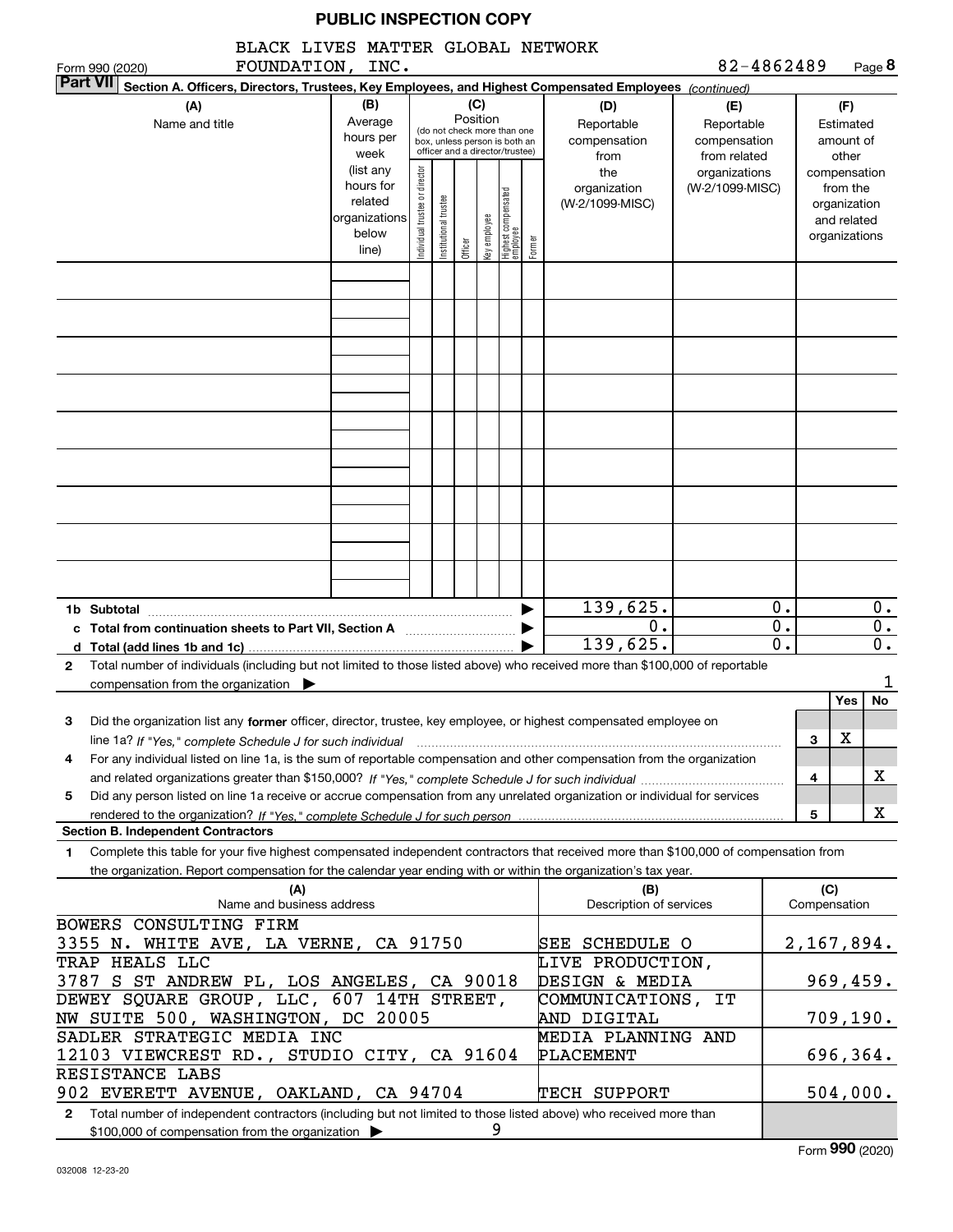|                                                           |                                                  |   | FOUNDATION, INC.<br>Form 990 (2020)                                                                                   |                    |                      | BLACK LIVES MATTER GLOBAL NETWORK |                                                                                              | 82-4862489                    | Page 9                                                          |
|-----------------------------------------------------------|--------------------------------------------------|---|-----------------------------------------------------------------------------------------------------------------------|--------------------|----------------------|-----------------------------------|----------------------------------------------------------------------------------------------|-------------------------------|-----------------------------------------------------------------|
| <b>Part VIII</b>                                          |                                                  |   | <b>Statement of Revenue</b>                                                                                           |                    |                      |                                   |                                                                                              |                               |                                                                 |
|                                                           |                                                  |   | Check if Schedule O contains a response or note to any line in this Part VIII                                         |                    |                      |                                   |                                                                                              |                               | $\overline{\mathbf{x}}$                                         |
|                                                           |                                                  |   |                                                                                                                       |                    |                      | (A)<br>Total revenue              | $\overline{(\mathsf{B})}$ $\overline{(\mathsf{C})}$<br>Related or exempt<br>function revenue | Unrelated<br>business revenue | (D)<br>Revenue excluded<br>from tax under<br>sections 512 - 514 |
|                                                           |                                                  |   | 1 a Federated campaigns                                                                                               | 1a                 |                      |                                   |                                                                                              |                               |                                                                 |
| Contributions, Gifts, Grants<br>and Other Similar Amounts |                                                  |   | <b>b</b> Membership dues                                                                                              | 1 <sub>b</sub>     |                      |                                   |                                                                                              |                               |                                                                 |
|                                                           |                                                  |   | c Fundraising events                                                                                                  | 1c                 |                      |                                   |                                                                                              |                               |                                                                 |
|                                                           |                                                  |   | d Related organizations                                                                                               | 1d                 |                      |                                   |                                                                                              |                               |                                                                 |
|                                                           |                                                  |   | e Government grants (contributions)                                                                                   | 1e                 |                      |                                   |                                                                                              |                               |                                                                 |
|                                                           |                                                  |   | f All other contributions, gifts, grants, and                                                                         |                    |                      |                                   |                                                                                              |                               |                                                                 |
|                                                           |                                                  |   | similar amounts not included above                                                                                    | 1f                 | 76,872,002.          |                                   |                                                                                              |                               |                                                                 |
|                                                           |                                                  |   |                                                                                                                       |                    |                      |                                   |                                                                                              |                               |                                                                 |
|                                                           |                                                  | g | Noncash contributions included in lines 1a-1f                                                                         | $1g$ $\frac{1}{3}$ | ▶                    | 76,872,002.                       |                                                                                              |                               |                                                                 |
|                                                           |                                                  |   |                                                                                                                       |                    | <b>Business Code</b> |                                   |                                                                                              |                               |                                                                 |
|                                                           |                                                  |   |                                                                                                                       |                    |                      |                                   |                                                                                              |                               |                                                                 |
| Program Service<br>Revenue                                | 2a                                               |   | <u> 1980 - Johann Barn, amerikansk politiker (</u>                                                                    |                    |                      |                                   |                                                                                              |                               |                                                                 |
|                                                           |                                                  | b | <u> 1989 - Johann Stein, mars an de Frankrik (f. 1989)</u>                                                            |                    |                      |                                   |                                                                                              |                               |                                                                 |
|                                                           |                                                  | c | <u> 1989 - Johann Stein, mars an deus Amerikaansk kommunister (</u>                                                   |                    |                      |                                   |                                                                                              |                               |                                                                 |
|                                                           |                                                  | d | <u> 1989 - Johann Barn, mars ann an t-Amhair an t-Amhair an t-Amhair an t-Amhair an t-Amhair an t-Amhair an t-Amh</u> |                    |                      |                                   |                                                                                              |                               |                                                                 |
|                                                           |                                                  | е |                                                                                                                       |                    |                      |                                   |                                                                                              |                               |                                                                 |
|                                                           |                                                  |   | f All other program service revenue                                                                                   |                    |                      |                                   |                                                                                              |                               |                                                                 |
|                                                           |                                                  |   |                                                                                                                       |                    |                      |                                   |                                                                                              |                               |                                                                 |
|                                                           | 3                                                |   | Investment income (including dividends, interest, and                                                                 |                    |                      |                                   |                                                                                              |                               |                                                                 |
|                                                           |                                                  |   |                                                                                                                       |                    | ▶                    | 114.                              |                                                                                              |                               | 114.                                                            |
|                                                           | 4                                                |   | Income from investment of tax-exempt bond proceeds                                                                    |                    |                      |                                   |                                                                                              |                               |                                                                 |
|                                                           | 5                                                |   |                                                                                                                       |                    |                      | 2,772,707.                        |                                                                                              |                               | 2,772,707.                                                      |
|                                                           |                                                  |   |                                                                                                                       | (i) Real           | (ii) Personal        |                                   |                                                                                              |                               |                                                                 |
|                                                           |                                                  |   | <b>6 a</b> Gross rents<br>6а                                                                                          |                    |                      |                                   |                                                                                              |                               |                                                                 |
|                                                           | 6 <sub>b</sub><br><b>b</b> Less: rental expenses |   |                                                                                                                       |                    |                      |                                   |                                                                                              |                               |                                                                 |
|                                                           |                                                  | с | Rental income or (loss)<br>6с                                                                                         |                    |                      |                                   |                                                                                              |                               |                                                                 |
|                                                           |                                                  |   | <b>d</b> Net rental income or (loss)                                                                                  |                    |                      |                                   |                                                                                              |                               |                                                                 |
|                                                           |                                                  |   | 7 a Gross amount from sales of                                                                                        | (i) Securities     | (ii) Other           |                                   |                                                                                              |                               |                                                                 |
|                                                           |                                                  |   | assets other than inventory<br>7a                                                                                     |                    |                      |                                   |                                                                                              |                               |                                                                 |
|                                                           |                                                  |   | <b>b</b> Less: cost or other basis                                                                                    |                    |                      |                                   |                                                                                              |                               |                                                                 |
|                                                           |                                                  |   | 7b<br>and sales expenses                                                                                              |                    |                      |                                   |                                                                                              |                               |                                                                 |
|                                                           |                                                  |   | $\overline{z}$                                                                                                        |                    |                      |                                   |                                                                                              |                               |                                                                 |
|                                                           |                                                  |   |                                                                                                                       |                    |                      |                                   |                                                                                              |                               |                                                                 |
|                                                           |                                                  |   | 8 a Gross income from fundraising events (not                                                                         |                    |                      |                                   |                                                                                              |                               |                                                                 |
| Other Revenue                                             |                                                  |   | $\overline{\phantom{a}}$ of<br>including \$                                                                           |                    |                      |                                   |                                                                                              |                               |                                                                 |
|                                                           |                                                  |   | contributions reported on line 1c). See                                                                               |                    |                      |                                   |                                                                                              |                               |                                                                 |
|                                                           |                                                  |   |                                                                                                                       | 8a                 |                      |                                   |                                                                                              |                               |                                                                 |
|                                                           |                                                  |   |                                                                                                                       | l 8b               |                      |                                   |                                                                                              |                               |                                                                 |
|                                                           |                                                  |   | c Net income or (loss) from fundraising events                                                                        |                    | .                    |                                   |                                                                                              |                               |                                                                 |
|                                                           |                                                  |   | 9 a Gross income from gaming activities. See                                                                          |                    |                      |                                   |                                                                                              |                               |                                                                 |
|                                                           |                                                  |   |                                                                                                                       | 9а                 |                      |                                   |                                                                                              |                               |                                                                 |
|                                                           |                                                  |   | <b>b</b> Less: direct expenses                                                                                        | 9b                 |                      |                                   |                                                                                              |                               |                                                                 |
|                                                           |                                                  |   | c Net income or (loss) from gaming activities                                                                         |                    |                      |                                   |                                                                                              |                               |                                                                 |
|                                                           |                                                  |   | 10 a Gross sales of inventory, less returns                                                                           |                    | .                    |                                   |                                                                                              |                               |                                                                 |
|                                                           |                                                  |   |                                                                                                                       | 10a                |                      |                                   |                                                                                              |                               |                                                                 |
|                                                           |                                                  |   | <b>b</b> Less: cost of goods sold                                                                                     | 10 <sub>b</sub>    |                      |                                   |                                                                                              |                               |                                                                 |
|                                                           |                                                  |   | c Net income or (loss) from sales of inventory                                                                        |                    |                      |                                   |                                                                                              |                               |                                                                 |
|                                                           |                                                  |   |                                                                                                                       |                    | <b>Business Code</b> |                                   |                                                                                              |                               |                                                                 |
|                                                           |                                                  |   |                                                                                                                       |                    |                      |                                   |                                                                                              |                               |                                                                 |
|                                                           | 11 a                                             |   |                                                                                                                       |                    |                      |                                   |                                                                                              |                               |                                                                 |
| Revenue                                                   |                                                  | b |                                                                                                                       |                    |                      |                                   |                                                                                              |                               |                                                                 |
| Miscellaneous                                             |                                                  | c |                                                                                                                       |                    |                      |                                   |                                                                                              |                               |                                                                 |
|                                                           |                                                  |   |                                                                                                                       |                    |                      |                                   |                                                                                              |                               |                                                                 |
|                                                           |                                                  |   |                                                                                                                       |                    | ▶                    | 79,644,823.                       | $\mathbf{0}$ .                                                                               | 0.                            |                                                                 |
|                                                           | 12                                               |   |                                                                                                                       |                    |                      |                                   |                                                                                              |                               | 2,772,821.<br>$000 \; \text{const}$                             |

032009 12-23-20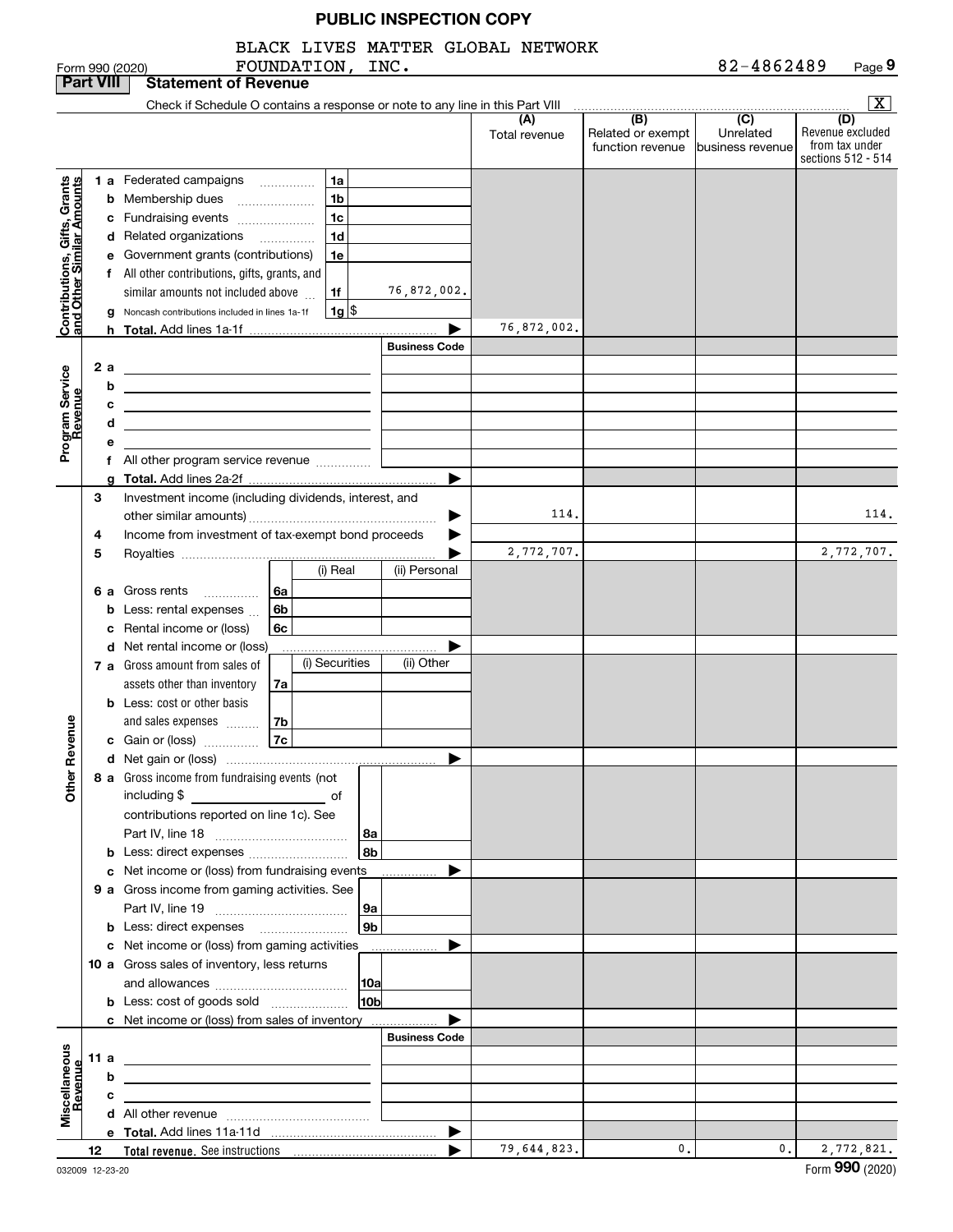BLACK LIVES MATTER GLOBAL NETWORK

**10**  ${\tt FOUNDATION}$ ,  ${\tt INC.}$  82-4862489

|                | Form 990 (2020)<br>FOUNDATION,<br><b>Part IX Statement of Functional Expenses</b>                                                                                                                          | TMC.                                |                                    |                                           | 82-4862489<br>Page 10   |
|----------------|------------------------------------------------------------------------------------------------------------------------------------------------------------------------------------------------------------|-------------------------------------|------------------------------------|-------------------------------------------|-------------------------|
|                | Section 501(c)(3) and 501(c)(4) organizations must complete all columns. All other organizations must complete column (A).                                                                                 |                                     |                                    |                                           |                         |
|                | Check if Schedule O contains a response or note to any line in this Part IX                                                                                                                                |                                     |                                    |                                           | $\overline{\mathbf{x}}$ |
|                | Do not include amounts reported on lines 6b,<br>7b, 8b, 9b, and 10b of Part VIII.                                                                                                                          | (A)<br>Total expenses               | (B)<br>Program service<br>expenses | (C)<br>Management and<br>general expenses | Fundraising<br>expenses |
| 1.             | Grants and other assistance to domestic organizations                                                                                                                                                      |                                     |                                    |                                           |                         |
|                | and domestic governments. See Part IV, line 21                                                                                                                                                             | 17,971,790.                         | 17,971,790.                        |                                           |                         |
| $\mathbf{2}^-$ | Grants and other assistance to domestic                                                                                                                                                                    |                                     |                                    |                                           |                         |
|                | individuals. See Part IV, line 22                                                                                                                                                                          |                                     |                                    |                                           |                         |
| 3              | Grants and other assistance to foreign                                                                                                                                                                     |                                     |                                    |                                           |                         |
|                | organizations, foreign governments, and foreign                                                                                                                                                            |                                     |                                    |                                           |                         |
|                | individuals. See Part IV, lines 15 and 16                                                                                                                                                                  | 8,026,155.                          | 8,026,155.                         |                                           |                         |
| 4              | Benefits paid to or for members                                                                                                                                                                            |                                     |                                    |                                           |                         |
| 5              | Compensation of current officers, directors,                                                                                                                                                               |                                     |                                    |                                           |                         |
|                | trustees, and key employees                                                                                                                                                                                |                                     |                                    |                                           |                         |
| 6              | Compensation not included above to disqualified                                                                                                                                                            |                                     |                                    |                                           |                         |
|                | persons (as defined under section 4958(f)(1)) and                                                                                                                                                          |                                     |                                    |                                           |                         |
|                | persons described in section 4958(c)(3)(B)                                                                                                                                                                 |                                     |                                    |                                           |                         |
| 7              |                                                                                                                                                                                                            | 199,928.                            | 159,775.                           | 35,753.                                   | 4,400.                  |
| 8              | Pension plan accruals and contributions (include                                                                                                                                                           |                                     |                                    |                                           |                         |
|                | section 401(k) and 403(b) employer contributions)                                                                                                                                                          | 7,808.                              | 6, 239.                            | 1,397.                                    | 172.                    |
| 9              |                                                                                                                                                                                                            | $\overline{21}$ , 772.              | 17,402.                            | 3,891.                                    | $\overline{479}$ .      |
| 10             |                                                                                                                                                                                                            | $\overline{16,331}$ .               | 13,050.                            | 2,922.                                    | 359.                    |
| 11             | Fees for services (nonemployees):                                                                                                                                                                          |                                     |                                    |                                           |                         |
|                |                                                                                                                                                                                                            |                                     |                                    |                                           |                         |
| b              |                                                                                                                                                                                                            | 546,542.                            |                                    | 546,542.<br>10,294.                       |                         |
|                |                                                                                                                                                                                                            | 10, 294.<br>$\overline{1,261},901.$ | 1,261,901.                         |                                           |                         |
| d              |                                                                                                                                                                                                            | 411,200.                            |                                    |                                           | 411,200.                |
| е              | Professional fundraising services. See Part IV, line 17                                                                                                                                                    |                                     |                                    |                                           |                         |
| f              | Investment management fees                                                                                                                                                                                 |                                     |                                    |                                           |                         |
|                | g Other. (If line 11g amount exceeds 10% of line 25,<br>column (A) amount, list line 11g expenses on Sch 0.)                                                                                               | 7,648,768.                          | 4,750,529.                         | 2,427,793.                                | 470,446.                |
| 12             |                                                                                                                                                                                                            |                                     |                                    |                                           |                         |
| 13             |                                                                                                                                                                                                            | 380,863.                            | 4,430.                             | 376,433.                                  |                         |
| 14             |                                                                                                                                                                                                            | 1,011,974.                          | 808,736.                           | 180,967.                                  | 22, 271.                |
| 15             |                                                                                                                                                                                                            |                                     |                                    |                                           |                         |
| 16             | Occupancy                                                                                                                                                                                                  | 26,798.                             |                                    | 26,798.                                   |                         |
| 17             | Travel                                                                                                                                                                                                     | 68,440.                             |                                    | 68,440.                                   |                         |
| 18             | Payments of travel or entertainment expenses                                                                                                                                                               |                                     |                                    |                                           |                         |
|                | for any federal, state, or local public officials                                                                                                                                                          |                                     |                                    |                                           |                         |
| 19             | Conferences, conventions, and meetings                                                                                                                                                                     |                                     |                                    |                                           |                         |
| 20             | Interest                                                                                                                                                                                                   |                                     |                                    |                                           |                         |
| 21             |                                                                                                                                                                                                            |                                     |                                    |                                           |                         |
| 22             | Depreciation, depletion, and amortization                                                                                                                                                                  | 74,970.                             |                                    | 74,970.                                   |                         |
| 23             |                                                                                                                                                                                                            | 24,601.                             | 19,660.                            | 4,400.                                    | 541.                    |
| 24             | Other expenses. Itemize expenses not covered<br>above (List miscellaneous expenses on line 24e. If<br>line 24e amount exceeds 10% of line 25, column (A)<br>amount, list line 24e expenses on Schedule O.) |                                     |                                    |                                           |                         |
| а<br>b         | the control of the control of the control of the control of the control of                                                                                                                                 |                                     |                                    |                                           |                         |
| с              | <u> 1989 - Johann Stein, marwolaethau a bhann an t-Amhair an t-Amhair an t-Amhair an t-Amhair an t-Amhair an t-A</u>                                                                                       |                                     |                                    |                                           |                         |
| d              |                                                                                                                                                                                                            |                                     |                                    |                                           |                         |
|                |                                                                                                                                                                                                            |                                     |                                    |                                           |                         |
| 25             | Total functional expenses. Add lines 1 through 24e                                                                                                                                                         | 37,710,135.                         | 33,039,667.                        | 3,760,600.                                | 909,868.                |
| 26             | Joint costs. Complete this line only if the organization                                                                                                                                                   |                                     |                                    |                                           |                         |
|                | reported in column (B) joint costs from a combined                                                                                                                                                         |                                     |                                    |                                           |                         |
|                | educational campaign and fundraising solicitation.                                                                                                                                                         |                                     |                                    |                                           |                         |
|                | Check here<br>if following SOP 98-2 (ASC 958-720)                                                                                                                                                          |                                     |                                    |                                           |                         |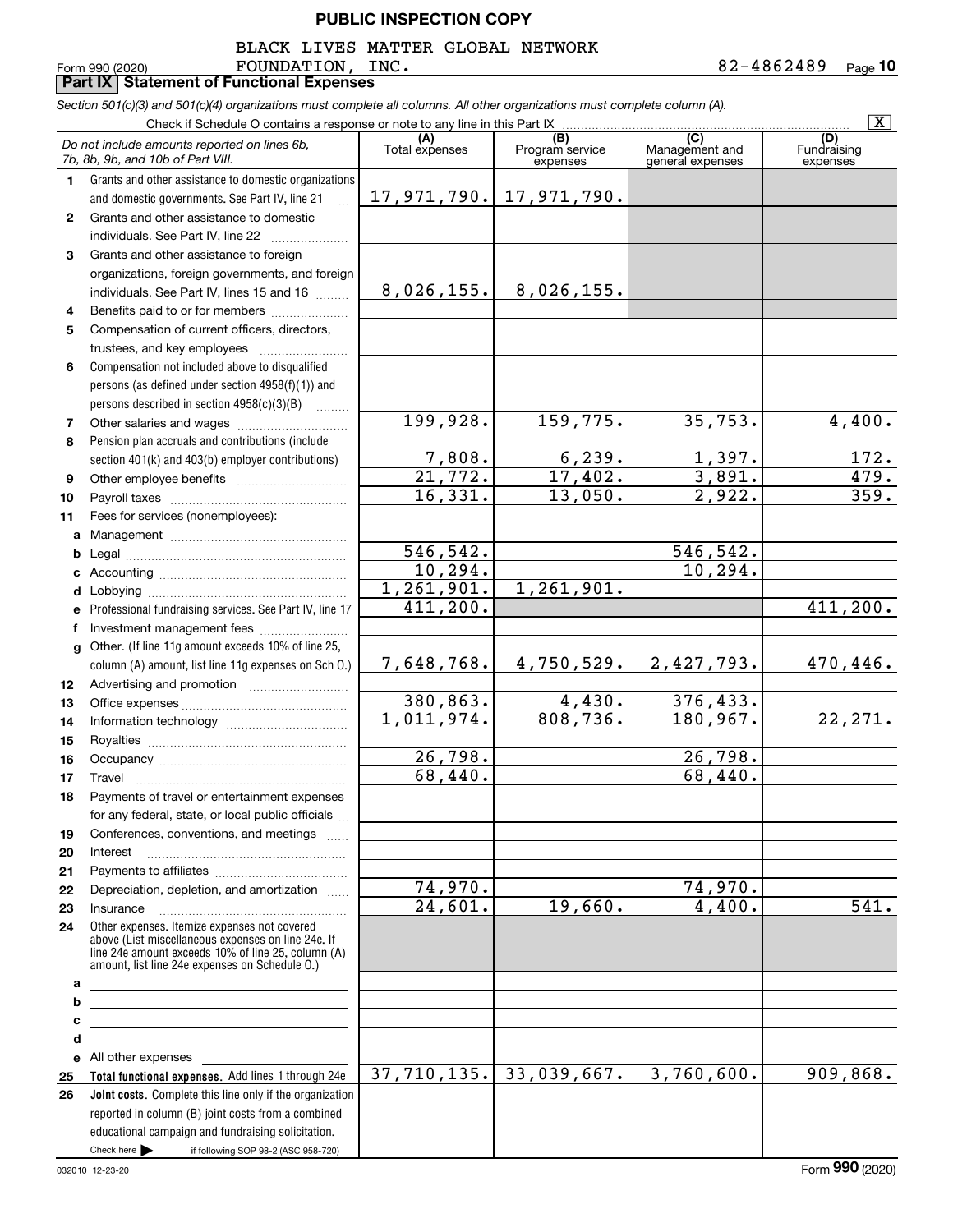BLACK LIVES MATTER GLOBAL NETWORK

# Check if Schedule O contains a response or note to any line in this Part X **Part X Balance Sheet**

|                             |    |                                                                                                                                                                                                                                |  |                   | (A)<br>Beginning of year |                 | (B)<br>End of year              |
|-----------------------------|----|--------------------------------------------------------------------------------------------------------------------------------------------------------------------------------------------------------------------------------|--|-------------------|--------------------------|-----------------|---------------------------------|
|                             | 1. |                                                                                                                                                                                                                                |  |                   |                          | 1               | 5,335,856.                      |
|                             | 2  |                                                                                                                                                                                                                                |  |                   |                          | 2               | 0.                              |
|                             | З  |                                                                                                                                                                                                                                |  |                   |                          | з               |                                 |
|                             | 4  |                                                                                                                                                                                                                                |  |                   |                          | 4               | 40,010.                         |
|                             | 5  | Loans and other receivables from any current or former officer, director,                                                                                                                                                      |  |                   |                          |                 |                                 |
|                             |    |                                                                                                                                                                                                                                |  |                   |                          |                 |                                 |
|                             |    | trustee, key employee, creator or founder, substantial contributor, or 35%                                                                                                                                                     |  |                   |                          |                 | 73,523.                         |
|                             |    | controlled entity or family member of any of these persons                                                                                                                                                                     |  |                   |                          | 5               |                                 |
|                             | 6  | Loans and other receivables from other disqualified persons (as defined                                                                                                                                                        |  |                   |                          |                 |                                 |
|                             |    | under section $4958(f)(1)$ , and persons described in section $4958(c)(3)(B)$                                                                                                                                                  |  | 6                 |                          |                 |                                 |
|                             | 7  |                                                                                                                                                                                                                                |  |                   |                          | 7               |                                 |
| Assets                      | 8  |                                                                                                                                                                                                                                |  |                   |                          | 8               | 316,590.                        |
|                             | 9  | Prepaid expenses and deferred charges                                                                                                                                                                                          |  |                   |                          | 9               |                                 |
|                             |    | <b>10a</b> Land, buildings, and equipment: cost or other                                                                                                                                                                       |  |                   |                          |                 |                                 |
|                             |    | basis. Complete Part VI of Schedule D  10a   5,998,781.                                                                                                                                                                        |  | $\frac{74,970.}{$ |                          |                 |                                 |
|                             |    |                                                                                                                                                                                                                                |  |                   | 0.1                      | 10 <sub>c</sub> | 5,923,811.                      |
|                             | 11 |                                                                                                                                                                                                                                |  |                   | 11                       | 32,000,114.     |                                 |
|                             | 12 |                                                                                                                                                                                                                                |  |                   |                          | 12              |                                 |
|                             | 13 | Investments - program-related. See Part IV, line 11                                                                                                                                                                            |  |                   |                          | 13              |                                 |
|                             | 14 |                                                                                                                                                                                                                                |  |                   | 14                       |                 |                                 |
|                             | 15 |                                                                                                                                                                                                                                |  |                   |                          | 15              |                                 |
|                             | 16 |                                                                                                                                                                                                                                |  |                   | 0.                       | 16              | 43,689,904.                     |
|                             | 17 |                                                                                                                                                                                                                                |  |                   |                          | 17              | 223,093.                        |
|                             | 18 |                                                                                                                                                                                                                                |  |                   | 18                       | 1,532,123.      |                                 |
|                             | 19 | Deferred revenue manual contracts and contracts are contracted and contract and contract are contracted and contract are contracted and contract are contracted and contract are contracted and contract are contracted and co |  | 19                |                          |                 |                                 |
|                             | 20 |                                                                                                                                                                                                                                |  | 20                |                          |                 |                                 |
|                             | 21 | Escrow or custodial account liability. Complete Part IV of Schedule D                                                                                                                                                          |  | 21                |                          |                 |                                 |
|                             | 22 | Loans and other payables to any current or former officer, director,                                                                                                                                                           |  |                   |                          |                 |                                 |
| Liabilities                 |    | trustee, key employee, creator or founder, substantial contributor, or 35%                                                                                                                                                     |  |                   |                          |                 |                                 |
|                             |    | controlled entity or family member of any of these persons                                                                                                                                                                     |  |                   |                          | 22              |                                 |
|                             | 23 | Secured mortgages and notes payable to unrelated third parties                                                                                                                                                                 |  | .                 |                          | 23              |                                 |
|                             | 24 |                                                                                                                                                                                                                                |  |                   |                          | 24              |                                 |
|                             | 25 | Other liabilities (including federal income tax, payables to related third                                                                                                                                                     |  |                   |                          |                 |                                 |
|                             |    | parties, and other liabilities not included on lines 17-24). Complete Part X                                                                                                                                                   |  |                   |                          |                 |                                 |
|                             |    | of Schedule D                                                                                                                                                                                                                  |  |                   |                          | 25              |                                 |
|                             | 26 |                                                                                                                                                                                                                                |  |                   | 0.                       | 26              | 1,755,216.                      |
|                             |    | Organizations that follow FASB ASC 958, check here $\triangleright \lfloor X \rfloor$                                                                                                                                          |  |                   |                          |                 |                                 |
|                             |    | and complete lines 27, 28, 32, and 33.                                                                                                                                                                                         |  |                   |                          |                 |                                 |
|                             | 27 |                                                                                                                                                                                                                                |  |                   |                          | 27              | 41,934,688.                     |
|                             | 28 |                                                                                                                                                                                                                                |  |                   |                          | 28              |                                 |
|                             |    | Organizations that do not follow FASB ASC 958, check here ▶                                                                                                                                                                    |  |                   |                          |                 |                                 |
|                             |    | and complete lines 29 through 33.                                                                                                                                                                                              |  |                   |                          |                 |                                 |
|                             | 29 |                                                                                                                                                                                                                                |  |                   |                          | 29              |                                 |
|                             | 30 | Paid-in or capital surplus, or land, building, or equipment fund                                                                                                                                                               |  |                   |                          | 30              |                                 |
| Net Assets or Fund Balances | 31 | Retained earnings, endowment, accumulated income, or other funds                                                                                                                                                               |  |                   |                          | 31              |                                 |
|                             | 32 |                                                                                                                                                                                                                                |  |                   | 0.                       | 32              | 41,934,688.                     |
|                             | 33 |                                                                                                                                                                                                                                |  |                   | 0.                       | 33              | 43,689,904.<br>Form $990(2020)$ |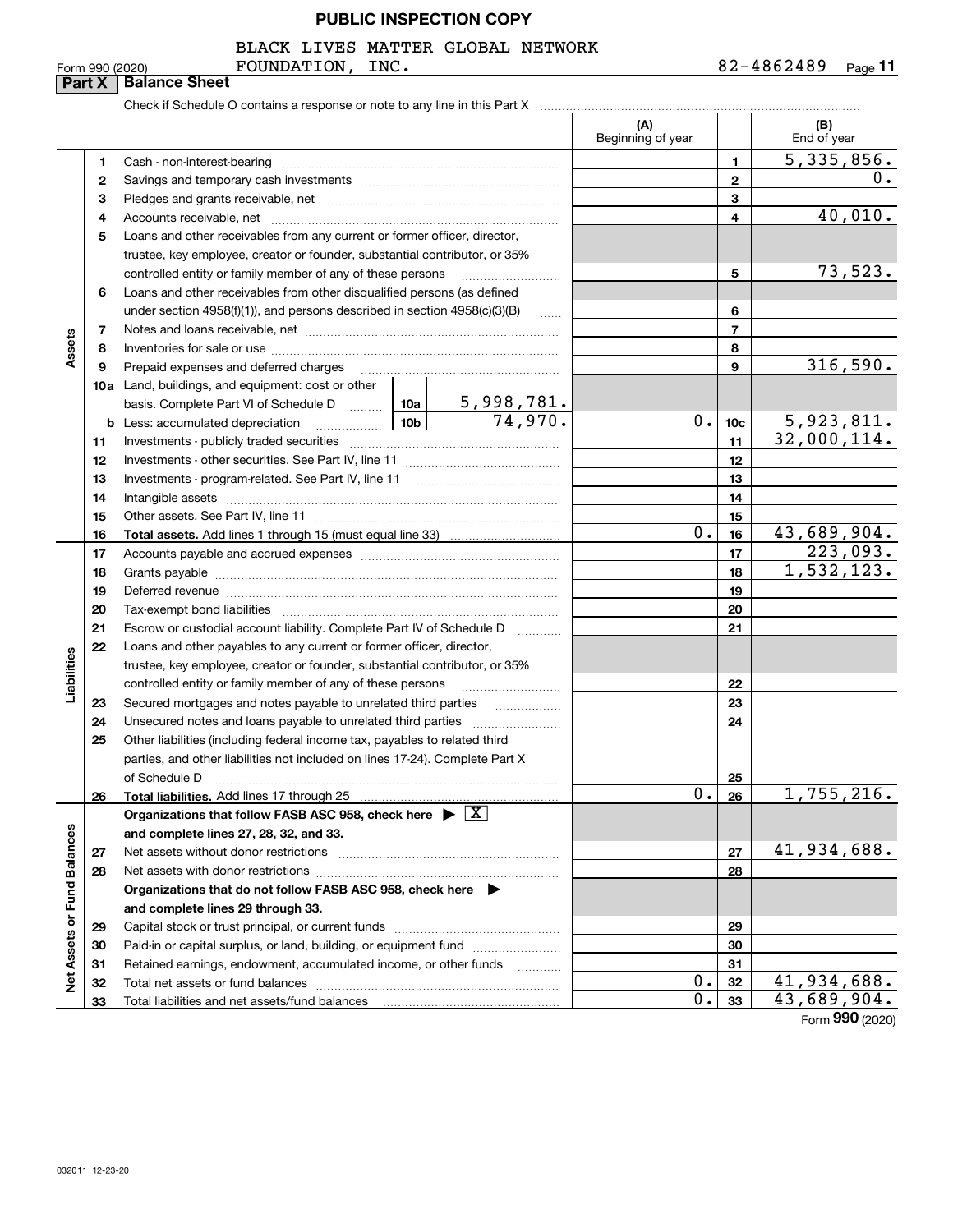BLACK LIVES MATTER GLOBAL NETWORK

|                | BLACK LIVES MATTER GLOBAL NETWORK                                                                                                                                                                                              |   |             |                     |
|----------------|--------------------------------------------------------------------------------------------------------------------------------------------------------------------------------------------------------------------------------|---|-------------|---------------------|
|                | FOUNDATION, INC.<br>Form 990 (2020)                                                                                                                                                                                            |   | 82-4862489  | $_{\text{Page}}$ 12 |
|                | <b>Part XI   Reconciliation of Net Assets</b>                                                                                                                                                                                  |   |             |                     |
|                |                                                                                                                                                                                                                                |   |             |                     |
|                |                                                                                                                                                                                                                                |   |             |                     |
|                | Total revenue (must equal Part VIII, column (A), line 12)                                                                                                                                                                      |   | 79,644,823. |                     |
| $\overline{2}$ | Total expenses (must equal Part IX, column (A), line 25)                                                                                                                                                                       | 2 | 37,710,135. |                     |
| 3              | Revenue less expenses. Subtract line 2 from line 1                                                                                                                                                                             | 3 | 41,934,688. |                     |
| 4              |                                                                                                                                                                                                                                | 4 |             |                     |
| 5.             | Net unrealized gains (losses) on investments                                                                                                                                                                                   | 5 |             |                     |
| 6.             | Donated services and use of facilities                                                                                                                                                                                         | 6 |             |                     |
|                | Investment expenses www.communication.communication.com/newstment expenses www.communication.com                                                                                                                               |   |             |                     |
| 8              | Prior period adjustments [11] prior period adjustments [11] prior period adjustments [11] prior period adjustments [11] prior period and prior period and prior period and prior period and period and period and period and p | 8 |             |                     |
| 9              | Other changes in net assets or fund balances (explain on Schedule O)                                                                                                                                                           | 9 |             |                     |
|                | in a contract of the contract and the contract of the contract of the contract of the contract of the contract                                                                                                                 |   |             |                     |

| 10 Net assets or fund balances at end of year. Combine lines 3 through 9 (must equal Part X, line 32, |
|-------------------------------------------------------------------------------------------------------|
| $\text{colium}(R)$                                                                                    |

# column (B)) **Part XII Financial Statements and Reporting**

**Part XI** 

Check if Schedule O contains a response or note to any line in this Part XII **Constitution and Contain and Conta** 

|                                                                                                           |                                                                                                                                      |    | Yes | No. |  |  |  |
|-----------------------------------------------------------------------------------------------------------|--------------------------------------------------------------------------------------------------------------------------------------|----|-----|-----|--|--|--|
| 1.                                                                                                        | $X$   Accrual<br>Accounting method used to prepare the Form 990:<br>Cash<br>Other                                                    |    |     |     |  |  |  |
|                                                                                                           | If the organization changed its method of accounting from a prior year or checked "Other," explain in Schedule O.                    |    |     |     |  |  |  |
| 2a                                                                                                        | Were the organization's financial statements compiled or reviewed by an independent accountant?                                      | 2a |     | х   |  |  |  |
|                                                                                                           | If "Yes," check a box below to indicate whether the financial statements for the year were compiled or reviewed on a                 |    |     |     |  |  |  |
|                                                                                                           | separate basis, consolidated basis, or both:                                                                                         |    |     |     |  |  |  |
|                                                                                                           | Consolidated basis<br>Both consolidated and separate basis<br>Separate basis                                                         |    |     |     |  |  |  |
| 2 <sub>b</sub><br>Were the organization's financial statements audited by an independent accountant?<br>b |                                                                                                                                      |    |     |     |  |  |  |
|                                                                                                           | If "Yes," check a box below to indicate whether the financial statements for the year were audited on a separate basis,              |    |     |     |  |  |  |
|                                                                                                           | consolidated basis, or both:                                                                                                         |    |     |     |  |  |  |
|                                                                                                           | $\overline{\mathbf{X}}$ Separate basis<br>Consolidated basis<br>Both consolidated and separate basis                                 |    |     |     |  |  |  |
|                                                                                                           | c If "Yes" to line 2a or 2b, does the organization have a committee that assumes responsibility for oversight of the audit,          |    |     |     |  |  |  |
|                                                                                                           | review, or compilation of its financial statements and selection of an independent accountant?                                       | 2c |     | x   |  |  |  |
|                                                                                                           | If the organization changed either its oversight process or selection process during the tax year, explain on Schedule O.            |    |     |     |  |  |  |
|                                                                                                           | 3a As a result of a federal award, was the organization required to undergo an audit or audits as set forth in the Single Audit      |    |     |     |  |  |  |
|                                                                                                           | Act and OMB Circular A-133?                                                                                                          |    |     |     |  |  |  |
|                                                                                                           | <b>b</b> If "Yes," did the organization undergo the required audit or audits? If the organization did not undergo the required audit |    |     |     |  |  |  |
|                                                                                                           | or audits, explain why on Schedule O and describe any steps taken to undergo such audits                                             | 3b |     |     |  |  |  |

Form (2020) **990**

41,934,688.

**10**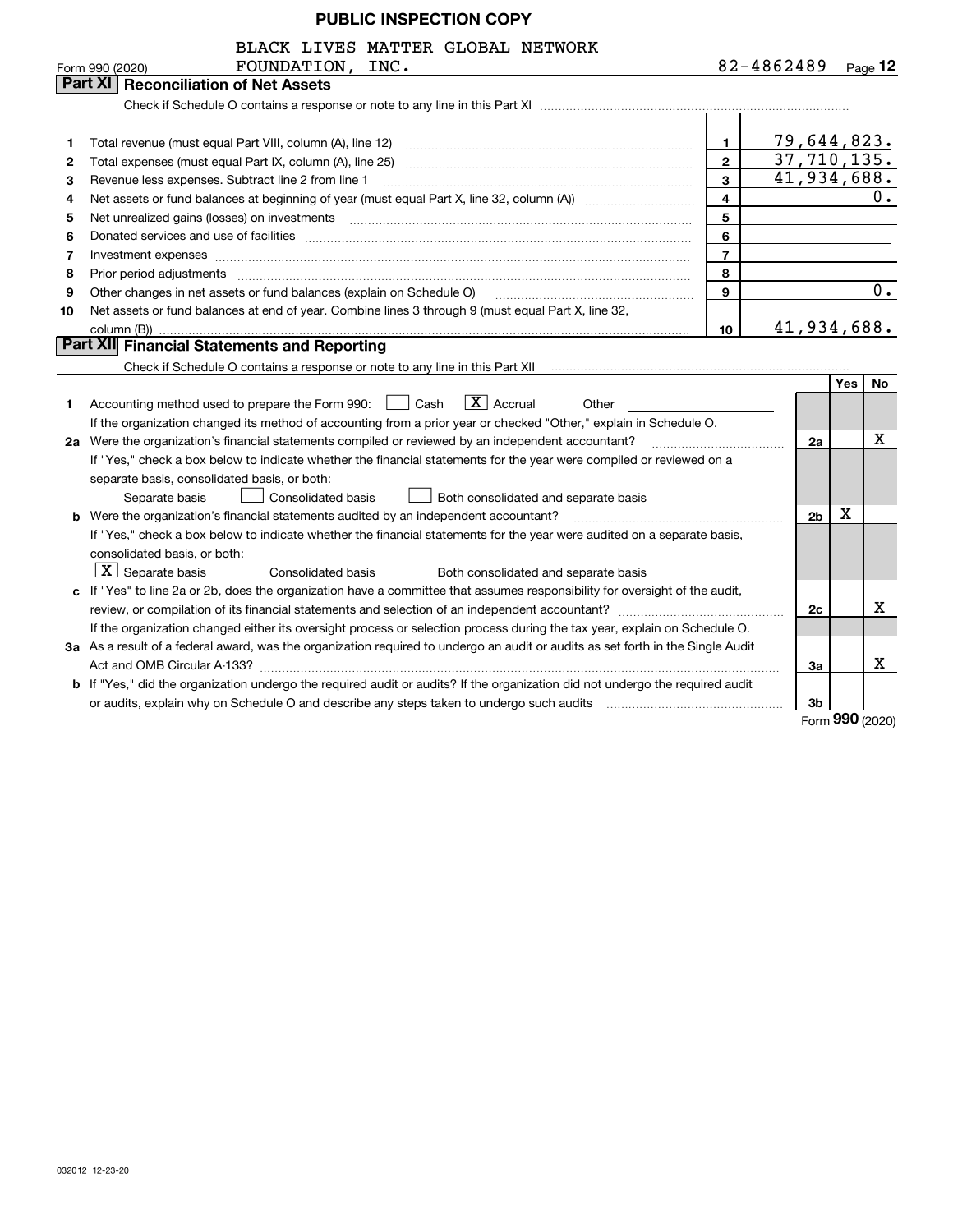| <b>SCHEDULE A</b> |                                                                                                                                                                                                                                                    |  |                                               |                                                                                                                                                                                                                                                      |  |     |                                                                |                            |  | OMB No. 1545-0047                                                                                                                            |
|-------------------|----------------------------------------------------------------------------------------------------------------------------------------------------------------------------------------------------------------------------------------------------|--|-----------------------------------------------|------------------------------------------------------------------------------------------------------------------------------------------------------------------------------------------------------------------------------------------------------|--|-----|----------------------------------------------------------------|----------------------------|--|----------------------------------------------------------------------------------------------------------------------------------------------|
|                   | (Form 990 or 990-EZ)                                                                                                                                                                                                                               |  |                                               | <b>Public Charity Status and Public Support</b><br>Complete if the organization is a section 501(c)(3) organization or a section                                                                                                                     |  |     |                                                                |                            |  |                                                                                                                                              |
|                   |                                                                                                                                                                                                                                                    |  |                                               | 4947(a)(1) nonexempt charitable trust.                                                                                                                                                                                                               |  |     |                                                                |                            |  |                                                                                                                                              |
|                   | Department of the Treasury<br>Internal Revenue Service                                                                                                                                                                                             |  |                                               | Attach to Form 990 or Form 990-EZ.<br>Go to www.irs.gov/Form990 for instructions and the latest information.                                                                                                                                         |  |     |                                                                |                            |  | <b>Open to Public</b><br>Inspection                                                                                                          |
|                   | Name of the organization                                                                                                                                                                                                                           |  |                                               | BLACK LIVES MATTER GLOBAL NETWORK                                                                                                                                                                                                                    |  |     |                                                                |                            |  | <b>Emplover identification number</b>                                                                                                        |
|                   |                                                                                                                                                                                                                                                    |  | FOUNDATION, INC.                              |                                                                                                                                                                                                                                                      |  |     |                                                                |                            |  | 82-4862489                                                                                                                                   |
| Part I            |                                                                                                                                                                                                                                                    |  |                                               | Reason for Public Charity Status. (All organizations must complete this part.) See instructions.                                                                                                                                                     |  |     |                                                                |                            |  |                                                                                                                                              |
|                   | The organization is not a private foundation because it is: (For lines 1 through 12, check only one box.)                                                                                                                                          |  |                                               |                                                                                                                                                                                                                                                      |  |     |                                                                |                            |  |                                                                                                                                              |
| 1                 |                                                                                                                                                                                                                                                    |  |                                               | A church, convention of churches, or association of churches described in section 170(b)(1)(A)(i).                                                                                                                                                   |  |     |                                                                |                            |  |                                                                                                                                              |
| 2                 |                                                                                                                                                                                                                                                    |  |                                               | A school described in section 170(b)(1)(A)(ii). (Attach Schedule E (Form 990 or 990-EZ).)                                                                                                                                                            |  |     |                                                                |                            |  |                                                                                                                                              |
| 3                 | A hospital or a cooperative hospital service organization described in section $170(b)(1)(A)(iii)$ .<br>A medical research organization operated in conjunction with a hospital described in section 170(b)(1)(A)(iii). Enter the hospital's name, |  |                                               |                                                                                                                                                                                                                                                      |  |     |                                                                |                            |  |                                                                                                                                              |
| 4                 | city, and state:                                                                                                                                                                                                                                   |  |                                               |                                                                                                                                                                                                                                                      |  |     |                                                                |                            |  |                                                                                                                                              |
| 5                 |                                                                                                                                                                                                                                                    |  |                                               | An organization operated for the benefit of a college or university owned or operated by a governmental unit described in                                                                                                                            |  |     |                                                                |                            |  |                                                                                                                                              |
|                   |                                                                                                                                                                                                                                                    |  | section 170(b)(1)(A)(iv). (Complete Part II.) |                                                                                                                                                                                                                                                      |  |     |                                                                |                            |  |                                                                                                                                              |
| 6                 |                                                                                                                                                                                                                                                    |  |                                               | A federal, state, or local government or governmental unit described in section 170(b)(1)(A)(v).                                                                                                                                                     |  |     |                                                                |                            |  |                                                                                                                                              |
| 7                 | $\lfloor x \rfloor$                                                                                                                                                                                                                                |  |                                               |                                                                                                                                                                                                                                                      |  |     |                                                                |                            |  | An organization that normally receives a substantial part of its support from a governmental unit or from the general public described in    |
|                   |                                                                                                                                                                                                                                                    |  | section 170(b)(1)(A)(vi). (Complete Part II.) |                                                                                                                                                                                                                                                      |  |     |                                                                |                            |  |                                                                                                                                              |
| 8                 |                                                                                                                                                                                                                                                    |  |                                               | A community trust described in section 170(b)(1)(A)(vi). (Complete Part II.)                                                                                                                                                                         |  |     |                                                                |                            |  |                                                                                                                                              |
| 9                 |                                                                                                                                                                                                                                                    |  |                                               | An agricultural research organization described in section 170(b)(1)(A)(ix) operated in conjunction with a land-grant college                                                                                                                        |  |     |                                                                |                            |  |                                                                                                                                              |
|                   | university:                                                                                                                                                                                                                                        |  |                                               | or university or a non-land-grant college of agriculture (see instructions). Enter the name, city, and state of the college or                                                                                                                       |  |     |                                                                |                            |  |                                                                                                                                              |
| 10                |                                                                                                                                                                                                                                                    |  |                                               |                                                                                                                                                                                                                                                      |  |     |                                                                |                            |  | An organization that normally receives (1) more than 33 1/3% of its support from contributions, membership fees, and gross receipts from     |
|                   |                                                                                                                                                                                                                                                    |  |                                               |                                                                                                                                                                                                                                                      |  |     |                                                                |                            |  | activities related to its exempt functions, subject to certain exceptions; and (2) no more than 33 1/3% of its support from gross investment |
|                   |                                                                                                                                                                                                                                                    |  |                                               |                                                                                                                                                                                                                                                      |  |     |                                                                |                            |  | income and unrelated business taxable income (less section 511 tax) from businesses acquired by the organization after June 30, 1975.        |
|                   |                                                                                                                                                                                                                                                    |  | See section 509(a)(2). (Complete Part III.)   |                                                                                                                                                                                                                                                      |  |     |                                                                |                            |  |                                                                                                                                              |
| 11                |                                                                                                                                                                                                                                                    |  |                                               | An organization organized and operated exclusively to test for public safety. See section 509(a)(4).                                                                                                                                                 |  |     |                                                                |                            |  |                                                                                                                                              |
| 12                |                                                                                                                                                                                                                                                    |  |                                               |                                                                                                                                                                                                                                                      |  |     |                                                                |                            |  | An organization organized and operated exclusively for the benefit of, to perform the functions of, or to carry out the purposes of one or   |
|                   |                                                                                                                                                                                                                                                    |  |                                               | more publicly supported organizations described in section 509(a)(1) or section 509(a)(2). See section 509(a)(3). Check the box in<br>lines 12a through 12d that describes the type of supporting organization and complete lines 12e, 12f, and 12g. |  |     |                                                                |                            |  |                                                                                                                                              |
| а                 |                                                                                                                                                                                                                                                    |  |                                               | Type I. A supporting organization operated, supervised, or controlled by its supported organization(s), typically by giving                                                                                                                          |  |     |                                                                |                            |  |                                                                                                                                              |
|                   |                                                                                                                                                                                                                                                    |  |                                               | the supported organization(s) the power to regularly appoint or elect a majority of the directors or trustees of the supporting                                                                                                                      |  |     |                                                                |                            |  |                                                                                                                                              |
|                   |                                                                                                                                                                                                                                                    |  |                                               | organization. You must complete Part IV, Sections A and B.                                                                                                                                                                                           |  |     |                                                                |                            |  |                                                                                                                                              |
| b                 |                                                                                                                                                                                                                                                    |  |                                               | Type II. A supporting organization supervised or controlled in connection with its supported organization(s), by having                                                                                                                              |  |     |                                                                |                            |  |                                                                                                                                              |
|                   |                                                                                                                                                                                                                                                    |  |                                               | control or management of the supporting organization vested in the same persons that control or manage the supported                                                                                                                                 |  |     |                                                                |                            |  |                                                                                                                                              |
|                   |                                                                                                                                                                                                                                                    |  |                                               | organization(s). You must complete Part IV, Sections A and C.                                                                                                                                                                                        |  |     |                                                                |                            |  |                                                                                                                                              |
| с                 |                                                                                                                                                                                                                                                    |  |                                               | Type III functionally integrated. A supporting organization operated in connection with, and functionally integrated with,                                                                                                                           |  |     |                                                                |                            |  |                                                                                                                                              |
|                   |                                                                                                                                                                                                                                                    |  |                                               | its supported organization(s) (see instructions). You must complete Part IV, Sections A, D, and E.                                                                                                                                                   |  |     |                                                                |                            |  |                                                                                                                                              |
| d                 |                                                                                                                                                                                                                                                    |  |                                               | Type III non-functionally integrated. A supporting organization operated in connection with its supported organization(s)                                                                                                                            |  |     |                                                                |                            |  |                                                                                                                                              |
|                   |                                                                                                                                                                                                                                                    |  |                                               | that is not functionally integrated. The organization generally must satisfy a distribution requirement and an attentiveness                                                                                                                         |  |     |                                                                |                            |  |                                                                                                                                              |
| е                 |                                                                                                                                                                                                                                                    |  |                                               | requirement (see instructions). You must complete Part IV, Sections A and D, and Part V.<br>Check this box if the organization received a written determination from the IRS that it is a Type I, Type II, Type III                                  |  |     |                                                                |                            |  |                                                                                                                                              |
|                   |                                                                                                                                                                                                                                                    |  |                                               | functionally integrated, or Type III non-functionally integrated supporting organization.                                                                                                                                                            |  |     |                                                                |                            |  |                                                                                                                                              |
| f                 | Enter the number of supported organizations                                                                                                                                                                                                        |  |                                               |                                                                                                                                                                                                                                                      |  |     |                                                                |                            |  |                                                                                                                                              |
| g                 | Provide the following information about the supported organization(s).                                                                                                                                                                             |  |                                               |                                                                                                                                                                                                                                                      |  |     |                                                                |                            |  |                                                                                                                                              |
|                   | (i) Name of supported                                                                                                                                                                                                                              |  | (ii) EIN                                      | (iii) Type of organization<br>(described on lines 1-10                                                                                                                                                                                               |  |     | (iv) Is the organization listed<br>in your governing document? | (v) Amount of monetary     |  | (vi) Amount of other                                                                                                                         |
|                   | organization                                                                                                                                                                                                                                       |  |                                               | above (see instructions))                                                                                                                                                                                                                            |  | Yes | No                                                             | support (see instructions) |  | support (see instructions)                                                                                                                   |
|                   |                                                                                                                                                                                                                                                    |  |                                               |                                                                                                                                                                                                                                                      |  |     |                                                                |                            |  |                                                                                                                                              |
|                   |                                                                                                                                                                                                                                                    |  |                                               |                                                                                                                                                                                                                                                      |  |     |                                                                |                            |  |                                                                                                                                              |
|                   |                                                                                                                                                                                                                                                    |  |                                               |                                                                                                                                                                                                                                                      |  |     |                                                                |                            |  |                                                                                                                                              |
|                   |                                                                                                                                                                                                                                                    |  |                                               |                                                                                                                                                                                                                                                      |  |     |                                                                |                            |  |                                                                                                                                              |
|                   |                                                                                                                                                                                                                                                    |  |                                               |                                                                                                                                                                                                                                                      |  |     |                                                                |                            |  |                                                                                                                                              |
|                   |                                                                                                                                                                                                                                                    |  |                                               |                                                                                                                                                                                                                                                      |  |     |                                                                |                            |  |                                                                                                                                              |
|                   |                                                                                                                                                                                                                                                    |  |                                               |                                                                                                                                                                                                                                                      |  |     |                                                                |                            |  |                                                                                                                                              |
|                   |                                                                                                                                                                                                                                                    |  |                                               |                                                                                                                                                                                                                                                      |  |     |                                                                |                            |  |                                                                                                                                              |
|                   |                                                                                                                                                                                                                                                    |  |                                               |                                                                                                                                                                                                                                                      |  |     |                                                                |                            |  |                                                                                                                                              |
| Total             |                                                                                                                                                                                                                                                    |  |                                               |                                                                                                                                                                                                                                                      |  |     |                                                                |                            |  |                                                                                                                                              |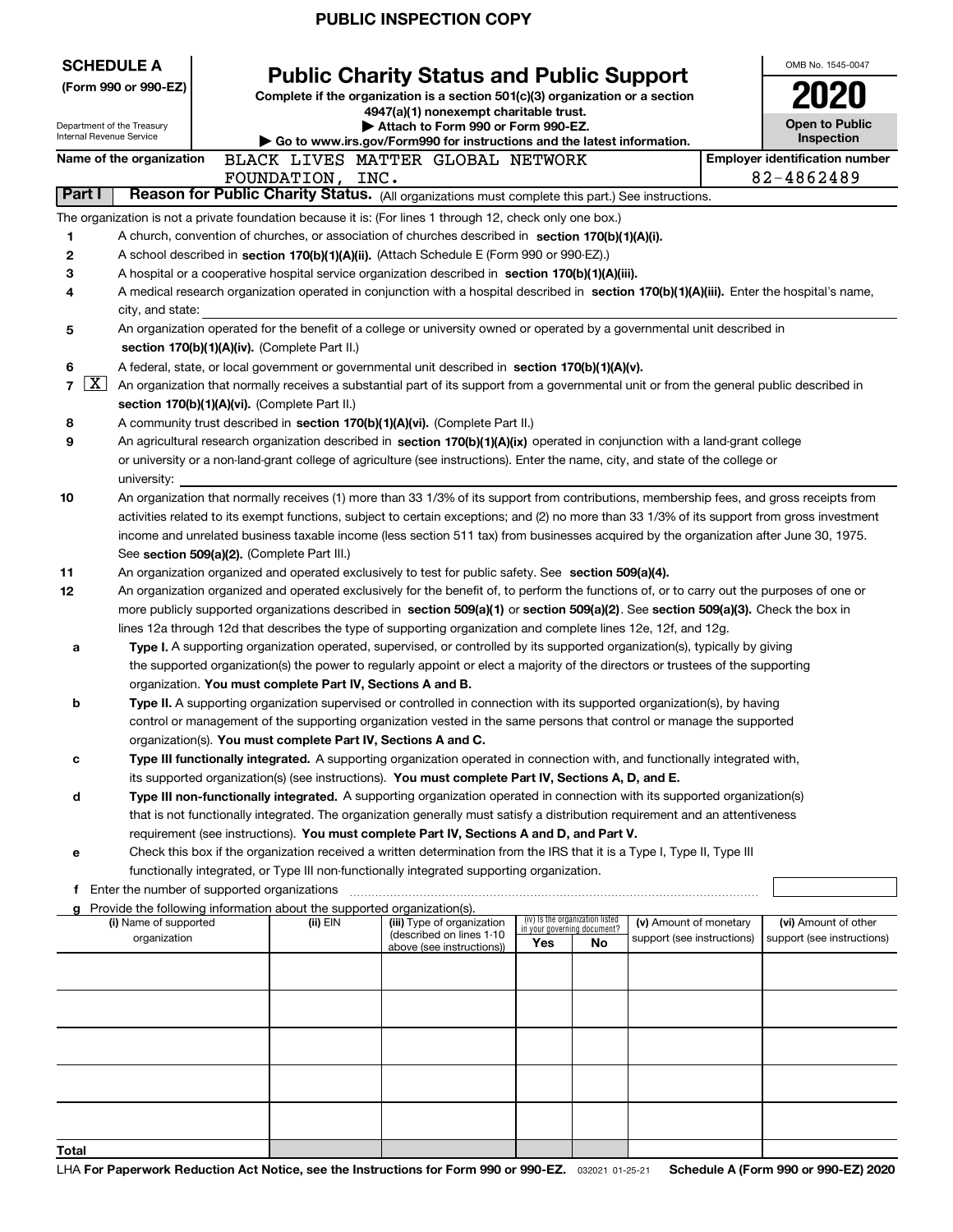## BLACK LIVES MATTER GLOBAL NETWORK

Schedule A (Form 990 or 990-EZ) 2020 Page FOUNDATION, INC. 82-4862489

**2**

(Complete only if you checked the box on line 5, 7, or 8 of Part I or if the organization failed to qualify under Part III. If the organization fails to qualify under the tests listed below, please complete Part III.) **Part II Support Schedule for Organizations Described in Sections 170(b)(1)(A)(iv) and 170(b)(1)(A)(vi)** 

| Calendar year (or fiscal year beginning in)<br>(a) 2016<br>(b) 2017<br>$(c)$ 2018<br>$(d)$ 2019<br>(e) 2020<br>(f) Total<br>1 Gifts, grants, contributions, and<br>membership fees received. (Do not<br>76872002.76872002.<br>include any "unusual grants.")<br>2 Tax revenues levied for the organ-<br>ization's benefit and either paid to<br>or expended on its behalf<br>3 The value of services or facilities<br>furnished by a governmental unit to<br>the organization without charge<br>76872002.76872002.<br>4 Total. Add lines 1 through 3<br>5 The portion of total contributions<br>by each person (other than a<br>governmental unit or publicly<br>supported organization) included<br>on line 1 that exceeds 2% of the<br>amount shown on line 11,<br>column (f)<br>76872002.<br>6 Public support. Subtract line 5 from line 4.<br><b>Section B. Total Support</b><br>Calendar year (or fiscal year beginning in)<br>(a) 2016<br>(b) 2017<br>$(c)$ 2018<br>$(d)$ 2019<br>(e) 2020<br>(f) Total<br>76872002.76872002.<br>7 Amounts from line 4<br>Gross income from interest,<br>8<br>dividends, payments received on<br>securities loans, rents, royalties,<br>2772821.<br>2772821.<br>and income from similar sources<br>Net income from unrelated business<br>9<br>activities, whether or not the<br>business is regularly carried on<br><b>10</b> Other income. Do not include gain<br>or loss from the sale of capital<br>assets (Explain in Part VI.)<br>79644823.<br>11 Total support. Add lines 7 through 10<br>12<br><b>12</b> Gross receipts from related activities, etc. (see instructions)<br>13 First 5 years. If the Form 990 is for the organization's first, second, third, fourth, or fifth tax year as a section 501(c)(3)<br>$\blacktriangleright$ $\boxed{\text{X}}$<br><b>Section C. Computation of Public Support Percentage</b><br>14<br>14 Public support percentage for 2020 (line 6, column (f), divided by line 11, column (f) <i>marroummaname</i><br>%<br>15<br>%<br>16a 33 1/3% support test - 2020. If the organization did not check the box on line 13, and line 14 is 33 1/3% or more, check this box and<br>stop here. The organization qualifies as a publicly supported organization<br>b 33 1/3% support test - 2019. If the organization did not check a box on line 13 or 16a, and line 15 is 33 1/3% or more, check this box<br>and stop here. The organization qualifies as a publicly supported organization<br>17a 10% -facts-and-circumstances test - 2020. If the organization did not check a box on line 13, 16a, or 16b, and line 14 is 10% or more,<br>and if the organization meets the facts-and-circumstances test, check this box and stop here. Explain in Part VI how the organization<br>meets the facts-and-circumstances test. The organization qualifies as a publicly supported organization<br><b>b 10% -facts-and-circumstances test - 2019.</b> If the organization did not check a box on line 13, 16a, 16b, or 17a, and line 15 is 10% or<br>more, and if the organization meets the facts-and-circumstances test, check this box and stop here. Explain in Part VI how the<br>organization meets the facts-and-circumstances test. The organization qualifies as a publicly supported organization<br>18 Private foundation. If the organization did not check a box on line 13, 16a, 16b, 17a, or 17b, check this box and see instructions | <b>Section A. Public Support</b> |  |  |  |  |  |  |  |  |  |
|-------------------------------------------------------------------------------------------------------------------------------------------------------------------------------------------------------------------------------------------------------------------------------------------------------------------------------------------------------------------------------------------------------------------------------------------------------------------------------------------------------------------------------------------------------------------------------------------------------------------------------------------------------------------------------------------------------------------------------------------------------------------------------------------------------------------------------------------------------------------------------------------------------------------------------------------------------------------------------------------------------------------------------------------------------------------------------------------------------------------------------------------------------------------------------------------------------------------------------------------------------------------------------------------------------------------------------------------------------------------------------------------------------------------------------------------------------------------------------------------------------------------------------------------------------------------------------------------------------------------------------------------------------------------------------------------------------------------------------------------------------------------------------------------------------------------------------------------------------------------------------------------------------------------------------------------------------------------------------------------------------------------------------------------------------------------------------------------------------------------------------------------------------------------------------------------------------------------------------------------------------------------------------------------------------------------------------------------------------------------------------------------------------------------------------------------------------------------------------------------------------------------------------------------------------------------------------------------------------------------------------------------------------------------------------------------------------------------------------------------------------------------------------------------------------------------------------------------------------------------------------------------------------------------------------------------------------------------------------------------------------------------------------------------------------------------------------------------------------------------------------------------------------------------------------------------------------------------------------------------------------------------------------------------------------------------------------------------------------------------------------------------------------------------------------|----------------------------------|--|--|--|--|--|--|--|--|--|
|                                                                                                                                                                                                                                                                                                                                                                                                                                                                                                                                                                                                                                                                                                                                                                                                                                                                                                                                                                                                                                                                                                                                                                                                                                                                                                                                                                                                                                                                                                                                                                                                                                                                                                                                                                                                                                                                                                                                                                                                                                                                                                                                                                                                                                                                                                                                                                                                                                                                                                                                                                                                                                                                                                                                                                                                                                                                                                                                                                                                                                                                                                                                                                                                                                                                                                                                                                                                                               |                                  |  |  |  |  |  |  |  |  |  |
|                                                                                                                                                                                                                                                                                                                                                                                                                                                                                                                                                                                                                                                                                                                                                                                                                                                                                                                                                                                                                                                                                                                                                                                                                                                                                                                                                                                                                                                                                                                                                                                                                                                                                                                                                                                                                                                                                                                                                                                                                                                                                                                                                                                                                                                                                                                                                                                                                                                                                                                                                                                                                                                                                                                                                                                                                                                                                                                                                                                                                                                                                                                                                                                                                                                                                                                                                                                                                               |                                  |  |  |  |  |  |  |  |  |  |
|                                                                                                                                                                                                                                                                                                                                                                                                                                                                                                                                                                                                                                                                                                                                                                                                                                                                                                                                                                                                                                                                                                                                                                                                                                                                                                                                                                                                                                                                                                                                                                                                                                                                                                                                                                                                                                                                                                                                                                                                                                                                                                                                                                                                                                                                                                                                                                                                                                                                                                                                                                                                                                                                                                                                                                                                                                                                                                                                                                                                                                                                                                                                                                                                                                                                                                                                                                                                                               |                                  |  |  |  |  |  |  |  |  |  |
|                                                                                                                                                                                                                                                                                                                                                                                                                                                                                                                                                                                                                                                                                                                                                                                                                                                                                                                                                                                                                                                                                                                                                                                                                                                                                                                                                                                                                                                                                                                                                                                                                                                                                                                                                                                                                                                                                                                                                                                                                                                                                                                                                                                                                                                                                                                                                                                                                                                                                                                                                                                                                                                                                                                                                                                                                                                                                                                                                                                                                                                                                                                                                                                                                                                                                                                                                                                                                               |                                  |  |  |  |  |  |  |  |  |  |
|                                                                                                                                                                                                                                                                                                                                                                                                                                                                                                                                                                                                                                                                                                                                                                                                                                                                                                                                                                                                                                                                                                                                                                                                                                                                                                                                                                                                                                                                                                                                                                                                                                                                                                                                                                                                                                                                                                                                                                                                                                                                                                                                                                                                                                                                                                                                                                                                                                                                                                                                                                                                                                                                                                                                                                                                                                                                                                                                                                                                                                                                                                                                                                                                                                                                                                                                                                                                                               |                                  |  |  |  |  |  |  |  |  |  |
|                                                                                                                                                                                                                                                                                                                                                                                                                                                                                                                                                                                                                                                                                                                                                                                                                                                                                                                                                                                                                                                                                                                                                                                                                                                                                                                                                                                                                                                                                                                                                                                                                                                                                                                                                                                                                                                                                                                                                                                                                                                                                                                                                                                                                                                                                                                                                                                                                                                                                                                                                                                                                                                                                                                                                                                                                                                                                                                                                                                                                                                                                                                                                                                                                                                                                                                                                                                                                               |                                  |  |  |  |  |  |  |  |  |  |
|                                                                                                                                                                                                                                                                                                                                                                                                                                                                                                                                                                                                                                                                                                                                                                                                                                                                                                                                                                                                                                                                                                                                                                                                                                                                                                                                                                                                                                                                                                                                                                                                                                                                                                                                                                                                                                                                                                                                                                                                                                                                                                                                                                                                                                                                                                                                                                                                                                                                                                                                                                                                                                                                                                                                                                                                                                                                                                                                                                                                                                                                                                                                                                                                                                                                                                                                                                                                                               |                                  |  |  |  |  |  |  |  |  |  |
|                                                                                                                                                                                                                                                                                                                                                                                                                                                                                                                                                                                                                                                                                                                                                                                                                                                                                                                                                                                                                                                                                                                                                                                                                                                                                                                                                                                                                                                                                                                                                                                                                                                                                                                                                                                                                                                                                                                                                                                                                                                                                                                                                                                                                                                                                                                                                                                                                                                                                                                                                                                                                                                                                                                                                                                                                                                                                                                                                                                                                                                                                                                                                                                                                                                                                                                                                                                                                               |                                  |  |  |  |  |  |  |  |  |  |
|                                                                                                                                                                                                                                                                                                                                                                                                                                                                                                                                                                                                                                                                                                                                                                                                                                                                                                                                                                                                                                                                                                                                                                                                                                                                                                                                                                                                                                                                                                                                                                                                                                                                                                                                                                                                                                                                                                                                                                                                                                                                                                                                                                                                                                                                                                                                                                                                                                                                                                                                                                                                                                                                                                                                                                                                                                                                                                                                                                                                                                                                                                                                                                                                                                                                                                                                                                                                                               |                                  |  |  |  |  |  |  |  |  |  |
|                                                                                                                                                                                                                                                                                                                                                                                                                                                                                                                                                                                                                                                                                                                                                                                                                                                                                                                                                                                                                                                                                                                                                                                                                                                                                                                                                                                                                                                                                                                                                                                                                                                                                                                                                                                                                                                                                                                                                                                                                                                                                                                                                                                                                                                                                                                                                                                                                                                                                                                                                                                                                                                                                                                                                                                                                                                                                                                                                                                                                                                                                                                                                                                                                                                                                                                                                                                                                               |                                  |  |  |  |  |  |  |  |  |  |
|                                                                                                                                                                                                                                                                                                                                                                                                                                                                                                                                                                                                                                                                                                                                                                                                                                                                                                                                                                                                                                                                                                                                                                                                                                                                                                                                                                                                                                                                                                                                                                                                                                                                                                                                                                                                                                                                                                                                                                                                                                                                                                                                                                                                                                                                                                                                                                                                                                                                                                                                                                                                                                                                                                                                                                                                                                                                                                                                                                                                                                                                                                                                                                                                                                                                                                                                                                                                                               |                                  |  |  |  |  |  |  |  |  |  |
|                                                                                                                                                                                                                                                                                                                                                                                                                                                                                                                                                                                                                                                                                                                                                                                                                                                                                                                                                                                                                                                                                                                                                                                                                                                                                                                                                                                                                                                                                                                                                                                                                                                                                                                                                                                                                                                                                                                                                                                                                                                                                                                                                                                                                                                                                                                                                                                                                                                                                                                                                                                                                                                                                                                                                                                                                                                                                                                                                                                                                                                                                                                                                                                                                                                                                                                                                                                                                               |                                  |  |  |  |  |  |  |  |  |  |
|                                                                                                                                                                                                                                                                                                                                                                                                                                                                                                                                                                                                                                                                                                                                                                                                                                                                                                                                                                                                                                                                                                                                                                                                                                                                                                                                                                                                                                                                                                                                                                                                                                                                                                                                                                                                                                                                                                                                                                                                                                                                                                                                                                                                                                                                                                                                                                                                                                                                                                                                                                                                                                                                                                                                                                                                                                                                                                                                                                                                                                                                                                                                                                                                                                                                                                                                                                                                                               |                                  |  |  |  |  |  |  |  |  |  |
|                                                                                                                                                                                                                                                                                                                                                                                                                                                                                                                                                                                                                                                                                                                                                                                                                                                                                                                                                                                                                                                                                                                                                                                                                                                                                                                                                                                                                                                                                                                                                                                                                                                                                                                                                                                                                                                                                                                                                                                                                                                                                                                                                                                                                                                                                                                                                                                                                                                                                                                                                                                                                                                                                                                                                                                                                                                                                                                                                                                                                                                                                                                                                                                                                                                                                                                                                                                                                               |                                  |  |  |  |  |  |  |  |  |  |
|                                                                                                                                                                                                                                                                                                                                                                                                                                                                                                                                                                                                                                                                                                                                                                                                                                                                                                                                                                                                                                                                                                                                                                                                                                                                                                                                                                                                                                                                                                                                                                                                                                                                                                                                                                                                                                                                                                                                                                                                                                                                                                                                                                                                                                                                                                                                                                                                                                                                                                                                                                                                                                                                                                                                                                                                                                                                                                                                                                                                                                                                                                                                                                                                                                                                                                                                                                                                                               |                                  |  |  |  |  |  |  |  |  |  |
|                                                                                                                                                                                                                                                                                                                                                                                                                                                                                                                                                                                                                                                                                                                                                                                                                                                                                                                                                                                                                                                                                                                                                                                                                                                                                                                                                                                                                                                                                                                                                                                                                                                                                                                                                                                                                                                                                                                                                                                                                                                                                                                                                                                                                                                                                                                                                                                                                                                                                                                                                                                                                                                                                                                                                                                                                                                                                                                                                                                                                                                                                                                                                                                                                                                                                                                                                                                                                               |                                  |  |  |  |  |  |  |  |  |  |
|                                                                                                                                                                                                                                                                                                                                                                                                                                                                                                                                                                                                                                                                                                                                                                                                                                                                                                                                                                                                                                                                                                                                                                                                                                                                                                                                                                                                                                                                                                                                                                                                                                                                                                                                                                                                                                                                                                                                                                                                                                                                                                                                                                                                                                                                                                                                                                                                                                                                                                                                                                                                                                                                                                                                                                                                                                                                                                                                                                                                                                                                                                                                                                                                                                                                                                                                                                                                                               |                                  |  |  |  |  |  |  |  |  |  |
|                                                                                                                                                                                                                                                                                                                                                                                                                                                                                                                                                                                                                                                                                                                                                                                                                                                                                                                                                                                                                                                                                                                                                                                                                                                                                                                                                                                                                                                                                                                                                                                                                                                                                                                                                                                                                                                                                                                                                                                                                                                                                                                                                                                                                                                                                                                                                                                                                                                                                                                                                                                                                                                                                                                                                                                                                                                                                                                                                                                                                                                                                                                                                                                                                                                                                                                                                                                                                               |                                  |  |  |  |  |  |  |  |  |  |
|                                                                                                                                                                                                                                                                                                                                                                                                                                                                                                                                                                                                                                                                                                                                                                                                                                                                                                                                                                                                                                                                                                                                                                                                                                                                                                                                                                                                                                                                                                                                                                                                                                                                                                                                                                                                                                                                                                                                                                                                                                                                                                                                                                                                                                                                                                                                                                                                                                                                                                                                                                                                                                                                                                                                                                                                                                                                                                                                                                                                                                                                                                                                                                                                                                                                                                                                                                                                                               |                                  |  |  |  |  |  |  |  |  |  |
|                                                                                                                                                                                                                                                                                                                                                                                                                                                                                                                                                                                                                                                                                                                                                                                                                                                                                                                                                                                                                                                                                                                                                                                                                                                                                                                                                                                                                                                                                                                                                                                                                                                                                                                                                                                                                                                                                                                                                                                                                                                                                                                                                                                                                                                                                                                                                                                                                                                                                                                                                                                                                                                                                                                                                                                                                                                                                                                                                                                                                                                                                                                                                                                                                                                                                                                                                                                                                               |                                  |  |  |  |  |  |  |  |  |  |
|                                                                                                                                                                                                                                                                                                                                                                                                                                                                                                                                                                                                                                                                                                                                                                                                                                                                                                                                                                                                                                                                                                                                                                                                                                                                                                                                                                                                                                                                                                                                                                                                                                                                                                                                                                                                                                                                                                                                                                                                                                                                                                                                                                                                                                                                                                                                                                                                                                                                                                                                                                                                                                                                                                                                                                                                                                                                                                                                                                                                                                                                                                                                                                                                                                                                                                                                                                                                                               |                                  |  |  |  |  |  |  |  |  |  |
|                                                                                                                                                                                                                                                                                                                                                                                                                                                                                                                                                                                                                                                                                                                                                                                                                                                                                                                                                                                                                                                                                                                                                                                                                                                                                                                                                                                                                                                                                                                                                                                                                                                                                                                                                                                                                                                                                                                                                                                                                                                                                                                                                                                                                                                                                                                                                                                                                                                                                                                                                                                                                                                                                                                                                                                                                                                                                                                                                                                                                                                                                                                                                                                                                                                                                                                                                                                                                               |                                  |  |  |  |  |  |  |  |  |  |
|                                                                                                                                                                                                                                                                                                                                                                                                                                                                                                                                                                                                                                                                                                                                                                                                                                                                                                                                                                                                                                                                                                                                                                                                                                                                                                                                                                                                                                                                                                                                                                                                                                                                                                                                                                                                                                                                                                                                                                                                                                                                                                                                                                                                                                                                                                                                                                                                                                                                                                                                                                                                                                                                                                                                                                                                                                                                                                                                                                                                                                                                                                                                                                                                                                                                                                                                                                                                                               |                                  |  |  |  |  |  |  |  |  |  |
|                                                                                                                                                                                                                                                                                                                                                                                                                                                                                                                                                                                                                                                                                                                                                                                                                                                                                                                                                                                                                                                                                                                                                                                                                                                                                                                                                                                                                                                                                                                                                                                                                                                                                                                                                                                                                                                                                                                                                                                                                                                                                                                                                                                                                                                                                                                                                                                                                                                                                                                                                                                                                                                                                                                                                                                                                                                                                                                                                                                                                                                                                                                                                                                                                                                                                                                                                                                                                               |                                  |  |  |  |  |  |  |  |  |  |
|                                                                                                                                                                                                                                                                                                                                                                                                                                                                                                                                                                                                                                                                                                                                                                                                                                                                                                                                                                                                                                                                                                                                                                                                                                                                                                                                                                                                                                                                                                                                                                                                                                                                                                                                                                                                                                                                                                                                                                                                                                                                                                                                                                                                                                                                                                                                                                                                                                                                                                                                                                                                                                                                                                                                                                                                                                                                                                                                                                                                                                                                                                                                                                                                                                                                                                                                                                                                                               |                                  |  |  |  |  |  |  |  |  |  |
|                                                                                                                                                                                                                                                                                                                                                                                                                                                                                                                                                                                                                                                                                                                                                                                                                                                                                                                                                                                                                                                                                                                                                                                                                                                                                                                                                                                                                                                                                                                                                                                                                                                                                                                                                                                                                                                                                                                                                                                                                                                                                                                                                                                                                                                                                                                                                                                                                                                                                                                                                                                                                                                                                                                                                                                                                                                                                                                                                                                                                                                                                                                                                                                                                                                                                                                                                                                                                               |                                  |  |  |  |  |  |  |  |  |  |
|                                                                                                                                                                                                                                                                                                                                                                                                                                                                                                                                                                                                                                                                                                                                                                                                                                                                                                                                                                                                                                                                                                                                                                                                                                                                                                                                                                                                                                                                                                                                                                                                                                                                                                                                                                                                                                                                                                                                                                                                                                                                                                                                                                                                                                                                                                                                                                                                                                                                                                                                                                                                                                                                                                                                                                                                                                                                                                                                                                                                                                                                                                                                                                                                                                                                                                                                                                                                                               |                                  |  |  |  |  |  |  |  |  |  |
|                                                                                                                                                                                                                                                                                                                                                                                                                                                                                                                                                                                                                                                                                                                                                                                                                                                                                                                                                                                                                                                                                                                                                                                                                                                                                                                                                                                                                                                                                                                                                                                                                                                                                                                                                                                                                                                                                                                                                                                                                                                                                                                                                                                                                                                                                                                                                                                                                                                                                                                                                                                                                                                                                                                                                                                                                                                                                                                                                                                                                                                                                                                                                                                                                                                                                                                                                                                                                               |                                  |  |  |  |  |  |  |  |  |  |
|                                                                                                                                                                                                                                                                                                                                                                                                                                                                                                                                                                                                                                                                                                                                                                                                                                                                                                                                                                                                                                                                                                                                                                                                                                                                                                                                                                                                                                                                                                                                                                                                                                                                                                                                                                                                                                                                                                                                                                                                                                                                                                                                                                                                                                                                                                                                                                                                                                                                                                                                                                                                                                                                                                                                                                                                                                                                                                                                                                                                                                                                                                                                                                                                                                                                                                                                                                                                                               |                                  |  |  |  |  |  |  |  |  |  |
|                                                                                                                                                                                                                                                                                                                                                                                                                                                                                                                                                                                                                                                                                                                                                                                                                                                                                                                                                                                                                                                                                                                                                                                                                                                                                                                                                                                                                                                                                                                                                                                                                                                                                                                                                                                                                                                                                                                                                                                                                                                                                                                                                                                                                                                                                                                                                                                                                                                                                                                                                                                                                                                                                                                                                                                                                                                                                                                                                                                                                                                                                                                                                                                                                                                                                                                                                                                                                               |                                  |  |  |  |  |  |  |  |  |  |
|                                                                                                                                                                                                                                                                                                                                                                                                                                                                                                                                                                                                                                                                                                                                                                                                                                                                                                                                                                                                                                                                                                                                                                                                                                                                                                                                                                                                                                                                                                                                                                                                                                                                                                                                                                                                                                                                                                                                                                                                                                                                                                                                                                                                                                                                                                                                                                                                                                                                                                                                                                                                                                                                                                                                                                                                                                                                                                                                                                                                                                                                                                                                                                                                                                                                                                                                                                                                                               |                                  |  |  |  |  |  |  |  |  |  |
|                                                                                                                                                                                                                                                                                                                                                                                                                                                                                                                                                                                                                                                                                                                                                                                                                                                                                                                                                                                                                                                                                                                                                                                                                                                                                                                                                                                                                                                                                                                                                                                                                                                                                                                                                                                                                                                                                                                                                                                                                                                                                                                                                                                                                                                                                                                                                                                                                                                                                                                                                                                                                                                                                                                                                                                                                                                                                                                                                                                                                                                                                                                                                                                                                                                                                                                                                                                                                               |                                  |  |  |  |  |  |  |  |  |  |
|                                                                                                                                                                                                                                                                                                                                                                                                                                                                                                                                                                                                                                                                                                                                                                                                                                                                                                                                                                                                                                                                                                                                                                                                                                                                                                                                                                                                                                                                                                                                                                                                                                                                                                                                                                                                                                                                                                                                                                                                                                                                                                                                                                                                                                                                                                                                                                                                                                                                                                                                                                                                                                                                                                                                                                                                                                                                                                                                                                                                                                                                                                                                                                                                                                                                                                                                                                                                                               |                                  |  |  |  |  |  |  |  |  |  |
|                                                                                                                                                                                                                                                                                                                                                                                                                                                                                                                                                                                                                                                                                                                                                                                                                                                                                                                                                                                                                                                                                                                                                                                                                                                                                                                                                                                                                                                                                                                                                                                                                                                                                                                                                                                                                                                                                                                                                                                                                                                                                                                                                                                                                                                                                                                                                                                                                                                                                                                                                                                                                                                                                                                                                                                                                                                                                                                                                                                                                                                                                                                                                                                                                                                                                                                                                                                                                               |                                  |  |  |  |  |  |  |  |  |  |
|                                                                                                                                                                                                                                                                                                                                                                                                                                                                                                                                                                                                                                                                                                                                                                                                                                                                                                                                                                                                                                                                                                                                                                                                                                                                                                                                                                                                                                                                                                                                                                                                                                                                                                                                                                                                                                                                                                                                                                                                                                                                                                                                                                                                                                                                                                                                                                                                                                                                                                                                                                                                                                                                                                                                                                                                                                                                                                                                                                                                                                                                                                                                                                                                                                                                                                                                                                                                                               |                                  |  |  |  |  |  |  |  |  |  |
|                                                                                                                                                                                                                                                                                                                                                                                                                                                                                                                                                                                                                                                                                                                                                                                                                                                                                                                                                                                                                                                                                                                                                                                                                                                                                                                                                                                                                                                                                                                                                                                                                                                                                                                                                                                                                                                                                                                                                                                                                                                                                                                                                                                                                                                                                                                                                                                                                                                                                                                                                                                                                                                                                                                                                                                                                                                                                                                                                                                                                                                                                                                                                                                                                                                                                                                                                                                                                               |                                  |  |  |  |  |  |  |  |  |  |
|                                                                                                                                                                                                                                                                                                                                                                                                                                                                                                                                                                                                                                                                                                                                                                                                                                                                                                                                                                                                                                                                                                                                                                                                                                                                                                                                                                                                                                                                                                                                                                                                                                                                                                                                                                                                                                                                                                                                                                                                                                                                                                                                                                                                                                                                                                                                                                                                                                                                                                                                                                                                                                                                                                                                                                                                                                                                                                                                                                                                                                                                                                                                                                                                                                                                                                                                                                                                                               |                                  |  |  |  |  |  |  |  |  |  |
|                                                                                                                                                                                                                                                                                                                                                                                                                                                                                                                                                                                                                                                                                                                                                                                                                                                                                                                                                                                                                                                                                                                                                                                                                                                                                                                                                                                                                                                                                                                                                                                                                                                                                                                                                                                                                                                                                                                                                                                                                                                                                                                                                                                                                                                                                                                                                                                                                                                                                                                                                                                                                                                                                                                                                                                                                                                                                                                                                                                                                                                                                                                                                                                                                                                                                                                                                                                                                               |                                  |  |  |  |  |  |  |  |  |  |
|                                                                                                                                                                                                                                                                                                                                                                                                                                                                                                                                                                                                                                                                                                                                                                                                                                                                                                                                                                                                                                                                                                                                                                                                                                                                                                                                                                                                                                                                                                                                                                                                                                                                                                                                                                                                                                                                                                                                                                                                                                                                                                                                                                                                                                                                                                                                                                                                                                                                                                                                                                                                                                                                                                                                                                                                                                                                                                                                                                                                                                                                                                                                                                                                                                                                                                                                                                                                                               |                                  |  |  |  |  |  |  |  |  |  |
|                                                                                                                                                                                                                                                                                                                                                                                                                                                                                                                                                                                                                                                                                                                                                                                                                                                                                                                                                                                                                                                                                                                                                                                                                                                                                                                                                                                                                                                                                                                                                                                                                                                                                                                                                                                                                                                                                                                                                                                                                                                                                                                                                                                                                                                                                                                                                                                                                                                                                                                                                                                                                                                                                                                                                                                                                                                                                                                                                                                                                                                                                                                                                                                                                                                                                                                                                                                                                               |                                  |  |  |  |  |  |  |  |  |  |
|                                                                                                                                                                                                                                                                                                                                                                                                                                                                                                                                                                                                                                                                                                                                                                                                                                                                                                                                                                                                                                                                                                                                                                                                                                                                                                                                                                                                                                                                                                                                                                                                                                                                                                                                                                                                                                                                                                                                                                                                                                                                                                                                                                                                                                                                                                                                                                                                                                                                                                                                                                                                                                                                                                                                                                                                                                                                                                                                                                                                                                                                                                                                                                                                                                                                                                                                                                                                                               |                                  |  |  |  |  |  |  |  |  |  |
|                                                                                                                                                                                                                                                                                                                                                                                                                                                                                                                                                                                                                                                                                                                                                                                                                                                                                                                                                                                                                                                                                                                                                                                                                                                                                                                                                                                                                                                                                                                                                                                                                                                                                                                                                                                                                                                                                                                                                                                                                                                                                                                                                                                                                                                                                                                                                                                                                                                                                                                                                                                                                                                                                                                                                                                                                                                                                                                                                                                                                                                                                                                                                                                                                                                                                                                                                                                                                               |                                  |  |  |  |  |  |  |  |  |  |
|                                                                                                                                                                                                                                                                                                                                                                                                                                                                                                                                                                                                                                                                                                                                                                                                                                                                                                                                                                                                                                                                                                                                                                                                                                                                                                                                                                                                                                                                                                                                                                                                                                                                                                                                                                                                                                                                                                                                                                                                                                                                                                                                                                                                                                                                                                                                                                                                                                                                                                                                                                                                                                                                                                                                                                                                                                                                                                                                                                                                                                                                                                                                                                                                                                                                                                                                                                                                                               |                                  |  |  |  |  |  |  |  |  |  |
|                                                                                                                                                                                                                                                                                                                                                                                                                                                                                                                                                                                                                                                                                                                                                                                                                                                                                                                                                                                                                                                                                                                                                                                                                                                                                                                                                                                                                                                                                                                                                                                                                                                                                                                                                                                                                                                                                                                                                                                                                                                                                                                                                                                                                                                                                                                                                                                                                                                                                                                                                                                                                                                                                                                                                                                                                                                                                                                                                                                                                                                                                                                                                                                                                                                                                                                                                                                                                               |                                  |  |  |  |  |  |  |  |  |  |
|                                                                                                                                                                                                                                                                                                                                                                                                                                                                                                                                                                                                                                                                                                                                                                                                                                                                                                                                                                                                                                                                                                                                                                                                                                                                                                                                                                                                                                                                                                                                                                                                                                                                                                                                                                                                                                                                                                                                                                                                                                                                                                                                                                                                                                                                                                                                                                                                                                                                                                                                                                                                                                                                                                                                                                                                                                                                                                                                                                                                                                                                                                                                                                                                                                                                                                                                                                                                                               |                                  |  |  |  |  |  |  |  |  |  |
|                                                                                                                                                                                                                                                                                                                                                                                                                                                                                                                                                                                                                                                                                                                                                                                                                                                                                                                                                                                                                                                                                                                                                                                                                                                                                                                                                                                                                                                                                                                                                                                                                                                                                                                                                                                                                                                                                                                                                                                                                                                                                                                                                                                                                                                                                                                                                                                                                                                                                                                                                                                                                                                                                                                                                                                                                                                                                                                                                                                                                                                                                                                                                                                                                                                                                                                                                                                                                               |                                  |  |  |  |  |  |  |  |  |  |
|                                                                                                                                                                                                                                                                                                                                                                                                                                                                                                                                                                                                                                                                                                                                                                                                                                                                                                                                                                                                                                                                                                                                                                                                                                                                                                                                                                                                                                                                                                                                                                                                                                                                                                                                                                                                                                                                                                                                                                                                                                                                                                                                                                                                                                                                                                                                                                                                                                                                                                                                                                                                                                                                                                                                                                                                                                                                                                                                                                                                                                                                                                                                                                                                                                                                                                                                                                                                                               |                                  |  |  |  |  |  |  |  |  |  |
|                                                                                                                                                                                                                                                                                                                                                                                                                                                                                                                                                                                                                                                                                                                                                                                                                                                                                                                                                                                                                                                                                                                                                                                                                                                                                                                                                                                                                                                                                                                                                                                                                                                                                                                                                                                                                                                                                                                                                                                                                                                                                                                                                                                                                                                                                                                                                                                                                                                                                                                                                                                                                                                                                                                                                                                                                                                                                                                                                                                                                                                                                                                                                                                                                                                                                                                                                                                                                               |                                  |  |  |  |  |  |  |  |  |  |
|                                                                                                                                                                                                                                                                                                                                                                                                                                                                                                                                                                                                                                                                                                                                                                                                                                                                                                                                                                                                                                                                                                                                                                                                                                                                                                                                                                                                                                                                                                                                                                                                                                                                                                                                                                                                                                                                                                                                                                                                                                                                                                                                                                                                                                                                                                                                                                                                                                                                                                                                                                                                                                                                                                                                                                                                                                                                                                                                                                                                                                                                                                                                                                                                                                                                                                                                                                                                                               |                                  |  |  |  |  |  |  |  |  |  |
|                                                                                                                                                                                                                                                                                                                                                                                                                                                                                                                                                                                                                                                                                                                                                                                                                                                                                                                                                                                                                                                                                                                                                                                                                                                                                                                                                                                                                                                                                                                                                                                                                                                                                                                                                                                                                                                                                                                                                                                                                                                                                                                                                                                                                                                                                                                                                                                                                                                                                                                                                                                                                                                                                                                                                                                                                                                                                                                                                                                                                                                                                                                                                                                                                                                                                                                                                                                                                               |                                  |  |  |  |  |  |  |  |  |  |
| Schodule A (Form 000 or 000 EZ) 2020                                                                                                                                                                                                                                                                                                                                                                                                                                                                                                                                                                                                                                                                                                                                                                                                                                                                                                                                                                                                                                                                                                                                                                                                                                                                                                                                                                                                                                                                                                                                                                                                                                                                                                                                                                                                                                                                                                                                                                                                                                                                                                                                                                                                                                                                                                                                                                                                                                                                                                                                                                                                                                                                                                                                                                                                                                                                                                                                                                                                                                                                                                                                                                                                                                                                                                                                                                                          |                                  |  |  |  |  |  |  |  |  |  |

**Schedule A (Form 990 or 990-EZ) 2020**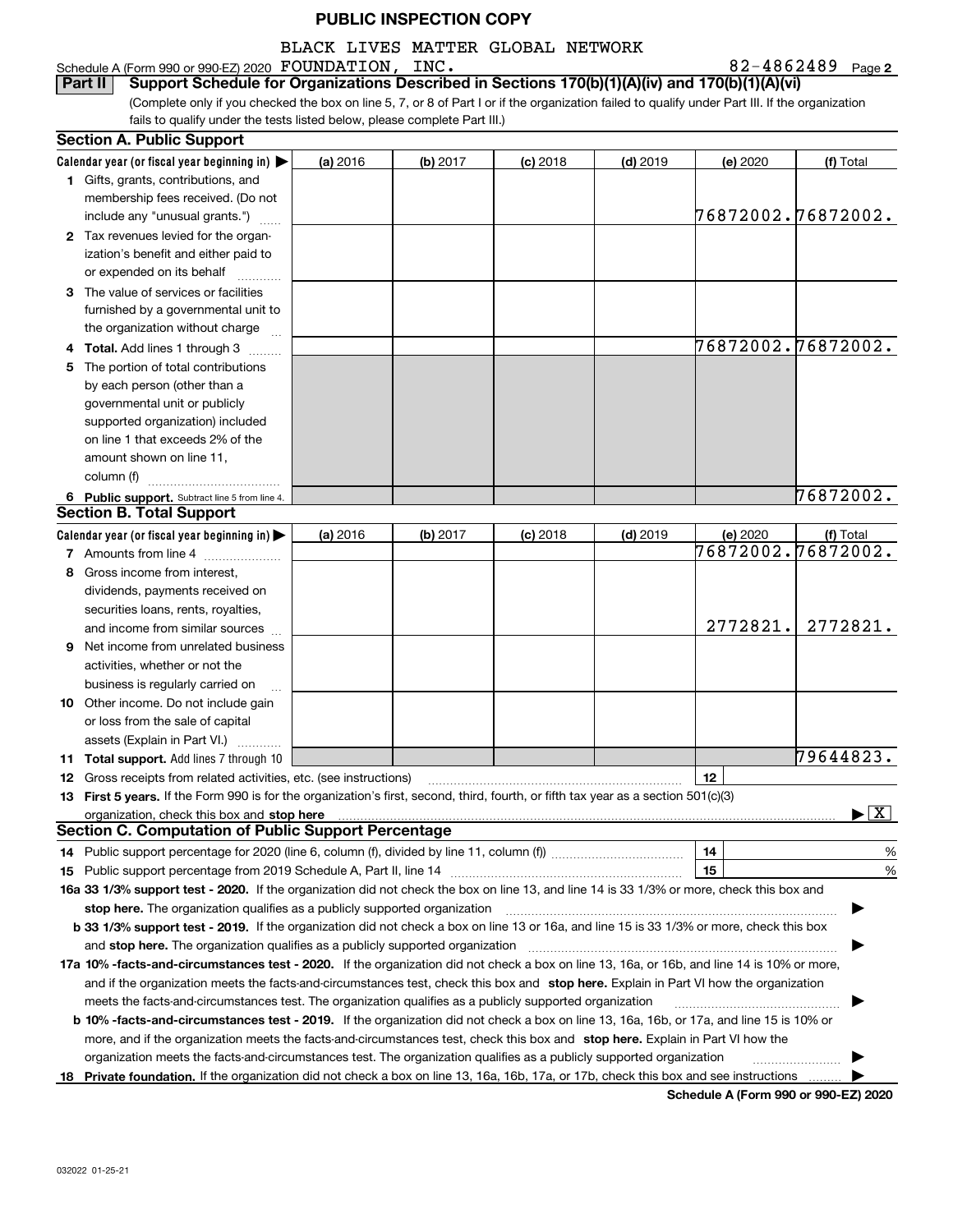#### BLACK LIVES MATTER GLOBAL NETWORK

Schedule A (Form 990 or 990-EZ) 2020 Page FOUNDATION, INC. 82-4862489 **Part III | Support Schedule for Organizations Described in Section 509(a)(2)** 

**3**

(Complete only if you checked the box on line 10 of Part I or if the organization failed to qualify under Part II. If the organization fails to qualify under the tests listed below, please complete Part II.)

| <b>Section A. Public Support</b>                                                                                                                                                                                                                                         |          |          |                 |            |          |                                             |
|--------------------------------------------------------------------------------------------------------------------------------------------------------------------------------------------------------------------------------------------------------------------------|----------|----------|-----------------|------------|----------|---------------------------------------------|
| Calendar year (or fiscal year beginning in) $\blacktriangleright$                                                                                                                                                                                                        | (a) 2016 | (b) 2017 | <b>(c)</b> 2018 | $(d)$ 2019 | (e) 2020 | (f) Total                                   |
| 1 Gifts, grants, contributions, and                                                                                                                                                                                                                                      |          |          |                 |            |          |                                             |
| membership fees received. (Do not                                                                                                                                                                                                                                        |          |          |                 |            |          |                                             |
| include any "unusual grants.")                                                                                                                                                                                                                                           |          |          |                 |            |          |                                             |
| <b>2</b> Gross receipts from admissions,<br>merchandise sold or services per-<br>formed, or facilities furnished in<br>any activity that is related to the<br>organization's tax-exempt purpose                                                                          |          |          |                 |            |          |                                             |
| 3 Gross receipts from activities that<br>are not an unrelated trade or bus-                                                                                                                                                                                              |          |          |                 |            |          |                                             |
| iness under section 513                                                                                                                                                                                                                                                  |          |          |                 |            |          |                                             |
| 4 Tax revenues levied for the organ-<br>ization's benefit and either paid to                                                                                                                                                                                             |          |          |                 |            |          |                                             |
| or expended on its behalf<br>.                                                                                                                                                                                                                                           |          |          |                 |            |          |                                             |
| 5 The value of services or facilities                                                                                                                                                                                                                                    |          |          |                 |            |          |                                             |
| furnished by a governmental unit to<br>the organization without charge                                                                                                                                                                                                   |          |          |                 |            |          |                                             |
| <b>6 Total.</b> Add lines 1 through 5                                                                                                                                                                                                                                    |          |          |                 |            |          |                                             |
| 7a Amounts included on lines 1, 2, and                                                                                                                                                                                                                                   |          |          |                 |            |          |                                             |
| 3 received from disqualified persons                                                                                                                                                                                                                                     |          |          |                 |            |          |                                             |
| <b>b</b> Amounts included on lines 2 and 3 received<br>from other than disqualified persons that<br>exceed the greater of \$5,000 or 1% of the<br>amount on line 13 for the year                                                                                         |          |          |                 |            |          |                                             |
| c Add lines 7a and 7b                                                                                                                                                                                                                                                    |          |          |                 |            |          |                                             |
| 8 Public support. (Subtract line 7c from line 6.)                                                                                                                                                                                                                        |          |          |                 |            |          |                                             |
| <b>Section B. Total Support</b>                                                                                                                                                                                                                                          |          |          |                 |            |          |                                             |
| Calendar year (or fiscal year beginning in) $\blacktriangleright$                                                                                                                                                                                                        | (a) 2016 | (b) 2017 | $(c)$ 2018      | $(d)$ 2019 | (e) 2020 | (f) Total                                   |
| 9 Amounts from line 6<br>10a Gross income from interest,<br>dividends, payments received on<br>securities loans, rents, royalties,<br>and income from similar sources                                                                                                    |          |          |                 |            |          |                                             |
| <b>b</b> Unrelated business taxable income<br>(less section 511 taxes) from businesses                                                                                                                                                                                   |          |          |                 |            |          |                                             |
| acquired after June 30, 1975                                                                                                                                                                                                                                             |          |          |                 |            |          |                                             |
| c Add lines 10a and 10b<br>11 Net income from unrelated business<br>activities not included in line 10b.<br>whether or not the business is<br>regularly carried on                                                                                                       |          |          |                 |            |          |                                             |
| 12 Other income. Do not include gain<br>or loss from the sale of capital<br>assets (Explain in Part VI.)                                                                                                                                                                 |          |          |                 |            |          |                                             |
| <b>13</b> Total support. (Add lines 9, 10c, 11, and 12.)                                                                                                                                                                                                                 |          |          |                 |            |          |                                             |
| 14 First 5 years. If the Form 990 is for the organization's first, second, third, fourth, or fifth tax year as a section 501(c)(3) organization,                                                                                                                         |          |          |                 |            |          |                                             |
| <b>Section C. Computation of Public Support Percentage</b>                                                                                                                                                                                                               |          |          |                 |            |          |                                             |
| 15 Public support percentage for 2020 (line 8, column (f), divided by line 13, column (f))                                                                                                                                                                               |          |          |                 |            | 15       | %                                           |
| 16 Public support percentage from 2019 Schedule A, Part III, line 15                                                                                                                                                                                                     |          |          |                 |            | 16       | %                                           |
| <b>Section D. Computation of Investment Income Percentage</b>                                                                                                                                                                                                            |          |          |                 |            |          |                                             |
|                                                                                                                                                                                                                                                                          |          |          |                 |            | 17       | %                                           |
| <b>18</b> Investment income percentage from <b>2019</b> Schedule A, Part III, line 17                                                                                                                                                                                    |          |          |                 |            | 18       | %                                           |
| 19a 33 1/3% support tests - 2020. If the organization did not check the box on line 14, and line 15 is more than 33 1/3%, and line 17 is not                                                                                                                             |          |          |                 |            |          |                                             |
| more than 33 1/3%, check this box and stop here. The organization qualifies as a publicly supported organization                                                                                                                                                         |          |          |                 |            |          |                                             |
| b 33 1/3% support tests - 2019. If the organization did not check a box on line 14 or line 19a, and line 16 is more than 33 1/3%, and<br>line 18 is not more than 33 1/3%, check this box and stop here. The organization qualifies as a publicly supported organization |          |          |                 |            |          |                                             |
| 20 Private foundation. If the organization did not check a box on line 14, 19a, or 19b, check this box and see instructions                                                                                                                                              |          |          |                 |            |          |                                             |
|                                                                                                                                                                                                                                                                          |          |          |                 |            |          | <b>Cohodulo A (Form 000 or 000 EZ) 2020</b> |

**Schedule A (Form 990 or 990-EZ) 2020**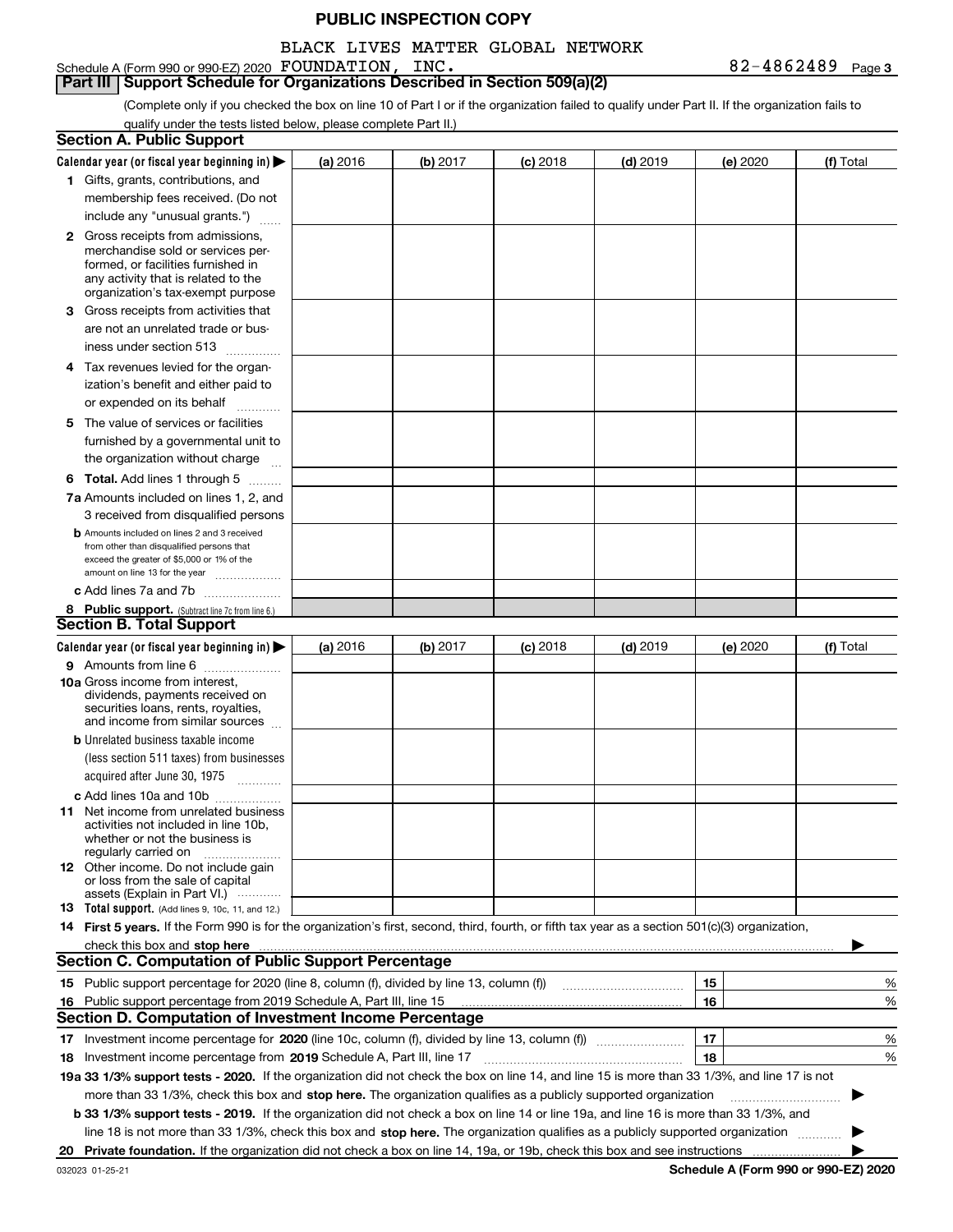## BLACK LIVES MATTER GLOBAL NETWORK

# Schedule A (Form 990 or 990-EZ) 2020 Page FOUNDATION, INC. 82-4862489

**Part IV Supporting Organizations**

(Complete only if you checked a box in line 12 on Part I. If you checked box 12a, Part I, complete Sections A and B. If you checked box 12b, Part I, complete Sections A and C. If you checked box 12c, Part I, complete Sections A, D, and E. If you checked box 12d, Part I, complete Sections A and D, and complete Part V.)

#### **Section A. All Supporting Organizations**

- **1** Are all of the organization's supported organizations listed by name in the organization's governing documents? If "No," describe in **Part VI** how the supported organizations are designated. If designated by *class or purpose, describe the designation. If historic and continuing relationship, explain.*
- **2** Did the organization have any supported organization that does not have an IRS determination of status under section 509(a)(1) or (2)? If "Yes," explain in Part VI how the organization determined that the supported *organization was described in section 509(a)(1) or (2).*
- **3a** Did the organization have a supported organization described in section 501(c)(4), (5), or (6)? If "Yes," answer *lines 3b and 3c below.*
- **b** Did the organization confirm that each supported organization qualified under section 501(c)(4), (5), or (6) and satisfied the public support tests under section 509(a)(2)? If "Yes," describe in **Part VI** when and how the *organization made the determination.*
- **c**Did the organization ensure that all support to such organizations was used exclusively for section 170(c)(2)(B) purposes? If "Yes," explain in **Part VI** what controls the organization put in place to ensure such use.
- **4a***If* Was any supported organization not organized in the United States ("foreign supported organization")? *"Yes," and if you checked box 12a or 12b in Part I, answer lines 4b and 4c below.*
- **b** Did the organization have ultimate control and discretion in deciding whether to make grants to the foreign supported organization? If "Yes," describe in **Part VI** how the organization had such control and discretion *despite being controlled or supervised by or in connection with its supported organizations.*
- **c** Did the organization support any foreign supported organization that does not have an IRS determination under sections 501(c)(3) and 509(a)(1) or (2)? If "Yes," explain in **Part VI** what controls the organization used *to ensure that all support to the foreign supported organization was used exclusively for section 170(c)(2)(B) purposes.*
- **5a***If "Yes,"* Did the organization add, substitute, or remove any supported organizations during the tax year? answer lines 5b and 5c below (if applicable). Also, provide detail in **Part VI,** including (i) the names and EIN *numbers of the supported organizations added, substituted, or removed; (ii) the reasons for each such action; (iii) the authority under the organization's organizing document authorizing such action; and (iv) how the action was accomplished (such as by amendment to the organizing document).*
- **b** Type I or Type II only. Was any added or substituted supported organization part of a class already designated in the organization's organizing document?
- **cSubstitutions only.**  Was the substitution the result of an event beyond the organization's control?
- **6** Did the organization provide support (whether in the form of grants or the provision of services or facilities) to **Part VI.** *If "Yes," provide detail in* support or benefit one or more of the filing organization's supported organizations? anyone other than (i) its supported organizations, (ii) individuals that are part of the charitable class benefited by one or more of its supported organizations, or (iii) other supporting organizations that also
- **7**Did the organization provide a grant, loan, compensation, or other similar payment to a substantial contributor *If "Yes," complete Part I of Schedule L (Form 990 or 990-EZ).* regard to a substantial contributor? (as defined in section 4958(c)(3)(C)), a family member of a substantial contributor, or a 35% controlled entity with
- **8** Did the organization make a loan to a disqualified person (as defined in section 4958) not described in line 7? *If "Yes," complete Part I of Schedule L (Form 990 or 990-EZ).*
- **9a** Was the organization controlled directly or indirectly at any time during the tax year by one or more in section 509(a)(1) or (2))? If "Yes," *provide detail in* <code>Part VI.</code> disqualified persons, as defined in section 4946 (other than foundation managers and organizations described
- **b** Did one or more disqualified persons (as defined in line 9a) hold a controlling interest in any entity in which the supporting organization had an interest? If "Yes," provide detail in P**art VI**.
- **c**Did a disqualified person (as defined in line 9a) have an ownership interest in, or derive any personal benefit from, assets in which the supporting organization also had an interest? If "Yes," provide detail in P**art VI.**
- **10a** Was the organization subject to the excess business holdings rules of section 4943 because of section supporting organizations)? If "Yes," answer line 10b below. 4943(f) (regarding certain Type II supporting organizations, and all Type III non-functionally integrated
- **b** Did the organization have any excess business holdings in the tax year? (Use Schedule C, Form 4720, to *determine whether the organization had excess business holdings.)*

032024 01-25-21

**1**

**2**

**3a**

**3b**

**3c**

**4a**

**4b**

**4c**

**5a**

**5b5c**

**6**

**7**

**8**

**9a**

**9b**

**9c**

**10a**

**10b**

**Yes No**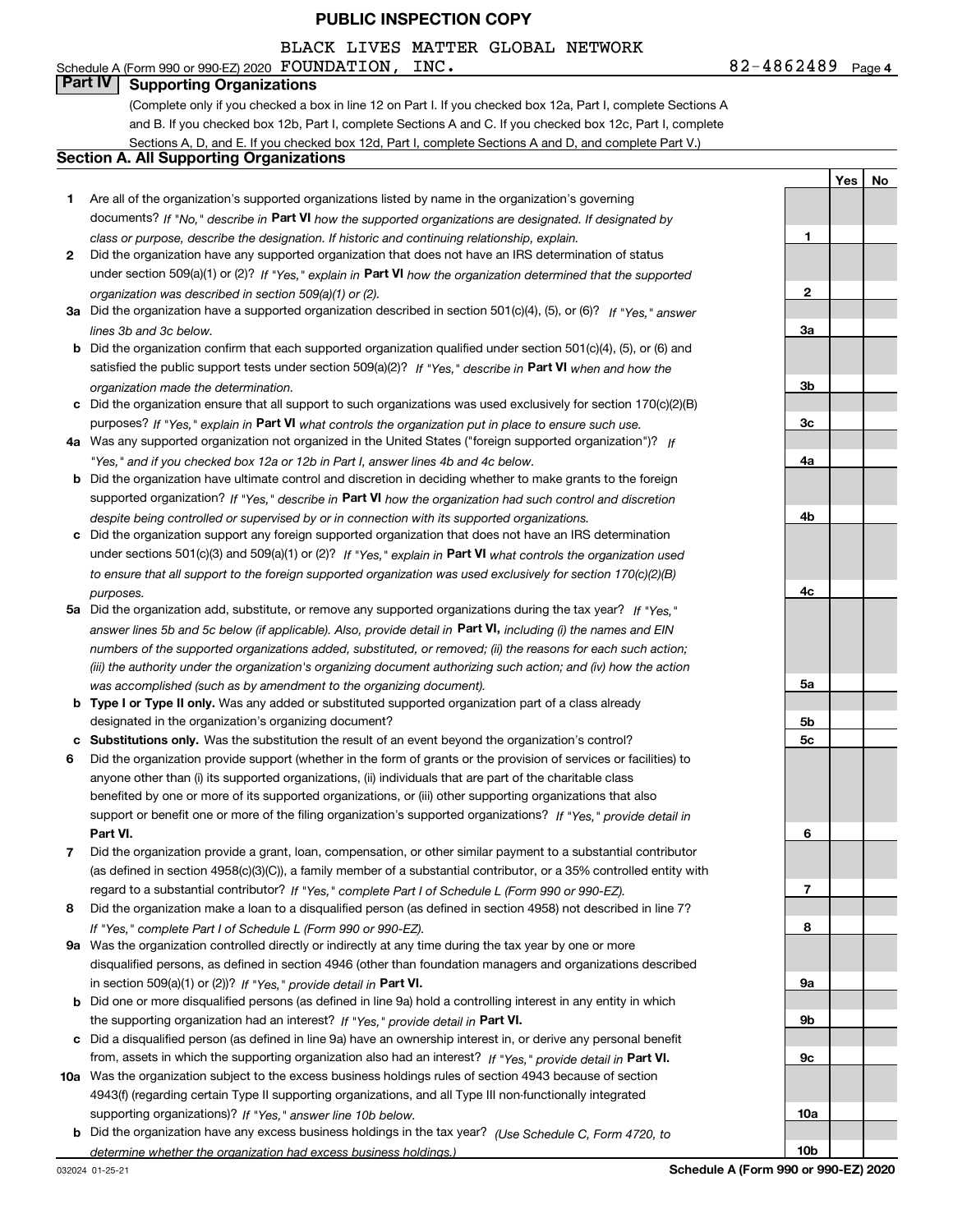#### Schedule A (Form 990 or 990-EZ) 2020 Page FOUNDATION, INC. 82-4862489 BLACK LIVES MATTER GLOBAL NETWORK

|    | <b>Supporting Organizations (continued)</b><br>Part IV                                                                                                                                                                                       |                 |     |    |
|----|----------------------------------------------------------------------------------------------------------------------------------------------------------------------------------------------------------------------------------------------|-----------------|-----|----|
|    |                                                                                                                                                                                                                                              |                 | Yes | No |
| 11 | Has the organization accepted a gift or contribution from any of the following persons?                                                                                                                                                      |                 |     |    |
|    | a A person who directly or indirectly controls, either alone or together with persons described in lines 11b and                                                                                                                             |                 |     |    |
|    | 11c below, the governing body of a supported organization?                                                                                                                                                                                   | 11a             |     |    |
|    | <b>b</b> A family member of a person described in line 11a above?                                                                                                                                                                            | 11 <sub>b</sub> |     |    |
|    | c A 35% controlled entity of a person described in line 11a or 11b above? If "Yes" to line 11a, 11b, or 11c, provide                                                                                                                         |                 |     |    |
|    | detail in Part VI.                                                                                                                                                                                                                           | 11c             |     |    |
|    | <b>Section B. Type I Supporting Organizations</b>                                                                                                                                                                                            |                 |     |    |
|    |                                                                                                                                                                                                                                              |                 | Yes | No |
| 1  | Did the governing body, members of the governing body, officers acting in their official capacity, or membership of one or                                                                                                                   |                 |     |    |
|    | more supported organizations have the power to regularly appoint or elect at least a majority of the organization's officers,                                                                                                                |                 |     |    |
|    | directors, or trustees at all times during the tax year? If "No," describe in Part VI how the supported organization(s)                                                                                                                      |                 |     |    |
|    | effectively operated, supervised, or controlled the organization's activities. If the organization had more than one supported                                                                                                               |                 |     |    |
|    | organization, describe how the powers to appoint and/or remove officers, directors, or trustees were allocated among the<br>supported organizations and what conditions or restrictions, if any, applied to such powers during the tax year. | 1               |     |    |
| 2  | Did the organization operate for the benefit of any supported organization other than the supported                                                                                                                                          |                 |     |    |
|    | organization(s) that operated, supervised, or controlled the supporting organization? If "Yes," explain in                                                                                                                                   |                 |     |    |
|    |                                                                                                                                                                                                                                              |                 |     |    |
|    | Part VI how providing such benefit carried out the purposes of the supported organization(s) that operated,                                                                                                                                  | $\mathbf{2}$    |     |    |
|    | supervised, or controlled the supporting organization.<br><b>Section C. Type II Supporting Organizations</b>                                                                                                                                 |                 |     |    |
|    |                                                                                                                                                                                                                                              |                 | Yes | No |
| 1  | Were a majority of the organization's directors or trustees during the tax year also a majority of the directors                                                                                                                             |                 |     |    |
|    | or trustees of each of the organization's supported organization(s)? If "No," describe in Part VI how control                                                                                                                                |                 |     |    |
|    |                                                                                                                                                                                                                                              |                 |     |    |
|    | or management of the supporting organization was vested in the same persons that controlled or managed                                                                                                                                       |                 |     |    |
|    | the supported organization(s).<br>Section D. All Type III Supporting Organizations                                                                                                                                                           |                 |     |    |
|    |                                                                                                                                                                                                                                              |                 |     |    |
|    |                                                                                                                                                                                                                                              |                 | Yes | No |
| 1  | Did the organization provide to each of its supported organizations, by the last day of the fifth month of the                                                                                                                               |                 |     |    |
|    | organization's tax year, (i) a written notice describing the type and amount of support provided during the prior tax                                                                                                                        |                 |     |    |
|    | year, (ii) a copy of the Form 990 that was most recently filed as of the date of notification, and (iii) copies of the                                                                                                                       |                 |     |    |
|    | organization's governing documents in effect on the date of notification, to the extent not previously provided?                                                                                                                             | 1               |     |    |
| 2  | Were any of the organization's officers, directors, or trustees either (i) appointed or elected by the supported                                                                                                                             |                 |     |    |
|    | organization(s) or (ii) serving on the governing body of a supported organization? If "No," explain in Part VI how                                                                                                                           |                 |     |    |
|    | the organization maintained a close and continuous working relationship with the supported organization(s).                                                                                                                                  | 2               |     |    |
| 3  | By reason of the relationship described in line 2, above, did the organization's supported organizations have a                                                                                                                              |                 |     |    |
|    | significant voice in the organization's investment policies and in directing the use of the organization's                                                                                                                                   |                 |     |    |
|    | income or assets at all times during the tax year? If "Yes," describe in Part VI the role the organization's                                                                                                                                 |                 |     |    |
|    | supported organizations played in this regard.<br>Section E. Type III Functionally Integrated Supporting Organizations                                                                                                                       |                 |     |    |
|    |                                                                                                                                                                                                                                              |                 |     |    |
| 1  | Check the box next to the method that the organization used to satisfy the Integral Part Test during the year (see instructions).                                                                                                            |                 |     |    |
| a  | The organization satisfied the Activities Test. Complete line 2 below.                                                                                                                                                                       |                 |     |    |
| b  | The organization is the parent of each of its supported organizations. Complete line 3 below.                                                                                                                                                |                 |     |    |
| с  | The organization supported a governmental entity. Describe in Part VI how you supported a governmental entity (see instructions).                                                                                                            |                 |     |    |
| 2  | Activities Test. Answer lines 2a and 2b below.                                                                                                                                                                                               |                 | Yes | No |
| a  | Did substantially all of the organization's activities during the tax year directly further the exempt purposes of                                                                                                                           |                 |     |    |
|    | the supported organization(s) to which the organization was responsive? If "Yes," then in Part VI identify                                                                                                                                   |                 |     |    |
|    | those supported organizations and explain how these activities directly furthered their exempt purposes,                                                                                                                                     |                 |     |    |
|    | how the organization was responsive to those supported organizations, and how the organization determined                                                                                                                                    |                 |     |    |
|    | that these activities constituted substantially all of its activities.                                                                                                                                                                       | 2a              |     |    |
| b  | Did the activities described in line 2a, above, constitute activities that, but for the organization's involvement,                                                                                                                          |                 |     |    |
|    | one or more of the organization's supported organization(s) would have been engaged in? If "Yes," explain in                                                                                                                                 |                 |     |    |
|    | <b>Part VI</b> the reasons for the organization's position that its supported organization(s) would have engaged in                                                                                                                          |                 |     |    |
|    | these activities but for the organization's involvement.                                                                                                                                                                                     | 2b              |     |    |
| з  | Parent of Supported Organizations. Answer lines 3a and 3b below.                                                                                                                                                                             |                 |     |    |
| a  | Did the organization have the power to regularly appoint or elect a majority of the officers, directors, or                                                                                                                                  |                 |     |    |
|    | trustees of each of the supported organizations? If "Yes" or "No" provide details in Part VI.                                                                                                                                                | За              |     |    |
| b  | Did the organization exercise a substantial degree of direction over the policies, programs, and activities of each                                                                                                                          |                 |     |    |
|    | of its supported organizations? If "Yes." describe in Part VI the role played by the organization in this regard.                                                                                                                            | 3b              |     |    |

**Schedule A (Form 990 or 990-EZ) 2020**

**5**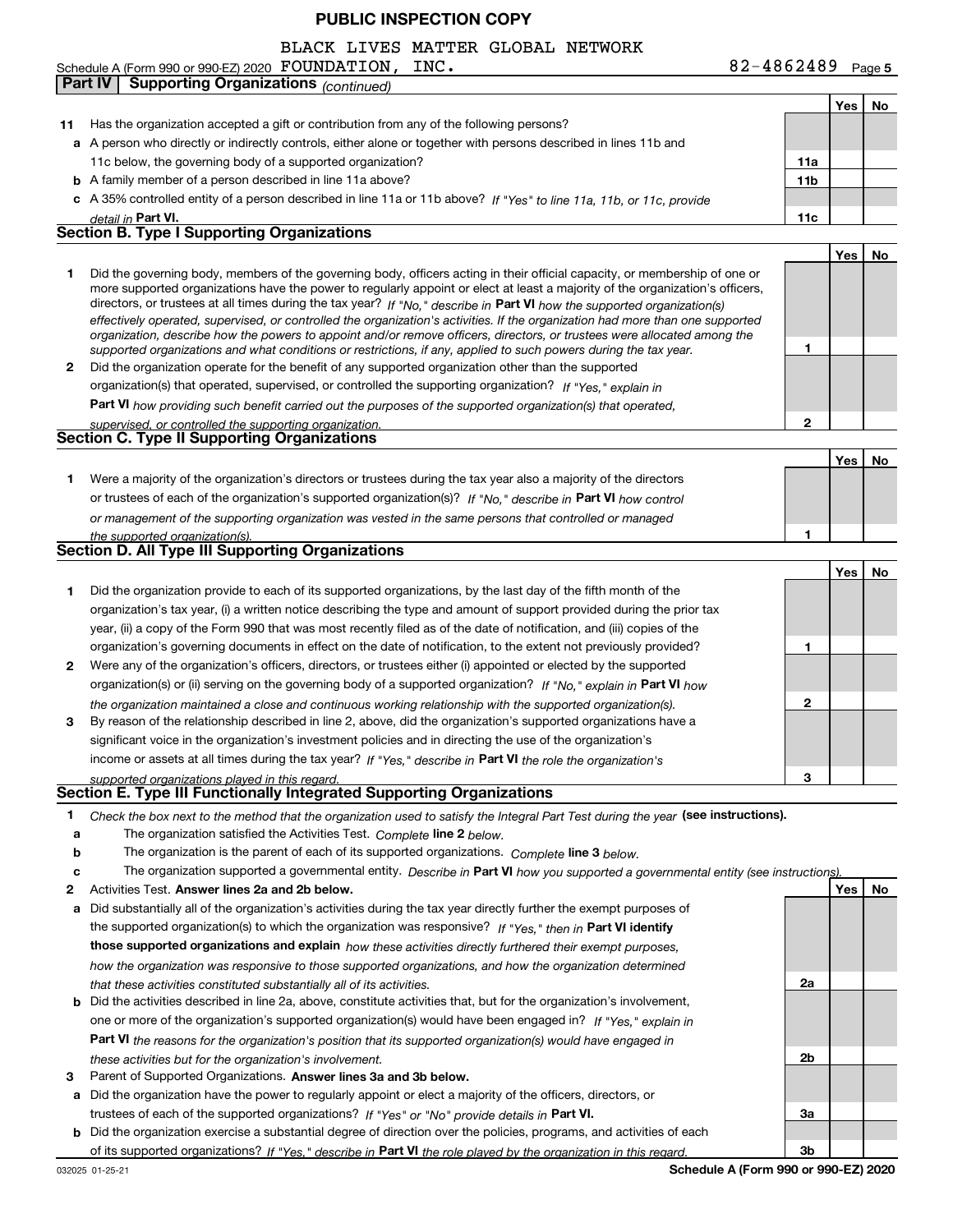# BLACK LIVES MATTER GLOBAL NETWORK

82-4862489 Page 6 Schedule A (Form 990 or 990-EZ) 2020 Page FOUNDATION, INC. 82-4862489

|   | Part V<br>Type III Non-Functionally Integrated 509(a)(3) Supporting Organizations                                                              |                |                |                                |
|---|------------------------------------------------------------------------------------------------------------------------------------------------|----------------|----------------|--------------------------------|
| 1 | Check here if the organization satisfied the Integral Part Test as a qualifying trust on Nov. 20, 1970 (explain in Part VI). See instructions. |                |                |                                |
|   | All other Type III non-functionally integrated supporting organizations must complete Sections A through E.                                    |                |                |                                |
|   | Section A - Adjusted Net Income                                                                                                                |                | (A) Prior Year | (B) Current Year<br>(optional) |
| 1 | Net short-term capital gain                                                                                                                    | $\mathbf{1}$   |                |                                |
| 2 | Recoveries of prior-year distributions                                                                                                         | $\mathbf 2$    |                |                                |
| 3 | Other gross income (see instructions)                                                                                                          | 3              |                |                                |
| 4 | Add lines 1 through 3.                                                                                                                         | 4              |                |                                |
| 5 | Depreciation and depletion                                                                                                                     | 5              |                |                                |
| 6 | Portion of operating expenses paid or incurred for production or                                                                               |                |                |                                |
|   | collection of gross income or for management, conservation, or                                                                                 |                |                |                                |
|   | maintenance of property held for production of income (see instructions)                                                                       | 6              |                |                                |
| 7 | Other expenses (see instructions)                                                                                                              | $\overline{7}$ |                |                                |
| 8 | Adjusted Net Income (subtract lines 5, 6, and 7 from line 4)                                                                                   | 8              |                |                                |
|   | <b>Section B - Minimum Asset Amount</b>                                                                                                        |                | (A) Prior Year | (B) Current Year<br>(optional) |
| 1 | Aggregate fair market value of all non-exempt-use assets (see                                                                                  |                |                |                                |
|   | instructions for short tax year or assets held for part of year):                                                                              |                |                |                                |
|   | a Average monthly value of securities                                                                                                          | 1a             |                |                                |
|   | <b>b</b> Average monthly cash balances                                                                                                         | 1b             |                |                                |
|   | c Fair market value of other non-exempt-use assets                                                                                             | 1c             |                |                                |
|   | <b>d</b> Total (add lines 1a, 1b, and 1c)                                                                                                      | 1d             |                |                                |
|   | e Discount claimed for blockage or other factors                                                                                               |                |                |                                |
|   | (explain in detail in Part VI):                                                                                                                |                |                |                                |
| 2 | Acquisition indebtedness applicable to non-exempt-use assets                                                                                   | 2              |                |                                |
| 3 | Subtract line 2 from line 1d.                                                                                                                  | 3              |                |                                |
| 4 | Cash deemed held for exempt use. Enter 0.015 of line 3 (for greater amount,                                                                    |                |                |                                |
|   | see instructions).                                                                                                                             | 4              |                |                                |
| 5 | Net value of non-exempt-use assets (subtract line 4 from line 3)                                                                               | 5              |                |                                |
| 6 | Multiply line 5 by 0.035.                                                                                                                      | 6              |                |                                |
| 7 | Recoveries of prior-year distributions                                                                                                         | $\overline{7}$ |                |                                |
| 8 | Minimum Asset Amount (add line 7 to line 6)                                                                                                    | 8              |                |                                |
|   | <b>Section C - Distributable Amount</b>                                                                                                        |                |                | <b>Current Year</b>            |
| 1 | Adjusted net income for prior year (from Section A, line 8, column A)                                                                          | 1              |                |                                |
| 2 | Enter 0.85 of line 1.                                                                                                                          | $\mathbf 2$    |                |                                |
| 3 | Minimum asset amount for prior year (from Section B, line 8, column A)                                                                         | 3              |                |                                |
| 4 | Enter greater of line 2 or line 3.                                                                                                             | 4              |                |                                |
| 5 | Income tax imposed in prior year                                                                                                               | 5              |                |                                |
| 6 | <b>Distributable Amount.</b> Subtract line 5 from line 4, unless subject to                                                                    |                |                |                                |
|   | emergency temporary reduction (see instructions).                                                                                              | 6              |                |                                |

**7**Check here if the current year is the organization's first as a non-functionally integrated Type III supporting organization (see instructions).

**Schedule A (Form 990 or 990-EZ) 2020**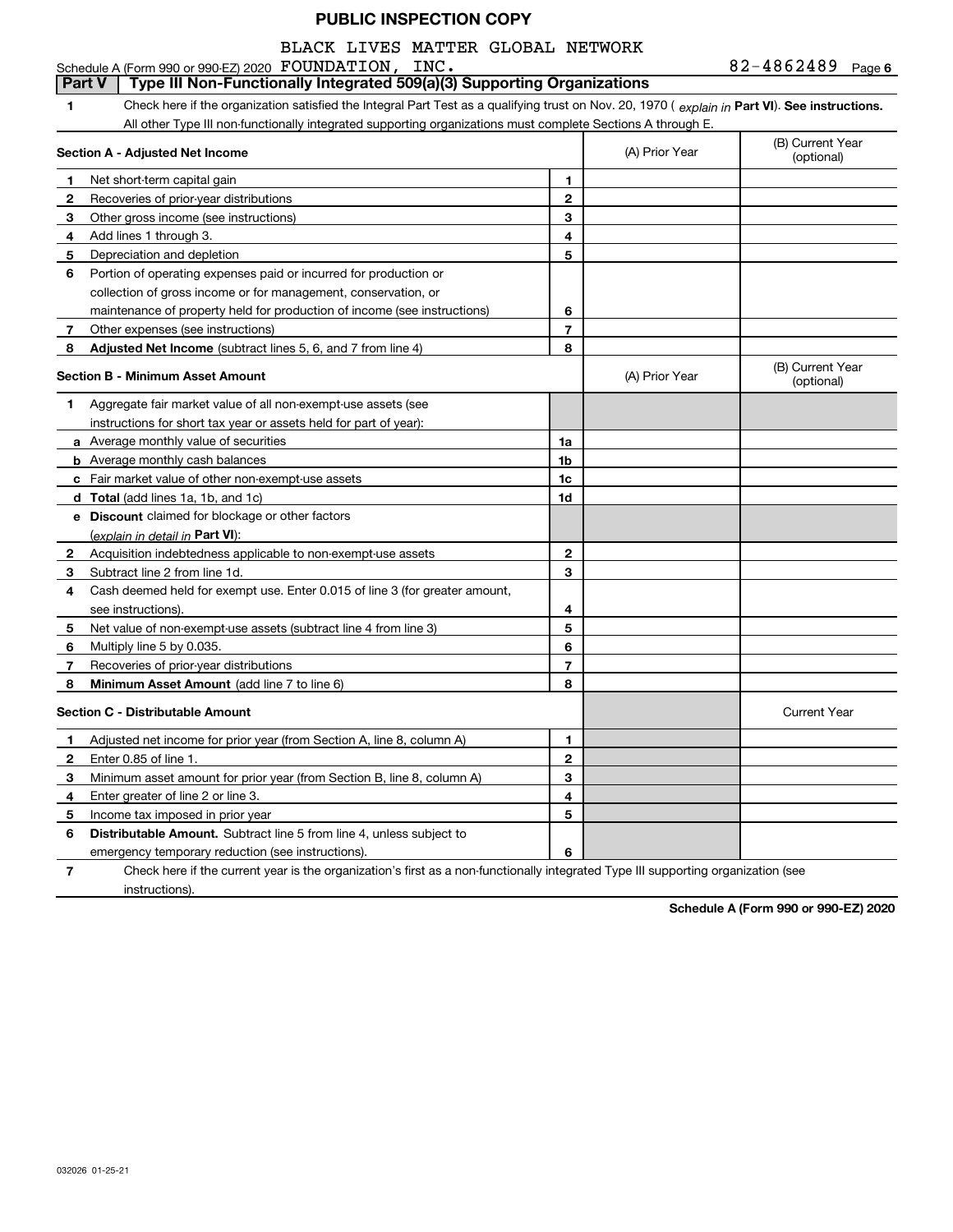## BLACK LIVES MATTER GLOBAL NETWORK

|               | Schedule A (Form 990 or 990-EZ) 2020 FOUNDATION, INC.                                      |                                    |                                               |    | 82-4862489 Page 7                                |
|---------------|--------------------------------------------------------------------------------------------|------------------------------------|-----------------------------------------------|----|--------------------------------------------------|
| <b>Part V</b> | Type III Non-Functionally Integrated 509(a)(3) Supporting Organizations                    |                                    | (continued)                                   |    |                                                  |
|               | <b>Section D - Distributions</b>                                                           |                                    |                                               |    | <b>Current Year</b>                              |
| 1             | Amounts paid to supported organizations to accomplish exempt purposes                      |                                    |                                               | 1  |                                                  |
| $\mathbf{2}$  | Amounts paid to perform activity that directly furthers exempt purposes of supported       |                                    |                                               |    |                                                  |
|               | organizations, in excess of income from activity                                           |                                    |                                               | 2  |                                                  |
| 3             | Administrative expenses paid to accomplish exempt purposes of supported organizations      |                                    |                                               | 3  |                                                  |
| 4             | Amounts paid to acquire exempt-use assets                                                  |                                    |                                               | 4  |                                                  |
| 5             | Qualified set-aside amounts (prior IRS approval required - provide details in Part VI)     |                                    |                                               | 5  |                                                  |
| 6             | Other distributions ( <i>describe in</i> Part VI). See instructions.                       |                                    |                                               | 6  |                                                  |
| 7             | <b>Total annual distributions.</b> Add lines 1 through 6.                                  |                                    |                                               | 7  |                                                  |
| 8             | Distributions to attentive supported organizations to which the organization is responsive |                                    |                                               |    |                                                  |
|               | (provide details in Part VI). See instructions.                                            |                                    |                                               | 8  |                                                  |
| 9             | Distributable amount for 2020 from Section C, line 6                                       |                                    |                                               | 9  |                                                  |
| 10            | Line 8 amount divided by line 9 amount                                                     |                                    |                                               | 10 |                                                  |
|               | Section E - Distribution Allocations (see instructions)                                    | (i)<br><b>Excess Distributions</b> | (ii)<br><b>Underdistributions</b><br>Pre-2020 |    | (iii)<br><b>Distributable</b><br>Amount for 2020 |
| 1.            | Distributable amount for 2020 from Section C, line 6                                       |                                    |                                               |    |                                                  |
| 2             | Underdistributions, if any, for years prior to 2020 (reason-                               |                                    |                                               |    |                                                  |
|               | able cause required - explain in Part VI). See instructions.                               |                                    |                                               |    |                                                  |
| 3             | Excess distributions carryover, if any, to 2020                                            |                                    |                                               |    |                                                  |
|               | <b>a</b> From 2015                                                                         |                                    |                                               |    |                                                  |
|               | <b>b</b> From $2016$                                                                       |                                    |                                               |    |                                                  |
|               | c From $2017$                                                                              |                                    |                                               |    |                                                  |
|               | <b>d</b> From 2018                                                                         |                                    |                                               |    |                                                  |
|               | e From 2019                                                                                |                                    |                                               |    |                                                  |
|               | f Total of lines 3a through 3e                                                             |                                    |                                               |    |                                                  |
|               | <b>g</b> Applied to underdistributions of prior years                                      |                                    |                                               |    |                                                  |
|               | <b>h</b> Applied to 2020 distributable amount                                              |                                    |                                               |    |                                                  |
|               | Carryover from 2015 not applied (see instructions)                                         |                                    |                                               |    |                                                  |
|               | Remainder. Subtract lines 3g, 3h, and 3i from line 3f.                                     |                                    |                                               |    |                                                  |
| 4             | Distributions for 2020 from Section D,                                                     |                                    |                                               |    |                                                  |
|               | line $7:$                                                                                  |                                    |                                               |    |                                                  |
|               | a Applied to underdistributions of prior years                                             |                                    |                                               |    |                                                  |
|               | <b>b</b> Applied to 2020 distributable amount                                              |                                    |                                               |    |                                                  |
|               | c Remainder. Subtract lines 4a and 4b from line 4.                                         |                                    |                                               |    |                                                  |
| 5             | Remaining underdistributions for years prior to 2020, if                                   |                                    |                                               |    |                                                  |
|               | any. Subtract lines 3g and 4a from line 2. For result greater                              |                                    |                                               |    |                                                  |
|               | than zero, explain in Part VI. See instructions.                                           |                                    |                                               |    |                                                  |
| 6             | Remaining underdistributions for 2020. Subtract lines 3h                                   |                                    |                                               |    |                                                  |
|               | and 4b from line 1. For result greater than zero, explain in                               |                                    |                                               |    |                                                  |
|               | Part VI. See instructions.                                                                 |                                    |                                               |    |                                                  |
| 7             | Excess distributions carryover to 2021. Add lines 3j                                       |                                    |                                               |    |                                                  |
|               | and 4c.                                                                                    |                                    |                                               |    |                                                  |
| 8.            | Breakdown of line 7:                                                                       |                                    |                                               |    |                                                  |
|               | a Excess from 2016                                                                         |                                    |                                               |    |                                                  |
|               | <b>b</b> Excess from 2017                                                                  |                                    |                                               |    |                                                  |
|               | c Excess from 2018                                                                         |                                    |                                               |    |                                                  |
|               | d Excess from 2019                                                                         |                                    |                                               |    |                                                  |
|               | e Excess from 2020                                                                         |                                    |                                               |    |                                                  |

**Schedule A (Form 990 or 990-EZ) 2020**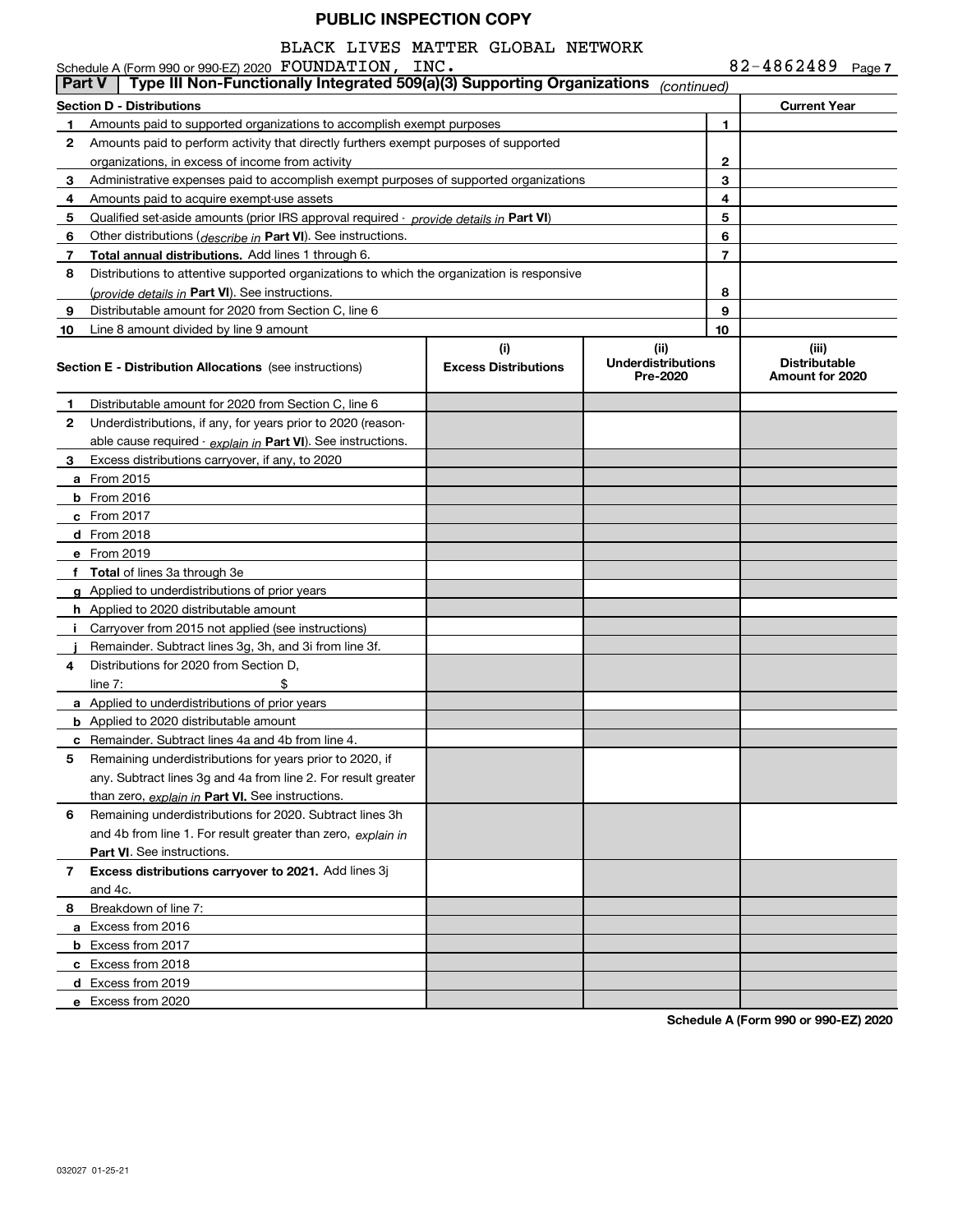|                |                                                                                                                                                        |  |  | BLACK LIVES MATTER GLOBAL NETWORK |                                                                                                                                                                                                                                                                                                                                                                                                                                   |
|----------------|--------------------------------------------------------------------------------------------------------------------------------------------------------|--|--|-----------------------------------|-----------------------------------------------------------------------------------------------------------------------------------------------------------------------------------------------------------------------------------------------------------------------------------------------------------------------------------------------------------------------------------------------------------------------------------|
| <b>Part VI</b> | Schedule A (Form 990 or 990-EZ) 2020 FOUNDATION, INC.                                                                                                  |  |  |                                   | $82 - 4862489$ Page 8                                                                                                                                                                                                                                                                                                                                                                                                             |
|                | Section D, lines 5, 6, and 8; and Part V, Section E, lines 2, 5, and 6. Also complete this part for any additional information.<br>(See instructions.) |  |  |                                   | Supplemental Information. Provide the explanations required by Part II, line 10; Part II, line 17a or 17b; Part III, line 12;<br>Part IV, Section A, lines 1, 2, 3b, 3c, 4b, 4c, 5a, 6, 9a, 9b, 9c, 11a, 11b, and 11c; Part IV, Section B, lines 1 and 2; Part IV, Section C,<br>line 1; Part IV, Section D, lines 2 and 3; Part IV, Section E, lines 1c, 2a, 2b, 3a, and 3b; Part V, line 1; Part V, Section B, line 1e; Part V, |
|                |                                                                                                                                                        |  |  |                                   |                                                                                                                                                                                                                                                                                                                                                                                                                                   |
|                |                                                                                                                                                        |  |  |                                   |                                                                                                                                                                                                                                                                                                                                                                                                                                   |
|                |                                                                                                                                                        |  |  |                                   |                                                                                                                                                                                                                                                                                                                                                                                                                                   |
|                |                                                                                                                                                        |  |  |                                   |                                                                                                                                                                                                                                                                                                                                                                                                                                   |
|                |                                                                                                                                                        |  |  |                                   |                                                                                                                                                                                                                                                                                                                                                                                                                                   |
|                |                                                                                                                                                        |  |  |                                   |                                                                                                                                                                                                                                                                                                                                                                                                                                   |
|                |                                                                                                                                                        |  |  |                                   |                                                                                                                                                                                                                                                                                                                                                                                                                                   |
|                |                                                                                                                                                        |  |  |                                   |                                                                                                                                                                                                                                                                                                                                                                                                                                   |
|                |                                                                                                                                                        |  |  |                                   |                                                                                                                                                                                                                                                                                                                                                                                                                                   |
|                |                                                                                                                                                        |  |  |                                   |                                                                                                                                                                                                                                                                                                                                                                                                                                   |
|                |                                                                                                                                                        |  |  |                                   |                                                                                                                                                                                                                                                                                                                                                                                                                                   |
|                |                                                                                                                                                        |  |  |                                   |                                                                                                                                                                                                                                                                                                                                                                                                                                   |
|                |                                                                                                                                                        |  |  |                                   |                                                                                                                                                                                                                                                                                                                                                                                                                                   |
|                |                                                                                                                                                        |  |  |                                   |                                                                                                                                                                                                                                                                                                                                                                                                                                   |
|                |                                                                                                                                                        |  |  |                                   |                                                                                                                                                                                                                                                                                                                                                                                                                                   |
|                |                                                                                                                                                        |  |  |                                   |                                                                                                                                                                                                                                                                                                                                                                                                                                   |
|                |                                                                                                                                                        |  |  |                                   |                                                                                                                                                                                                                                                                                                                                                                                                                                   |
|                |                                                                                                                                                        |  |  |                                   |                                                                                                                                                                                                                                                                                                                                                                                                                                   |
|                |                                                                                                                                                        |  |  |                                   |                                                                                                                                                                                                                                                                                                                                                                                                                                   |
|                |                                                                                                                                                        |  |  |                                   |                                                                                                                                                                                                                                                                                                                                                                                                                                   |
|                |                                                                                                                                                        |  |  |                                   |                                                                                                                                                                                                                                                                                                                                                                                                                                   |
|                |                                                                                                                                                        |  |  |                                   |                                                                                                                                                                                                                                                                                                                                                                                                                                   |
|                |                                                                                                                                                        |  |  |                                   |                                                                                                                                                                                                                                                                                                                                                                                                                                   |
|                |                                                                                                                                                        |  |  |                                   |                                                                                                                                                                                                                                                                                                                                                                                                                                   |
|                |                                                                                                                                                        |  |  |                                   |                                                                                                                                                                                                                                                                                                                                                                                                                                   |
|                |                                                                                                                                                        |  |  |                                   |                                                                                                                                                                                                                                                                                                                                                                                                                                   |
|                |                                                                                                                                                        |  |  |                                   |                                                                                                                                                                                                                                                                                                                                                                                                                                   |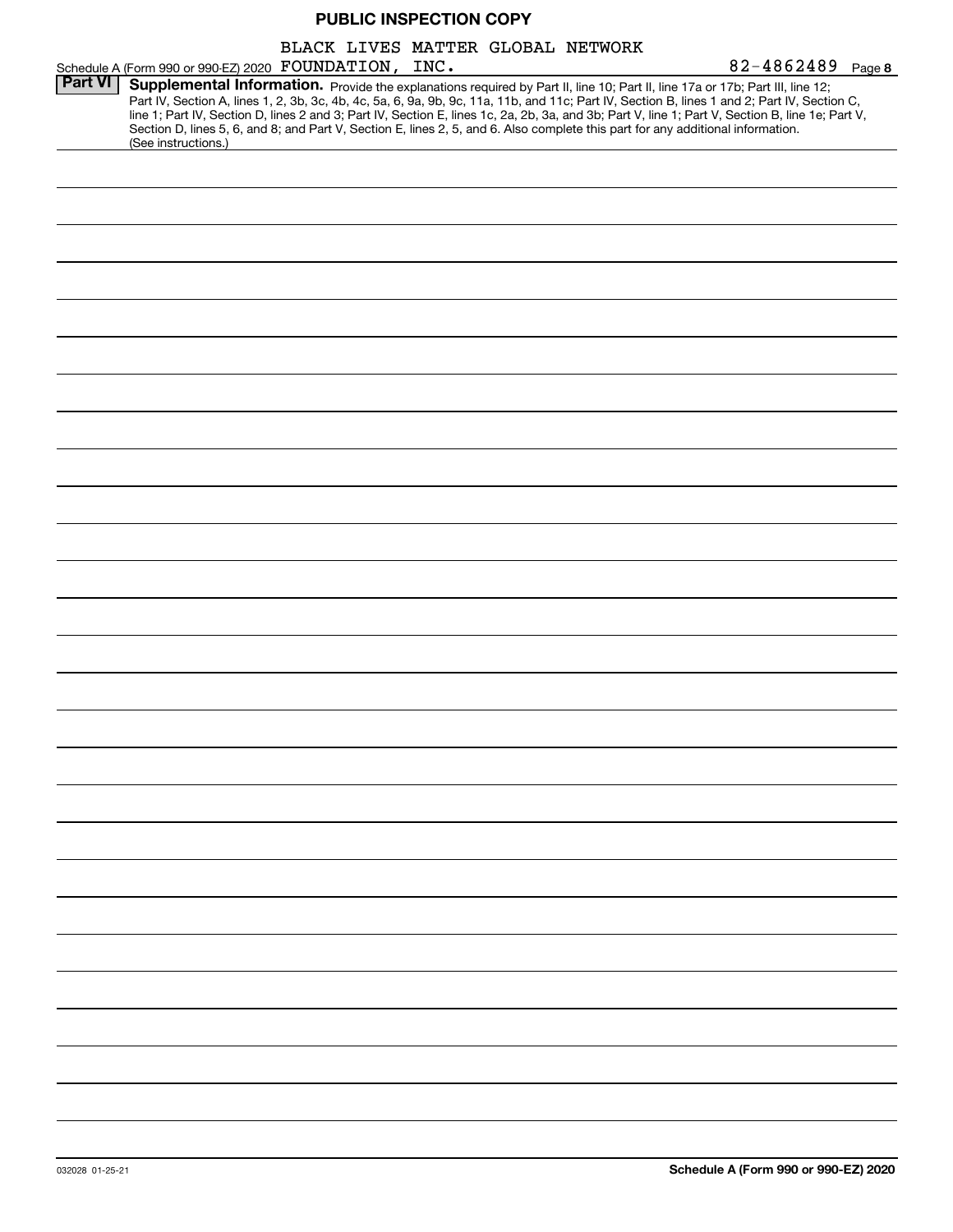| <b>SCHEDULE C</b><br>(Form 990 or 990-EZ)<br>Department of the Treasury<br>Internal Revenue Service                                                                                                                                                                                                                                                                                                                                                                                                                                                                                                                                                                                                                                                                                                                                                                                                                                                                                                                                                             |  | <b>Political Campaign and Lobbying Activities</b><br>For Organizations Exempt From Income Tax Under section 501(c) and section 527<br>▶ Complete if the organization is described below. ▶ Attach to Form 990 or Form 990-EZ.<br>Go to www.irs.gov/Form990 for instructions and the latest information.                                                                                                                                                                                                                                                                                                                                                                                                                                                                                                                                                                                                                                               |         |                                                                             |                          | OMB No. 1545-0047<br><b>Open to Public</b><br>Inspection                                                                                                    |
|-----------------------------------------------------------------------------------------------------------------------------------------------------------------------------------------------------------------------------------------------------------------------------------------------------------------------------------------------------------------------------------------------------------------------------------------------------------------------------------------------------------------------------------------------------------------------------------------------------------------------------------------------------------------------------------------------------------------------------------------------------------------------------------------------------------------------------------------------------------------------------------------------------------------------------------------------------------------------------------------------------------------------------------------------------------------|--|-------------------------------------------------------------------------------------------------------------------------------------------------------------------------------------------------------------------------------------------------------------------------------------------------------------------------------------------------------------------------------------------------------------------------------------------------------------------------------------------------------------------------------------------------------------------------------------------------------------------------------------------------------------------------------------------------------------------------------------------------------------------------------------------------------------------------------------------------------------------------------------------------------------------------------------------------------|---------|-----------------------------------------------------------------------------|--------------------------|-------------------------------------------------------------------------------------------------------------------------------------------------------------|
| • Section 527 organizations: Complete Part I-A only.<br>Tax) (See separate instructions), then<br>• Section 501(c)(4), (5), or (6) organizations: Complete Part III.                                                                                                                                                                                                                                                                                                                                                                                                                                                                                                                                                                                                                                                                                                                                                                                                                                                                                            |  | If the organization answered "Yes," on Form 990, Part IV, line 3, or Form 990-EZ, Part V, line 46 (Political Campaign Activities), then<br>• Section 501(c)(3) organizations: Complete Parts I-A and B. Do not complete Part I-C.<br>• Section 501(c) (other than section 501(c)(3)) organizations: Complete Parts I-A and C below. Do not complete Part I-B.<br>If the organization answered "Yes," on Form 990, Part IV, line 4, or Form 990-EZ, Part VI, line 47 (Lobbying Activities), then<br>• Section 501(c)(3) organizations that have filed Form 5768 (election under section 501(h)): Complete Part II-A. Do not complete Part II-B.<br>• Section 501(c)(3) organizations that have NOT filed Form 5768 (election under section 501(h)): Complete Part II-B. Do not complete Part II-A.<br>If the organization answered "Yes," on Form 990, Part IV, line 5 (Proxy Tax) (See separate instructions) or Form 990-EZ, Part V, line 35c (Proxy |         |                                                                             |                          |                                                                                                                                                             |
| Name of organization<br>Part I-A                                                                                                                                                                                                                                                                                                                                                                                                                                                                                                                                                                                                                                                                                                                                                                                                                                                                                                                                                                                                                                |  | BLACK LIVES MATTER GLOBAL NETWORK<br>FOUNDATION, INC.<br>Complete if the organization is exempt under section 501(c) or is a section 527 organization.                                                                                                                                                                                                                                                                                                                                                                                                                                                                                                                                                                                                                                                                                                                                                                                                |         |                                                                             |                          | <b>Employer identification number</b><br>82-4862489                                                                                                         |
| <b>2</b> Political campaign activity expenditures<br>3 Volunteer hours for political campaign activities<br>Part I-B                                                                                                                                                                                                                                                                                                                                                                                                                                                                                                                                                                                                                                                                                                                                                                                                                                                                                                                                            |  | 1 Provide a description of the organization's direct and indirect political campaign activities in Part IV.<br>Complete if the organization is exempt under section 501(c)(3).<br>1 Enter the amount of any excise tax incurred by the organization under section 4955<br><b>2</b> Enter the amount of any excise tax incurred by organization managers under section 4955                                                                                                                                                                                                                                                                                                                                                                                                                                                                                                                                                                            |         | $\bullet$ $\bullet$ $\bullet$ $\bullet$                                     | $\blacktriangleright$ \$ | Yes<br>No                                                                                                                                                   |
| 4a Was a correction made?<br><b>b</b> If "Yes," describe in Part IV.<br>Part I-C                                                                                                                                                                                                                                                                                                                                                                                                                                                                                                                                                                                                                                                                                                                                                                                                                                                                                                                                                                                |  | Complete if the organization is exempt under section 501(c), except section 501(c)(3).                                                                                                                                                                                                                                                                                                                                                                                                                                                                                                                                                                                                                                                                                                                                                                                                                                                                |         |                                                                             |                          | Yes<br><b>No</b>                                                                                                                                            |
| $\blacktriangleright$ \$<br>1 Enter the amount directly expended by the filing organization for section 527 exempt function activities<br>2 Enter the amount of the filing organization's funds contributed to other organizations for section 527<br>▶ \$<br>exempt function activities<br>3 Total exempt function expenditures. Add lines 1 and 2. Enter here and on Form 1120-POL,<br>$\blacktriangleright$ \$<br>Yes<br>4 Did the filing organization file Form 1120-POL for this year?<br>No<br>Enter the names, addresses and employer identification number (EIN) of all section 527 political organizations to which the filing organization<br>5.<br>made payments. For each organization listed, enter the amount paid from the filing organization's funds. Also enter the amount of political<br>contributions received that were promptly and directly delivered to a separate political organization, such as a separate segregated fund or a<br>political action committee (PAC). If additional space is needed, provide information in Part IV. |  |                                                                                                                                                                                                                                                                                                                                                                                                                                                                                                                                                                                                                                                                                                                                                                                                                                                                                                                                                       |         |                                                                             |                          |                                                                                                                                                             |
| (a) Name                                                                                                                                                                                                                                                                                                                                                                                                                                                                                                                                                                                                                                                                                                                                                                                                                                                                                                                                                                                                                                                        |  | (b) Address                                                                                                                                                                                                                                                                                                                                                                                                                                                                                                                                                                                                                                                                                                                                                                                                                                                                                                                                           | (c) EIN | (d) Amount paid from<br>filing organization's<br>funds. If none, enter -0-. |                          | (e) Amount of political<br>contributions received and<br>promptly and directly<br>delivered to a separate<br>political organization.<br>If none, enter -0-. |
|                                                                                                                                                                                                                                                                                                                                                                                                                                                                                                                                                                                                                                                                                                                                                                                                                                                                                                                                                                                                                                                                 |  |                                                                                                                                                                                                                                                                                                                                                                                                                                                                                                                                                                                                                                                                                                                                                                                                                                                                                                                                                       |         |                                                                             |                          |                                                                                                                                                             |
|                                                                                                                                                                                                                                                                                                                                                                                                                                                                                                                                                                                                                                                                                                                                                                                                                                                                                                                                                                                                                                                                 |  |                                                                                                                                                                                                                                                                                                                                                                                                                                                                                                                                                                                                                                                                                                                                                                                                                                                                                                                                                       |         |                                                                             |                          |                                                                                                                                                             |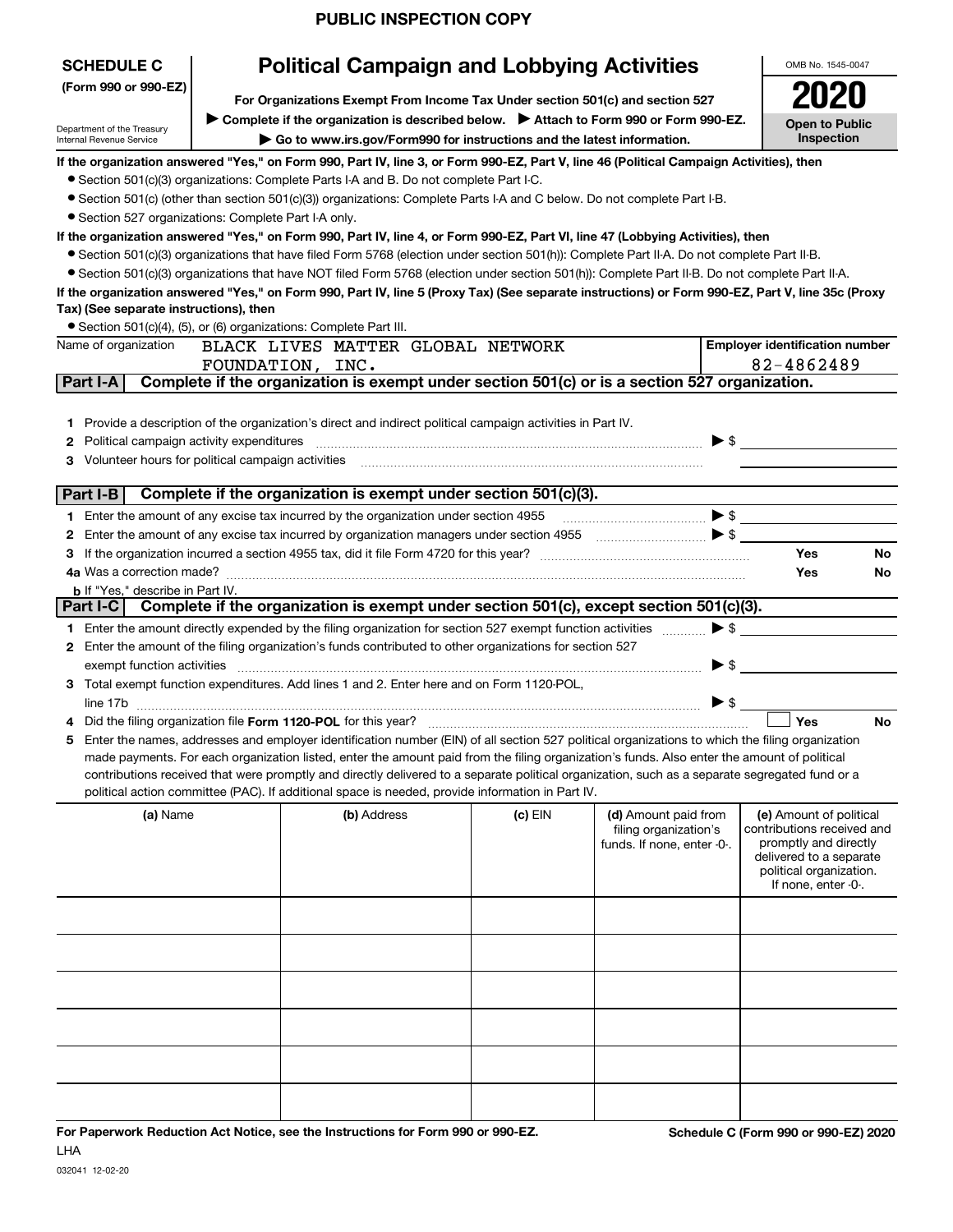BLACK LIVES MATTER GLOBAL NETWORK

**If the amount on line 1e, column (a) or (b) is: 2 A** Check  $\blacktriangleright$ **B** Check  $\blacktriangleright$ **Limits on Lobbying Expenditures (The term "expenditures" means amounts paid or incurred.) (a) (b)**  Filing **1a**Total lobbying expenditures to influence public opinion (grassroots lobbying) **b** Total lobbying expenditures to influence a legislative body (direct lobbying) \_\_\_\_\_\_\_\_\_\_\_\_\_\_\_\_\_\_\_\_\_\_ **c**Total lobbying expenditures (add lines 1a and 1b) ~~~~~~~~~~~~~~~~~~~~~~~~**d**Other exempt purpose expenditures ~~~~~~~~~~~~~~~~~~~~~~~~~~~~~~**efThe lobbying nontaxable amount is: g**Grassroots nontaxable amount (enter 25% of line 1f) **h** Subtract line 1g from line 1a. If zero or less, enter -0**ij**If there is an amount other than zero on either line 1h or line 1i, did the organization file Form 4720 **Yes No 4-Year Averaging Period Under Section 501(h) (Some organizations that made a section 501(h) election do not have to complete all of the five columns below. See the separate instructions for lines 2a through 2f.) Lobbying Expenditures During 4-Year Averaging Period (a)** 2017 **(b)** 2018 (c) 2019 (d) 2020 (e) **2a**Lobbying nontaxable amount **b** Lobbying ceiling amount Schedule C (Form 990 or 990-EZ) 2020 Page FOUNDATION, INC. 82-4862489 if the filing organization belongs to an affiliated group (and list in Part IV each affiliated group member's name, address, EIN, expenses, and share of excess lobbying expenditures). if the filing organization checked box A and "limited control" provisions apply. organization's totals(b) Affiliated group totalsTotal exempt purpose expenditures (add lines 1c and 1d) ~~~~~~~~~~~~~~~~~~~~Lobbying nontaxable amount. Enter the amount from the following table in both columns. Not over \$500,000 Over \$500,000 but not over \$1,000,000 Over \$1,000,000 but not over \$1,500,000 Over \$1,500,000 but not over \$17,000,000 Over \$17,000,000 20% of the amount on line 1e. \$100,000 plus 15% of the excess over \$500,000. \$175,000 plus 10% of the excess over \$1,000,000. \$225,000 plus 5% of the excess over \$1,500,000. \$1,000,000.Subtract line 1f from line 1c. If zero or less, enter -0- ~~~~~~~~~~~~~~~~~~~~~~~reporting section 4911 tax for this year? Calendar year (or fiscal year beginning in) (a) 2017 2018 2019 2020 Total (150% of line 2a, column(e)) **Part II-A Complete if the organization is exempt under section 501(c)(3) and filed Form 5768 (election under section 501(h)).**

**c**Total lobbying expenditures **d** Grassroots nontaxable amount **e** Grassroots ceiling amount **f** Grassroots lobbying expenditures (150% of line 2d, column (e))

**Schedule C (Form 990 or 990-EZ) 2020**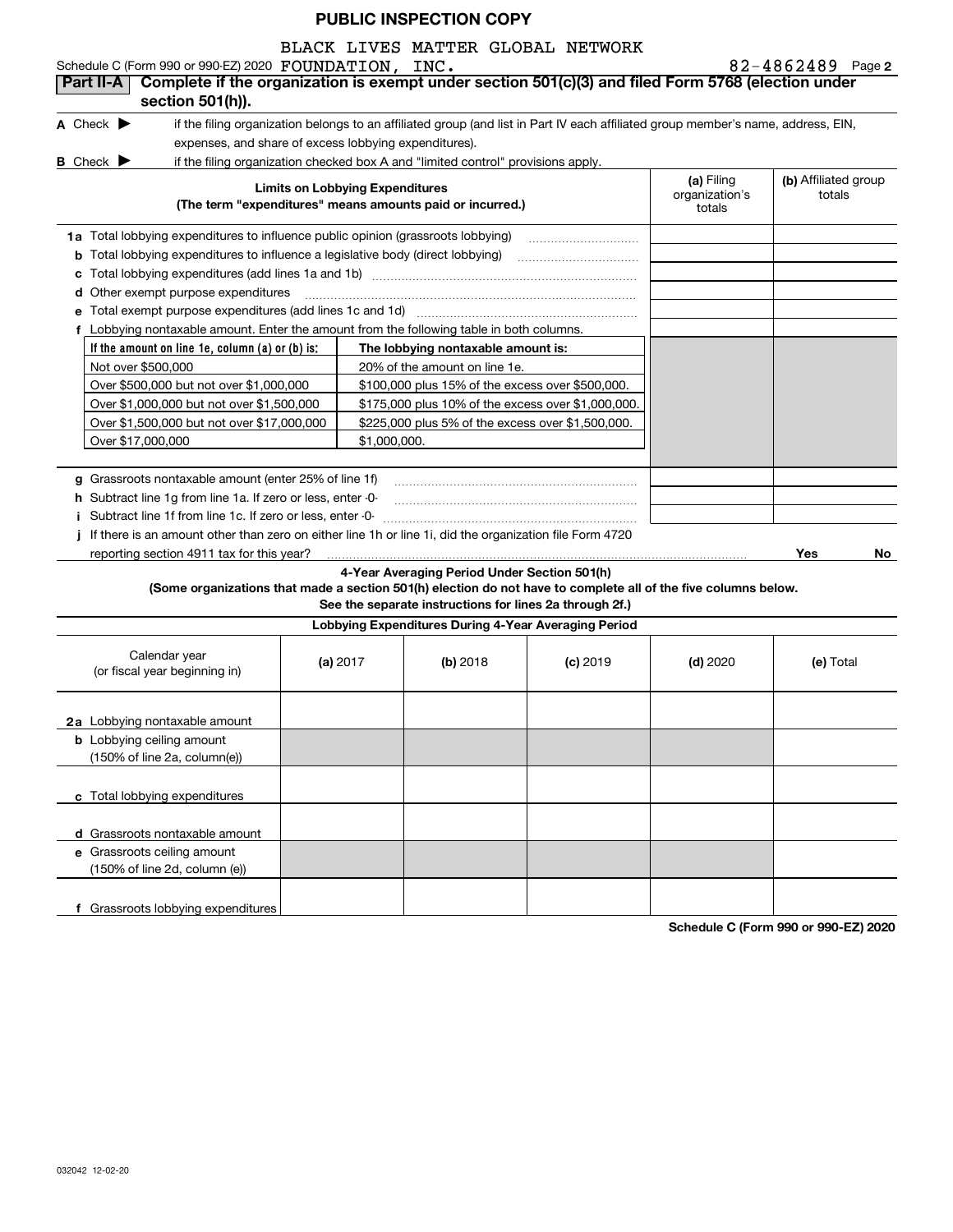## BLACK LIVES MATTER GLOBAL NETWORK

#### Schedule C (Form 990 or 990-EZ) 2020 Page FOUNDATION, INC. 82-4862489

#### **3**

#### **Part II-B** Complete if the organization is exempt under section 501(c)(3) and has NOT filed Form 5768 **(election under section 501(h)).**

| For each "Yes" response on lines 1a through 1i below, provide in Part IV a detailed description                                                                                                                                      |                         | (a)          | (b)    |            |
|--------------------------------------------------------------------------------------------------------------------------------------------------------------------------------------------------------------------------------------|-------------------------|--------------|--------|------------|
| of the lobbying activity.                                                                                                                                                                                                            | Yes                     | <b>No</b>    | Amount |            |
| During the year, did the filing organization attempt to influence foreign, national, state, or<br>1.                                                                                                                                 |                         |              |        |            |
| local legislation, including any attempt to influence public opinion on a legislative matter                                                                                                                                         |                         |              |        |            |
| or referendum, through the use of:                                                                                                                                                                                                   |                         |              |        |            |
|                                                                                                                                                                                                                                      | x                       |              |        |            |
| b Paid staff or management (include compensation in expenses reported on lines 1c through 1i)?<br>$\sim$                                                                                                                             | X                       |              |        |            |
|                                                                                                                                                                                                                                      | X                       |              |        | 165,663.   |
|                                                                                                                                                                                                                                      |                         | х            |        |            |
| e Publications, or published or broadcast statements?                                                                                                                                                                                |                         | $\mathbf X$  |        |            |
| f Grants to other organizations for lobbying purposes?                                                                                                                                                                               |                         | х            |        |            |
| Direct contact with legislators, their staffs, government officials, or a legislative body?<br>g                                                                                                                                     | X                       |              |        | 60, 178.   |
| h Rallies, demonstrations, seminars, conventions, speeches, lectures, or any similar means?                                                                                                                                          | X                       |              |        | 31,387.    |
| <i>i</i> Other activities?                                                                                                                                                                                                           | $\overline{\mathbf{X}}$ |              |        | 1,004,673. |
|                                                                                                                                                                                                                                      |                         |              |        | 1,261,901. |
| 2a Did the activities in line 1 cause the organization to be not described in section 501(c)(3)?                                                                                                                                     |                         | Х            |        |            |
|                                                                                                                                                                                                                                      |                         |              |        |            |
| c If "Yes," enter the amount of any tax incurred by organization managers under section 4912                                                                                                                                         |                         |              |        |            |
| d If the filing organization incurred a section 4912 tax, did it file Form 4720 for this year?<br>Complete if the organization is exempt under section $501(c)(4)$ , section $501(c)(5)$ , or section                                |                         |              |        |            |
| Part III-A<br>$501(c)(6)$ .                                                                                                                                                                                                          |                         |              |        |            |
|                                                                                                                                                                                                                                      |                         |              | Yes    | No         |
| 1                                                                                                                                                                                                                                    |                         | 1            |        |            |
| 2                                                                                                                                                                                                                                    |                         | $\mathbf{2}$ |        |            |
| Did the organization agree to carry over lobbying and political campaign activity expenditures from the prior year?<br>З                                                                                                             |                         | 3            |        |            |
| <b>Part III-B</b><br>Complete if the organization is exempt under section $501(c)(4)$ , section $501(c)(5)$ , or section                                                                                                             |                         |              |        |            |
| 501(c)(6) and if either (a) BOTH Part III-A, lines 1 and 2, are answered "No" OR (b) Part III-A, line 3, is<br>answered "Yes."                                                                                                       |                         |              |        |            |
| Dues, assessments and similar amounts from members [11] matter contracts and similar amounts from members [11] matter and similar amounts from members [11] matter and similar amounts from members [11] matter and similar am<br>1. |                         | 1            |        |            |
| Section 162(e) nondeductible lobbying and political expenditures (do not include amounts of political<br>2                                                                                                                           |                         |              |        |            |
| expenses for which the section 527(f) tax was paid).                                                                                                                                                                                 |                         |              |        |            |
| <b>a</b> Current year                                                                                                                                                                                                                |                         | 2a           |        |            |
| Carryover from last year manufactured and content to the state of the content of the content of the content of<br>b                                                                                                                  |                         | 2b           |        |            |
| c                                                                                                                                                                                                                                    |                         | 2c           |        |            |
| Aggregate amount reported in section 6033(e)(1)(A) notices of nondeductible section 162(e) dues<br>з                                                                                                                                 |                         | 3            |        |            |
| If notices were sent and the amount on line 2c exceeds the amount on line 3, what portion of the excess<br>4                                                                                                                         |                         |              |        |            |
| does the organization agree to carryover to the reasonable estimate of nondeductible lobbying and political                                                                                                                          |                         |              |        |            |
| expenditure next year?                                                                                                                                                                                                               |                         | 4            |        |            |
| Taxable amount of lobbying and political expenditures (See instructions)<br>5                                                                                                                                                        |                         | 5            |        |            |
| <b>Part IV</b><br><b>Supplemental Information</b>                                                                                                                                                                                    |                         |              |        |            |
| Provide the descriptions required for Part I-A, line 1; Part I-B, line 4; Part I-C, line 5; Part II-A (affiliated group list); Part II-A, lines 1 and 2 (See                                                                         |                         |              |        |            |
| instructions); and Part II-B, line 1. Also, complete this part for any additional information.                                                                                                                                       |                         |              |        |            |
| PART II-B, LINE 1, LOBBYING ACTIVITIES:                                                                                                                                                                                              |                         |              |        |            |
| BREATHE ACT - LOBBYING MEMBERS OF CONGRESS AND THE ADMINISTRATION.<br>THE                                                                                                                                                            |                         |              |        |            |
| THE 1033 PROGRAM - DOJ - LOBBYING MEMBERS OF CONGRESS AND<br>END                                                                                                                                                                     |                         | THE          |        |            |
| ADMINISTRATION.                                                                                                                                                                                                                      |                         |              |        |            |
| EXECUTIVE ORDERS - LOBBYING THE ADMINISTRATION TO UTILIZE EXECUTIVE                                                                                                                                                                  |                         |              |        |            |

## ACTIONS TO ADVANCE RACIAL EQUITY POLICIES.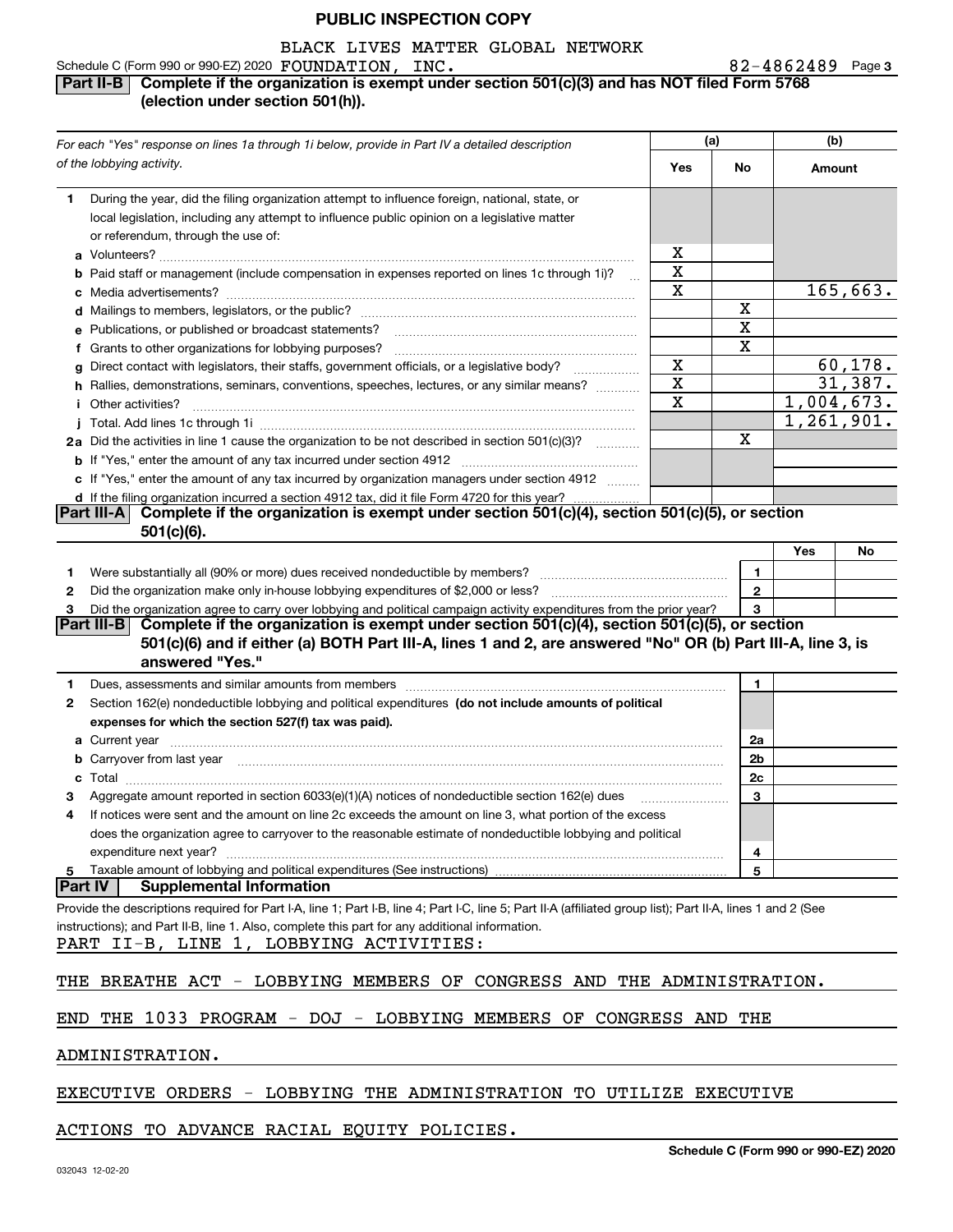BLACK LIVES MATTER GLOBAL NETWORK

**4** Schedule C (Form 990 or 990-EZ) 2020 Page FOUNDATION, INC. 82-4862489

GEORGE FLOYD JUSTICE IN POLICING ACT - LOBBYING MEMBERS OF CONGRESS AND

THE ADMINISTRATION AGAINST THE ACT.

*(continued)* **Part IV Supplemental Information** 

IMPEACHMENT - LOBBY MEMBER OF CONGRESS TO VOTE IN FAVOR OF IMPEACHMENT.

CALIFORNIA PROPOSITION 25 - SUPPORTED THE VETO REFERENDUM TO REPEAL THE

LEGISLATION.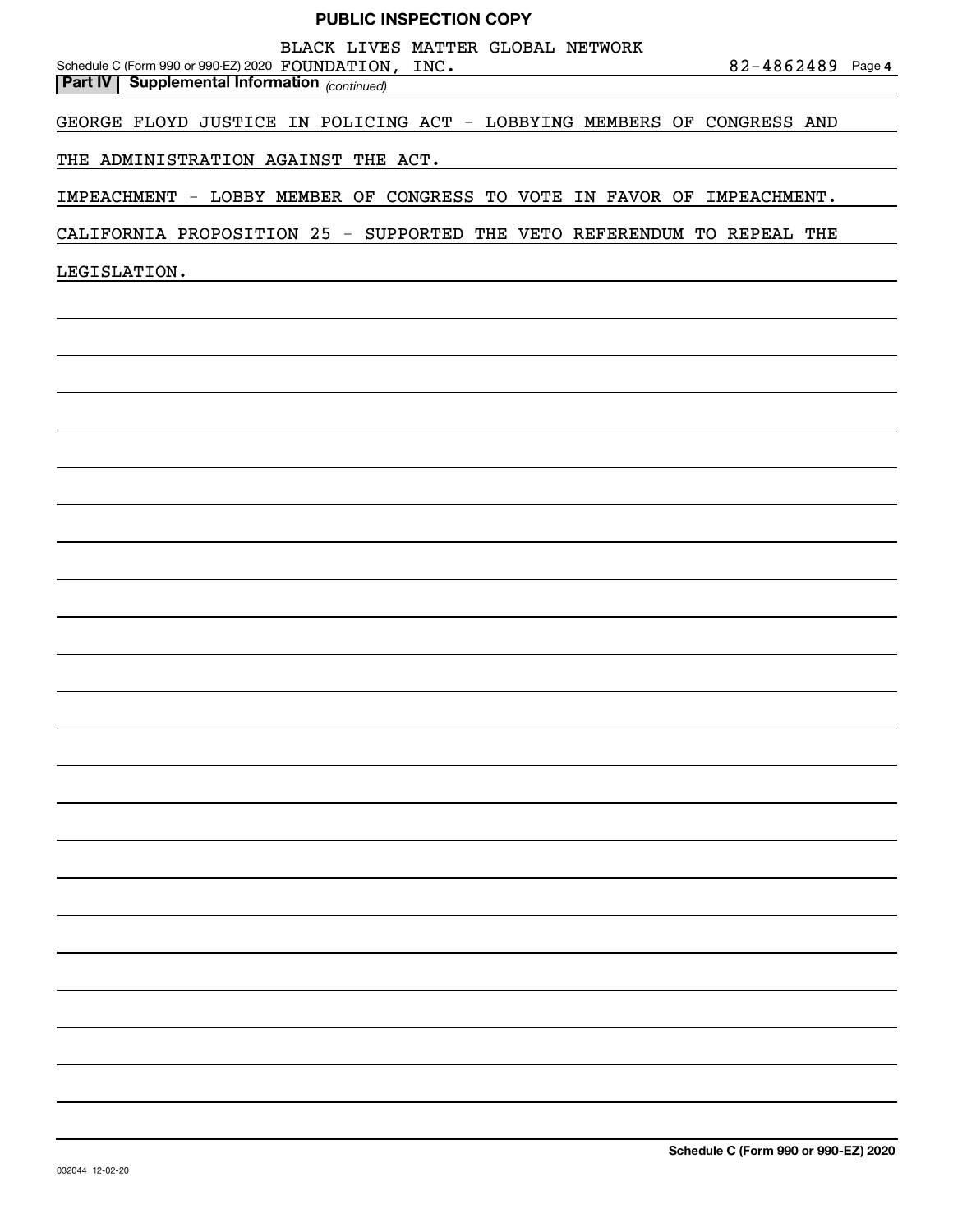| OMB No. 1545-0047<br><b>Supplemental Financial Statements</b><br><b>SCHEDULE D</b><br>Complete if the organization answered "Yes" on Form 990,<br>(Form 990)<br>Part IV, line 6, 7, 8, 9, 10, 11a, 11b, 11c, 11d, 11e, 11f, 12a, or 12b.<br><b>Open to Public</b><br>Attach to Form 990.<br>Department of the Treasury<br>Inspection<br>Go to www.irs.gov/Form990 for instructions and the latest information.<br>Internal Revenue Service<br>BLACK LIVES MATTER GLOBAL NETWORK<br>Name of the organization<br><b>Employer identification number</b><br>82-4862489<br>FOUNDATION, INC.<br>Organizations Maintaining Donor Advised Funds or Other Similar Funds or Accounts. Complete if the<br>Part I<br>organization answered "Yes" on Form 990, Part IV, line 6.<br>(a) Donor advised funds<br>(b) Funds and other accounts<br>1<br>2<br>Aggregate value of contributions to (during year)<br>3<br>4<br>Did the organization inform all donors and donor advisors in writing that the assets held in donor advised funds<br>5<br>Yes<br>No<br>Did the organization inform all grantees, donors, and donor advisors in writing that grant funds can be used only<br>6<br>for charitable purposes and not for the benefit of the donor or donor advisor, or for any other purpose conferring<br>Yes<br>No<br>Part II<br>Conservation Easements. Complete if the organization answered "Yes" on Form 990, Part IV, line 7.<br>Purpose(s) of conservation easements held by the organization (check all that apply).<br>1<br>Preservation of land for public use (for example, recreation or education)<br>Preservation of a historically important land area<br>Protection of natural habitat<br>Preservation of a certified historic structure<br>Preservation of open space<br>Complete lines 2a through 2d if the organization held a qualified conservation contribution in the form of a conservation easement on the last<br>2<br>Held at the End of the Tax Year<br>day of the tax year.<br>a Total number of conservation easements [11] matter construction contracts and number of conservation easements<br>2a<br>Total acreage restricted by conservation easements<br>2b<br>b<br>2c<br>с<br>d Number of conservation easements included in (c) acquired after 7/25/06, and not on a historic structure<br>2d<br>Number of conservation easements modified, transferred, released, extinguished, or terminated by the organization during the tax<br>3<br>$year \blacktriangleright$<br>Number of states where property subject to conservation easement is located $\blacktriangleright$<br>4<br>Does the organization have a written policy regarding the periodic monitoring, inspection, handling of<br>5<br>Yes<br>violations, and enforcement of the conservation easements it holds?<br>No<br>Staff and volunteer hours devoted to monitoring, inspecting, handling of violations, and enforcing conservation easements during the year<br>6<br>Amount of expenses incurred in monitoring, inspecting, handling of violations, and enforcing conservation easements during the year<br>7<br>$\blacktriangleright$ \$<br>Does each conservation easement reported on line 2(d) above satisfy the requirements of section 170(h)(4)(B)(i)<br>8<br>Yes<br>No<br>In Part XIII, describe how the organization reports conservation easements in its revenue and expense statement and<br>9<br>balance sheet, and include, if applicable, the text of the footnote to the organization's financial statements that describes the<br>organization's accounting for conservation easements.<br>Organizations Maintaining Collections of Art, Historical Treasures, or Other Similar Assets.<br>Part III<br>Complete if the organization answered "Yes" on Form 990, Part IV, line 8.<br>1a If the organization elected, as permitted under FASB ASC 958, not to report in its revenue statement and balance sheet works<br>of art, historical treasures, or other similar assets held for public exhibition, education, or research in furtherance of public<br>service, provide in Part XIII the text of the footnote to its financial statements that describes these items.<br>If the organization elected, as permitted under FASB ASC 958, to report in its revenue statement and balance sheet works of<br>b<br>art, historical treasures, or other similar assets held for public exhibition, education, or research in furtherance of public service,<br>provide the following amounts relating to these items:<br>$\mathfrak{S}$ and $\mathfrak{S}$<br>$\blacktriangleright$ \$<br>(ii) Assets included in Form 990, Part X<br>If the organization received or held works of art, historical treasures, or other similar assets for financial gain, provide<br>2<br>the following amounts required to be reported under FASB ASC 958 relating to these items:<br>$\blacktriangleright$ \$<br>$\blacktriangleright$ \$<br><b>LHA</b> For Departually Reduction Act Notice, see the Instructions for Form 000<br>Schodule D (Form 000) 2020 |  | <b>PUBLIC INSPECTION COPY</b> |  |  |
|--------------------------------------------------------------------------------------------------------------------------------------------------------------------------------------------------------------------------------------------------------------------------------------------------------------------------------------------------------------------------------------------------------------------------------------------------------------------------------------------------------------------------------------------------------------------------------------------------------------------------------------------------------------------------------------------------------------------------------------------------------------------------------------------------------------------------------------------------------------------------------------------------------------------------------------------------------------------------------------------------------------------------------------------------------------------------------------------------------------------------------------------------------------------------------------------------------------------------------------------------------------------------------------------------------------------------------------------------------------------------------------------------------------------------------------------------------------------------------------------------------------------------------------------------------------------------------------------------------------------------------------------------------------------------------------------------------------------------------------------------------------------------------------------------------------------------------------------------------------------------------------------------------------------------------------------------------------------------------------------------------------------------------------------------------------------------------------------------------------------------------------------------------------------------------------------------------------------------------------------------------------------------------------------------------------------------------------------------------------------------------------------------------------------------------------------------------------------------------------------------------------------------------------------------------------------------------------------------------------------------------------------------------------------------------------------------------------------------------------------------------------------------------------------------------------------------------------------------------------------------------------------------------------------------------------------------------------------------------------------------------------------------------------------------------------------------------------------------------------------------------------------------------------------------------------------------------------------------------------------------------------------------------------------------------------------------------------------------------------------------------------------------------------------------------------------------------------------------------------------------------------------------------------------------------------------------------------------------------------------------------------------------------------------------------------------------------------------------------------------------------------------------------------------------------------------------------------------------------------------------------------------------------------------------------------------------------------------------------------------------------------------------------------------------------------------------------------------------------------------------------------------------------------------------------------------------------------------------------------------------------------------------------------------------------------------------------------------------------------------------------------------------------------------------------------------------------------------------------------------------------------------------------------------------------------------------------------------------------------------------------------------------------------------------------------------------------------------------------------------------------------------------------------------------------------------------------------------------------------------------------------------------------------------------------------------------------------------------------------------------------------------------------------------------------------|--|-------------------------------|--|--|
|                                                                                                                                                                                                                                                                                                                                                                                                                                                                                                                                                                                                                                                                                                                                                                                                                                                                                                                                                                                                                                                                                                                                                                                                                                                                                                                                                                                                                                                                                                                                                                                                                                                                                                                                                                                                                                                                                                                                                                                                                                                                                                                                                                                                                                                                                                                                                                                                                                                                                                                                                                                                                                                                                                                                                                                                                                                                                                                                                                                                                                                                                                                                                                                                                                                                                                                                                                                                                                                                                                                                                                                                                                                                                                                                                                                                                                                                                                                                                                                                                                                                                                                                                                                                                                                                                                                                                                                                                                                                                                                                                                                                                                                                                                                                                                                                                                                                                                                                                                                                                                                              |  |                               |  |  |
|                                                                                                                                                                                                                                                                                                                                                                                                                                                                                                                                                                                                                                                                                                                                                                                                                                                                                                                                                                                                                                                                                                                                                                                                                                                                                                                                                                                                                                                                                                                                                                                                                                                                                                                                                                                                                                                                                                                                                                                                                                                                                                                                                                                                                                                                                                                                                                                                                                                                                                                                                                                                                                                                                                                                                                                                                                                                                                                                                                                                                                                                                                                                                                                                                                                                                                                                                                                                                                                                                                                                                                                                                                                                                                                                                                                                                                                                                                                                                                                                                                                                                                                                                                                                                                                                                                                                                                                                                                                                                                                                                                                                                                                                                                                                                                                                                                                                                                                                                                                                                                                              |  |                               |  |  |
|                                                                                                                                                                                                                                                                                                                                                                                                                                                                                                                                                                                                                                                                                                                                                                                                                                                                                                                                                                                                                                                                                                                                                                                                                                                                                                                                                                                                                                                                                                                                                                                                                                                                                                                                                                                                                                                                                                                                                                                                                                                                                                                                                                                                                                                                                                                                                                                                                                                                                                                                                                                                                                                                                                                                                                                                                                                                                                                                                                                                                                                                                                                                                                                                                                                                                                                                                                                                                                                                                                                                                                                                                                                                                                                                                                                                                                                                                                                                                                                                                                                                                                                                                                                                                                                                                                                                                                                                                                                                                                                                                                                                                                                                                                                                                                                                                                                                                                                                                                                                                                                              |  |                               |  |  |
|                                                                                                                                                                                                                                                                                                                                                                                                                                                                                                                                                                                                                                                                                                                                                                                                                                                                                                                                                                                                                                                                                                                                                                                                                                                                                                                                                                                                                                                                                                                                                                                                                                                                                                                                                                                                                                                                                                                                                                                                                                                                                                                                                                                                                                                                                                                                                                                                                                                                                                                                                                                                                                                                                                                                                                                                                                                                                                                                                                                                                                                                                                                                                                                                                                                                                                                                                                                                                                                                                                                                                                                                                                                                                                                                                                                                                                                                                                                                                                                                                                                                                                                                                                                                                                                                                                                                                                                                                                                                                                                                                                                                                                                                                                                                                                                                                                                                                                                                                                                                                                                              |  |                               |  |  |
|                                                                                                                                                                                                                                                                                                                                                                                                                                                                                                                                                                                                                                                                                                                                                                                                                                                                                                                                                                                                                                                                                                                                                                                                                                                                                                                                                                                                                                                                                                                                                                                                                                                                                                                                                                                                                                                                                                                                                                                                                                                                                                                                                                                                                                                                                                                                                                                                                                                                                                                                                                                                                                                                                                                                                                                                                                                                                                                                                                                                                                                                                                                                                                                                                                                                                                                                                                                                                                                                                                                                                                                                                                                                                                                                                                                                                                                                                                                                                                                                                                                                                                                                                                                                                                                                                                                                                                                                                                                                                                                                                                                                                                                                                                                                                                                                                                                                                                                                                                                                                                                              |  |                               |  |  |
|                                                                                                                                                                                                                                                                                                                                                                                                                                                                                                                                                                                                                                                                                                                                                                                                                                                                                                                                                                                                                                                                                                                                                                                                                                                                                                                                                                                                                                                                                                                                                                                                                                                                                                                                                                                                                                                                                                                                                                                                                                                                                                                                                                                                                                                                                                                                                                                                                                                                                                                                                                                                                                                                                                                                                                                                                                                                                                                                                                                                                                                                                                                                                                                                                                                                                                                                                                                                                                                                                                                                                                                                                                                                                                                                                                                                                                                                                                                                                                                                                                                                                                                                                                                                                                                                                                                                                                                                                                                                                                                                                                                                                                                                                                                                                                                                                                                                                                                                                                                                                                                              |  |                               |  |  |
|                                                                                                                                                                                                                                                                                                                                                                                                                                                                                                                                                                                                                                                                                                                                                                                                                                                                                                                                                                                                                                                                                                                                                                                                                                                                                                                                                                                                                                                                                                                                                                                                                                                                                                                                                                                                                                                                                                                                                                                                                                                                                                                                                                                                                                                                                                                                                                                                                                                                                                                                                                                                                                                                                                                                                                                                                                                                                                                                                                                                                                                                                                                                                                                                                                                                                                                                                                                                                                                                                                                                                                                                                                                                                                                                                                                                                                                                                                                                                                                                                                                                                                                                                                                                                                                                                                                                                                                                                                                                                                                                                                                                                                                                                                                                                                                                                                                                                                                                                                                                                                                              |  |                               |  |  |
|                                                                                                                                                                                                                                                                                                                                                                                                                                                                                                                                                                                                                                                                                                                                                                                                                                                                                                                                                                                                                                                                                                                                                                                                                                                                                                                                                                                                                                                                                                                                                                                                                                                                                                                                                                                                                                                                                                                                                                                                                                                                                                                                                                                                                                                                                                                                                                                                                                                                                                                                                                                                                                                                                                                                                                                                                                                                                                                                                                                                                                                                                                                                                                                                                                                                                                                                                                                                                                                                                                                                                                                                                                                                                                                                                                                                                                                                                                                                                                                                                                                                                                                                                                                                                                                                                                                                                                                                                                                                                                                                                                                                                                                                                                                                                                                                                                                                                                                                                                                                                                                              |  |                               |  |  |
|                                                                                                                                                                                                                                                                                                                                                                                                                                                                                                                                                                                                                                                                                                                                                                                                                                                                                                                                                                                                                                                                                                                                                                                                                                                                                                                                                                                                                                                                                                                                                                                                                                                                                                                                                                                                                                                                                                                                                                                                                                                                                                                                                                                                                                                                                                                                                                                                                                                                                                                                                                                                                                                                                                                                                                                                                                                                                                                                                                                                                                                                                                                                                                                                                                                                                                                                                                                                                                                                                                                                                                                                                                                                                                                                                                                                                                                                                                                                                                                                                                                                                                                                                                                                                                                                                                                                                                                                                                                                                                                                                                                                                                                                                                                                                                                                                                                                                                                                                                                                                                                              |  |                               |  |  |
|                                                                                                                                                                                                                                                                                                                                                                                                                                                                                                                                                                                                                                                                                                                                                                                                                                                                                                                                                                                                                                                                                                                                                                                                                                                                                                                                                                                                                                                                                                                                                                                                                                                                                                                                                                                                                                                                                                                                                                                                                                                                                                                                                                                                                                                                                                                                                                                                                                                                                                                                                                                                                                                                                                                                                                                                                                                                                                                                                                                                                                                                                                                                                                                                                                                                                                                                                                                                                                                                                                                                                                                                                                                                                                                                                                                                                                                                                                                                                                                                                                                                                                                                                                                                                                                                                                                                                                                                                                                                                                                                                                                                                                                                                                                                                                                                                                                                                                                                                                                                                                                              |  |                               |  |  |
|                                                                                                                                                                                                                                                                                                                                                                                                                                                                                                                                                                                                                                                                                                                                                                                                                                                                                                                                                                                                                                                                                                                                                                                                                                                                                                                                                                                                                                                                                                                                                                                                                                                                                                                                                                                                                                                                                                                                                                                                                                                                                                                                                                                                                                                                                                                                                                                                                                                                                                                                                                                                                                                                                                                                                                                                                                                                                                                                                                                                                                                                                                                                                                                                                                                                                                                                                                                                                                                                                                                                                                                                                                                                                                                                                                                                                                                                                                                                                                                                                                                                                                                                                                                                                                                                                                                                                                                                                                                                                                                                                                                                                                                                                                                                                                                                                                                                                                                                                                                                                                                              |  |                               |  |  |
|                                                                                                                                                                                                                                                                                                                                                                                                                                                                                                                                                                                                                                                                                                                                                                                                                                                                                                                                                                                                                                                                                                                                                                                                                                                                                                                                                                                                                                                                                                                                                                                                                                                                                                                                                                                                                                                                                                                                                                                                                                                                                                                                                                                                                                                                                                                                                                                                                                                                                                                                                                                                                                                                                                                                                                                                                                                                                                                                                                                                                                                                                                                                                                                                                                                                                                                                                                                                                                                                                                                                                                                                                                                                                                                                                                                                                                                                                                                                                                                                                                                                                                                                                                                                                                                                                                                                                                                                                                                                                                                                                                                                                                                                                                                                                                                                                                                                                                                                                                                                                                                              |  |                               |  |  |
|                                                                                                                                                                                                                                                                                                                                                                                                                                                                                                                                                                                                                                                                                                                                                                                                                                                                                                                                                                                                                                                                                                                                                                                                                                                                                                                                                                                                                                                                                                                                                                                                                                                                                                                                                                                                                                                                                                                                                                                                                                                                                                                                                                                                                                                                                                                                                                                                                                                                                                                                                                                                                                                                                                                                                                                                                                                                                                                                                                                                                                                                                                                                                                                                                                                                                                                                                                                                                                                                                                                                                                                                                                                                                                                                                                                                                                                                                                                                                                                                                                                                                                                                                                                                                                                                                                                                                                                                                                                                                                                                                                                                                                                                                                                                                                                                                                                                                                                                                                                                                                                              |  |                               |  |  |
|                                                                                                                                                                                                                                                                                                                                                                                                                                                                                                                                                                                                                                                                                                                                                                                                                                                                                                                                                                                                                                                                                                                                                                                                                                                                                                                                                                                                                                                                                                                                                                                                                                                                                                                                                                                                                                                                                                                                                                                                                                                                                                                                                                                                                                                                                                                                                                                                                                                                                                                                                                                                                                                                                                                                                                                                                                                                                                                                                                                                                                                                                                                                                                                                                                                                                                                                                                                                                                                                                                                                                                                                                                                                                                                                                                                                                                                                                                                                                                                                                                                                                                                                                                                                                                                                                                                                                                                                                                                                                                                                                                                                                                                                                                                                                                                                                                                                                                                                                                                                                                                              |  |                               |  |  |
|                                                                                                                                                                                                                                                                                                                                                                                                                                                                                                                                                                                                                                                                                                                                                                                                                                                                                                                                                                                                                                                                                                                                                                                                                                                                                                                                                                                                                                                                                                                                                                                                                                                                                                                                                                                                                                                                                                                                                                                                                                                                                                                                                                                                                                                                                                                                                                                                                                                                                                                                                                                                                                                                                                                                                                                                                                                                                                                                                                                                                                                                                                                                                                                                                                                                                                                                                                                                                                                                                                                                                                                                                                                                                                                                                                                                                                                                                                                                                                                                                                                                                                                                                                                                                                                                                                                                                                                                                                                                                                                                                                                                                                                                                                                                                                                                                                                                                                                                                                                                                                                              |  |                               |  |  |
|                                                                                                                                                                                                                                                                                                                                                                                                                                                                                                                                                                                                                                                                                                                                                                                                                                                                                                                                                                                                                                                                                                                                                                                                                                                                                                                                                                                                                                                                                                                                                                                                                                                                                                                                                                                                                                                                                                                                                                                                                                                                                                                                                                                                                                                                                                                                                                                                                                                                                                                                                                                                                                                                                                                                                                                                                                                                                                                                                                                                                                                                                                                                                                                                                                                                                                                                                                                                                                                                                                                                                                                                                                                                                                                                                                                                                                                                                                                                                                                                                                                                                                                                                                                                                                                                                                                                                                                                                                                                                                                                                                                                                                                                                                                                                                                                                                                                                                                                                                                                                                                              |  |                               |  |  |
|                                                                                                                                                                                                                                                                                                                                                                                                                                                                                                                                                                                                                                                                                                                                                                                                                                                                                                                                                                                                                                                                                                                                                                                                                                                                                                                                                                                                                                                                                                                                                                                                                                                                                                                                                                                                                                                                                                                                                                                                                                                                                                                                                                                                                                                                                                                                                                                                                                                                                                                                                                                                                                                                                                                                                                                                                                                                                                                                                                                                                                                                                                                                                                                                                                                                                                                                                                                                                                                                                                                                                                                                                                                                                                                                                                                                                                                                                                                                                                                                                                                                                                                                                                                                                                                                                                                                                                                                                                                                                                                                                                                                                                                                                                                                                                                                                                                                                                                                                                                                                                                              |  |                               |  |  |
|                                                                                                                                                                                                                                                                                                                                                                                                                                                                                                                                                                                                                                                                                                                                                                                                                                                                                                                                                                                                                                                                                                                                                                                                                                                                                                                                                                                                                                                                                                                                                                                                                                                                                                                                                                                                                                                                                                                                                                                                                                                                                                                                                                                                                                                                                                                                                                                                                                                                                                                                                                                                                                                                                                                                                                                                                                                                                                                                                                                                                                                                                                                                                                                                                                                                                                                                                                                                                                                                                                                                                                                                                                                                                                                                                                                                                                                                                                                                                                                                                                                                                                                                                                                                                                                                                                                                                                                                                                                                                                                                                                                                                                                                                                                                                                                                                                                                                                                                                                                                                                                              |  |                               |  |  |
|                                                                                                                                                                                                                                                                                                                                                                                                                                                                                                                                                                                                                                                                                                                                                                                                                                                                                                                                                                                                                                                                                                                                                                                                                                                                                                                                                                                                                                                                                                                                                                                                                                                                                                                                                                                                                                                                                                                                                                                                                                                                                                                                                                                                                                                                                                                                                                                                                                                                                                                                                                                                                                                                                                                                                                                                                                                                                                                                                                                                                                                                                                                                                                                                                                                                                                                                                                                                                                                                                                                                                                                                                                                                                                                                                                                                                                                                                                                                                                                                                                                                                                                                                                                                                                                                                                                                                                                                                                                                                                                                                                                                                                                                                                                                                                                                                                                                                                                                                                                                                                                              |  |                               |  |  |
|                                                                                                                                                                                                                                                                                                                                                                                                                                                                                                                                                                                                                                                                                                                                                                                                                                                                                                                                                                                                                                                                                                                                                                                                                                                                                                                                                                                                                                                                                                                                                                                                                                                                                                                                                                                                                                                                                                                                                                                                                                                                                                                                                                                                                                                                                                                                                                                                                                                                                                                                                                                                                                                                                                                                                                                                                                                                                                                                                                                                                                                                                                                                                                                                                                                                                                                                                                                                                                                                                                                                                                                                                                                                                                                                                                                                                                                                                                                                                                                                                                                                                                                                                                                                                                                                                                                                                                                                                                                                                                                                                                                                                                                                                                                                                                                                                                                                                                                                                                                                                                                              |  |                               |  |  |
|                                                                                                                                                                                                                                                                                                                                                                                                                                                                                                                                                                                                                                                                                                                                                                                                                                                                                                                                                                                                                                                                                                                                                                                                                                                                                                                                                                                                                                                                                                                                                                                                                                                                                                                                                                                                                                                                                                                                                                                                                                                                                                                                                                                                                                                                                                                                                                                                                                                                                                                                                                                                                                                                                                                                                                                                                                                                                                                                                                                                                                                                                                                                                                                                                                                                                                                                                                                                                                                                                                                                                                                                                                                                                                                                                                                                                                                                                                                                                                                                                                                                                                                                                                                                                                                                                                                                                                                                                                                                                                                                                                                                                                                                                                                                                                                                                                                                                                                                                                                                                                                              |  |                               |  |  |
|                                                                                                                                                                                                                                                                                                                                                                                                                                                                                                                                                                                                                                                                                                                                                                                                                                                                                                                                                                                                                                                                                                                                                                                                                                                                                                                                                                                                                                                                                                                                                                                                                                                                                                                                                                                                                                                                                                                                                                                                                                                                                                                                                                                                                                                                                                                                                                                                                                                                                                                                                                                                                                                                                                                                                                                                                                                                                                                                                                                                                                                                                                                                                                                                                                                                                                                                                                                                                                                                                                                                                                                                                                                                                                                                                                                                                                                                                                                                                                                                                                                                                                                                                                                                                                                                                                                                                                                                                                                                                                                                                                                                                                                                                                                                                                                                                                                                                                                                                                                                                                                              |  |                               |  |  |
|                                                                                                                                                                                                                                                                                                                                                                                                                                                                                                                                                                                                                                                                                                                                                                                                                                                                                                                                                                                                                                                                                                                                                                                                                                                                                                                                                                                                                                                                                                                                                                                                                                                                                                                                                                                                                                                                                                                                                                                                                                                                                                                                                                                                                                                                                                                                                                                                                                                                                                                                                                                                                                                                                                                                                                                                                                                                                                                                                                                                                                                                                                                                                                                                                                                                                                                                                                                                                                                                                                                                                                                                                                                                                                                                                                                                                                                                                                                                                                                                                                                                                                                                                                                                                                                                                                                                                                                                                                                                                                                                                                                                                                                                                                                                                                                                                                                                                                                                                                                                                                                              |  |                               |  |  |
|                                                                                                                                                                                                                                                                                                                                                                                                                                                                                                                                                                                                                                                                                                                                                                                                                                                                                                                                                                                                                                                                                                                                                                                                                                                                                                                                                                                                                                                                                                                                                                                                                                                                                                                                                                                                                                                                                                                                                                                                                                                                                                                                                                                                                                                                                                                                                                                                                                                                                                                                                                                                                                                                                                                                                                                                                                                                                                                                                                                                                                                                                                                                                                                                                                                                                                                                                                                                                                                                                                                                                                                                                                                                                                                                                                                                                                                                                                                                                                                                                                                                                                                                                                                                                                                                                                                                                                                                                                                                                                                                                                                                                                                                                                                                                                                                                                                                                                                                                                                                                                                              |  |                               |  |  |
|                                                                                                                                                                                                                                                                                                                                                                                                                                                                                                                                                                                                                                                                                                                                                                                                                                                                                                                                                                                                                                                                                                                                                                                                                                                                                                                                                                                                                                                                                                                                                                                                                                                                                                                                                                                                                                                                                                                                                                                                                                                                                                                                                                                                                                                                                                                                                                                                                                                                                                                                                                                                                                                                                                                                                                                                                                                                                                                                                                                                                                                                                                                                                                                                                                                                                                                                                                                                                                                                                                                                                                                                                                                                                                                                                                                                                                                                                                                                                                                                                                                                                                                                                                                                                                                                                                                                                                                                                                                                                                                                                                                                                                                                                                                                                                                                                                                                                                                                                                                                                                                              |  |                               |  |  |
|                                                                                                                                                                                                                                                                                                                                                                                                                                                                                                                                                                                                                                                                                                                                                                                                                                                                                                                                                                                                                                                                                                                                                                                                                                                                                                                                                                                                                                                                                                                                                                                                                                                                                                                                                                                                                                                                                                                                                                                                                                                                                                                                                                                                                                                                                                                                                                                                                                                                                                                                                                                                                                                                                                                                                                                                                                                                                                                                                                                                                                                                                                                                                                                                                                                                                                                                                                                                                                                                                                                                                                                                                                                                                                                                                                                                                                                                                                                                                                                                                                                                                                                                                                                                                                                                                                                                                                                                                                                                                                                                                                                                                                                                                                                                                                                                                                                                                                                                                                                                                                                              |  |                               |  |  |
|                                                                                                                                                                                                                                                                                                                                                                                                                                                                                                                                                                                                                                                                                                                                                                                                                                                                                                                                                                                                                                                                                                                                                                                                                                                                                                                                                                                                                                                                                                                                                                                                                                                                                                                                                                                                                                                                                                                                                                                                                                                                                                                                                                                                                                                                                                                                                                                                                                                                                                                                                                                                                                                                                                                                                                                                                                                                                                                                                                                                                                                                                                                                                                                                                                                                                                                                                                                                                                                                                                                                                                                                                                                                                                                                                                                                                                                                                                                                                                                                                                                                                                                                                                                                                                                                                                                                                                                                                                                                                                                                                                                                                                                                                                                                                                                                                                                                                                                                                                                                                                                              |  |                               |  |  |
|                                                                                                                                                                                                                                                                                                                                                                                                                                                                                                                                                                                                                                                                                                                                                                                                                                                                                                                                                                                                                                                                                                                                                                                                                                                                                                                                                                                                                                                                                                                                                                                                                                                                                                                                                                                                                                                                                                                                                                                                                                                                                                                                                                                                                                                                                                                                                                                                                                                                                                                                                                                                                                                                                                                                                                                                                                                                                                                                                                                                                                                                                                                                                                                                                                                                                                                                                                                                                                                                                                                                                                                                                                                                                                                                                                                                                                                                                                                                                                                                                                                                                                                                                                                                                                                                                                                                                                                                                                                                                                                                                                                                                                                                                                                                                                                                                                                                                                                                                                                                                                                              |  |                               |  |  |
|                                                                                                                                                                                                                                                                                                                                                                                                                                                                                                                                                                                                                                                                                                                                                                                                                                                                                                                                                                                                                                                                                                                                                                                                                                                                                                                                                                                                                                                                                                                                                                                                                                                                                                                                                                                                                                                                                                                                                                                                                                                                                                                                                                                                                                                                                                                                                                                                                                                                                                                                                                                                                                                                                                                                                                                                                                                                                                                                                                                                                                                                                                                                                                                                                                                                                                                                                                                                                                                                                                                                                                                                                                                                                                                                                                                                                                                                                                                                                                                                                                                                                                                                                                                                                                                                                                                                                                                                                                                                                                                                                                                                                                                                                                                                                                                                                                                                                                                                                                                                                                                              |  |                               |  |  |
|                                                                                                                                                                                                                                                                                                                                                                                                                                                                                                                                                                                                                                                                                                                                                                                                                                                                                                                                                                                                                                                                                                                                                                                                                                                                                                                                                                                                                                                                                                                                                                                                                                                                                                                                                                                                                                                                                                                                                                                                                                                                                                                                                                                                                                                                                                                                                                                                                                                                                                                                                                                                                                                                                                                                                                                                                                                                                                                                                                                                                                                                                                                                                                                                                                                                                                                                                                                                                                                                                                                                                                                                                                                                                                                                                                                                                                                                                                                                                                                                                                                                                                                                                                                                                                                                                                                                                                                                                                                                                                                                                                                                                                                                                                                                                                                                                                                                                                                                                                                                                                                              |  |                               |  |  |
|                                                                                                                                                                                                                                                                                                                                                                                                                                                                                                                                                                                                                                                                                                                                                                                                                                                                                                                                                                                                                                                                                                                                                                                                                                                                                                                                                                                                                                                                                                                                                                                                                                                                                                                                                                                                                                                                                                                                                                                                                                                                                                                                                                                                                                                                                                                                                                                                                                                                                                                                                                                                                                                                                                                                                                                                                                                                                                                                                                                                                                                                                                                                                                                                                                                                                                                                                                                                                                                                                                                                                                                                                                                                                                                                                                                                                                                                                                                                                                                                                                                                                                                                                                                                                                                                                                                                                                                                                                                                                                                                                                                                                                                                                                                                                                                                                                                                                                                                                                                                                                                              |  |                               |  |  |
|                                                                                                                                                                                                                                                                                                                                                                                                                                                                                                                                                                                                                                                                                                                                                                                                                                                                                                                                                                                                                                                                                                                                                                                                                                                                                                                                                                                                                                                                                                                                                                                                                                                                                                                                                                                                                                                                                                                                                                                                                                                                                                                                                                                                                                                                                                                                                                                                                                                                                                                                                                                                                                                                                                                                                                                                                                                                                                                                                                                                                                                                                                                                                                                                                                                                                                                                                                                                                                                                                                                                                                                                                                                                                                                                                                                                                                                                                                                                                                                                                                                                                                                                                                                                                                                                                                                                                                                                                                                                                                                                                                                                                                                                                                                                                                                                                                                                                                                                                                                                                                                              |  |                               |  |  |
|                                                                                                                                                                                                                                                                                                                                                                                                                                                                                                                                                                                                                                                                                                                                                                                                                                                                                                                                                                                                                                                                                                                                                                                                                                                                                                                                                                                                                                                                                                                                                                                                                                                                                                                                                                                                                                                                                                                                                                                                                                                                                                                                                                                                                                                                                                                                                                                                                                                                                                                                                                                                                                                                                                                                                                                                                                                                                                                                                                                                                                                                                                                                                                                                                                                                                                                                                                                                                                                                                                                                                                                                                                                                                                                                                                                                                                                                                                                                                                                                                                                                                                                                                                                                                                                                                                                                                                                                                                                                                                                                                                                                                                                                                                                                                                                                                                                                                                                                                                                                                                                              |  |                               |  |  |
|                                                                                                                                                                                                                                                                                                                                                                                                                                                                                                                                                                                                                                                                                                                                                                                                                                                                                                                                                                                                                                                                                                                                                                                                                                                                                                                                                                                                                                                                                                                                                                                                                                                                                                                                                                                                                                                                                                                                                                                                                                                                                                                                                                                                                                                                                                                                                                                                                                                                                                                                                                                                                                                                                                                                                                                                                                                                                                                                                                                                                                                                                                                                                                                                                                                                                                                                                                                                                                                                                                                                                                                                                                                                                                                                                                                                                                                                                                                                                                                                                                                                                                                                                                                                                                                                                                                                                                                                                                                                                                                                                                                                                                                                                                                                                                                                                                                                                                                                                                                                                                                              |  |                               |  |  |
|                                                                                                                                                                                                                                                                                                                                                                                                                                                                                                                                                                                                                                                                                                                                                                                                                                                                                                                                                                                                                                                                                                                                                                                                                                                                                                                                                                                                                                                                                                                                                                                                                                                                                                                                                                                                                                                                                                                                                                                                                                                                                                                                                                                                                                                                                                                                                                                                                                                                                                                                                                                                                                                                                                                                                                                                                                                                                                                                                                                                                                                                                                                                                                                                                                                                                                                                                                                                                                                                                                                                                                                                                                                                                                                                                                                                                                                                                                                                                                                                                                                                                                                                                                                                                                                                                                                                                                                                                                                                                                                                                                                                                                                                                                                                                                                                                                                                                                                                                                                                                                                              |  |                               |  |  |
|                                                                                                                                                                                                                                                                                                                                                                                                                                                                                                                                                                                                                                                                                                                                                                                                                                                                                                                                                                                                                                                                                                                                                                                                                                                                                                                                                                                                                                                                                                                                                                                                                                                                                                                                                                                                                                                                                                                                                                                                                                                                                                                                                                                                                                                                                                                                                                                                                                                                                                                                                                                                                                                                                                                                                                                                                                                                                                                                                                                                                                                                                                                                                                                                                                                                                                                                                                                                                                                                                                                                                                                                                                                                                                                                                                                                                                                                                                                                                                                                                                                                                                                                                                                                                                                                                                                                                                                                                                                                                                                                                                                                                                                                                                                                                                                                                                                                                                                                                                                                                                                              |  |                               |  |  |
|                                                                                                                                                                                                                                                                                                                                                                                                                                                                                                                                                                                                                                                                                                                                                                                                                                                                                                                                                                                                                                                                                                                                                                                                                                                                                                                                                                                                                                                                                                                                                                                                                                                                                                                                                                                                                                                                                                                                                                                                                                                                                                                                                                                                                                                                                                                                                                                                                                                                                                                                                                                                                                                                                                                                                                                                                                                                                                                                                                                                                                                                                                                                                                                                                                                                                                                                                                                                                                                                                                                                                                                                                                                                                                                                                                                                                                                                                                                                                                                                                                                                                                                                                                                                                                                                                                                                                                                                                                                                                                                                                                                                                                                                                                                                                                                                                                                                                                                                                                                                                                                              |  |                               |  |  |
|                                                                                                                                                                                                                                                                                                                                                                                                                                                                                                                                                                                                                                                                                                                                                                                                                                                                                                                                                                                                                                                                                                                                                                                                                                                                                                                                                                                                                                                                                                                                                                                                                                                                                                                                                                                                                                                                                                                                                                                                                                                                                                                                                                                                                                                                                                                                                                                                                                                                                                                                                                                                                                                                                                                                                                                                                                                                                                                                                                                                                                                                                                                                                                                                                                                                                                                                                                                                                                                                                                                                                                                                                                                                                                                                                                                                                                                                                                                                                                                                                                                                                                                                                                                                                                                                                                                                                                                                                                                                                                                                                                                                                                                                                                                                                                                                                                                                                                                                                                                                                                                              |  |                               |  |  |
|                                                                                                                                                                                                                                                                                                                                                                                                                                                                                                                                                                                                                                                                                                                                                                                                                                                                                                                                                                                                                                                                                                                                                                                                                                                                                                                                                                                                                                                                                                                                                                                                                                                                                                                                                                                                                                                                                                                                                                                                                                                                                                                                                                                                                                                                                                                                                                                                                                                                                                                                                                                                                                                                                                                                                                                                                                                                                                                                                                                                                                                                                                                                                                                                                                                                                                                                                                                                                                                                                                                                                                                                                                                                                                                                                                                                                                                                                                                                                                                                                                                                                                                                                                                                                                                                                                                                                                                                                                                                                                                                                                                                                                                                                                                                                                                                                                                                                                                                                                                                                                                              |  |                               |  |  |
|                                                                                                                                                                                                                                                                                                                                                                                                                                                                                                                                                                                                                                                                                                                                                                                                                                                                                                                                                                                                                                                                                                                                                                                                                                                                                                                                                                                                                                                                                                                                                                                                                                                                                                                                                                                                                                                                                                                                                                                                                                                                                                                                                                                                                                                                                                                                                                                                                                                                                                                                                                                                                                                                                                                                                                                                                                                                                                                                                                                                                                                                                                                                                                                                                                                                                                                                                                                                                                                                                                                                                                                                                                                                                                                                                                                                                                                                                                                                                                                                                                                                                                                                                                                                                                                                                                                                                                                                                                                                                                                                                                                                                                                                                                                                                                                                                                                                                                                                                                                                                                                              |  |                               |  |  |
|                                                                                                                                                                                                                                                                                                                                                                                                                                                                                                                                                                                                                                                                                                                                                                                                                                                                                                                                                                                                                                                                                                                                                                                                                                                                                                                                                                                                                                                                                                                                                                                                                                                                                                                                                                                                                                                                                                                                                                                                                                                                                                                                                                                                                                                                                                                                                                                                                                                                                                                                                                                                                                                                                                                                                                                                                                                                                                                                                                                                                                                                                                                                                                                                                                                                                                                                                                                                                                                                                                                                                                                                                                                                                                                                                                                                                                                                                                                                                                                                                                                                                                                                                                                                                                                                                                                                                                                                                                                                                                                                                                                                                                                                                                                                                                                                                                                                                                                                                                                                                                                              |  |                               |  |  |
|                                                                                                                                                                                                                                                                                                                                                                                                                                                                                                                                                                                                                                                                                                                                                                                                                                                                                                                                                                                                                                                                                                                                                                                                                                                                                                                                                                                                                                                                                                                                                                                                                                                                                                                                                                                                                                                                                                                                                                                                                                                                                                                                                                                                                                                                                                                                                                                                                                                                                                                                                                                                                                                                                                                                                                                                                                                                                                                                                                                                                                                                                                                                                                                                                                                                                                                                                                                                                                                                                                                                                                                                                                                                                                                                                                                                                                                                                                                                                                                                                                                                                                                                                                                                                                                                                                                                                                                                                                                                                                                                                                                                                                                                                                                                                                                                                                                                                                                                                                                                                                                              |  |                               |  |  |
|                                                                                                                                                                                                                                                                                                                                                                                                                                                                                                                                                                                                                                                                                                                                                                                                                                                                                                                                                                                                                                                                                                                                                                                                                                                                                                                                                                                                                                                                                                                                                                                                                                                                                                                                                                                                                                                                                                                                                                                                                                                                                                                                                                                                                                                                                                                                                                                                                                                                                                                                                                                                                                                                                                                                                                                                                                                                                                                                                                                                                                                                                                                                                                                                                                                                                                                                                                                                                                                                                                                                                                                                                                                                                                                                                                                                                                                                                                                                                                                                                                                                                                                                                                                                                                                                                                                                                                                                                                                                                                                                                                                                                                                                                                                                                                                                                                                                                                                                                                                                                                                              |  |                               |  |  |
|                                                                                                                                                                                                                                                                                                                                                                                                                                                                                                                                                                                                                                                                                                                                                                                                                                                                                                                                                                                                                                                                                                                                                                                                                                                                                                                                                                                                                                                                                                                                                                                                                                                                                                                                                                                                                                                                                                                                                                                                                                                                                                                                                                                                                                                                                                                                                                                                                                                                                                                                                                                                                                                                                                                                                                                                                                                                                                                                                                                                                                                                                                                                                                                                                                                                                                                                                                                                                                                                                                                                                                                                                                                                                                                                                                                                                                                                                                                                                                                                                                                                                                                                                                                                                                                                                                                                                                                                                                                                                                                                                                                                                                                                                                                                                                                                                                                                                                                                                                                                                                                              |  |                               |  |  |
|                                                                                                                                                                                                                                                                                                                                                                                                                                                                                                                                                                                                                                                                                                                                                                                                                                                                                                                                                                                                                                                                                                                                                                                                                                                                                                                                                                                                                                                                                                                                                                                                                                                                                                                                                                                                                                                                                                                                                                                                                                                                                                                                                                                                                                                                                                                                                                                                                                                                                                                                                                                                                                                                                                                                                                                                                                                                                                                                                                                                                                                                                                                                                                                                                                                                                                                                                                                                                                                                                                                                                                                                                                                                                                                                                                                                                                                                                                                                                                                                                                                                                                                                                                                                                                                                                                                                                                                                                                                                                                                                                                                                                                                                                                                                                                                                                                                                                                                                                                                                                                                              |  |                               |  |  |
|                                                                                                                                                                                                                                                                                                                                                                                                                                                                                                                                                                                                                                                                                                                                                                                                                                                                                                                                                                                                                                                                                                                                                                                                                                                                                                                                                                                                                                                                                                                                                                                                                                                                                                                                                                                                                                                                                                                                                                                                                                                                                                                                                                                                                                                                                                                                                                                                                                                                                                                                                                                                                                                                                                                                                                                                                                                                                                                                                                                                                                                                                                                                                                                                                                                                                                                                                                                                                                                                                                                                                                                                                                                                                                                                                                                                                                                                                                                                                                                                                                                                                                                                                                                                                                                                                                                                                                                                                                                                                                                                                                                                                                                                                                                                                                                                                                                                                                                                                                                                                                                              |  |                               |  |  |
|                                                                                                                                                                                                                                                                                                                                                                                                                                                                                                                                                                                                                                                                                                                                                                                                                                                                                                                                                                                                                                                                                                                                                                                                                                                                                                                                                                                                                                                                                                                                                                                                                                                                                                                                                                                                                                                                                                                                                                                                                                                                                                                                                                                                                                                                                                                                                                                                                                                                                                                                                                                                                                                                                                                                                                                                                                                                                                                                                                                                                                                                                                                                                                                                                                                                                                                                                                                                                                                                                                                                                                                                                                                                                                                                                                                                                                                                                                                                                                                                                                                                                                                                                                                                                                                                                                                                                                                                                                                                                                                                                                                                                                                                                                                                                                                                                                                                                                                                                                                                                                                              |  |                               |  |  |
|                                                                                                                                                                                                                                                                                                                                                                                                                                                                                                                                                                                                                                                                                                                                                                                                                                                                                                                                                                                                                                                                                                                                                                                                                                                                                                                                                                                                                                                                                                                                                                                                                                                                                                                                                                                                                                                                                                                                                                                                                                                                                                                                                                                                                                                                                                                                                                                                                                                                                                                                                                                                                                                                                                                                                                                                                                                                                                                                                                                                                                                                                                                                                                                                                                                                                                                                                                                                                                                                                                                                                                                                                                                                                                                                                                                                                                                                                                                                                                                                                                                                                                                                                                                                                                                                                                                                                                                                                                                                                                                                                                                                                                                                                                                                                                                                                                                                                                                                                                                                                                                              |  |                               |  |  |

**For Paperwork Reduction Act Notice, see the Instructions for Form 990. Schedule D (Form 990) 2020** LHA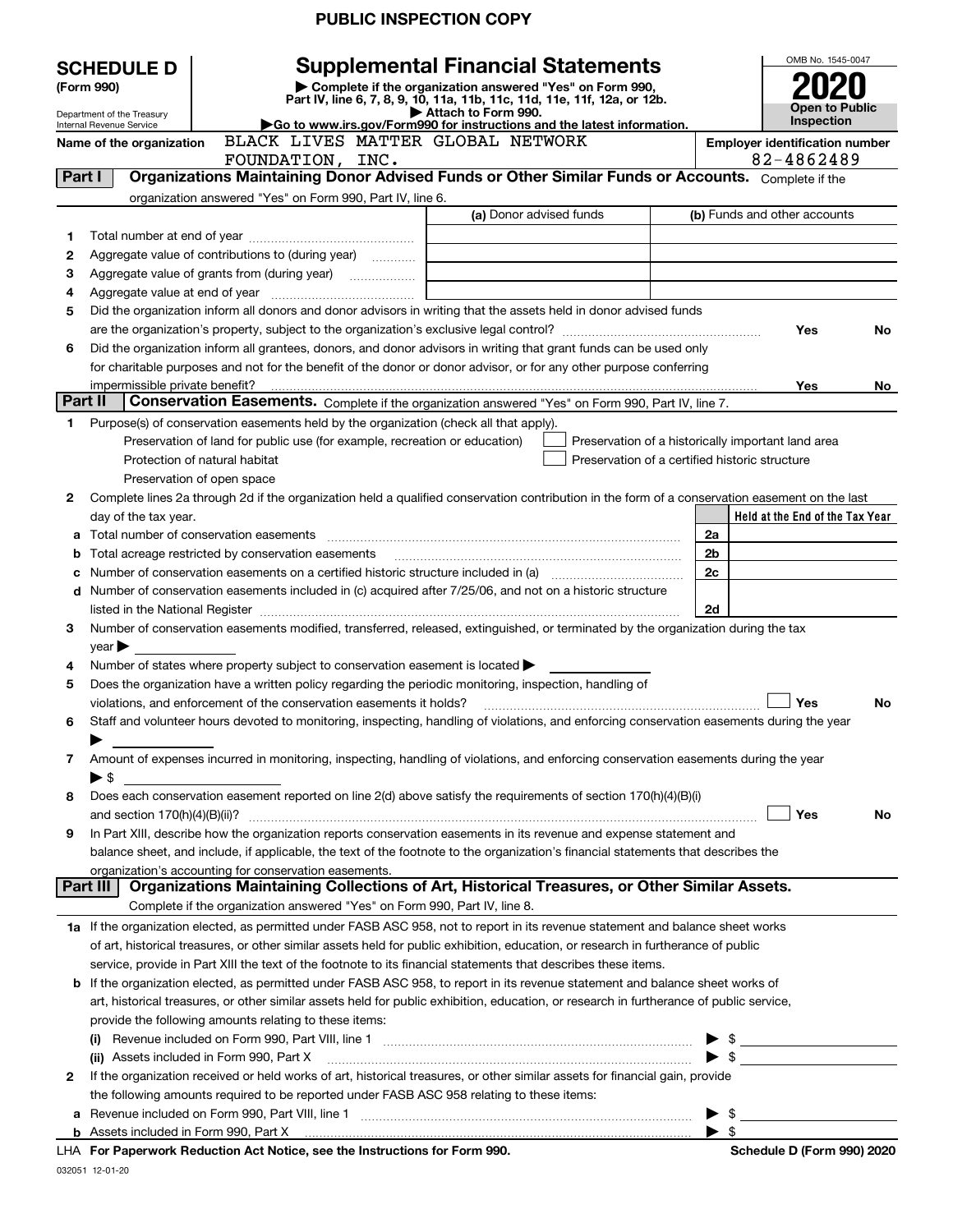|        |                                                                                                                                                                                                                      | BLACK LIVES MATTER GLOBAL NETWORK |                |                                                                                                                                                                                                                                |                 |                                            |                            |           |
|--------|----------------------------------------------------------------------------------------------------------------------------------------------------------------------------------------------------------------------|-----------------------------------|----------------|--------------------------------------------------------------------------------------------------------------------------------------------------------------------------------------------------------------------------------|-----------------|--------------------------------------------|----------------------------|-----------|
|        | Schedule D (Form 990) 2020                                                                                                                                                                                           | FOUNDATION, INC.                  |                |                                                                                                                                                                                                                                |                 |                                            | 82-4862489 $_{Page}$ 2     |           |
|        | Part III<br>Organizations Maintaining Collections of Art, Historical Treasures, or Other Similar Assets (continued)                                                                                                  |                                   |                |                                                                                                                                                                                                                                |                 |                                            |                            |           |
| з      | Using the organization's acquisition, accession, and other records, check any of the following that make significant use of its                                                                                      |                                   |                |                                                                                                                                                                                                                                |                 |                                            |                            |           |
|        | collection items (check all that apply):                                                                                                                                                                             |                                   |                |                                                                                                                                                                                                                                |                 |                                            |                            |           |
| a      | Public exhibition                                                                                                                                                                                                    |                                   | d              | Loan or exchange program                                                                                                                                                                                                       |                 |                                            |                            |           |
| b      | Scholarly research                                                                                                                                                                                                   |                                   | e              | Other experiences and the state of the state of the state of the state of the state of the state of the state of the state of the state of the state of the state of the state of the state of the state of the state of the s |                 |                                            |                            |           |
| c      | Preservation for future generations                                                                                                                                                                                  |                                   |                |                                                                                                                                                                                                                                |                 |                                            |                            |           |
| 4      | Provide a description of the organization's collections and explain how they further the organization's exempt purpose in Part XIII.                                                                                 |                                   |                |                                                                                                                                                                                                                                |                 |                                            |                            |           |
| 5      | During the year, did the organization solicit or receive donations of art, historical treasures, or other similar assets                                                                                             |                                   |                |                                                                                                                                                                                                                                |                 |                                            |                            |           |
|        | to be sold to raise funds rather than to be maintained as part of the organization's collection?                                                                                                                     |                                   |                |                                                                                                                                                                                                                                |                 |                                            | Yes                        | No.       |
|        | <b>Part IV</b><br>Escrow and Custodial Arrangements. Complete if the organization answered "Yes" on Form 990, Part IV, line 9, or                                                                                    |                                   |                |                                                                                                                                                                                                                                |                 |                                            |                            |           |
|        | reported an amount on Form 990, Part X, line 21.                                                                                                                                                                     |                                   |                |                                                                                                                                                                                                                                |                 |                                            |                            |           |
|        | 1a Is the organization an agent, trustee, custodian or other intermediary for contributions or other assets not included                                                                                             |                                   |                |                                                                                                                                                                                                                                |                 |                                            |                            |           |
|        |                                                                                                                                                                                                                      |                                   |                |                                                                                                                                                                                                                                |                 |                                            | Yes                        | No.       |
|        | b If "Yes," explain the arrangement in Part XIII and complete the following table:                                                                                                                                   |                                   |                |                                                                                                                                                                                                                                |                 |                                            |                            |           |
|        |                                                                                                                                                                                                                      |                                   |                |                                                                                                                                                                                                                                |                 |                                            | Amount                     |           |
| c      | Beginning balance <b>contract contract and contract contract a</b> beginning balance and contract and contract a beginning balance                                                                                   |                                   |                |                                                                                                                                                                                                                                |                 | 1c                                         |                            |           |
|        | d Additions during the year measurements are all an according to the year measurement of the year measurement                                                                                                        |                                   |                |                                                                                                                                                                                                                                |                 | 1d                                         |                            |           |
|        | e Distributions during the year manufactured and contain an account of the state of the state of the state of                                                                                                        |                                   |                |                                                                                                                                                                                                                                |                 | 1e                                         |                            |           |
| Ť.     |                                                                                                                                                                                                                      |                                   |                |                                                                                                                                                                                                                                |                 | 1f                                         |                            |           |
|        | 2a Did the organization include an amount on Form 990, Part X, line 21, for escrow or custodial account liability?                                                                                                   |                                   |                |                                                                                                                                                                                                                                |                 | .                                          | <b>Yes</b>                 | No        |
| Part V | <b>b</b> If "Yes," explain the arrangement in Part XIII. Check here if the explanation has been provided on Part XIII<br>Endowment Funds. Complete if the organization answered "Yes" on Form 990, Part IV, line 10. |                                   |                |                                                                                                                                                                                                                                |                 |                                            |                            |           |
|        |                                                                                                                                                                                                                      | (a) Current year                  | (b) Prior year | (c) Two years back                                                                                                                                                                                                             |                 | (d) Three years back   (e) Four years back |                            |           |
|        | Beginning of year balance                                                                                                                                                                                            |                                   |                |                                                                                                                                                                                                                                |                 |                                            |                            |           |
| 1a     |                                                                                                                                                                                                                      |                                   |                |                                                                                                                                                                                                                                |                 |                                            |                            |           |
|        |                                                                                                                                                                                                                      |                                   |                |                                                                                                                                                                                                                                |                 |                                            |                            |           |
|        | Net investment earnings, gains, and losses                                                                                                                                                                           |                                   |                |                                                                                                                                                                                                                                |                 |                                            |                            |           |
| d      |                                                                                                                                                                                                                      |                                   |                |                                                                                                                                                                                                                                |                 |                                            |                            |           |
|        | e Other expenditures for facilities                                                                                                                                                                                  |                                   |                |                                                                                                                                                                                                                                |                 |                                            |                            |           |
|        |                                                                                                                                                                                                                      |                                   |                |                                                                                                                                                                                                                                |                 |                                            |                            |           |
|        |                                                                                                                                                                                                                      |                                   |                |                                                                                                                                                                                                                                |                 |                                            |                            |           |
| g      | Provide the estimated percentage of the current year end balance (line 1g, column (a)) held as:                                                                                                                      |                                   |                |                                                                                                                                                                                                                                |                 |                                            |                            |           |
| 2      |                                                                                                                                                                                                                      |                                   | %              |                                                                                                                                                                                                                                |                 |                                            |                            |           |
| а      | Board designated or quasi-endowment<br>Permanent endowment > 1                                                                                                                                                       | %                                 |                |                                                                                                                                                                                                                                |                 |                                            |                            |           |
|        |                                                                                                                                                                                                                      | %                                 |                |                                                                                                                                                                                                                                |                 |                                            |                            |           |
|        | The percentages on lines 2a, 2b, and 2c should equal 100%.                                                                                                                                                           |                                   |                |                                                                                                                                                                                                                                |                 |                                            |                            |           |
|        | 3a Are there endowment funds not in the possession of the organization that are held and administered for the organization                                                                                           |                                   |                |                                                                                                                                                                                                                                |                 |                                            |                            |           |
|        |                                                                                                                                                                                                                      |                                   |                |                                                                                                                                                                                                                                |                 |                                            |                            | Yes<br>No |
|        | by:<br>(i)                                                                                                                                                                                                           |                                   |                |                                                                                                                                                                                                                                |                 |                                            | 3a(i)                      |           |
|        |                                                                                                                                                                                                                      |                                   |                |                                                                                                                                                                                                                                |                 |                                            | 3a(ii)                     |           |
|        |                                                                                                                                                                                                                      |                                   |                |                                                                                                                                                                                                                                |                 |                                            | 3b                         |           |
|        | Describe in Part XIII the intended uses of the organization's endowment funds.                                                                                                                                       |                                   |                |                                                                                                                                                                                                                                |                 |                                            |                            |           |
|        | Land, Buildings, and Equipment.<br>Part VI                                                                                                                                                                           |                                   |                |                                                                                                                                                                                                                                |                 |                                            |                            |           |
|        | Complete if the organization answered "Yes" on Form 990, Part IV, line 11a. See Form 990, Part X, line 10.                                                                                                           |                                   |                |                                                                                                                                                                                                                                |                 |                                            |                            |           |
|        | Description of property                                                                                                                                                                                              | (a) Cost or other                 |                | (b) Cost or other                                                                                                                                                                                                              | (c) Accumulated |                                            | (d) Book value             |           |
|        |                                                                                                                                                                                                                      | basis (investment)                |                | basis (other)                                                                                                                                                                                                                  | depreciation    |                                            |                            |           |
|        |                                                                                                                                                                                                                      |                                   |                | 3,000,000.                                                                                                                                                                                                                     |                 |                                            | 3,000,000.                 |           |
| b      |                                                                                                                                                                                                                      |                                   |                | 2,998,781.                                                                                                                                                                                                                     |                 | 74,970.                                    | $\overline{2}$ , 923, 811. |           |
|        |                                                                                                                                                                                                                      |                                   |                |                                                                                                                                                                                                                                |                 |                                            |                            |           |
|        |                                                                                                                                                                                                                      |                                   |                |                                                                                                                                                                                                                                |                 |                                            |                            |           |
|        |                                                                                                                                                                                                                      |                                   |                |                                                                                                                                                                                                                                |                 |                                            |                            |           |
|        |                                                                                                                                                                                                                      |                                   |                |                                                                                                                                                                                                                                |                 |                                            | 5,923,811.                 |           |
|        |                                                                                                                                                                                                                      |                                   |                |                                                                                                                                                                                                                                |                 |                                            |                            |           |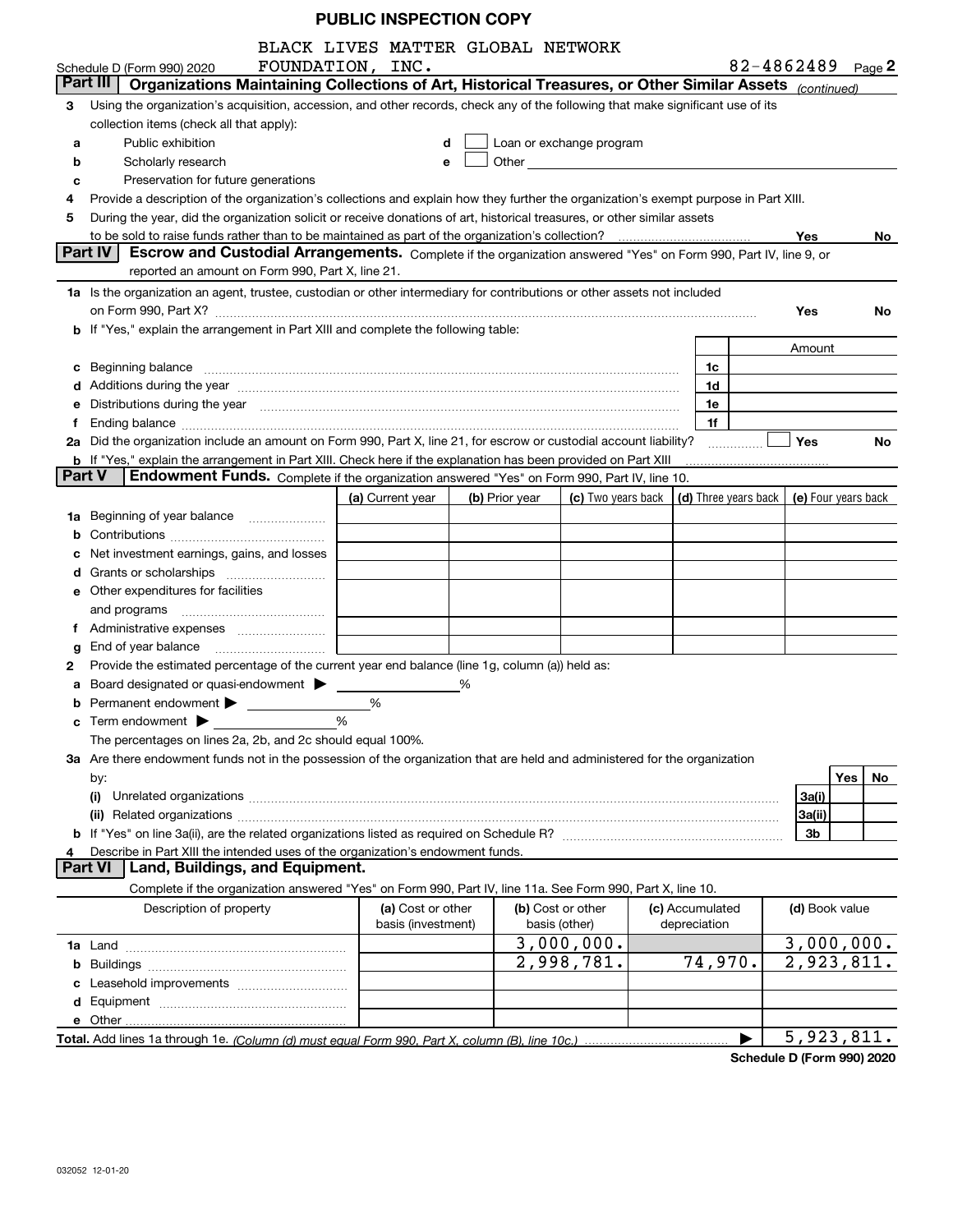## BLACK LIVES MATTER GLOBAL NETWORK

| 82-4862489 | Page $3$ |
|------------|----------|
|------------|----------|

|             | Schedule D (Form 990) 2020                                                             | FOUNDATION, INC.             |                 |                                                                                                                                                      | 82-4862489 Page 3 |
|-------------|----------------------------------------------------------------------------------------|------------------------------|-----------------|------------------------------------------------------------------------------------------------------------------------------------------------------|-------------------|
| Part VIII   | <b>Investments - Other Securities.</b>                                                 |                              |                 |                                                                                                                                                      |                   |
|             |                                                                                        |                              |                 | Complete if the organization answered "Yes" on Form 990, Part IV, line 11b. See Form 990, Part X, line 12.                                           |                   |
|             | (a) Description of security or category (including name of security)                   |                              | (b) Book value  | (c) Method of valuation: Cost or end-of-year market value                                                                                            |                   |
|             | (1) Financial derivatives                                                              |                              |                 |                                                                                                                                                      |                   |
|             |                                                                                        |                              |                 |                                                                                                                                                      |                   |
| $(3)$ Other |                                                                                        |                              |                 |                                                                                                                                                      |                   |
| (A)         |                                                                                        |                              |                 |                                                                                                                                                      |                   |
| (B)         |                                                                                        |                              |                 |                                                                                                                                                      |                   |
| (C)         |                                                                                        |                              |                 |                                                                                                                                                      |                   |
| (D)         |                                                                                        |                              |                 |                                                                                                                                                      |                   |
| (E)         |                                                                                        |                              |                 |                                                                                                                                                      |                   |
| (F)         |                                                                                        |                              |                 |                                                                                                                                                      |                   |
| (G)         |                                                                                        |                              |                 |                                                                                                                                                      |                   |
| (H)         |                                                                                        |                              |                 |                                                                                                                                                      |                   |
|             | Total. (Col. (b) must equal Form 990, Part X, col. (B) line 12.) $\blacktriangleright$ |                              |                 |                                                                                                                                                      |                   |
|             | Part VIII Investments - Program Related.                                               |                              |                 |                                                                                                                                                      |                   |
|             |                                                                                        |                              |                 | Complete if the organization answered "Yes" on Form 990, Part IV, line 11c. See Form 990, Part X, line 13.                                           |                   |
|             | (a) Description of investment                                                          |                              | (b) Book value  | (c) Method of valuation: Cost or end-of-year market value                                                                                            |                   |
| (1)         |                                                                                        |                              |                 |                                                                                                                                                      |                   |
| (2)         |                                                                                        |                              |                 |                                                                                                                                                      |                   |
| (3)         |                                                                                        |                              |                 |                                                                                                                                                      |                   |
| (4)         |                                                                                        |                              |                 |                                                                                                                                                      |                   |
| (5)         |                                                                                        |                              |                 |                                                                                                                                                      |                   |
| (6)         |                                                                                        |                              |                 |                                                                                                                                                      |                   |
| (7)         |                                                                                        |                              |                 |                                                                                                                                                      |                   |
| (8)         |                                                                                        |                              |                 |                                                                                                                                                      |                   |
| (9)         |                                                                                        |                              |                 |                                                                                                                                                      |                   |
|             | Total. (Col. (b) must equal Form 990, Part X, col. (B) line 13.)                       |                              |                 |                                                                                                                                                      |                   |
| Part IX     | <b>Other Assets.</b>                                                                   |                              |                 |                                                                                                                                                      |                   |
|             |                                                                                        |                              |                 | Complete if the organization answered "Yes" on Form 990, Part IV, line 11d. See Form 990, Part X, line 15.                                           |                   |
|             |                                                                                        |                              | (a) Description |                                                                                                                                                      | (b) Book value    |
| (1)         |                                                                                        |                              |                 |                                                                                                                                                      |                   |
| (2)         |                                                                                        |                              |                 |                                                                                                                                                      |                   |
| (3)         |                                                                                        |                              |                 |                                                                                                                                                      |                   |
| (4)         |                                                                                        |                              |                 |                                                                                                                                                      |                   |
| (5)         |                                                                                        |                              |                 |                                                                                                                                                      |                   |
| <u>(6)</u>  |                                                                                        |                              |                 |                                                                                                                                                      |                   |
| (7)         |                                                                                        |                              |                 |                                                                                                                                                      |                   |
| (8)         |                                                                                        |                              |                 |                                                                                                                                                      |                   |
| (9)         |                                                                                        |                              |                 |                                                                                                                                                      |                   |
|             |                                                                                        |                              |                 |                                                                                                                                                      |                   |
| Part X      | <b>Other Liabilities.</b>                                                              |                              |                 |                                                                                                                                                      |                   |
|             |                                                                                        |                              |                 | Complete if the organization answered "Yes" on Form 990, Part IV, line 11e or 11f. See Form 990, Part X, line 25.                                    |                   |
| 1.          |                                                                                        | (a) Description of liability |                 |                                                                                                                                                      | (b) Book value    |
| (1)         | Federal income taxes                                                                   |                              |                 |                                                                                                                                                      |                   |
| (2)         |                                                                                        |                              |                 |                                                                                                                                                      |                   |
| (3)         |                                                                                        |                              |                 |                                                                                                                                                      |                   |
| (4)         |                                                                                        |                              |                 |                                                                                                                                                      |                   |
| (5)         |                                                                                        |                              |                 |                                                                                                                                                      |                   |
| (6)         |                                                                                        |                              |                 |                                                                                                                                                      |                   |
| (7)         |                                                                                        |                              |                 |                                                                                                                                                      |                   |
| (8)         |                                                                                        |                              |                 |                                                                                                                                                      |                   |
| (9)         |                                                                                        |                              |                 |                                                                                                                                                      |                   |
|             |                                                                                        |                              |                 |                                                                                                                                                      |                   |
|             |                                                                                        |                              |                 | 2. Liability for uncertain tax positions. In Part XIII, provide the text of the footnote to the organization's financial statements that reports the |                   |
|             |                                                                                        |                              |                 |                                                                                                                                                      |                   |

organization's liability for uncertain tax positions under FASB ASC 740. Check here if the text of the footnote has been provided in Part XIII

**Schedule D (Form 990) 2020**  $\boxed{\text{X}}$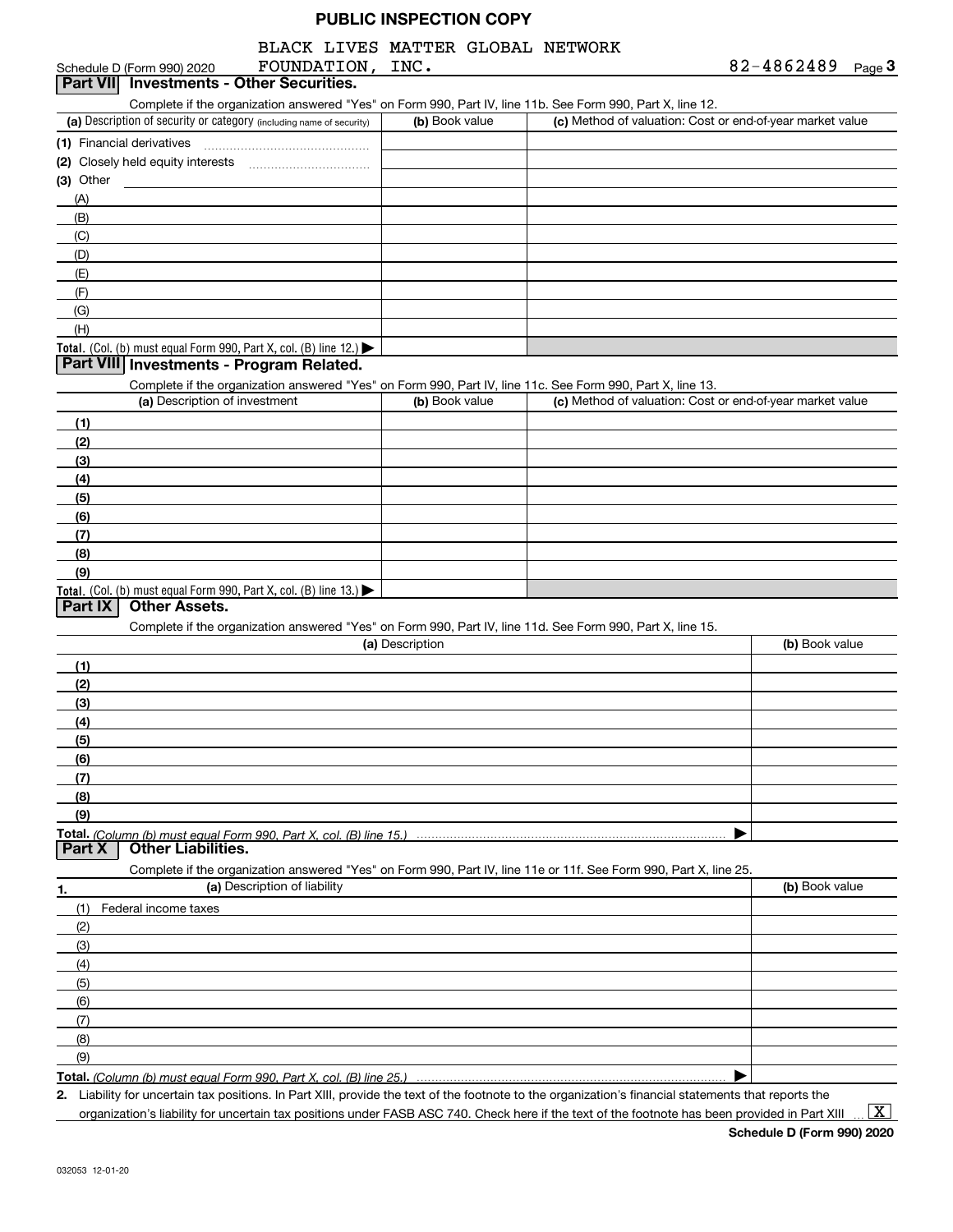|    | BLACK LIVES MATTER GLOBAL NETWORK                                                                                                                                                                                                    |                |                |                   |
|----|--------------------------------------------------------------------------------------------------------------------------------------------------------------------------------------------------------------------------------------|----------------|----------------|-------------------|
|    | FOUNDATION, INC.<br>Schedule D (Form 990) 2020                                                                                                                                                                                       |                |                | 82-4862489 Page 4 |
|    | Reconciliation of Revenue per Audited Financial Statements With Revenue per Return.<br>Part XI                                                                                                                                       |                |                |                   |
|    | Complete if the organization answered "Yes" on Form 990, Part IV, line 12a.                                                                                                                                                          |                |                |                   |
| 1. | Total revenue, gains, and other support per audited financial statements                                                                                                                                                             |                | $\blacksquare$ | 79,644,823.       |
| 2  | Amounts included on line 1 but not on Form 990, Part VIII, line 12:                                                                                                                                                                  |                |                |                   |
| a  |                                                                                                                                                                                                                                      | 2a             |                |                   |
| b  |                                                                                                                                                                                                                                      | 2 <sub>b</sub> |                |                   |
| c  |                                                                                                                                                                                                                                      | 2c             |                |                   |
| d  | Other (Describe in Part XIII.)                                                                                                                                                                                                       | 2d             |                |                   |
| е  | Add lines 2a through 2d                                                                                                                                                                                                              |                | <b>2e</b>      | υ.                |
| 3  |                                                                                                                                                                                                                                      |                | 3              | 79,644,823.       |
| 4  | Amounts included on Form 990, Part VIII, line 12, but not on line 1:                                                                                                                                                                 |                |                |                   |
|    |                                                                                                                                                                                                                                      | 4a             |                |                   |
|    |                                                                                                                                                                                                                                      | 4b             |                |                   |
|    | c Add lines 4a and 4b                                                                                                                                                                                                                |                | 4c             |                   |
|    |                                                                                                                                                                                                                                      |                | 5              | 79,644,823.       |
|    | Part XII   Reconciliation of Expenses per Audited Financial Statements With Expenses per Return.                                                                                                                                     |                |                |                   |
|    | Complete if the organization answered "Yes" on Form 990, Part IV, line 12a.                                                                                                                                                          |                |                |                   |
| 1  | Total expenses and losses per audited financial statements [11] [11] Total expenses and losses per audited financial statements [11] [11] Total expenses and losses per audited financial statements                                 |                | $\mathbf{1}$   | 37,710,135.       |
| 2  | Amounts included on line 1 but not on Form 990, Part IX, line 25:                                                                                                                                                                    |                |                |                   |
|    |                                                                                                                                                                                                                                      | 2a             |                |                   |
| b  |                                                                                                                                                                                                                                      | 2 <sub>b</sub> |                |                   |
| C. |                                                                                                                                                                                                                                      | 2c             |                |                   |
|    |                                                                                                                                                                                                                                      | 2d             |                |                   |
| е  | Add lines 2a through 2d <b>contained a contained a contained a contained a contained a contained a contained a contained a contact a contact a contact a contact a contact a contact a contact a contact a contact a contact a c</b> |                | 2e             |                   |
| з  |                                                                                                                                                                                                                                      |                | 3              | 37,710,135.       |
| 4  | Amounts included on Form 990, Part IX, line 25, but not on line 1:                                                                                                                                                                   |                |                |                   |
| a  | Investment expenses not included on Form 990, Part VIII, line 7b                                                                                                                                                                     | 4a             |                |                   |
|    | Other (Describe in Part XIII.)                                                                                                                                                                                                       | 4 <sub>h</sub> |                |                   |
|    | c Add lines 4a and 4b                                                                                                                                                                                                                |                | 4c             |                   |
|    |                                                                                                                                                                                                                                      |                | 5              | 37,710,135.       |
|    | Part XIII Supplemental Information.                                                                                                                                                                                                  |                |                |                   |

Provide the descriptions required for Part II, lines 3, 5, and 9; Part III, lines 1a and 4; Part IV, lines 1b and 2b; Part V, line 4; Part X, line 2; Part XI, lines 2d and 4b; and Part XII, lines 2d and 4b. Also complete this part to provide any additional information.

#### PART X, LINE 2:

| BLMGNF IS ORGANIZED AS A NONPROFIT CORPORATION AND HAS BEEN RECOGNIZED<br>BY |
|------------------------------------------------------------------------------|
| THE IRS AS EXEMPT FROM FEDERAL INCOME TAXES UNDER IRC SECTION 501(A) AS AN   |
| ORGANIZATION DESCRIBED IN IRC SECTION $501(C)(3)$ , QUALIFIES FOR THE        |
| CHARITABLE CONTRIBUTION DEDUCTION UNDER IRC SECTION $170(B)(1)(A)(VI)$ , AND |
| HAS BEEN DETERMINED NOT TO BE A PRIVATE FOUNDATION UNDER IRC SECTIONS        |
| 509(A)(1). BLMGNF IS ANNUALLY REQUIRED TO FILE A RETURN OF ORGANIZATION      |
| EXEMPT FROM INCOME TAX (FORM 990) WITH THE IRS. IN ADDITION, IT IS SUBJECT   |
| TO INCOME TAX ON NET INCOME THAT IS DERIVED FROM BUSINESS ACTIVITIES THAT    |
| ARE UNRELATED TO ITS EXEMPT PURPOSE. BLMGNF HAS DETERMINED<br>THAT IT IS NOT |
| SUBJECT TO UNRELATED BUSINESS INCOME TAX AND HAS NOT FILED AN EXEMPT         |
| ORGANIZATION BUSINESS INCOME TAX RETURN (FORM 990-T) WITH THE IRS.           |
| Schedule D (Form 990) 2020<br>032054 12-01-20                                |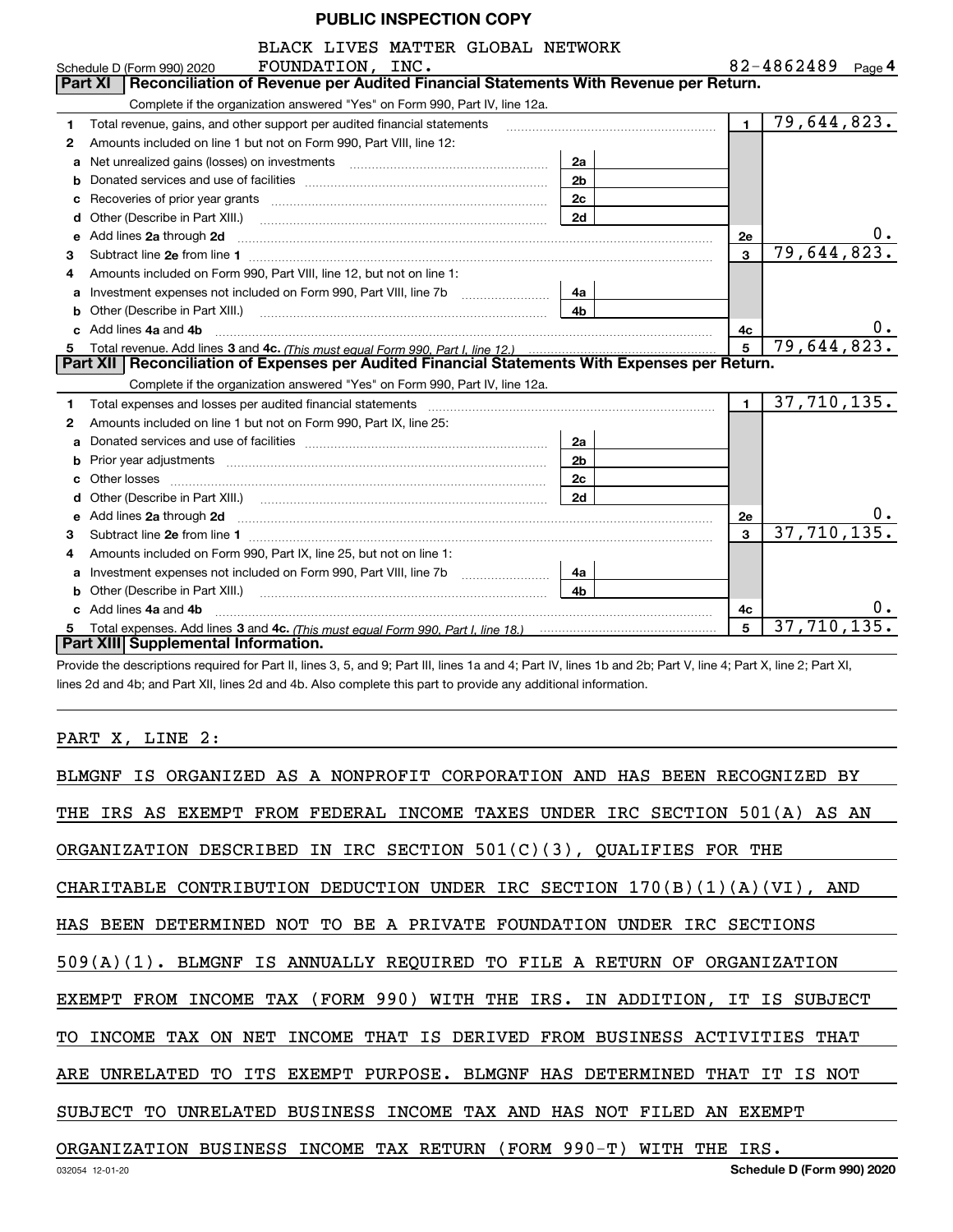| Schedule D (Form 990) 2020 FOUNDATION , INC .<br>Part XIII Supplemental Information <sub>(continued)</sub> | BLACK LIVES MATTER GLOBAL NETWORK |  | FOUNDATION, INC. | 82-4862489 Page 5 |  |
|------------------------------------------------------------------------------------------------------------|-----------------------------------|--|------------------|-------------------|--|
|                                                                                                            |                                   |  |                  |                   |  |
|                                                                                                            |                                   |  |                  |                   |  |
|                                                                                                            |                                   |  |                  |                   |  |
|                                                                                                            |                                   |  |                  |                   |  |
|                                                                                                            |                                   |  |                  |                   |  |
|                                                                                                            |                                   |  |                  |                   |  |
|                                                                                                            |                                   |  |                  |                   |  |
|                                                                                                            |                                   |  |                  |                   |  |
|                                                                                                            |                                   |  |                  |                   |  |
|                                                                                                            |                                   |  |                  |                   |  |
|                                                                                                            |                                   |  |                  |                   |  |
|                                                                                                            |                                   |  |                  |                   |  |
|                                                                                                            |                                   |  |                  |                   |  |
|                                                                                                            |                                   |  |                  |                   |  |
|                                                                                                            |                                   |  |                  |                   |  |
|                                                                                                            |                                   |  |                  |                   |  |
|                                                                                                            |                                   |  |                  |                   |  |
|                                                                                                            |                                   |  |                  |                   |  |
|                                                                                                            |                                   |  |                  |                   |  |
|                                                                                                            |                                   |  |                  |                   |  |
|                                                                                                            |                                   |  |                  |                   |  |
|                                                                                                            |                                   |  |                  |                   |  |
|                                                                                                            |                                   |  |                  |                   |  |
|                                                                                                            |                                   |  |                  |                   |  |
|                                                                                                            |                                   |  |                  |                   |  |
|                                                                                                            |                                   |  |                  |                   |  |
|                                                                                                            |                                   |  |                  |                   |  |
|                                                                                                            |                                   |  |                  |                   |  |
|                                                                                                            |                                   |  |                  |                   |  |
|                                                                                                            |                                   |  |                  |                   |  |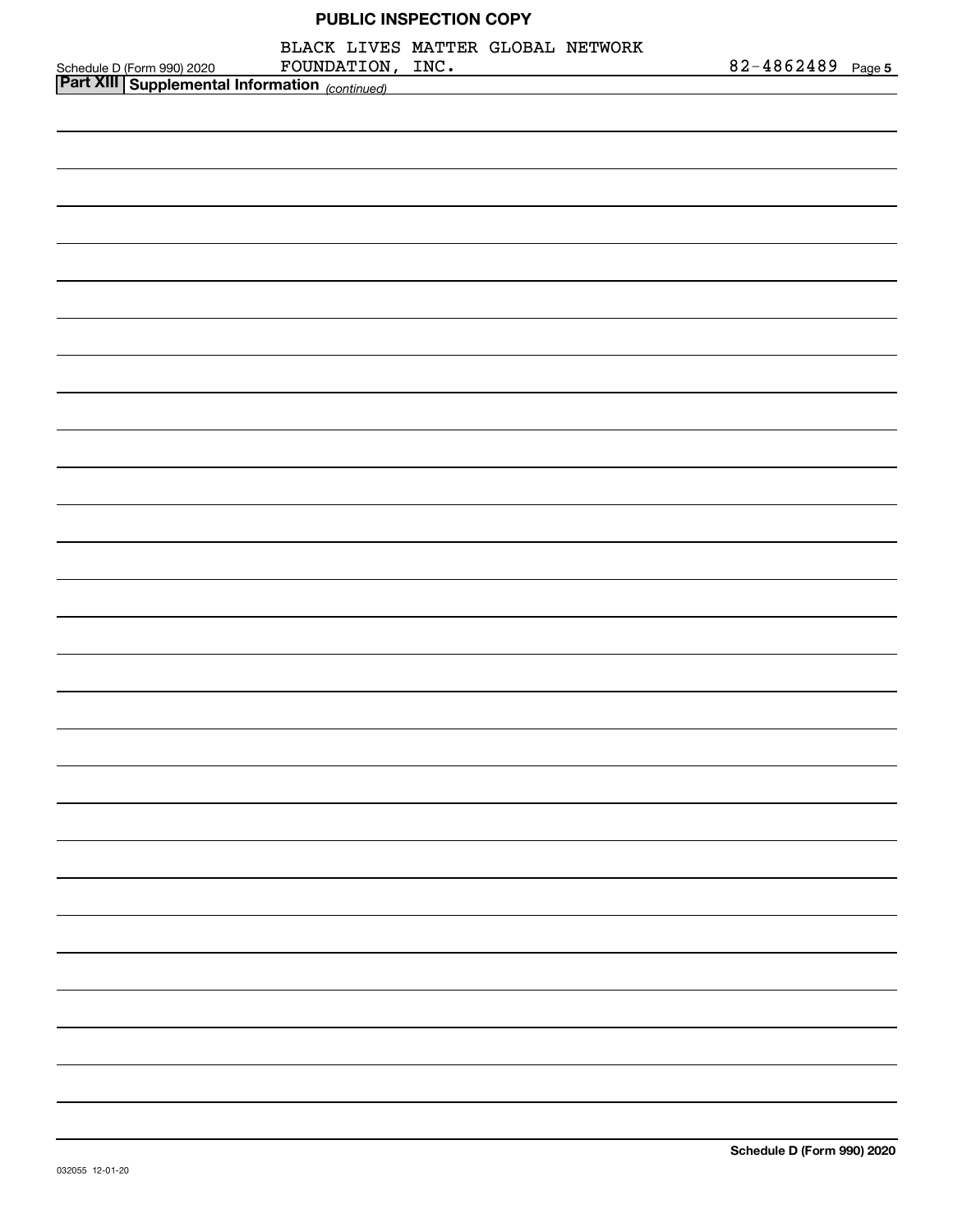|                                                        |               |                            | <b>PUBLIC INSPECTION COPY</b>                                                                                                                          |                |                               |                        |                                       |
|--------------------------------------------------------|---------------|----------------------------|--------------------------------------------------------------------------------------------------------------------------------------------------------|----------------|-------------------------------|------------------------|---------------------------------------|
| <b>SCHEDULE F</b><br>(Form 990)                        |               |                            | <b>Statement of Activities Outside the United States</b>                                                                                               |                |                               |                        | OMB No. 1545-0047                     |
|                                                        |               |                            | Complete if the organization answered "Yes" on Form 990, Part IV, line 14b, 15, or 16.                                                                 |                |                               |                        |                                       |
| Department of the Treasury<br>Internal Revenue Service |               |                            | Attach to Form 990.<br>Go to www.irs.gov/Form990 for instructions and the latest information.                                                          |                |                               | Inspection             | <b>Open to Public</b>                 |
| Name of the organization                               |               |                            |                                                                                                                                                        |                |                               |                        | <b>Employer identification number</b> |
| BLACK LIVES MATTER GLOBAL NETWORK                      |               |                            |                                                                                                                                                        |                |                               |                        |                                       |
| FOUNDATION, INC.                                       |               |                            |                                                                                                                                                        |                | 82-4862489                    |                        |                                       |
| Part I                                                 |               |                            | General Information on Activities Outside the United States. Complete if the organization answered "Yes" on                                            |                |                               |                        |                                       |
| Form 990, Part IV, line 14b.                           |               |                            |                                                                                                                                                        |                |                               |                        |                                       |
| $\mathbf{1}$                                           |               |                            | For grantmakers. Does the organization maintain records to substantiate the amount of its grants and other assistance,                                 |                |                               |                        |                                       |
|                                                        |               |                            | the grantees' eligibility for the grants or assistance, and the selection criteria used to award the grants or assistance?                             |                |                               | $\boxed{\text{X}}$ Yes | No                                    |
|                                                        |               |                            |                                                                                                                                                        |                |                               |                        |                                       |
| 2                                                      |               |                            | For grantmakers. Describe in Part V the organization's procedures for monitoring the use of its grants and other assistance outside the                |                |                               |                        |                                       |
| United States.                                         |               |                            |                                                                                                                                                        |                |                               |                        |                                       |
| 3.<br>(a) Region                                       | (b) Number of | (c) Number of              | Activities per Region. (The following Part I, line 3 table can be duplicated if additional space is needed.)<br>(d) Activities conducted in the region |                | (e) If activity listed in (d) |                        | (f) Total                             |
|                                                        | offices       | employees,                 | (by type) (such as, fundraising, pro-                                                                                                                  |                | is a program service,         |                        | expenditures                          |
|                                                        | in the region | agents, and<br>independent | gram services, investments, grants to                                                                                                                  |                | describe specific type        |                        | for and                               |
|                                                        |               | contractors                | recipients located in the region)                                                                                                                      |                | of service(s) in the region   |                        | investments<br>in the region          |
|                                                        |               | in the region              |                                                                                                                                                        |                |                               |                        |                                       |
|                                                        |               |                            |                                                                                                                                                        |                |                               |                        |                                       |
|                                                        |               |                            |                                                                                                                                                        |                |                               |                        |                                       |
|                                                        | 0             | 0                          |                                                                                                                                                        |                |                               |                        |                                       |
| NORTH AMERICA                                          |               |                            | GRANTMAKING                                                                                                                                            |                |                               |                        | 8,024,626.                            |
|                                                        |               |                            |                                                                                                                                                        |                |                               |                        |                                       |
|                                                        |               |                            |                                                                                                                                                        |                |                               |                        |                                       |
|                                                        | 0             | 0                          |                                                                                                                                                        |                |                               |                        |                                       |
| SUB-SAHARAN AFRICA                                     |               |                            | GRANTMAKING                                                                                                                                            |                |                               |                        | 1,529.                                |
|                                                        |               |                            |                                                                                                                                                        |                |                               |                        |                                       |
|                                                        |               |                            |                                                                                                                                                        |                |                               |                        |                                       |
|                                                        |               |                            |                                                                                                                                                        | CONSULTING &   |                               |                        |                                       |
| NORTH AMERICA                                          | 0             | 2                          | PROGRAM SERVICES                                                                                                                                       | COMMUNICATIONS |                               |                        | 73,389.                               |
|                                                        |               |                            |                                                                                                                                                        |                |                               |                        |                                       |
|                                                        |               |                            |                                                                                                                                                        |                |                               |                        |                                       |
|                                                        |               |                            |                                                                                                                                                        |                |                               |                        |                                       |
|                                                        |               |                            |                                                                                                                                                        |                |                               |                        |                                       |
|                                                        |               |                            |                                                                                                                                                        |                |                               |                        |                                       |
|                                                        |               |                            |                                                                                                                                                        |                |                               |                        |                                       |
|                                                        |               |                            |                                                                                                                                                        |                |                               |                        |                                       |
|                                                        |               |                            |                                                                                                                                                        |                |                               |                        |                                       |
|                                                        |               |                            |                                                                                                                                                        |                |                               |                        |                                       |
|                                                        |               |                            |                                                                                                                                                        |                |                               |                        |                                       |
|                                                        |               |                            |                                                                                                                                                        |                |                               |                        |                                       |
|                                                        |               |                            |                                                                                                                                                        |                |                               |                        |                                       |
|                                                        |               |                            |                                                                                                                                                        |                |                               |                        |                                       |
|                                                        |               |                            |                                                                                                                                                        |                |                               |                        |                                       |
|                                                        |               |                            |                                                                                                                                                        |                |                               |                        |                                       |
|                                                        |               |                            |                                                                                                                                                        |                |                               |                        |                                       |
|                                                        |               |                            |                                                                                                                                                        |                |                               |                        |                                       |
|                                                        |               |                            |                                                                                                                                                        |                |                               |                        |                                       |
|                                                        |               |                            |                                                                                                                                                        |                |                               |                        |                                       |
|                                                        | $\mathbf{0}$  | $\overline{2}$             |                                                                                                                                                        |                |                               |                        |                                       |
| <b>3 a</b> Subtotal                                    |               |                            |                                                                                                                                                        |                |                               |                        | 8,099,544.                            |
| <b>b</b> Total from continuation                       | 0             | 0                          |                                                                                                                                                        |                |                               |                        | 0.                                    |
| sheets to Part I                                       |               |                            |                                                                                                                                                        |                |                               |                        |                                       |
| c Totals (add lines 3a                                 | 0             | 2                          |                                                                                                                                                        |                |                               |                        | 8,099,544.                            |
| and 3b)                                                |               |                            |                                                                                                                                                        |                |                               |                        |                                       |

**For Paperwork Reduction Act Notice, see the Instructions for Form 990. Schedule F (Form 990) 2020** and 3b) LHA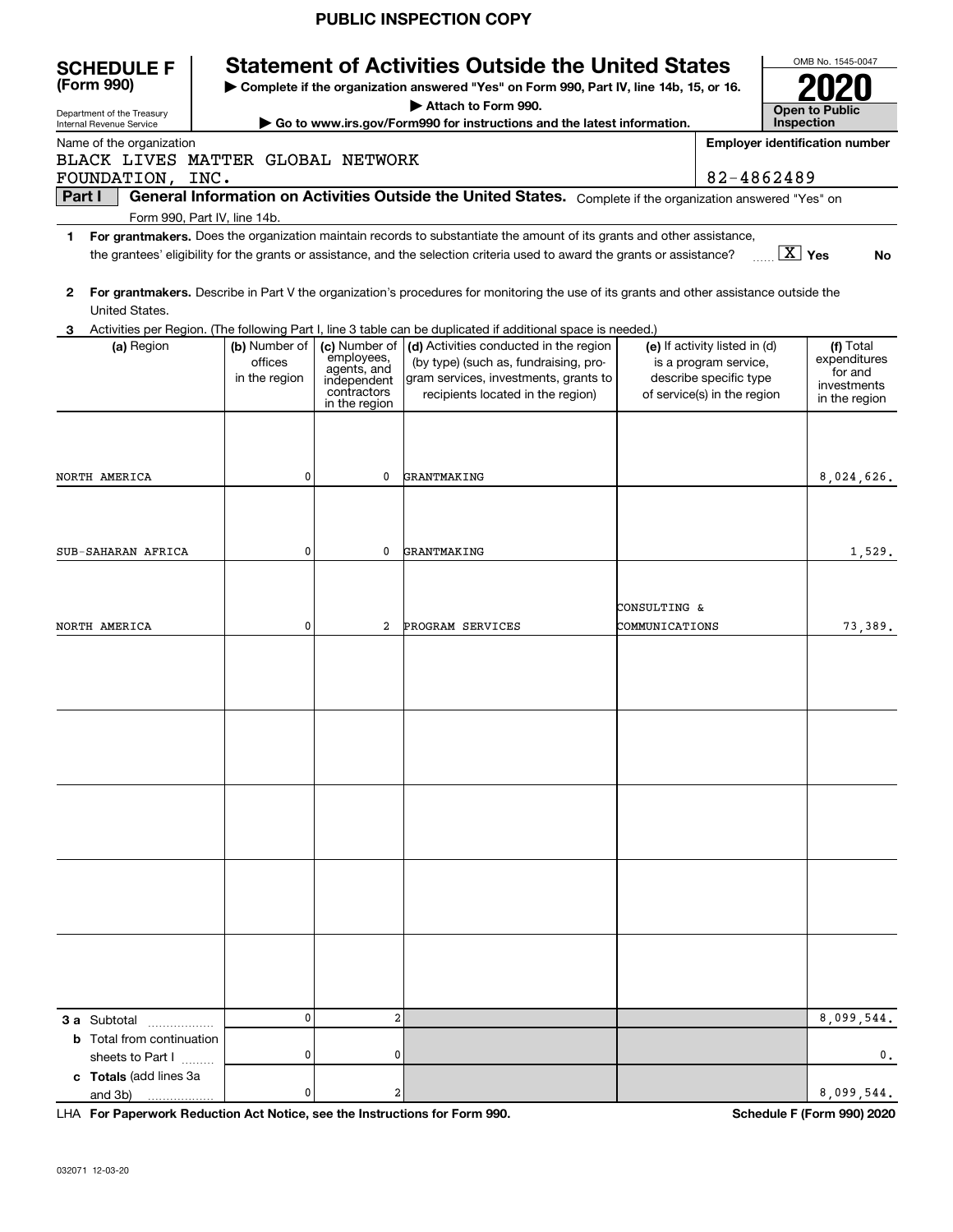#### BLACK LIVES MATTER GLOBAL NETWORK

Schedule F (Form 990) 2020  ${\bf F}$ OUNDATION, ${\bf inc.}$ 

**2**

**Part II** Grants and Other Assistance to Organizations or Entities Outside the United States. Complete if the organization answered "Yes" on Form 990, Part IV, line 15, for any<br>recisiont who received more than \$5,000. Part recipient who received more than \$5,000. Part II can be duplicated if additional space is needed.

| 1.<br>(a) Name of organization | (b) IRS code section<br>and EIN (if applicable) | (c) Region    | (d) Purpose of<br>grant                                                                                                                 | (e) Amount<br>of cash grant | (f) Manner of<br>cash disbursement | (g) Amount of<br>noncash<br>assistance | (h) Description<br>of noncash<br>assistance | (i) Method of<br>valuation (book, FMV,<br>appraisal, other) |
|--------------------------------|-------------------------------------------------|---------------|-----------------------------------------------------------------------------------------------------------------------------------------|-----------------------------|------------------------------------|----------------------------------------|---------------------------------------------|-------------------------------------------------------------|
|                                |                                                 |               | CONDUCTING ACTIVITIES                                                                                                                   |                             |                                    |                                        |                                             |                                                             |
|                                |                                                 |               | TO EDUCATE AND                                                                                                                          |                             |                                    |                                        |                                             |                                                             |
|                                |                                                 | NORTH AMERICA | SUPPORT BLACK                                                                                                                           | 8024626. EFT                |                                    | $\mathbf 0$ .                          |                                             |                                                             |
|                                |                                                 |               | COMMUNITIES, AND TO                                                                                                                     |                             |                                    |                                        |                                             |                                                             |
|                                |                                                 |               |                                                                                                                                         |                             |                                    |                                        |                                             |                                                             |
|                                |                                                 |               |                                                                                                                                         |                             |                                    |                                        |                                             |                                                             |
|                                |                                                 |               |                                                                                                                                         |                             |                                    |                                        |                                             |                                                             |
|                                |                                                 |               |                                                                                                                                         |                             |                                    |                                        |                                             |                                                             |
|                                |                                                 |               |                                                                                                                                         |                             |                                    |                                        |                                             |                                                             |
|                                |                                                 |               |                                                                                                                                         |                             |                                    |                                        |                                             |                                                             |
|                                |                                                 |               |                                                                                                                                         |                             |                                    |                                        |                                             |                                                             |
|                                |                                                 |               |                                                                                                                                         |                             |                                    |                                        |                                             |                                                             |
|                                |                                                 |               |                                                                                                                                         |                             |                                    |                                        |                                             |                                                             |
|                                |                                                 |               |                                                                                                                                         |                             |                                    |                                        |                                             |                                                             |
|                                |                                                 |               |                                                                                                                                         |                             |                                    |                                        |                                             |                                                             |
|                                |                                                 |               |                                                                                                                                         |                             |                                    |                                        |                                             |                                                             |
|                                |                                                 |               |                                                                                                                                         |                             |                                    |                                        |                                             |                                                             |
|                                |                                                 |               |                                                                                                                                         |                             |                                    |                                        |                                             |                                                             |
|                                |                                                 |               |                                                                                                                                         |                             |                                    |                                        |                                             |                                                             |
|                                |                                                 |               |                                                                                                                                         |                             |                                    |                                        |                                             |                                                             |
|                                |                                                 |               |                                                                                                                                         |                             |                                    |                                        |                                             |                                                             |
|                                |                                                 |               |                                                                                                                                         |                             |                                    |                                        |                                             |                                                             |
|                                |                                                 |               |                                                                                                                                         |                             |                                    |                                        |                                             |                                                             |
|                                |                                                 |               |                                                                                                                                         |                             |                                    |                                        |                                             |                                                             |
|                                |                                                 |               |                                                                                                                                         |                             |                                    |                                        |                                             |                                                             |
|                                |                                                 |               |                                                                                                                                         |                             |                                    |                                        |                                             |                                                             |
|                                |                                                 |               |                                                                                                                                         |                             |                                    |                                        |                                             |                                                             |
| $\mathbf{2}$                   |                                                 |               | Enter total number of recipient organizations listed above that are recognized as charities by the foreign country, recognized as a tax |                             |                                    |                                        |                                             |                                                             |
|                                |                                                 |               | exempt 501(c)(3) organization by the IRS, or for which the grantee or counsel has provided a section 501(c)(3) equivalency letter       |                             |                                    |                                        |                                             |                                                             |
| 3                              |                                                 |               |                                                                                                                                         |                             |                                    |                                        |                                             | $\overline{0}$                                              |
|                                |                                                 |               |                                                                                                                                         |                             |                                    |                                        |                                             | Schedule F (Form 990) 2020                                  |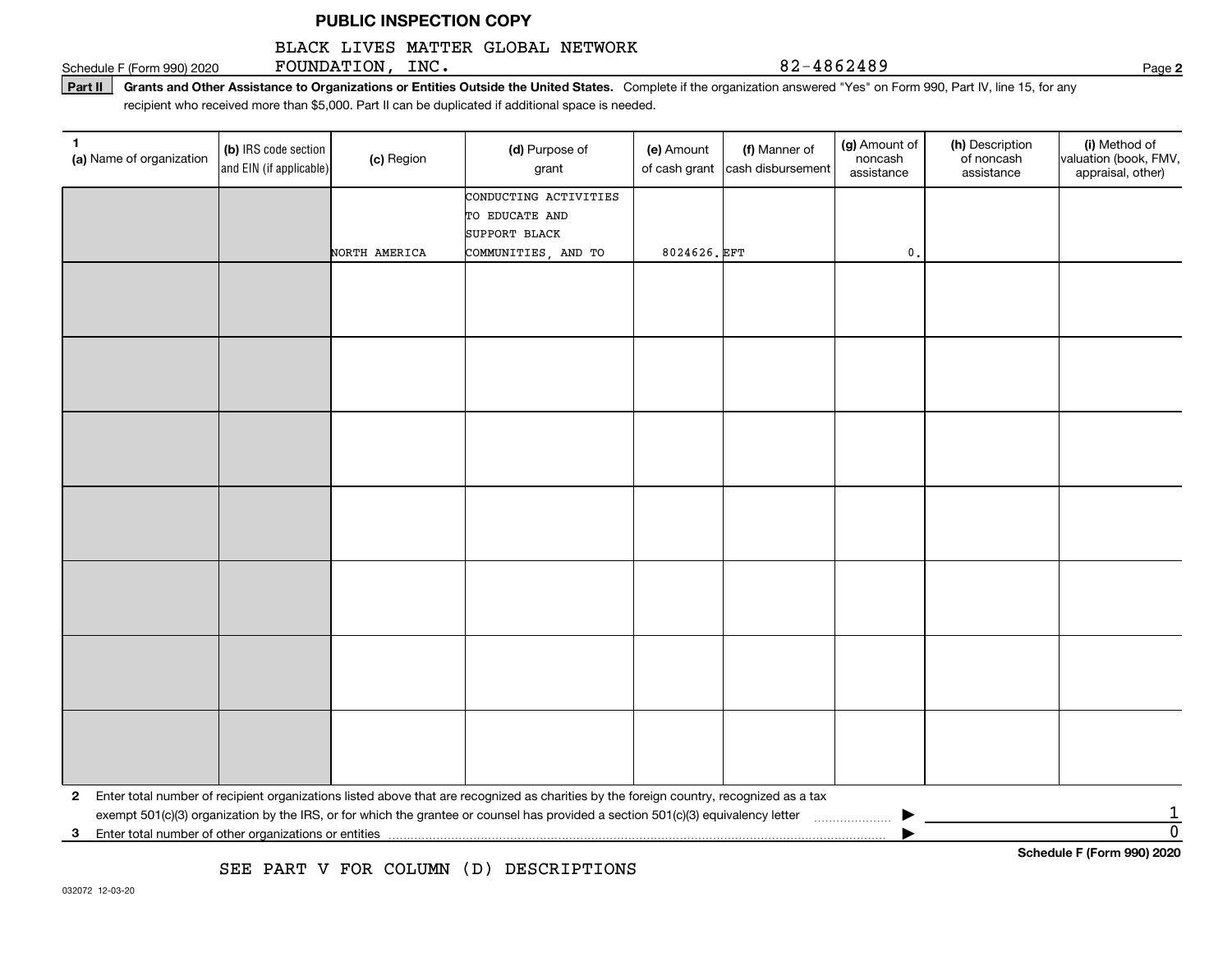#### BLACK LIVES MATTER GLOBAL NETWORK

Schedule F (Form 990) 2020  ${\bf F}$ OUNDATION, ${\bf inc.}$ 

**Part III Grants and Other Assistance to Individuals Outside the United States.**  Complete if the organization answered "Yes" on Form 990, Part IV, line 16. Part III can be duplicated if additional space is needed.

| Fait in car be duplicated if additional space is needed.<br>(a) Type of grant or assistance | (b) Region | (c) Number of<br>recipients | (d) Amount of<br>cash grant | (e) Manner of<br>cash disbursement | (f) Amount of<br>noncash<br>assistance | (g) Description of<br>noncash assistance | (h) Method of<br>valuation<br>(book, FMV,<br>appraisal, other) |
|---------------------------------------------------------------------------------------------|------------|-----------------------------|-----------------------------|------------------------------------|----------------------------------------|------------------------------------------|----------------------------------------------------------------|
|                                                                                             |            |                             |                             |                                    |                                        |                                          |                                                                |
|                                                                                             |            |                             |                             |                                    |                                        |                                          |                                                                |
|                                                                                             |            |                             |                             |                                    |                                        |                                          |                                                                |
|                                                                                             |            |                             |                             |                                    |                                        |                                          |                                                                |
|                                                                                             |            |                             |                             |                                    |                                        |                                          |                                                                |
|                                                                                             |            |                             |                             |                                    |                                        |                                          |                                                                |
|                                                                                             |            |                             |                             |                                    |                                        |                                          |                                                                |
|                                                                                             |            |                             |                             |                                    |                                        |                                          |                                                                |
|                                                                                             |            |                             |                             |                                    |                                        |                                          |                                                                |
|                                                                                             |            |                             |                             |                                    |                                        |                                          |                                                                |

**Schedule F (Form 990) 2020**

**3**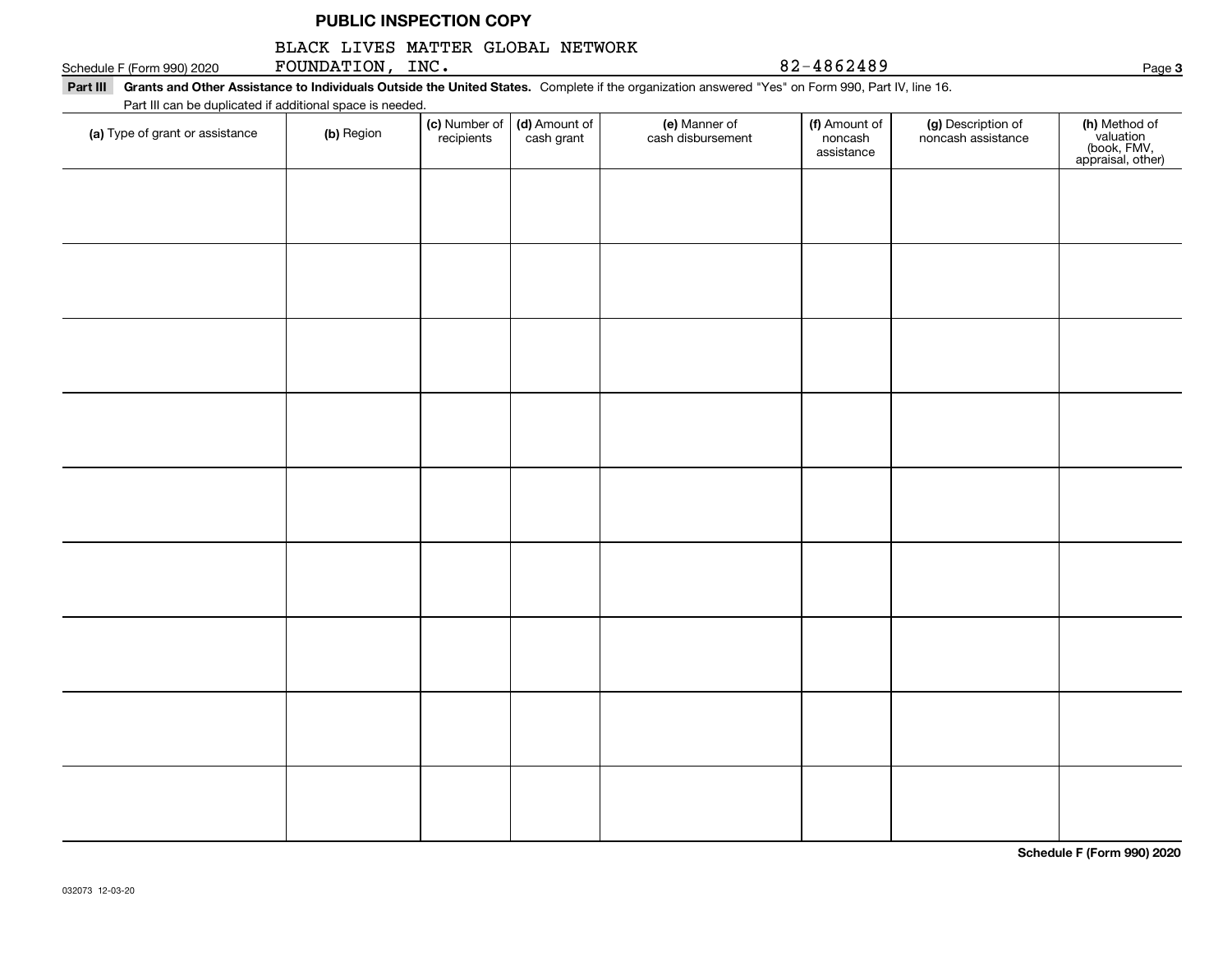|                | BLACK LIVES MATTER GLOBAL NETWORK                                                                                                                                                                                                                                                                                                                                                                                                                   |            |                       |
|----------------|-----------------------------------------------------------------------------------------------------------------------------------------------------------------------------------------------------------------------------------------------------------------------------------------------------------------------------------------------------------------------------------------------------------------------------------------------------|------------|-----------------------|
|                | FOUNDATION,<br>INC.<br>Schedule F (Form 990) 2020                                                                                                                                                                                                                                                                                                                                                                                                   | 82-4862489 | Page 4                |
| <b>Part IV</b> | <b>Foreign Forms</b>                                                                                                                                                                                                                                                                                                                                                                                                                                |            |                       |
| 1              | Was the organization a U.S. transferor of property to a foreign corporation during the tax year? If "Yes."<br>the organization may be required to file Form 926, Return by a U.S. Transferor of Property to a Foreign                                                                                                                                                                                                                               | Yes        | $\overline{X}$   No   |
| $\mathbf{2}$   | Did the organization have an interest in a foreign trust during the tax year? If "Yes." the organization may<br>be required to separately file Form 3520, Annual Return To Report Transactions With Foreign Trusts and<br>Receipt of Certain Foreign Gifts, and/or Form 3520-A, Annual Information Return of Foreign Trust With a<br>U.S. Owner (see Instructions for Forms 3520 and 3520-A; don't file with Form 990) manufactured uncontrolled to | Yes        | $\overline{X}$ No     |
| 3              | Did the organization have an ownership interest in a foreign corporation during the tax year? If "Yes."<br>the organization may be required to file Form 5471, Information Return of U.S. Persons With Respect to                                                                                                                                                                                                                                   | Yes        | $\overline{X}$ No     |
| 4              | Was the organization a direct or indirect shareholder of a passive foreign investment company or a<br>qualified electing fund during the tax year? If "Yes," the organization may be required to file Form 8621,<br>Information Return by a Shareholder of a Passive Foreign Investment Company or Qualified Electing                                                                                                                               | Yes        | $\overline{X}$ No     |
| 5              | Did the organization have an ownership interest in a foreign partnership during the tax year? If "Yes."<br>the organization may be required to file Form 8865, Return of U.S. Persons With Respect to Certain                                                                                                                                                                                                                                       | Yes        | $\boxed{\text{X}}$ No |
| 6              | Did the organization have any operations in or related to any boycotting countries during the tax year? If<br>"Yes," the organization may be required to separately file Form 5713, International Boycott Report (see<br>Instructions for Form 5713; don't file with Form 990) manufactured and the control of the control of the with                                                                                                              | Yes        | - X  <br>Nο           |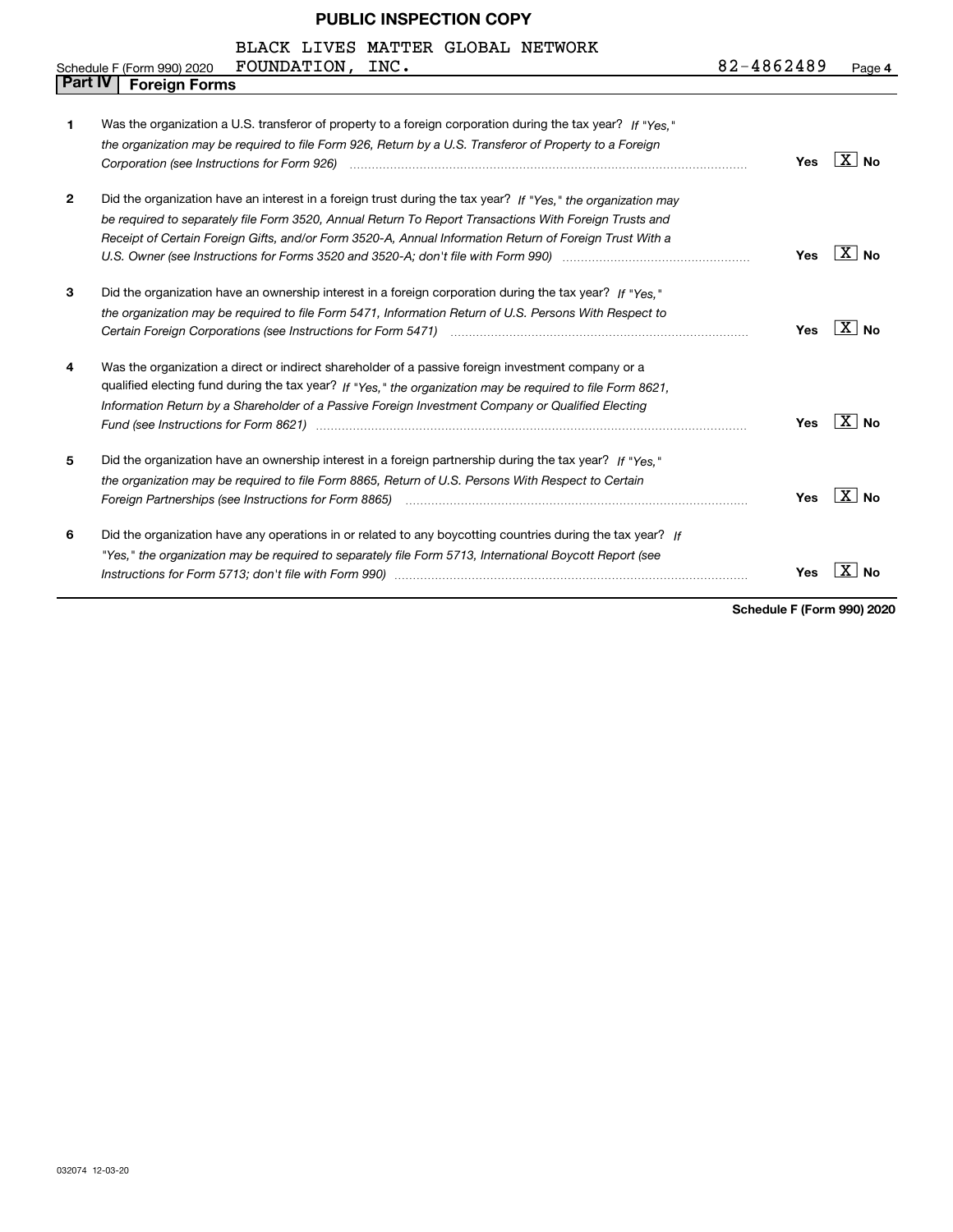BLACK LIVES MATTER GLOBAL NETWORK

| BLACK LIVES MATTER GLOBAL NETWORK                                                                                                                                                                                                                                                                                                                                                                                 |
|-------------------------------------------------------------------------------------------------------------------------------------------------------------------------------------------------------------------------------------------------------------------------------------------------------------------------------------------------------------------------------------------------------------------|
| 82-4862489<br>FOUNDATION,<br>INC.<br>Schedule F (Form 990) 2020<br>Page 5<br><b>Part V</b><br><b>Supplemental Information</b>                                                                                                                                                                                                                                                                                     |
| Provide the information required by Part I, line 2 (monitoring of funds); Part I, line 3, column (f) (accounting method; amounts of<br>investments vs. expenditures per region); Part II, line 1 (accounting method); Part III (accounting method); and Part III, column (c)<br>(estimated number of recipients), as applicable. Also complete this part to provide any additional information. See instructions. |
| PART<br>I, LINE 2:                                                                                                                                                                                                                                                                                                                                                                                                |
| BLMGNF GRANTS FUNDS TO OTHER ORGANIZATIONS TO SUPPORT COMMUNITY                                                                                                                                                                                                                                                                                                                                                   |
| ORGANIZING EFFORTS TO EMPOWER BLACK LIVES. ALL GRANTS WILL BE RESTRICTED                                                                                                                                                                                                                                                                                                                                          |
| FOR ACTIVITY THAT IS PERMISSIBLE FOR A $501(C)(3)$ ORGANIZATION. POTENTIAL                                                                                                                                                                                                                                                                                                                                        |
| GRANTEES WILL BE REQUIRED TO SUBMIT A PROPOSAL AND A BUDGET FOR REVIEW BY                                                                                                                                                                                                                                                                                                                                         |
| BLMGNF<br>BEFORE FUNDS ARE DISPERSED. GRANT AGREEMENTS WILL REQUIRE EACH                                                                                                                                                                                                                                                                                                                                          |
| GRANTEE<br>TO USE THE GRANT FUNDS ONLY FOR THE PURPOSES FOR WHICH THE GRANT                                                                                                                                                                                                                                                                                                                                       |
| WAS MADE AND WILL ACKNOWLEDGE BLMGNF'S AUTHORITY TO WITHHOLD AND/OR                                                                                                                                                                                                                                                                                                                                               |
| RECOVER GRANT FUNDS<br>IF FUNDS ARE MISUSED. THE GRANT AGREEMENTS REQUIRE                                                                                                                                                                                                                                                                                                                                         |
| GRANTEES<br>TO SUBMIT PERIODIC REPORTS CONCERNING THE USE OF GRANT<br>FUNDS.                                                                                                                                                                                                                                                                                                                                      |
| BLMGNF WILL MAINTAIN A GRANT AGREEMENT FOR EACH GRANT IT FUNDS, ALONG                                                                                                                                                                                                                                                                                                                                             |
| WITH EACH REPORT RECEIVED FROM ALL GRANTEES AND ANY ADDITIONAL REPORTS                                                                                                                                                                                                                                                                                                                                            |
| BY THE BLMGNF'S STAFF OR INDEPENDENT AUDITORS CONCERNING THE<br>MADE                                                                                                                                                                                                                                                                                                                                              |
| EXPENDITURE.                                                                                                                                                                                                                                                                                                                                                                                                      |
|                                                                                                                                                                                                                                                                                                                                                                                                                   |
| $(D)$ :<br>PART II,<br>COLUMN                                                                                                                                                                                                                                                                                                                                                                                     |
| <b>REGION: NORTH AMERICA</b>                                                                                                                                                                                                                                                                                                                                                                                      |
| (D) PURPOSE OF GRANT: CONDUCTING ACTIVITIES TO EDUCATE AND SUPPORT BLACK                                                                                                                                                                                                                                                                                                                                          |
| COMMUNITIES, AND TO PURCHASE AND RENOVATE PROPERTY FOR CHARITABLE USE.                                                                                                                                                                                                                                                                                                                                            |
|                                                                                                                                                                                                                                                                                                                                                                                                                   |

SCHEDULE F, PART II, LINE 1, COLUMN (A):

PER THE IRS INSTRUCTIONS FOR SCHEDULE F, STATEMENT OF ACTIVITIES

OUTSIDE THE UNITED STATES, ORGANIZATIONS DO NOT HAVE TO COMPLETE PART

II, LINE 1, COLUMN (A) OR (B) LISTING THE GRANT RECIPIENT BY NAME.

HOWEVER, BLMGNF IS CHOOSING TO REPORT THE FOREIGN GRANT RECIPIENT AS:

M4BJ OPERATING AS BLACK LIVES MATTER CANADA, A NOT-FOR-PROFIT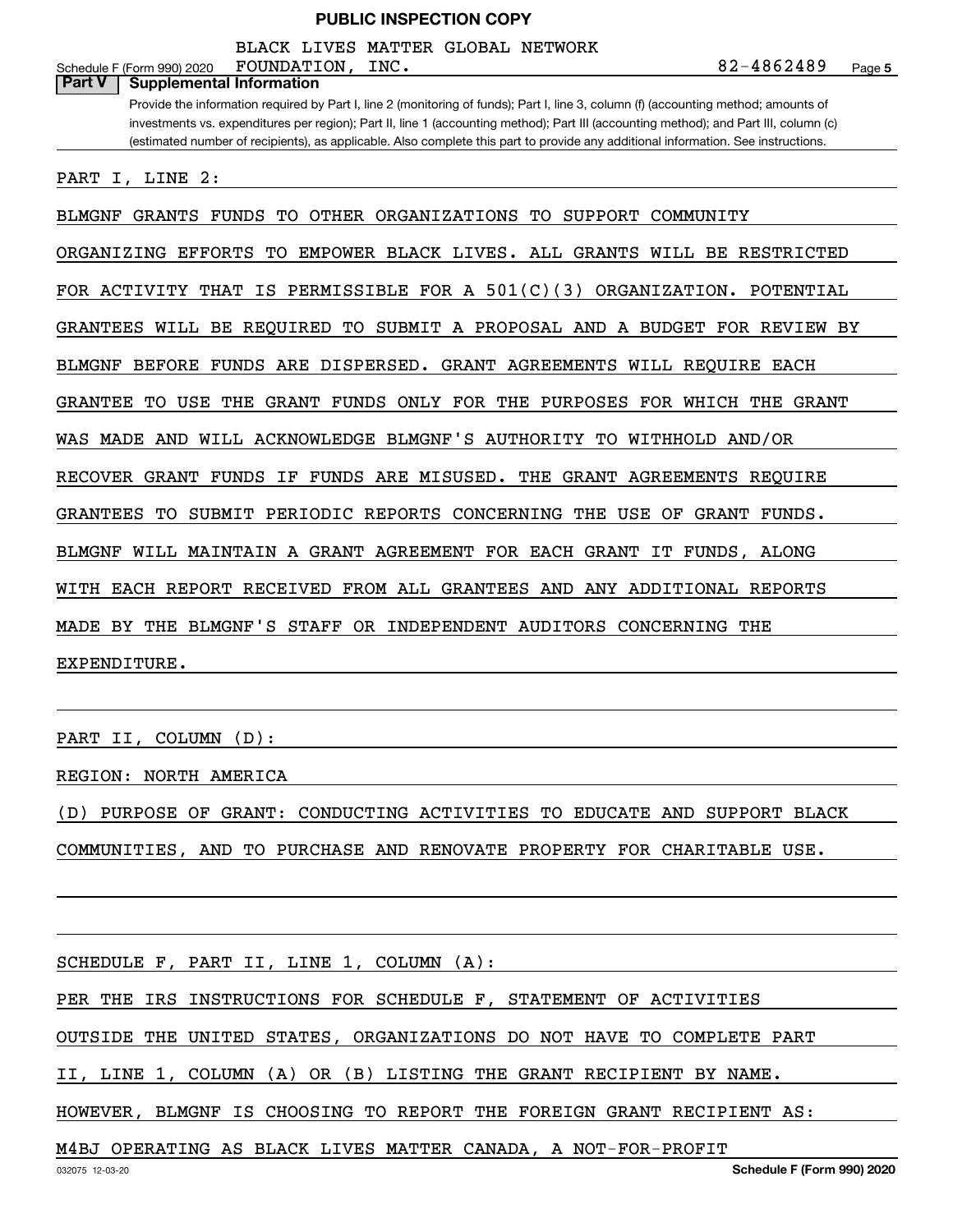# 032075 12-03-20 **Schedule F (Form 990) 2020** Schedule F (Form 990) 2020 FOUNDATION, INC.  $82-4862489$ Provide the information required by Part I, line 2 (monitoring of funds); Part I, line 3, column (f) (accounting method; amounts of investments vs. expenditures per region); Part II, line 1 (accounting method); Part III (accounting method); and Part III, column (c) (estimated number of recipients), as applicable. Also complete this part to provide any additional information. See instructions. **Part V Supplemental Information** CORPORATION INCORPORATED UNDER THE CANADA NOT-FOR-PROFIT CORPORATIONS ACT, AND A REGISTERED CHARITY DESIGNATED AS A CHARITABLE ORGANIZATION UNDER THE INCOME TAX ACT (CANADA). FOUNDATION, BLACK LIVES MATTER GLOBAL NETWORK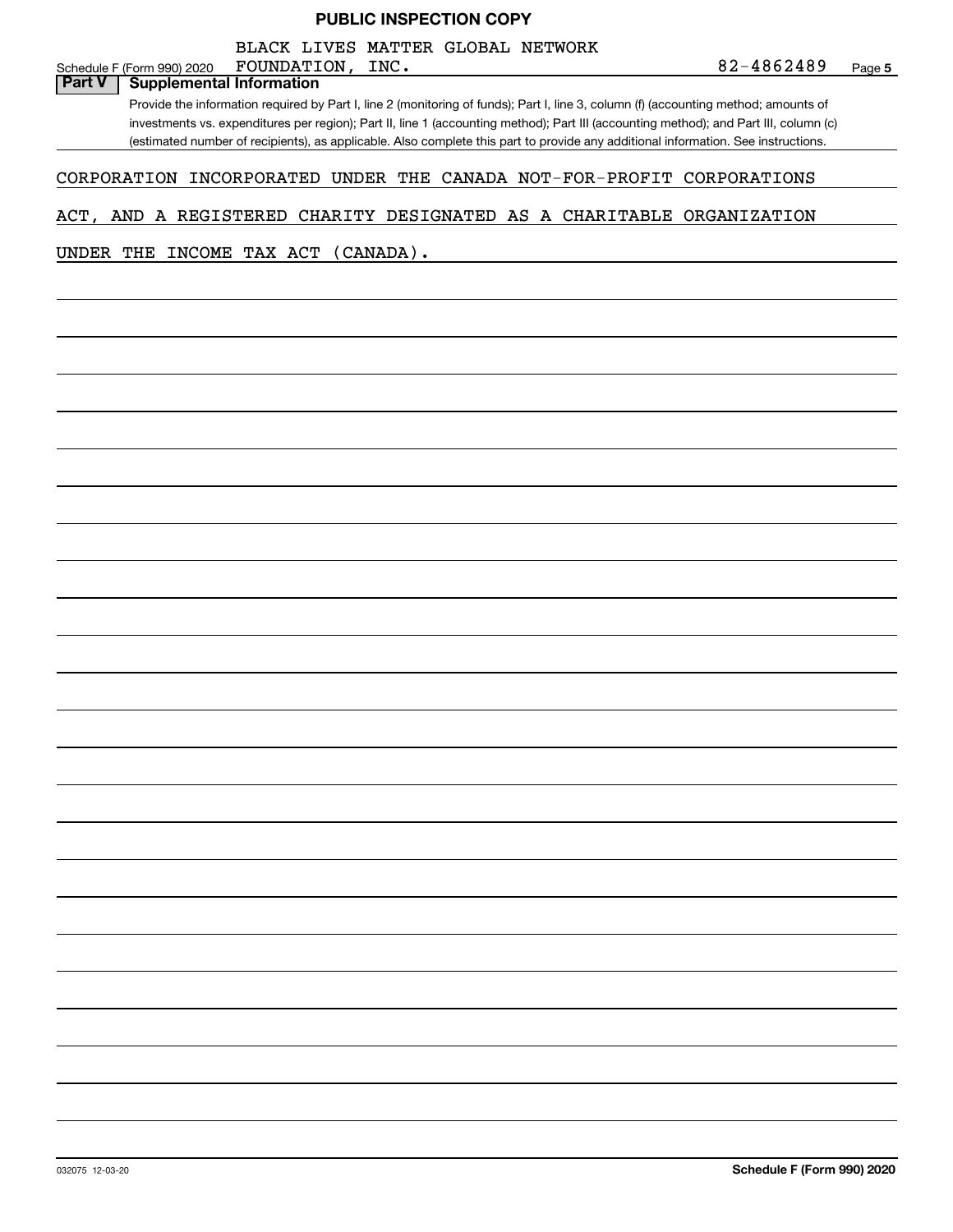| <b>SCHEDULE G</b>                                                                                                                                                  | <b>Supplemental Information Regarding Fundraising or Gaming Activities</b>                                                                                          |                            |                                                                                                                    |                                       |                                                                            |                                                         |  |  |  |
|--------------------------------------------------------------------------------------------------------------------------------------------------------------------|---------------------------------------------------------------------------------------------------------------------------------------------------------------------|----------------------------|--------------------------------------------------------------------------------------------------------------------|---------------------------------------|----------------------------------------------------------------------------|---------------------------------------------------------|--|--|--|
| (Form 990 or 990-EZ)                                                                                                                                               | Complete if the organization answered "Yes" on Form 990, Part IV, line 17, 18, or 19, or if the<br>organization entered more than \$15,000 on Form 990-EZ, line 6a. |                            |                                                                                                                    |                                       |                                                                            |                                                         |  |  |  |
| Department of the Treasury                                                                                                                                         | Attach to Form 990 or Form 990-EZ.                                                                                                                                  |                            |                                                                                                                    |                                       |                                                                            | <b>Open to Public</b>                                   |  |  |  |
| Internal Revenue Service                                                                                                                                           | $\triangleright$ Go to www.irs.gov/Form990 for instructions and the latest information.                                                                             |                            |                                                                                                                    |                                       |                                                                            | Inspection                                              |  |  |  |
| Name of the organization                                                                                                                                           | BLACK LIVES MATTER GLOBAL NETWORK                                                                                                                                   |                            |                                                                                                                    |                                       |                                                                            | <b>Employer identification number</b>                   |  |  |  |
|                                                                                                                                                                    | FOUNDATION, INC.                                                                                                                                                    |                            |                                                                                                                    |                                       | 82-4862489                                                                 |                                                         |  |  |  |
| Part I<br>required to complete this part.                                                                                                                          | Fundraising Activities. Complete if the organization answered "Yes" on Form 990, Part IV, line 17. Form 990-EZ filers are not                                       |                            |                                                                                                                    |                                       |                                                                            |                                                         |  |  |  |
| 1 Indicate whether the organization raised funds through any of the following activities. Check all that apply.                                                    |                                                                                                                                                                     |                            |                                                                                                                    |                                       |                                                                            |                                                         |  |  |  |
| Mail solicitations<br>a                                                                                                                                            | е                                                                                                                                                                   |                            |                                                                                                                    | Solicitation of non-government grants |                                                                            |                                                         |  |  |  |
| $\mathbf{X}$<br>Internet and email solicitations<br>b                                                                                                              | f                                                                                                                                                                   |                            |                                                                                                                    | Solicitation of government grants     |                                                                            |                                                         |  |  |  |
| Phone solicitations<br>c                                                                                                                                           | g                                                                                                                                                                   | Special fundraising events |                                                                                                                    |                                       |                                                                            |                                                         |  |  |  |
| d<br>In-person solicitations                                                                                                                                       |                                                                                                                                                                     |                            |                                                                                                                    |                                       |                                                                            |                                                         |  |  |  |
| 2 a Did the organization have a written or oral agreement with any individual (including officers, directors, trustees, or                                         |                                                                                                                                                                     |                            |                                                                                                                    |                                       |                                                                            |                                                         |  |  |  |
| key employees listed in Form 990, Part VII) or entity in connection with professional fundraising services?                                                        |                                                                                                                                                                     |                            |                                                                                                                    |                                       | $\boxed{\text{X}}$ Yes                                                     | No                                                      |  |  |  |
| b If "Yes," list the 10 highest paid individuals or entities (fundraisers) pursuant to agreements under which the fundraiser is to be                              |                                                                                                                                                                     |                            |                                                                                                                    |                                       |                                                                            |                                                         |  |  |  |
| compensated at least \$5,000 by the organization.                                                                                                                  |                                                                                                                                                                     |                            |                                                                                                                    |                                       |                                                                            |                                                         |  |  |  |
| (i) Name and address of individual<br>or entity (fundraiser)                                                                                                       | (ii) Activity                                                                                                                                                       |                            | (iii) Did<br>fundraiser<br>(iv) Gross receipts<br>have custody<br>from activity<br>or control of<br>contributions? |                                       | (v) Amount paid<br>to (or retained by)<br>fundraiser<br>listed in col. (i) | (vi) Amount paid<br>to (or retained by)<br>organization |  |  |  |
| FIRESIDE CAMPAIGNS - 815 16TH                                                                                                                                      | FUNDRAISING COUNSEL                                                                                                                                                 | Yes                        | No                                                                                                                 |                                       |                                                                            |                                                         |  |  |  |
| STREET, NW, WASHINGTON, DC                                                                                                                                         | ACTIVITIES                                                                                                                                                          |                            | х                                                                                                                  | 1,461,529.                            | 99,000.                                                                    | 1,362,529.                                              |  |  |  |
| NEW IMPACT PARTNERS, LLC - 33                                                                                                                                      | FUNDRAISING COUNSEL                                                                                                                                                 |                            |                                                                                                                    |                                       |                                                                            |                                                         |  |  |  |
| WHITE ALLEN AVENUE, DAYTON,                                                                                                                                        | ACTIVITIES                                                                                                                                                          |                            | х                                                                                                                  | 0.                                    | 107,000.                                                                   | 0.                                                      |  |  |  |
| BOWERS CONSULTING FIRM - 3355                                                                                                                                      | FUNDRAISING COUNSEL                                                                                                                                                 |                            |                                                                                                                    |                                       |                                                                            |                                                         |  |  |  |
| N. WHITE AVE, LA VERNE, CA                                                                                                                                         | ACTIVITIES                                                                                                                                                          |                            | Х                                                                                                                  | 0.                                    | 205,200.                                                                   | 0.                                                      |  |  |  |
|                                                                                                                                                                    |                                                                                                                                                                     |                            |                                                                                                                    |                                       |                                                                            |                                                         |  |  |  |
|                                                                                                                                                                    |                                                                                                                                                                     |                            |                                                                                                                    |                                       |                                                                            |                                                         |  |  |  |
| <b>Total</b><br>3 List all states in which the organization is registered or licensed to solicit contributions or has been notified it is exempt from registration |                                                                                                                                                                     |                            |                                                                                                                    | 1,461,529.                            | 411,200.                                                                   | 1,362,529.                                              |  |  |  |

or licensing.

## AL,AK,AR,CA,CO,CT,HI,ME,MN,MO,NM,ND,OH,OK,OR,PA,UT,WV,WI,NJ,VA,NH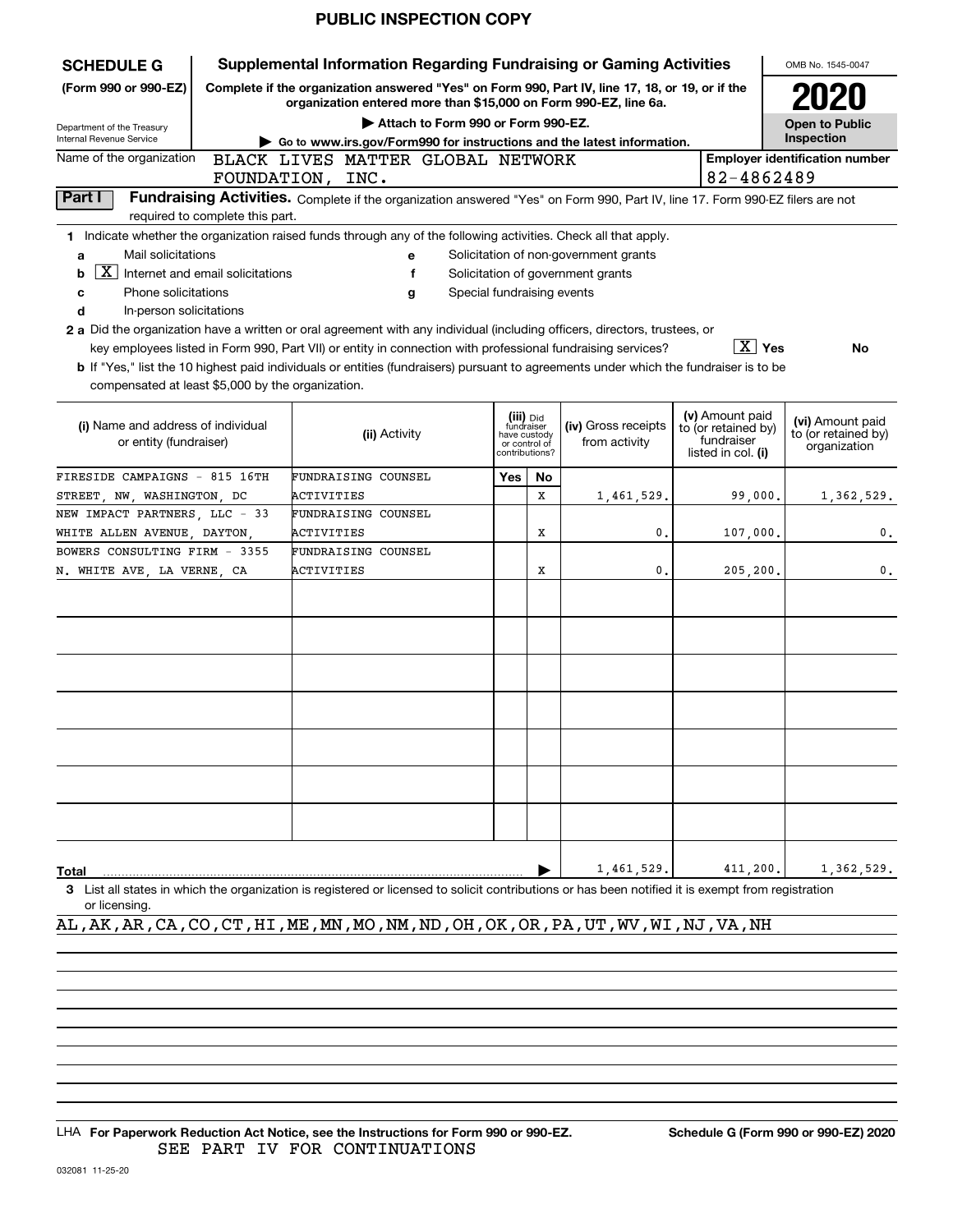BLACK LIVES MATTER GLOBAL NETWORK

Schedule G (Form 990 or 990-EZ) 2020 Page FOUNDATION, INC. 82-4862489

**2**

**Part II Fundraising Events.** Complete if the organization answered "Yes" on Form 990, Part IV, line 18, or reported more than \$15,000<br>15.000 of fundraising event contributions and gross income on Form 990-EZ. lines 1 an of fundraising event contributions and gross income on Form 990-EZ, lines 1 and 6b. List events with gross receipts greater than \$5,000.

|                 |          |                                                                                                                                | (a) Event $#1$ | (b) Event $#2$          | (c) Other events | (d) Total events<br>(add col. (a) through<br>col. (c) |
|-----------------|----------|--------------------------------------------------------------------------------------------------------------------------------|----------------|-------------------------|------------------|-------------------------------------------------------|
|                 |          |                                                                                                                                | (event type)   | (event type)            | (total number)   |                                                       |
| Revenue         |          |                                                                                                                                |                |                         |                  |                                                       |
|                 | 1.       |                                                                                                                                |                |                         |                  |                                                       |
|                 |          |                                                                                                                                |                |                         |                  |                                                       |
|                 |          |                                                                                                                                |                |                         |                  |                                                       |
|                 |          | 3 Gross income (line 1 minus line 2)<br>.                                                                                      |                |                         |                  |                                                       |
|                 |          |                                                                                                                                |                |                         |                  |                                                       |
|                 |          |                                                                                                                                |                |                         |                  |                                                       |
|                 |          |                                                                                                                                |                |                         |                  |                                                       |
|                 | 5        |                                                                                                                                |                |                         |                  |                                                       |
| Direct Expenses | 6        |                                                                                                                                |                |                         |                  |                                                       |
|                 |          |                                                                                                                                |                |                         |                  |                                                       |
|                 |          | <b>7</b> Food and beverages                                                                                                    |                |                         |                  |                                                       |
|                 |          |                                                                                                                                |                |                         |                  |                                                       |
|                 | 8        |                                                                                                                                |                |                         |                  |                                                       |
|                 | 9        |                                                                                                                                |                |                         |                  |                                                       |
|                 | 10       | Direct expense summary. Add lines 4 through 9 in column (d)<br>11 Net income summary. Subtract line 10 from line 3, column (d) |                |                         | ▶                |                                                       |
|                 | Part III | Gaming. Complete if the organization answered "Yes" on Form 990, Part IV, line 19, or reported more than                       |                |                         |                  |                                                       |
|                 |          | \$15,000 on Form 990-EZ, line 6a.                                                                                              |                |                         |                  |                                                       |
|                 |          |                                                                                                                                | (a) Bingo      | (b) Pull tabs/instant   | (c) Other gaming | (d) Total gaming (add                                 |
| Revenue         |          |                                                                                                                                |                | bingo/progressive bingo |                  | col. (a) through col. (c))                            |
|                 |          |                                                                                                                                |                |                         |                  |                                                       |
|                 |          |                                                                                                                                |                |                         |                  |                                                       |
|                 |          |                                                                                                                                |                |                         |                  |                                                       |
| Direct Expenses |          |                                                                                                                                |                |                         |                  |                                                       |
|                 |          |                                                                                                                                |                |                         |                  |                                                       |
|                 |          |                                                                                                                                |                |                         |                  |                                                       |
|                 |          |                                                                                                                                |                |                         |                  |                                                       |
|                 |          |                                                                                                                                |                |                         |                  |                                                       |
|                 |          | 5 Other direct expenses                                                                                                        | %              | Yes<br>%                | Yes<br>%         |                                                       |
|                 |          | 6 Volunteer labor                                                                                                              | Yes<br>No      | No                      | No               |                                                       |
|                 |          |                                                                                                                                |                |                         |                  |                                                       |
|                 | 7        | Direct expense summary. Add lines 2 through 5 in column (d)                                                                    |                |                         |                  |                                                       |
|                 |          |                                                                                                                                |                |                         |                  |                                                       |
|                 |          |                                                                                                                                |                |                         |                  |                                                       |
|                 |          |                                                                                                                                |                |                         |                  |                                                       |
|                 |          |                                                                                                                                |                |                         |                  |                                                       |
|                 |          | <b>9</b> Enter the state(s) in which the organization conducts gaming activities:                                              |                |                         |                  |                                                       |
|                 |          |                                                                                                                                |                |                         |                  | Yes<br>No                                             |
|                 |          | <b>b</b> If "No," explain:                                                                                                     |                |                         |                  |                                                       |
|                 |          |                                                                                                                                |                |                         |                  |                                                       |

032082 11-25-20

**b** If "Yes," explain:

**Schedule G (Form 990 or 990-EZ) 2020**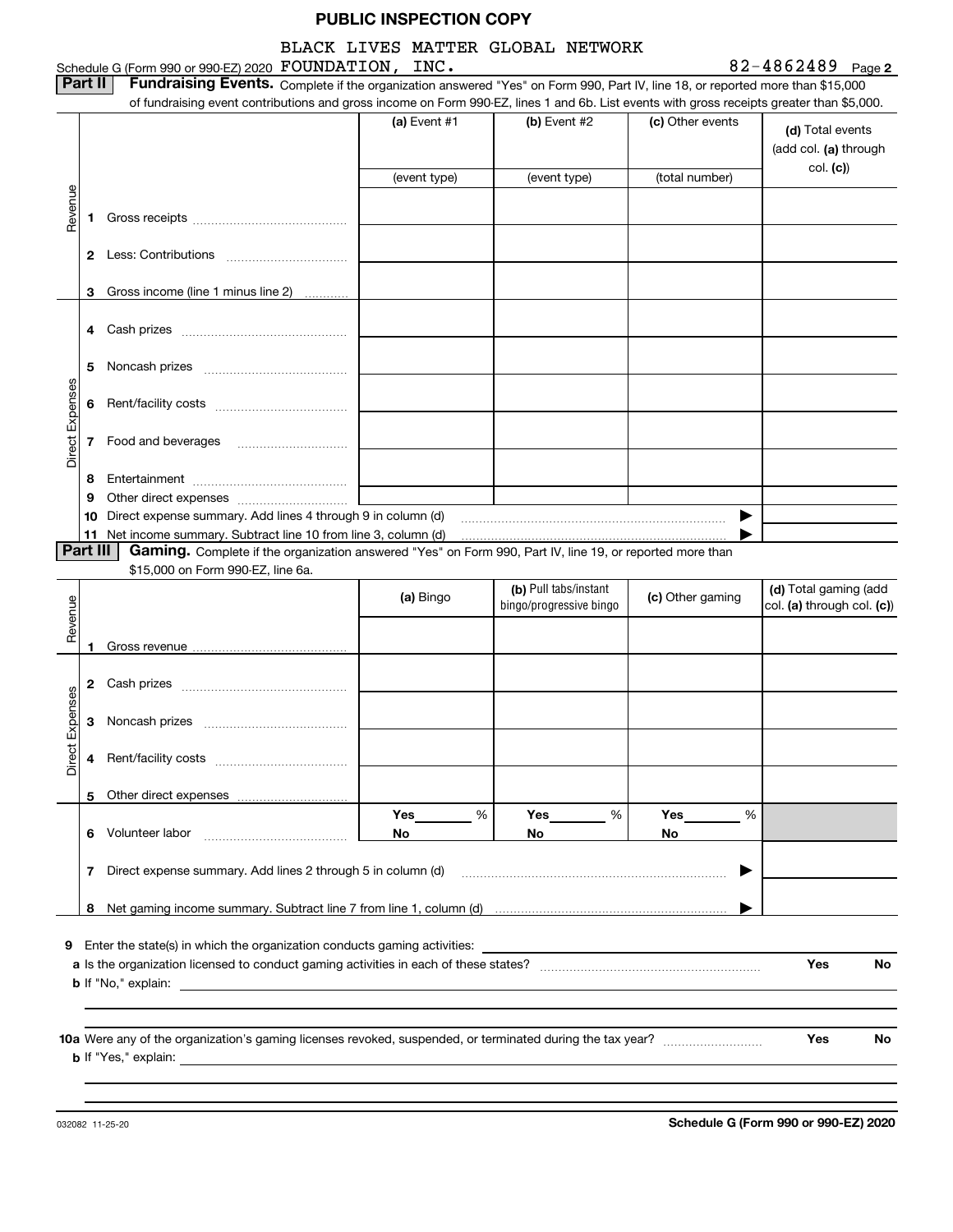| BLACK LIVES MATTER GLOBAL NETWORK<br>Schedule G (Form 990 or 990-EZ) 2020 FOUNDATION, INC.                                                                                                                                                | 82-4862489 |     | Page 3 |
|-------------------------------------------------------------------------------------------------------------------------------------------------------------------------------------------------------------------------------------------|------------|-----|--------|
|                                                                                                                                                                                                                                           |            | Yes | No     |
| 12 Is the organization a grantor, beneficiary or trustee of a trust, or a member of a partnership or other entity formed                                                                                                                  |            |     |        |
|                                                                                                                                                                                                                                           |            | Yes | No     |
| 13 Indicate the percentage of gaming activity conducted in:                                                                                                                                                                               |            |     |        |
|                                                                                                                                                                                                                                           | 13а        |     | %      |
| <b>b</b> An outside facility <b>contained a contract and a contract of the contract of the contract of the contract of the contract of the contract of the contract of the contract of the contract of the contract of the contract o</b> | 13b        |     | %      |
| 14 Enter the name and address of the person who prepares the organization's gaming/special events books and records:                                                                                                                      |            |     |        |
|                                                                                                                                                                                                                                           |            |     |        |
|                                                                                                                                                                                                                                           |            |     |        |
| 15a Does the organization have a contract with a third party from whom the organization receives gaming revenue?                                                                                                                          |            | Yes | No     |
| <b>b</b> If "Yes," enter the amount of gaming revenue received by the organization $\triangleright$ \$                                                                                                                                    |            |     |        |
|                                                                                                                                                                                                                                           |            |     |        |
| c If "Yes," enter name and address of the third party:                                                                                                                                                                                    |            |     |        |
| Name $\blacktriangleright$ $\qquad \qquad$                                                                                                                                                                                                |            |     |        |
|                                                                                                                                                                                                                                           |            |     |        |
| 16 Gaming manager information:                                                                                                                                                                                                            |            |     |        |
|                                                                                                                                                                                                                                           |            |     |        |
| Name $\blacktriangleright$ $\lrcorner$                                                                                                                                                                                                    |            |     |        |
| Gaming manager compensation > \$                                                                                                                                                                                                          |            |     |        |
| $\blacksquare$ Description of services provided $\blacktriangleright$                                                                                                                                                                     |            |     |        |
|                                                                                                                                                                                                                                           |            |     |        |
|                                                                                                                                                                                                                                           |            |     |        |
| Director/officer<br>Employee<br>Independent contractor                                                                                                                                                                                    |            |     |        |
|                                                                                                                                                                                                                                           |            |     |        |
| 17 Mandatory distributions:                                                                                                                                                                                                               |            |     |        |
| a Is the organization required under state law to make charitable distributions from the gaming proceeds to                                                                                                                               |            |     |        |
| retain the state gaming license?<br><b>b</b> Enter the amount of distributions required under state law to be distributed to other exempt organizations or spent in the                                                                   |            | Yes | No     |
| organization's own exempt activities during the tax year $\triangleright$ \$                                                                                                                                                              |            |     |        |
| Supplemental Information. Provide the explanations required by Part I, line 2b, columns (iii) and (v); and Part III, lines 9, 9b, 10b,<br><b>Part IV</b>                                                                                  |            |     |        |
| 15b, 15c, 16, and 17b, as applicable. Also provide any additional information. See instructions.                                                                                                                                          |            |     |        |
| SCHEDULE G, PART I, LINE 2B, LIST OF TEN HIGHEST PAID FUNDRAISERS:                                                                                                                                                                        |            |     |        |
|                                                                                                                                                                                                                                           |            |     |        |
|                                                                                                                                                                                                                                           |            |     |        |
| NAME OF FUNDRAISER: FIRESIDE CAMPAIGNS<br>( I )                                                                                                                                                                                           |            |     |        |
| ADDRESS OF FUNDRAISER: 815 16TH STREET, NW, WASHINGTON, DC<br>( I )                                                                                                                                                                       | 20006      |     |        |
|                                                                                                                                                                                                                                           |            |     |        |
| NAME OF FUNDRAISER: NEW IMPACT PARTNERS, LLC<br>( I )                                                                                                                                                                                     |            |     |        |
| ADDRESS OF FUNDRAISER: 33 WHITE ALLEN AVENUE, DAYTON, OH<br>( I )                                                                                                                                                                         | 45405      |     |        |
|                                                                                                                                                                                                                                           |            |     |        |

## (I) NAME OF FUNDRAISER: BOWERS CONSULTING FIRM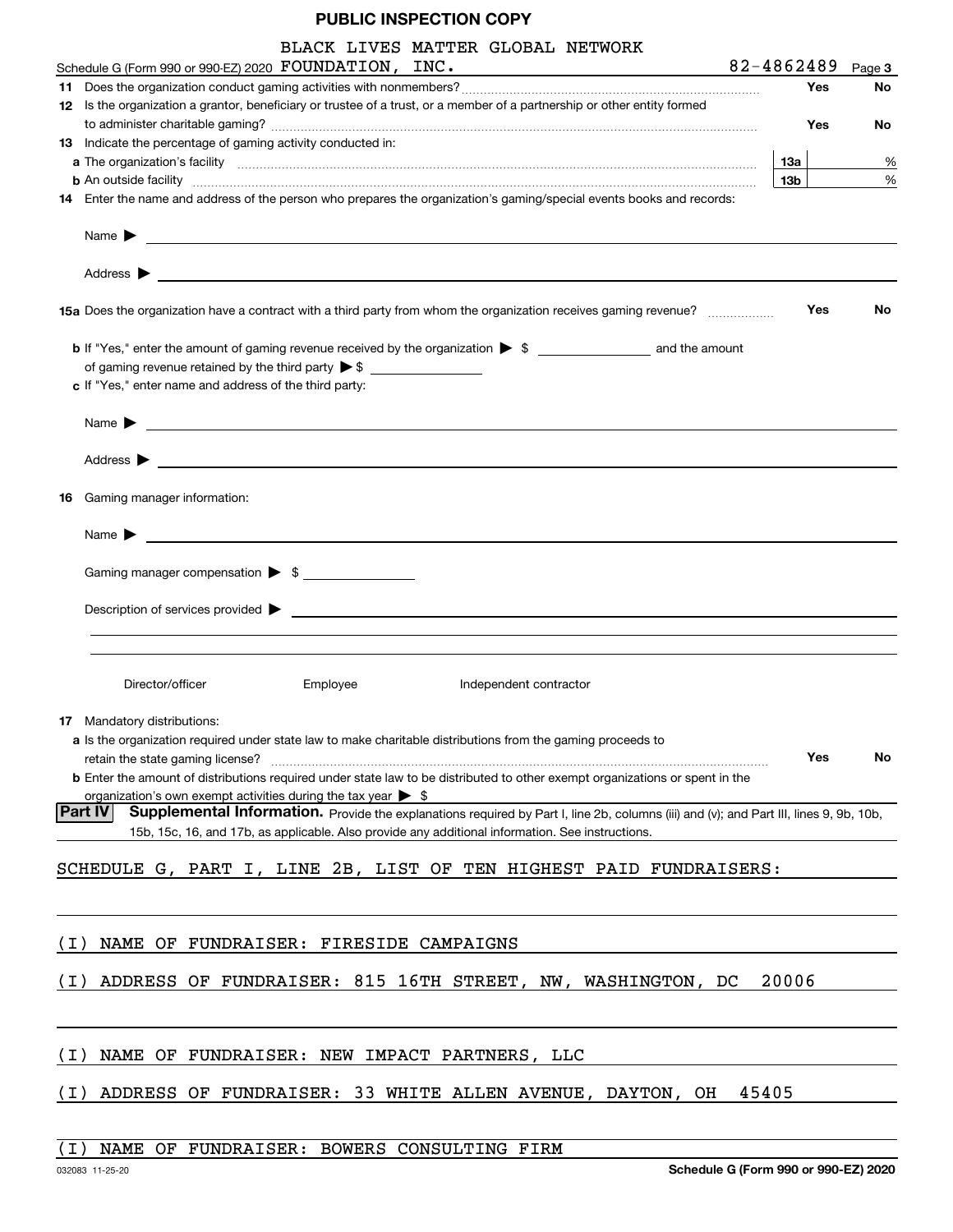**4**82-4862489 *(continued)* **Part IV Supplemental Information**  Schedule G (Form 990 or 990-EZ) SCHEDULE G, PART I, LINE 3: THE ORGANIZATION HAS SUBMITTED AND IS PENDING APPROVAL IN THE FOLLOWING STATES: FL, KS, MD, MA, MI, NV, NY, RI, WA THE ORGANIZATION IS CURRENTLY IN THE PROCESS OF REGISTERING OR RENEWING IN THE FOLLOWING STATES: DC, GA, IL, NC, SC, TN FOUNDATION, INC. (I) ADDRESS OF FUNDRAISER: 3355 N. WHITE AVE, LA VERNE, CA 91750 BLACK LIVES MATTER GLOBAL NETWORK **PUBLIC INSPECTION COPY**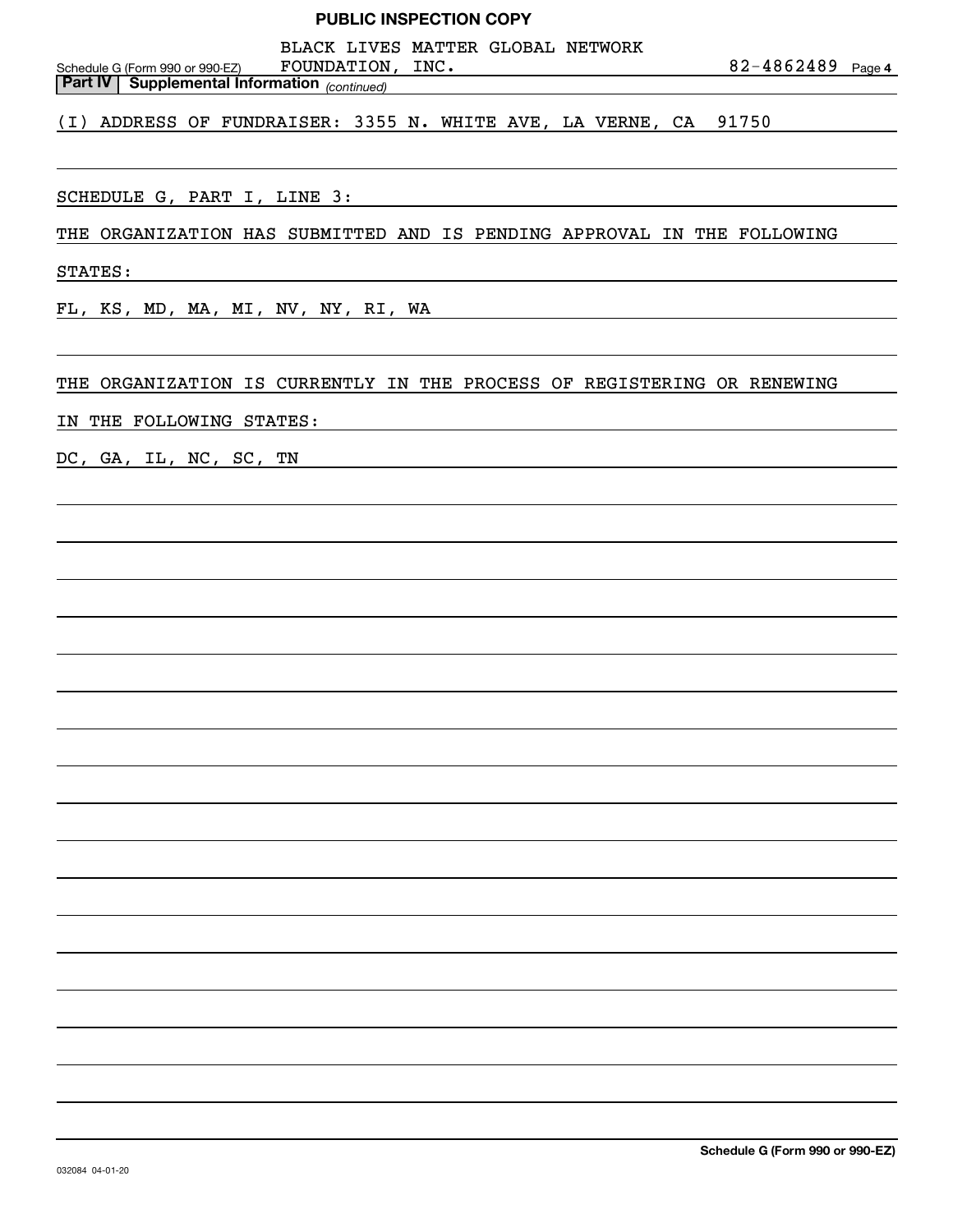| <b>SCHEDULE I</b>                |                                                                                                                                                                          |                            |                                                                                                                                                                                               | OMB No. 1545-0047                                     |                                         |                                                                |                                          |             |                                                     |                  |
|----------------------------------|--------------------------------------------------------------------------------------------------------------------------------------------------------------------------|----------------------------|-----------------------------------------------------------------------------------------------------------------------------------------------------------------------------------------------|-------------------------------------------------------|-----------------------------------------|----------------------------------------------------------------|------------------------------------------|-------------|-----------------------------------------------------|------------------|
| (Form 990)                       |                                                                                                                                                                          |                            | <b>Grants and Other Assistance to Organizations,</b><br>Governments, and Individuals in the United States<br>Complete if the organization answered "Yes" on Form 990, Part IV, line 21 or 22. |                                                       |                                         |                                                                |                                          |             | 2020                                                |                  |
| Department of the Treasury       |                                                                                                                                                                          |                            |                                                                                                                                                                                               | Attach to Form 990.                                   |                                         |                                                                |                                          |             | <b>Open to Public</b>                               |                  |
| Internal Revenue Service         |                                                                                                                                                                          |                            |                                                                                                                                                                                               | Go to www.irs.gov/Form990 for the latest information. |                                         |                                                                |                                          |             | Inspection                                          |                  |
| Name of the organization         | FOUNDATION, INC.                                                                                                                                                         |                            | BLACK LIVES MATTER GLOBAL NETWORK                                                                                                                                                             |                                                       |                                         |                                                                |                                          |             | <b>Employer identification number</b><br>82-4862489 |                  |
| Part I                           | <b>General Information on Grants and Assistance</b>                                                                                                                      |                            |                                                                                                                                                                                               |                                                       |                                         |                                                                |                                          |             |                                                     |                  |
| $\mathbf 1$                      | Does the organization maintain records to substantiate the amount of the grants or assistance, the grantees' eligibility for the grants or assistance, and the selection |                            |                                                                                                                                                                                               |                                                       |                                         |                                                                |                                          |             |                                                     |                  |
|                                  | criteria used to award the grants or assistance?                                                                                                                         |                            |                                                                                                                                                                                               |                                                       |                                         |                                                                |                                          |             | $\boxed{\text{X}}$ Yes                              | l No             |
| $\mathbf{2}$                     | Describe in Part IV the organization's procedures for monitoring the use of grant funds in the United States.                                                            |                            |                                                                                                                                                                                               |                                                       |                                         |                                                                |                                          |             |                                                     |                  |
| Part II                          | Grants and Other Assistance to Domestic Organizations and Domestic Governments. Complete if the organization answered "Yes" on Form 990, Part IV, line 21, for any       |                            |                                                                                                                                                                                               |                                                       |                                         |                                                                |                                          |             |                                                     |                  |
|                                  | recipient that received more than \$5,000. Part II can be duplicated if additional space is needed.                                                                      |                            |                                                                                                                                                                                               |                                                       |                                         |                                                                |                                          |             |                                                     |                  |
|                                  | 1 (a) Name and address of organization<br>or government                                                                                                                  | $(b)$ EIN                  | (c) IRC section<br>(if applicable)                                                                                                                                                            | (d) Amount of<br>cash grant                           | (e) Amount of<br>non-cash<br>assistance | (f) Method of<br>valuation (book,<br>FMV, appraisal,<br>other) | (g) Description of<br>noncash assistance |             | (h) Purpose of grant<br>or assistance               |                  |
| ALLIED MEDIA PROJECTS            |                                                                                                                                                                          |                            |                                                                                                                                                                                               |                                                       |                                         |                                                                |                                          |             | TO CONDUCT ACTIVITIES TO                            |                  |
| 4126 THIRD STREET                |                                                                                                                                                                          |                            |                                                                                                                                                                                               |                                                       |                                         |                                                                |                                          |             | EDUCATE AND SUPPORT BLACK                           |                  |
| DETROIT, MI 48201                |                                                                                                                                                                          | $01 - 0559608$ 501(C)(3)   |                                                                                                                                                                                               | 400,000                                               | $\mathbf{0}$ .                          |                                                                |                                          | COMMUNITIES |                                                     |                  |
|                                  |                                                                                                                                                                          |                            |                                                                                                                                                                                               |                                                       |                                         |                                                                |                                          |             |                                                     |                  |
| ARTS BUSINESS COLLABORATIVE INC. |                                                                                                                                                                          |                            |                                                                                                                                                                                               |                                                       |                                         |                                                                |                                          |             | TO CONDUCT ACTIVITIES TO                            |                  |
| P.O. BOX 296                     |                                                                                                                                                                          |                            |                                                                                                                                                                                               |                                                       |                                         |                                                                |                                          |             | EDUCATE AND SUPPORT BLACK                           |                  |
| ELMHURST, NY 11380               |                                                                                                                                                                          | 83-2173068 $501(C)(3)$     |                                                                                                                                                                                               | 200,000,                                              | 0.                                      |                                                                |                                          | COMMUNITIES |                                                     |                  |
|                                  |                                                                                                                                                                          |                            |                                                                                                                                                                                               |                                                       |                                         |                                                                |                                          |             |                                                     |                  |
| AUDRE LORDE PROJECT INC.         |                                                                                                                                                                          |                            |                                                                                                                                                                                               |                                                       |                                         |                                                                |                                          |             | TO CONDUCT ACTIVITIES TO                            |                  |
| 85 SOUTH OXFORD STREET           |                                                                                                                                                                          |                            |                                                                                                                                                                                               |                                                       |                                         |                                                                |                                          |             | EDUCATE AND SUPPORT BLACK                           |                  |
| BROOKLYN NY 11217                |                                                                                                                                                                          | $06 - 1502452$ 501(C)(3)   |                                                                                                                                                                                               | 200,000,                                              | $\mathbf{0}$ .                          |                                                                |                                          | COMMUNITIES |                                                     |                  |
| BLACK LIVES MATTER 5280 / ICO    |                                                                                                                                                                          |                            |                                                                                                                                                                                               |                                                       |                                         |                                                                |                                          |             |                                                     |                  |
| ROCKY MOUNTAIN PEACE AND JUSTICE |                                                                                                                                                                          |                            |                                                                                                                                                                                               |                                                       |                                         |                                                                |                                          |             | TO CONDUCT ACTIVITIES TO                            |                  |
| CENTER - 3970 BROADWAY 105 -     |                                                                                                                                                                          |                            |                                                                                                                                                                                               |                                                       |                                         |                                                                |                                          |             | EDUCATE AND SUPPORT BLACK                           |                  |
| BOULDER, CO 80304                |                                                                                                                                                                          | $74 - 2302470$ 501(C)(3)   |                                                                                                                                                                                               | 500,000                                               | 0.                                      |                                                                |                                          | COMMUNITIES |                                                     |                  |
|                                  |                                                                                                                                                                          |                            |                                                                                                                                                                                               |                                                       |                                         |                                                                |                                          |             |                                                     |                  |
| BLACK LIVES MATTER BOSTON / ICO  |                                                                                                                                                                          |                            |                                                                                                                                                                                               |                                                       |                                         |                                                                |                                          |             | TO CONDUCT ACTIVITIES TO                            |                  |
|                                  | BUILDING AUDACITY, INC. - 75 ALLEN                                                                                                                                       |                            |                                                                                                                                                                                               |                                                       |                                         |                                                                |                                          |             | EDUCATE AND SUPPORT BLACK                           |                  |
| AVE - LYNN, MA 01902             |                                                                                                                                                                          | 83-4650961 $501(C)(3)$     |                                                                                                                                                                                               | 500,000                                               | 0.                                      |                                                                |                                          | COMMUNITIES |                                                     |                  |
|                                  |                                                                                                                                                                          |                            |                                                                                                                                                                                               |                                                       |                                         |                                                                |                                          |             |                                                     |                  |
| BLACK LIVES MATTER DC / ICO      |                                                                                                                                                                          |                            |                                                                                                                                                                                               |                                                       |                                         |                                                                |                                          |             | TO CONDUCT ACTIVITIES TO                            |                  |
|                                  | GRASSROOTS DC - 4004 E STREET SE -                                                                                                                                       |                            |                                                                                                                                                                                               |                                                       |                                         |                                                                |                                          |             | EDUCATE AND SUPPORT BLACK                           |                  |
| WASHINGTON, DC 20019             |                                                                                                                                                                          | $46 - 2411511$ $501(C)(3)$ |                                                                                                                                                                                               | 500,000.                                              | 0.                                      |                                                                |                                          | COMMUNITIES |                                                     |                  |
| $\mathbf{2}$                     | Enter total number of section $501(c)(3)$ and government organizations listed in the line 1 table                                                                        |                            |                                                                                                                                                                                               |                                                       |                                         |                                                                |                                          |             |                                                     | 42.              |
| 3                                | Enter total number of other organizations listed in the line 1 table                                                                                                     |                            |                                                                                                                                                                                               |                                                       |                                         |                                                                |                                          |             |                                                     | $\overline{3}$ . |

**For Paperwork Reduction Act Notice, see the Instructions for Form 990. Schedule I (Form 990) 2020** LHA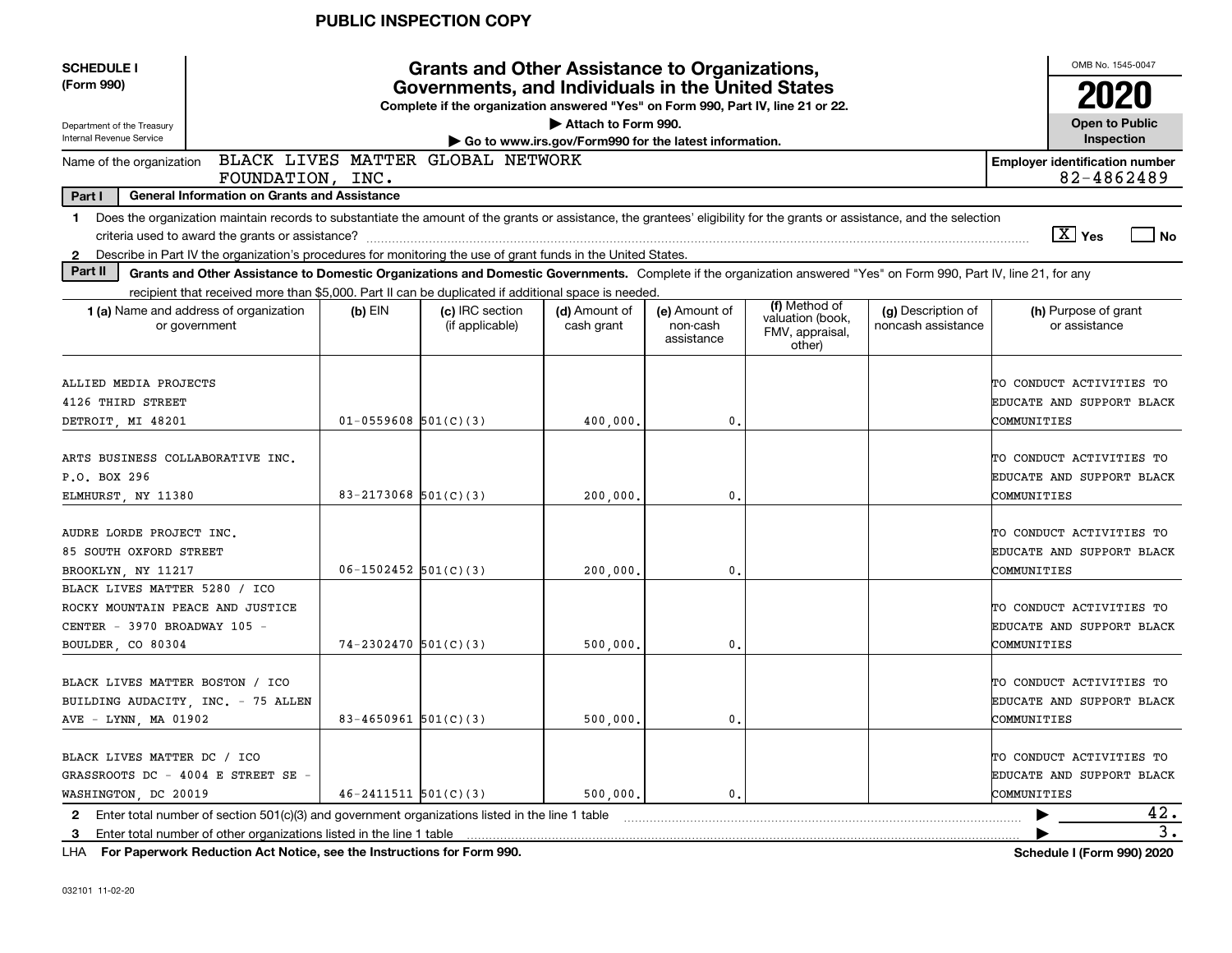#### BLACK LIVES MATTER GLOBAL NETWORK

Schedule I (Form 990) **FOUNDATION, INC .** 8 2-4 8 6 2 4 8 9 Page 1

| Continuation of Grants and Other Assistance to Domestic Organizations and Domestic Governments (Schedule I (Form 990), Part II.)<br>Part II |                            |                                  |                             |                                         |                                                                |                                           |                                                                      |  |  |
|---------------------------------------------------------------------------------------------------------------------------------------------|----------------------------|----------------------------------|-----------------------------|-----------------------------------------|----------------------------------------------------------------|-------------------------------------------|----------------------------------------------------------------------|--|--|
| (a) Name and address of<br>organization or government                                                                                       | $(b)$ EIN                  | (c) IRC section<br>if applicable | (d) Amount of<br>cash grant | (e) Amount of<br>non-cash<br>assistance | (f) Method of<br>valuation<br>(book, FMV,<br>appraisal, other) | (g) Description of<br>non-cash assistance | (h) Purpose of grant<br>or assistance                                |  |  |
| BLACK LIVES MATTER DETROIT / ICO<br>ALLIED MEDIA PROJECTS INC. - 4126<br>THIRD STREET - DETROIT, MI 48201                                   | $01 - 0559608$ 501(C)(3)   |                                  | 500,000.                    | 0.                                      |                                                                |                                           | TO CONDUCT ACTIVITIES TO<br>EDUCATE AND SUPPORT BLACK<br>COMMUNITIES |  |  |
| BLACK LIVES MATTER LANSING & BLACK<br>LIVES MATTER MICHIGAN / ICO ONE                                                                       |                            |                                  |                             |                                         |                                                                |                                           | TO CONDUCT ACTIVITIES TO                                             |  |  |
| LOVE GLOBAL - 913 W HOLMES -<br>LANSING, MI 48933                                                                                           | $20-0373503$ $501(C)(3)$   |                                  | 500,000                     | 0.                                      |                                                                |                                           | EDUCATE AND SUPPORT BLACK<br>COMMUNITIES                             |  |  |
| BLACK LIVES MATTER LONG BEACH /<br>ICO FOOD CHAIN WORKERS ALLIANCE<br>INC. - 3055 WILSHIRE BLVD 300 RM Q<br>- LOS ANGELES, CA 90010         | 90-0728464 $501(C)(3)$     |                                  | 500,000,                    | 0.                                      |                                                                |                                           | TO CONDUCT ACTIVITIES TO<br>EDUCATE AND SUPPORT BLACK<br>COMMUNITIES |  |  |
| BLACK LIVES MATTER LOS ANGELES /<br>ICO CANGRESS DBA LOS ANGELES<br>COMMUNITY ACTION N - 838 E SIXTH<br>STREET - LOS ANGELES, CA 90021      | $02 - 0661629$ 501(C)(3)   |                                  | 500,000                     | 0.                                      |                                                                |                                           | TO CONDUCT ACTIVITIES TO<br>EDUCATE AND SUPPORT BLACK<br>COMMUNITIES |  |  |
| BLACK LIVES MATTER NWI GARY / ICO<br>CHRIST UNITED METHODIST CHURCH -<br>201 WEST RIDGE ROAD - GARY, IN<br>46408                            | $35-1617113$ $501(C)(3)$   |                                  | 68,000                      | 0.                                      |                                                                |                                           | TO CONDUCT ACTIVITIES TO<br>EDUCATE AND SUPPORT BLACK<br>COMMUNITIES |  |  |
| BLACK LIVES MATTER PHILADELPHIA /<br>ICO MOVEMENT ALLIANCE PROJECT -<br>924 CHERRY ST NO 5 - PHILADELPHIA,<br>PA 19107                      | $26-0307123$ 501(C)(3)     |                                  | 500,000                     | 0.                                      |                                                                |                                           | TO CONDUCT ACTIVITIES TO<br>EDUCATE AND SUPPORT BLACK<br>COMMUNITIES |  |  |
| BLACK LIVES MATTER SOUTH BEND<br>(SOUTH BEND BLACK EMPOWERMENT<br>FUND) - 424 S. MICHIGAN ST., UNIT<br>660 - SOUTH BEND, IN 46601           |                            | 85-1481799 501(C)(3) PNDNG       | 505,000,                    | 0.                                      |                                                                |                                           | TO CONDUCT ACTIVITIES TO<br>EDUCATE AND SUPPORT BLACK<br>COMMUNITIES |  |  |
| BLACK TRANS MEDIA / ICO ALLIANCE<br>FOR GLOBAL JUSTICE - 225 E 26TH<br>STREET - TUCSON, AZ 85713                                            | $52 - 2094677$ $501(C)(3)$ |                                  | 200,000,                    | 0.                                      |                                                                |                                           | TO CONDUCT ACTIVITIES TO<br>EDUCATE AND SUPPORT BLACK<br>COMMUNITIES |  |  |
| BOLD WOMEN'S LEADERSHIP NETWORK /<br>ICO HIGHLANDER RESEARCH &<br>EDUCATION CENTER INC - 1959<br>HIGHLANDER WAY - NEW MARKET TN             | $62 - 0646373$ 501(C)(3)   |                                  | 200.000.                    | 0.                                      |                                                                |                                           | TO CONDUCT ACTIVITIES TO<br>EDUCATE AND SUPPORT BLACK<br>COMMUNITIES |  |  |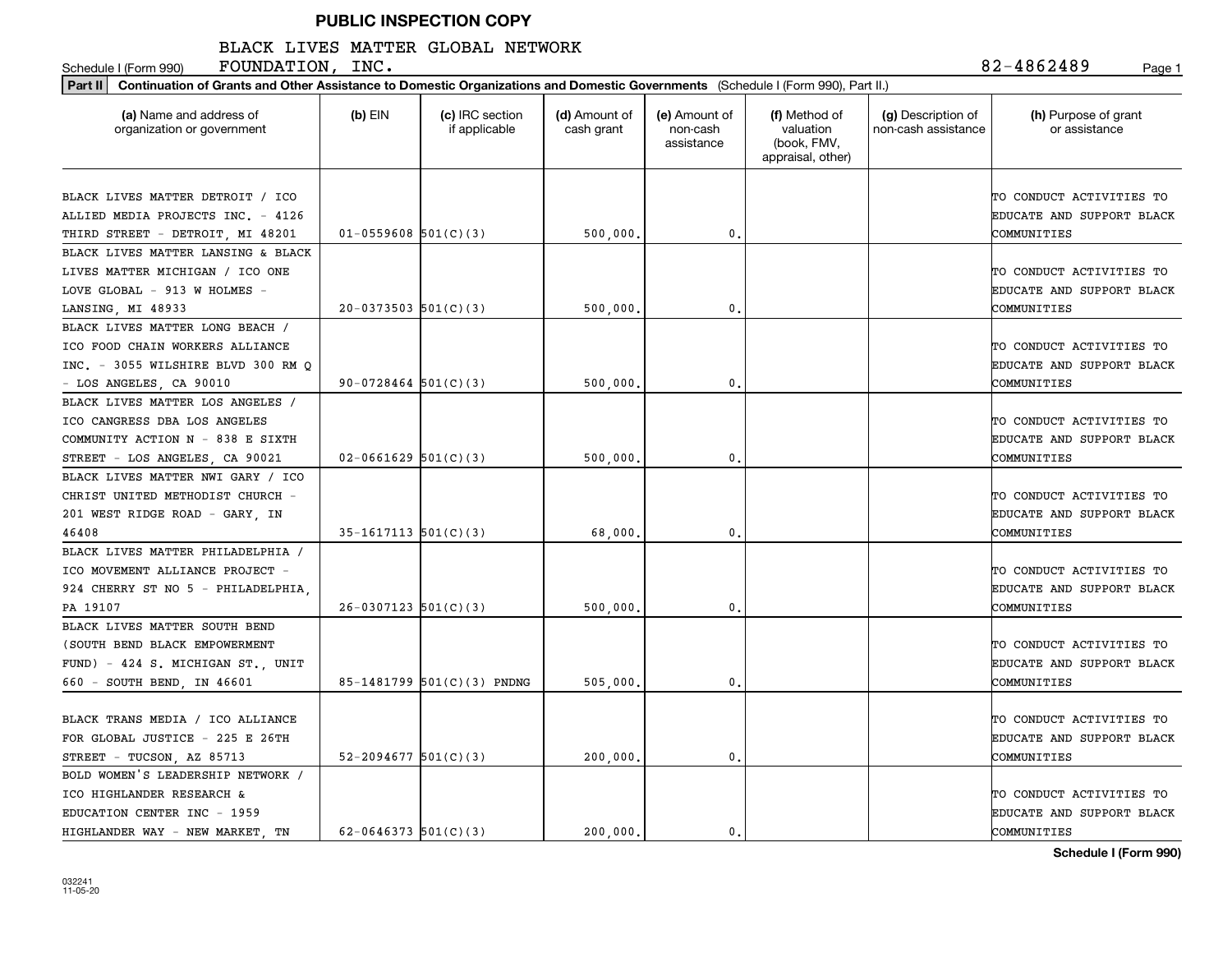## BLACK LIVES MATTER GLOBAL NETWORK

Schedule I (Form 990) **FOUNDATION, INC .** 8 2-4 8 6 2 4 8 9 Page 1

| (a) Name and address of<br>organization or government                                                                    | $(b)$ EIN                  | (c) IRC section<br>if applicable | (d) Amount of<br>cash grant | (e) Amount of<br>non-cash<br>assistance | (f) Method of<br>valuation<br>(book, FMV,<br>appraisal, other) | (g) Description of<br>non-cash assistance | (h) Purpose of grant<br>or assistance                                |
|--------------------------------------------------------------------------------------------------------------------------|----------------------------|----------------------------------|-----------------------------|-----------------------------------------|----------------------------------------------------------------|-------------------------------------------|----------------------------------------------------------------------|
| BYP100 EDUCATION FUND<br>6515 S. INGLESIDE AVE<br>CHICAGO, IL 60637                                                      | 81-0975889 $501(C)(3)$     |                                  | 188,093                     | $\mathbf{0}$                            |                                                                |                                           | TO CONDUCT ACTIVITIES TO<br>EDUCATE AND SUPPORT BLACK<br>COMMUNITIES |
| CENTER ON HALSTED<br>3656 NORTH HALSTED<br>CHICAGO, IL 60613                                                             | $51-0178807$ $501(C)(3)$   |                                  | 200,000                     | $\mathbf{0}$                            |                                                                |                                           | TO CONDUCT ACTIVITIES TO<br>EDUCATE AND SUPPORT BLACK<br>COMMUNITIES |
| CHINESE PROGRESSIVE ASSOCIATION<br>1042 GRANT AVENUE 5TH FLOOR<br>SAN FRANCISCO, CA 94133                                | $23 - 7404756$ 501(C)(3)   |                                  | 150,000                     | 0.                                      |                                                                |                                           | TO CONDUCT ACTIVITIES TO<br>EDUCATE AND SUPPORT BLACK<br>COMMUNITIES |
| COMMUNITY AID AND DEVELOPMENT<br>CORPORATION - P.O. BOX 361270 -<br>DECATUR, GA 30036                                    | $95 - 3402456$ $501(C)(3)$ |                                  | 75,000                      | 0.                                      |                                                                |                                           | TO CONDUCT ACTIVITIES TO<br>EDUCATE AND SUPPORT BLACK<br>COMMUNITIES |
| COMMUNITY SERVICES UNLIMITED<br>P.O. BOX 62696<br>LOS ANGELES, CA 90062                                                  | $95 - 3218396$ $501(C)(3)$ |                                  | 500,000                     | $\mathbf{0}$                            |                                                                |                                           | TO CONDUCT ACTIVITIES TO<br>EDUCATE AND SUPPORT BLACK<br>COMMUNITIES |
| EQUITY AND TRANSFORMATION<br>10 W 35TH STREET SUITE 9C5<br>CHICAGO, IL 60616                                             | 83-4701430 $501(C)(3)$     |                                  | 200,000                     | $\mathbf{0}$                            |                                                                |                                           | TO CONDUCT ACTIVITIES TO<br>EDUCATE AND SUPPORT BLACK<br>COMMUNITIES |
| FII - NATIONAL DBA UPTOGETHER (FKA<br>FAMILY INDEPENDENCE INITIATIVE) -<br>663 13TH STREET NO 200 - OAKLAND,<br>CA 94612 | $02 - 0784790$ 501(C)(3)   |                                  | 25,000                      | $\mathbf{0}$ .                          |                                                                |                                           | TO CONDUCT ACTIVITIES TO<br>EDUCATE AND SUPPORT BLACK<br>COMMUNITIES |
| GRIFFIN-GRACY EDUCATIONAL RETREAT<br>& HISTORICAL CENTER - 23 BROOKLAWN<br>DRIVE - LITTLE ROCK, AR 72205                 | 82-1080729 $501(C)(3)$     |                                  | 200,000                     | 0.                                      |                                                                |                                           | TO CONDUCT ACTIVITIES TO<br>EDUCATE AND SUPPORT BLACK<br>COMMUNITIES |
| HAITIAN BRIDGE ALLIANCE<br>13 OVERTURE LANE<br>ALISO VIEJO, CA 92656                                                     | $81 - 3558713$ $501(C)(3)$ |                                  | 200,000.                    | 0.                                      |                                                                |                                           | TO CONDUCT ACTIVITIES TO<br>EDUCATE AND SUPPORT BLACK<br>COMMUNITIES |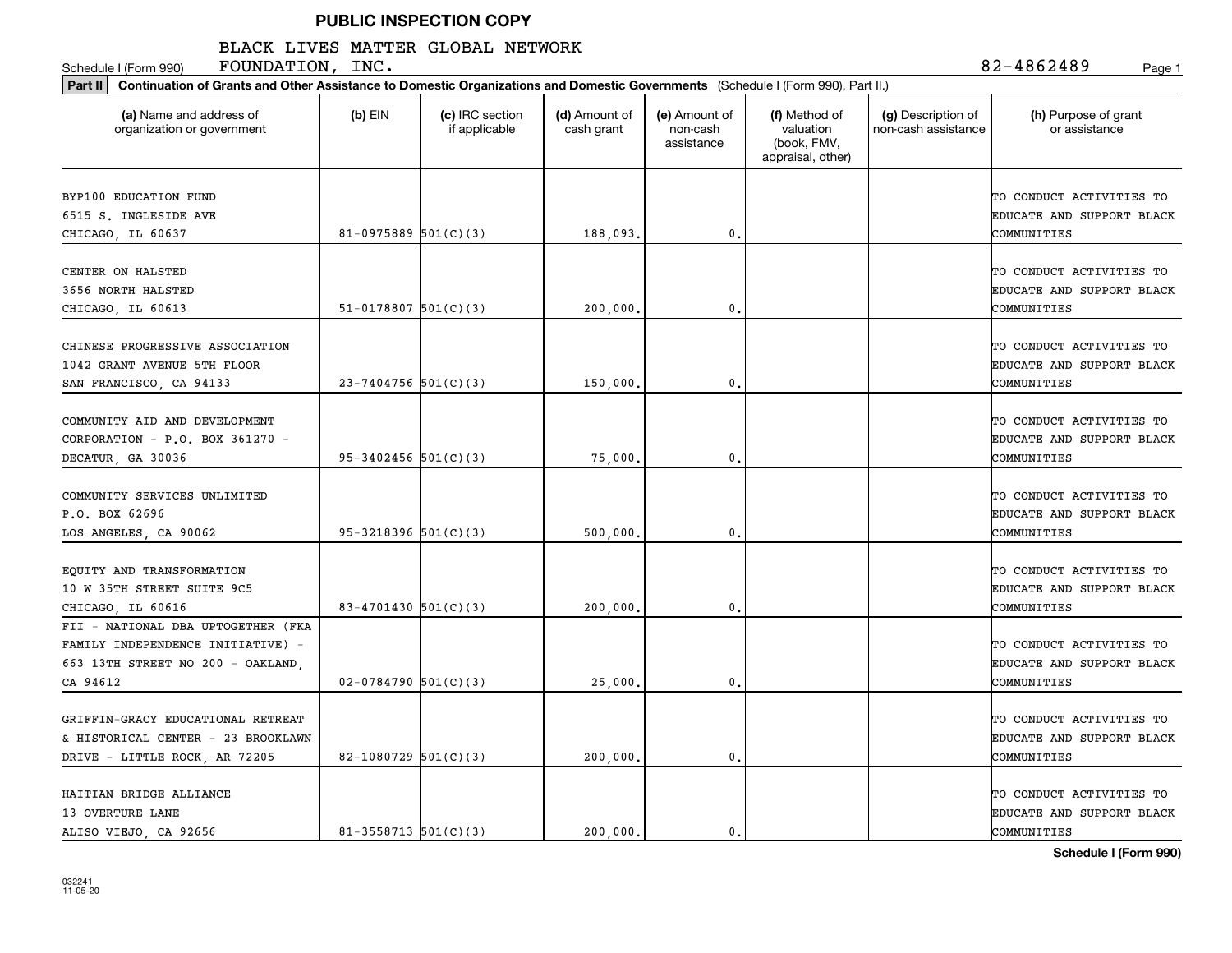## BLACK LIVES MATTER GLOBAL NETWORK

Schedule I (Form 990) **FOUNDATION, INC .** 8 2-4 8 6 2 4 8 9 Page 1

| Part II   Continuation of Grants and Other Assistance to Domestic Organizations and Domestic Governments (Schedule I (Form 990), Part II.) |                            |                                  |                             |                                         |                                                                |                                           |                                                                      |
|--------------------------------------------------------------------------------------------------------------------------------------------|----------------------------|----------------------------------|-----------------------------|-----------------------------------------|----------------------------------------------------------------|-------------------------------------------|----------------------------------------------------------------------|
| (a) Name and address of<br>organization or government                                                                                      | $(b)$ EIN                  | (c) IRC section<br>if applicable | (d) Amount of<br>cash grant | (e) Amount of<br>non-cash<br>assistance | (f) Method of<br>valuation<br>(book, FMV,<br>appraisal, other) | (g) Description of<br>non-cash assistance | (h) Purpose of grant<br>or assistance                                |
| HIGHLANDER RESEARCH & EDUCATION<br>CENTER INC. - 1959 HIGHLANDER WAY<br>- NEW MARKET, TN 37820                                             | 62-0646373 $501(C)(3)$     |                                  | 200,000                     | $\mathbf{0}$ .                          |                                                                |                                           | TO CONDUCT ACTIVITIES TO<br>EDUCATE AND SUPPORT BLACK<br>COMMUNITIES |
| HOUSE OF TULIP<br>3816 BIENVILLE AVE<br>NEW ORLEANS, LA 70119                                                                              | 85-1376745 501(C)(3)       |                                  | 200,000                     | 0.                                      |                                                                |                                           | TO CONDUCT ACTIVITIES TO<br>EDUCATE AND SUPPORT BLACK<br>COMMUNITIES |
| LIVING THROUGH GIVING FOUNDATION<br>8544 BURTON WAY STE 401<br>LOS ANGELES, CA 90048                                                       | $80-0928421$ 501(C)(3)     |                                  | 2,300,000                   | $\mathfrak{o}$ .                        |                                                                |                                           | TO CONDUCT ACTIVITIES TO<br>EDUCATE AND SUPPORT BLACK<br>COMMUNITIES |
| LOVE NOT BLOOD CAMPAIGN<br>3996 SAN PABLO AVE UNIT G<br>EMERYVILLE, CA 94608                                                               | 81-4000831 $501(C)(3)$     |                                  | 700,000                     | 0.                                      |                                                                |                                           | TO CONDUCT ACTIVITIES TO<br>EDUCATE AND SUPPORT BLACK<br>COMMUNITIES |
| MARSHA P. JOHNSON INSTITUTE / ICO<br>SOCIAL GOOD FUND - 12651 SAN PABLO<br>AVE - RICHMOND, CA 94805                                        | $46 - 1323531$ $501(C)(3)$ |                                  | 200,000                     | 0.                                      |                                                                |                                           | TO CONDUCT ACTIVITIES TO<br>EDUCATE AND SUPPORT BLACK<br>COMMUNITIES |
| NATIONAL ALUMNI ASSOCIATION OF THE<br>BLACK PANTHER PARTY - P.O. BOX<br>7978 - GARDEN CITY, NY 11530                                       | $45 - 3274524$ 501(C)(3)   |                                  | 50,000                      | 0.                                      |                                                                |                                           | TO CONDUCT ACTIVITIES TO<br>EDUCATE AND SUPPORT BLACK<br>COMMUNITIES |
| NATIONAL INSTITUTE FOR PEER<br>SUPPORT - 7001 ARLINGTON ROAD<br>SUITE 237 - BETHESDA, MD 20814                                             | $20-1398650$ 501(C)(3)     |                                  | 200,000                     | $\mathbf{0}$ .                          |                                                                |                                           | TO CONDUCT ACTIVITIES TO<br>EDUCATE AND SUPPORT BLACK<br>COMMUNITIES |
| OFFICIAL BLACK LIVES MATTER<br>MEMPHIS / ICO MEMPHIS ARTISTS FOR<br>CHANGE - 1540 NETHERWOOD -<br>MEMPHIS, TN 38106                        | $81 - 4207475$ 501(C)(3)   |                                  | 500,000,                    | $\mathfrak{o}$ .                        |                                                                |                                           | TO CONDUCT ACTIVITIES TO<br>EDUCATE AND SUPPORT BLACK<br>COMMUNITIES |
| OSCAR GRANT FOUNDATION<br>22097 REDWOOD ROAD<br>CASTRO VALLEY CA 94546                                                                     | $37-1761761$ $501(C)(3)$   |                                  | 200.000.                    | $\mathbf{0}$ .                          |                                                                |                                           | TO CONDUCT ACTIVITIES TO<br>EDUCATE AND SUPPORT BLACK<br>COMMUNITIES |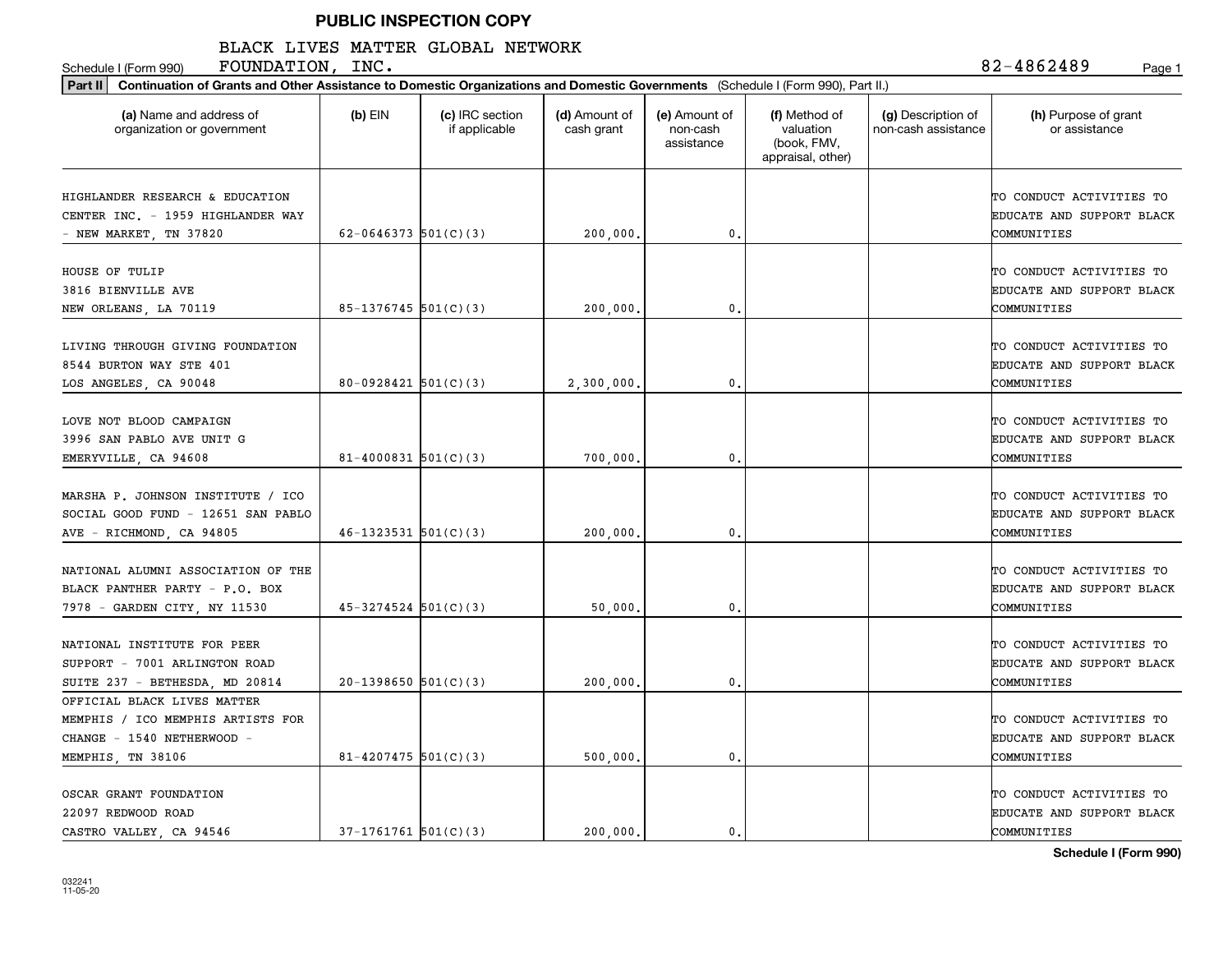#### BLACK LIVES MATTER GLOBAL NETWORK

Schedule I (Form 990) **FOUNDATION, INC .** 8 2-4 8 6 2 4 8 9 Page 1

| Part II   Continuation of Grants and Other Assistance to Domestic Organizations and Domestic Governments (Schedule I (Form 990), Part II.) |                            |                                  |                             |                                         |                                                                |                                           |                                                                      |
|--------------------------------------------------------------------------------------------------------------------------------------------|----------------------------|----------------------------------|-----------------------------|-----------------------------------------|----------------------------------------------------------------|-------------------------------------------|----------------------------------------------------------------------|
| (a) Name and address of<br>organization or government                                                                                      | $(b)$ EIN                  | (c) IRC section<br>if applicable | (d) Amount of<br>cash grant | (e) Amount of<br>non-cash<br>assistance | (f) Method of<br>valuation<br>(book, FMV,<br>appraisal, other) | (g) Description of<br>non-cash assistance | (h) Purpose of grant<br>or assistance                                |
| PARTNERSHIP FOR THE ADVANCEMENT OF<br>NEW AMERICANS - 4089 FAIRMOUNT<br>AVENUE - SAN DIEGO, CA 92105                                       | $47 - 5299457$ $501(C)(3)$ |                                  | 200,000                     | 0.                                      |                                                                |                                           | TO CONDUCT ACTIVITIES TO<br>EDUCATE AND SUPPORT BLACK<br>COMMUNITIES |
| ST. JAMES INFIRMARY<br>730 POLK STREET<br>SAN FRANCISCO, CA 94109                                                                          | 94-3330568 $501(C)(3)$     |                                  | 200,000                     | 0.                                      |                                                                |                                           | TO CONDUCT ACTIVITIES TO<br>EDUCATE AND SUPPORT BLACK<br>COMMUNITIES |
| TAKEACTION MINNESOTA EDUCATION<br>FUND - 705 RAYMOND AVE NO 100 -<br>ST. PAUL, MN 55114                                                    | $41 - 1635130$ $501(C)(3)$ |                                  | 200,000                     | 0.                                      |                                                                |                                           | TO CONDUCT ACTIVITIES TO<br>EDUCATE AND SUPPORT BLACK<br>COMMUNITIES |
| TEAM BLACKBIRD LLC<br>8605 SANTA MONICA BLVD UNIT 81873<br>WEST HOLLYWOOD, CA 90069                                                        | $61 - 1779029$ N/A         |                                  | 1,500,000                   | 0.                                      |                                                                |                                           | TO CONDUCT ACTIVITIES TO<br>EDUCATE AND SUPPORT BLACK<br>COMMUNITIES |
| TRANSGENDER GENDER-VARIANT &<br>INTERSEX JUSTICE PROJECT / ICO<br>JUSTICE NOW - 1322 WEBSTER STREET<br>- OAKLAND, CA 94612                 | $42 - 1559699$ $501(C)(3)$ |                                  | 200,000                     | 0.                                      |                                                                |                                           | TO CONDUCT ACTIVITIES TO<br>EDUCATE AND SUPPORT BLACK<br>COMMUNITIES |
| THE GEORGE FLOYD MEMORIAL<br>FOUNDATION INC. - 18212 STUDMAN<br>BRANCH AVE - CHARLOTTE, NC 28278                                           | $85 - 2280701$ 501(C)(3)   |                                  | 200,000                     | $\mathbf{0}$ .                          |                                                                |                                           | TO CONDUCT ACTIVITIES TO<br>EDUCATE AND SUPPORT BLACK<br>COMMUNITIES |
| THE MICHAEL O.D. BROWN WE LOVE OUR<br>SONS & DAUGHTERS FOUNDATION - 4022<br>FLANDRE COVE CT. - FLORISSANT, MO<br>63034                     | $47 - 2123013$ 501(C)(3)   |                                  | 1,410,697                   | 0.                                      |                                                                |                                           | TO CONDUCT ACTIVITIES TO<br>EDUCATE AND SUPPORT BLACK<br>COMMUNITIES |
| THE TRANSGENDER DISTRICT / ICO ST.<br>JAMES INFIRMARY - 1460 MISSION ST,<br>SUITE 103 - SAN FRANCISCO, CA<br>94103                         | $94-3330568$ $501(C)(3)$   |                                  | 200,000                     | $\mathbf{0}$ .                          |                                                                |                                           | TO CONDUCT ACTIVITIES TO<br>EDUCATE AND SUPPORT BLACK<br>COMMUNITIES |
| THE TRAYVON MARTIN FOUNDATION,<br>INC. - 15800 NW 42ND AVE - MIAMI<br>GARDENS, FL 33054                                                    | $46 - 5518442$ $501(C)(3)$ |                                  | 200,000                     | 0.                                      |                                                                |                                           | TO CONDUCT ACTIVITIES TO<br>EDUCATE AND SUPPORT BLACK<br>COMMUNITIES |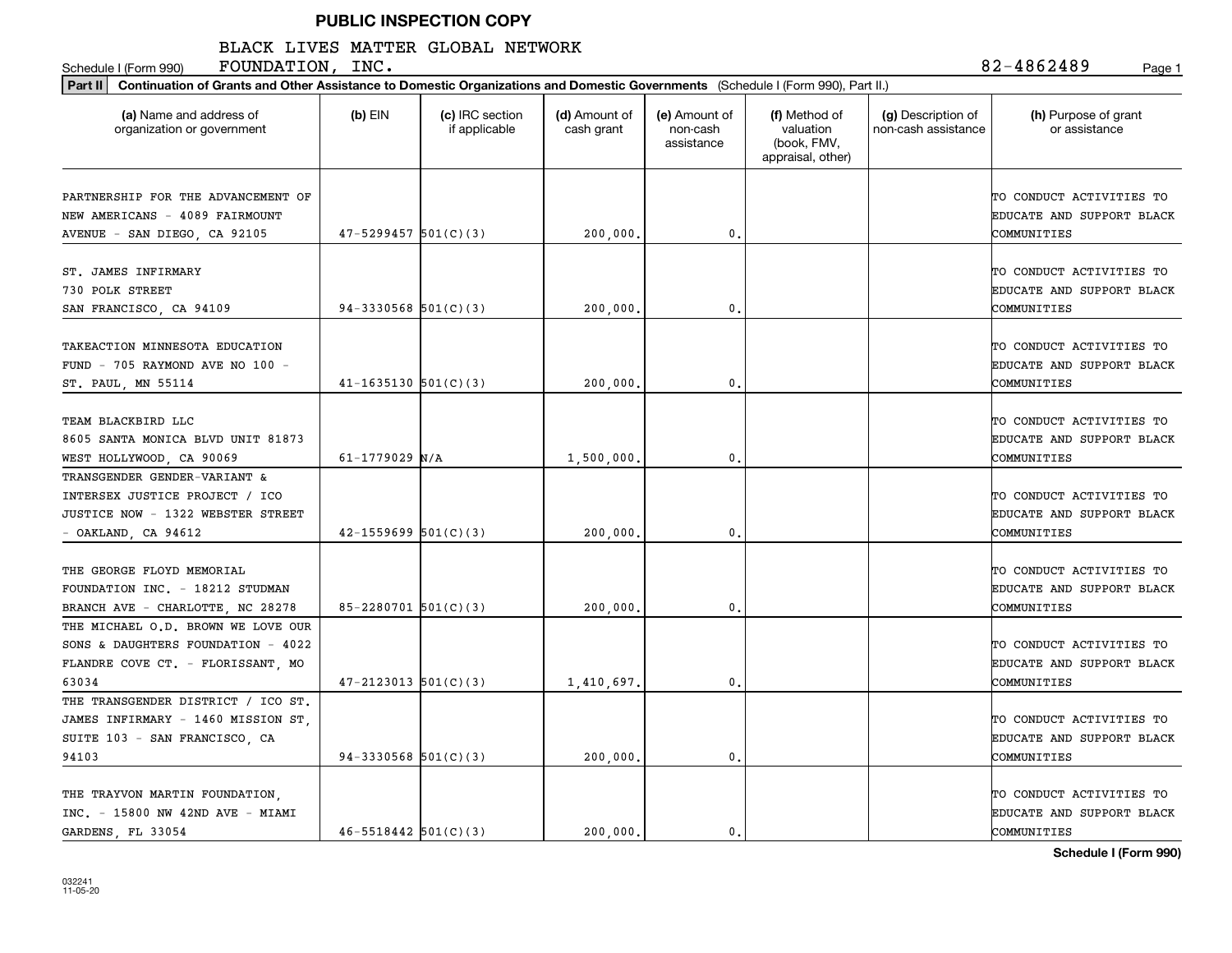## BLACK LIVES MATTER GLOBAL NETWORK

Schedule I (Form 990) Page 1 FOUNDATION, INC.

| (a) Name and address of<br>organization or government                                                     | $(b)$ EIN                  | (c) IRC section<br>if applicable | (d) Amount of<br>cash grant | (e) Amount of<br>non-cash<br>assistance | (f) Method of<br>valuation<br>(book, FMV,<br>appraisal, other) | (g) Description of<br>non-cash assistance | (h) Purpose of grant<br>or assistance                                |
|-----------------------------------------------------------------------------------------------------------|----------------------------|----------------------------------|-----------------------------|-----------------------------------------|----------------------------------------------------------------|-------------------------------------------|----------------------------------------------------------------------|
| TRANS JUSTICE FUNDING PROJECT /<br>ICO TIDES FOUNDATION - P.O. BOX                                        |                            |                                  |                             |                                         |                                                                |                                           | TO CONDUCT ACTIVITIES TO<br>EDUCATE AND SUPPORT BLACK                |
| 29903 - SAN FRANCISCO, CA 94129                                                                           | 51-0198509 $501(C)(3)$     |                                  | 200,000.                    | $\mathbf{0}$                            |                                                                |                                           | COMMUNITIES                                                          |
| TRANS UNITED FUND<br>2425 17TH STREET, NW<br>WASHINGTON, DC 20009                                         | $81 - 1465260$ 501(C)(4)   |                                  | 200,000.                    | $\mathbf{0}$                            |                                                                |                                           | TO CONDUCT ACTIVITIES TO<br>EDUCATE AND SUPPORT BLACK<br>COMMUNITIES |
| TRANSGENDER ADVOCATES<br>KNOWLEDGEABLE EMPOWERING - 340 E<br>VIEW BLVD - BIRMINGHAM, AL 35215             | $85-0702039$ 501(C)(3)     |                                  | 400,000.                    | $\mathbf{0}$ .                          |                                                                |                                           | TO CONDUCT ACTIVITIES TO<br>EDUCATE AND SUPPORT BLACK<br>COMMUNITIES |
| TRANSGENDER LAW CENTER<br>P.O. BOX 70976<br>OAKLAND, CA 94612                                             | $05-0544006$ 501(C)(3)     |                                  | 200,000                     | 0.                                      |                                                                |                                           | TO CONDUCT ACTIVITIES TO<br>EDUCATE AND SUPPORT BLACK<br>COMMUNITIES |
| <b>TRUSTAFRICA</b><br>C/O UPS STORE 2100 M ST NW<br>WASHINGTON, DC 20037                                  | $20-3074517$ 501(C)(3)     |                                  | 200,000.                    | $\mathbf{0}$ .                          |                                                                |                                           | TO CONDUCT ACTIVITIES TO<br>EDUCATE AND SUPPORT BLACK<br>COMMUNITIES |
| SOCIAL AND ENVIRONMENTAL<br>ENTREPRENEURS, INC. - 23564<br>CALABASAS ROAD NO 201 - CALABASAS,<br>CA 91302 | $95 - 4116679$ $501(C)(3)$ |                                  | 400,000                     | $\mathbf{0}$ .                          |                                                                |                                           | TO CONDUCT ACTIVITIES TO<br>EDUCATE AND SUPPORT BLACK<br>COMMUNITIES |
|                                                                                                           |                            |                                  |                             |                                         |                                                                |                                           |                                                                      |
|                                                                                                           |                            |                                  |                             |                                         |                                                                |                                           |                                                                      |
|                                                                                                           |                            |                                  |                             |                                         |                                                                |                                           |                                                                      |

82-4862489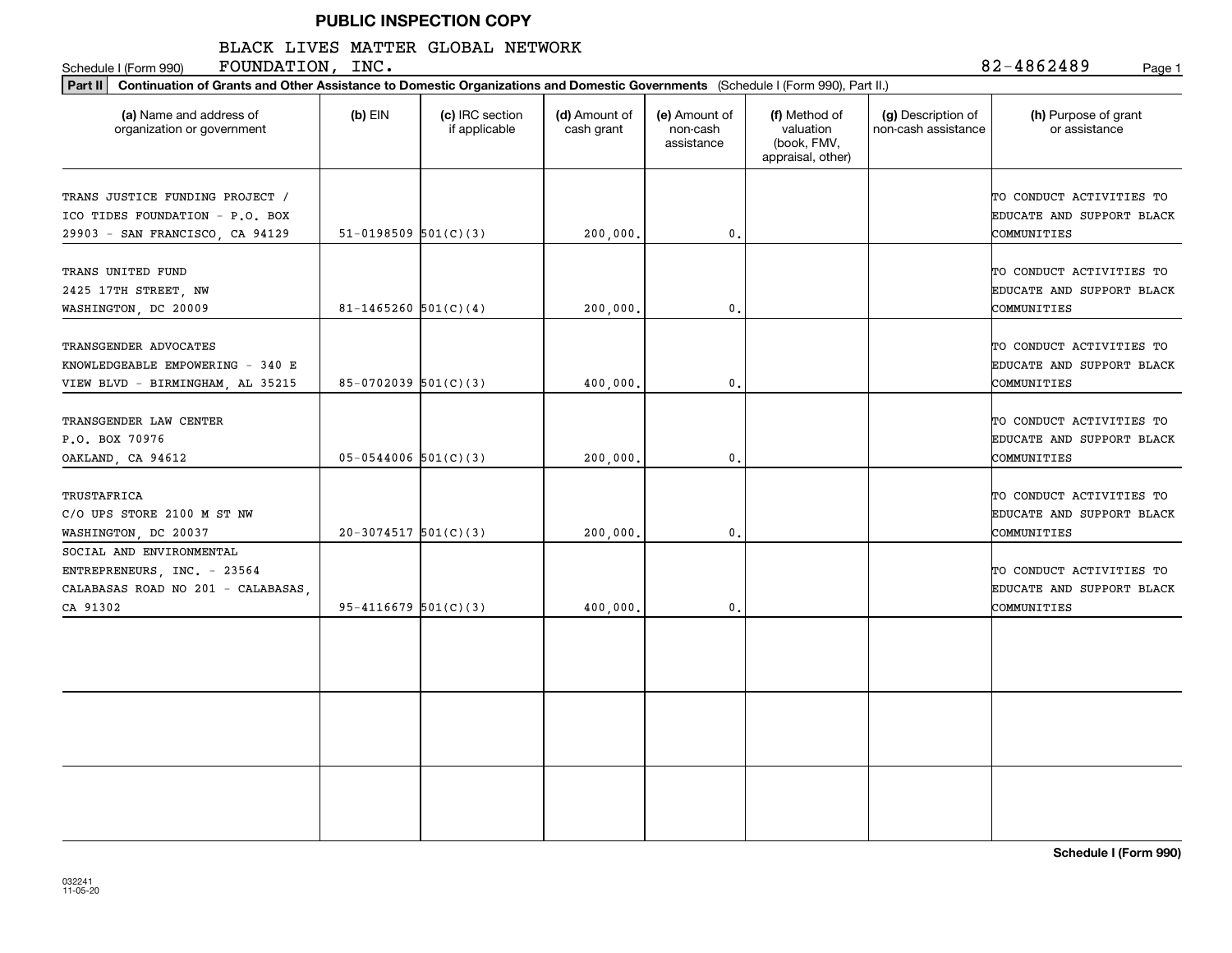#### BLACK LIVES MATTER GLOBAL NETWORK

**Part III** | Grants and Other Assistance to Domestic Individuals. Complete if the organization answered "Yes" on Form 990, Part IV, line 22. (a) Type of grant or assistance **Audity Commet Audio Commet Commet Commet Commet Commet Commet Commet Commet Comme** Schedule I (Form 990) 2020  ${\bf F}$ OUNDATION,  ${\bf inc.}$ Part III can be duplicated if additional space is needed. (e) Method of valuation (book, FMV, appraisal, other) recipients(c) Amount of cash grant (d) Amount of noncash assistance **(f)** Description of noncash assistance

**Part IV** | Supplemental Information. Provide the information required in Part I, line 2; Part III, column (b); and any other additional information.<br>

PART I, LINE 2:

BLMGNF GRANTS FUNDS TO OTHER ORGANIZATIONS TO SUPPORT COMMUNITY ORGANIZING

EFFORTS TO EMPOWER BLACK LIVES. ALL GRANTS WILL BE RESTRICTED FOR ACTIVITY

THAT IS PERMISSIBLE FOR A 501(C)(3) ORGANIZATION. POTENTIAL GRANTEES WILL

BE REQUIRED TO SUBMIT A PROPOSAL AND A BUDGET FOR REVIEW BY BLMGNF BEFORE

FUNDS ARE DISPERSED. GRANT AGREEMENTS WILL REQUIRE EACH GRANTEE TO USE THE

GRANT FUNDS ONLY FOR THE PURPOSES FOR WHICH THE GRANT WAS MADE AND WILL

ACKNOWLEDGE BLMGNF'S AUTHORITY TO WITHHOLD AND/OR RECOVER GRANT FUNDS IF

#### FUNDS ARE MISUSED. THE GRANT AGREEMENTS REQUIRE GRANTEES TO SUBMIT PERIODIC

**2**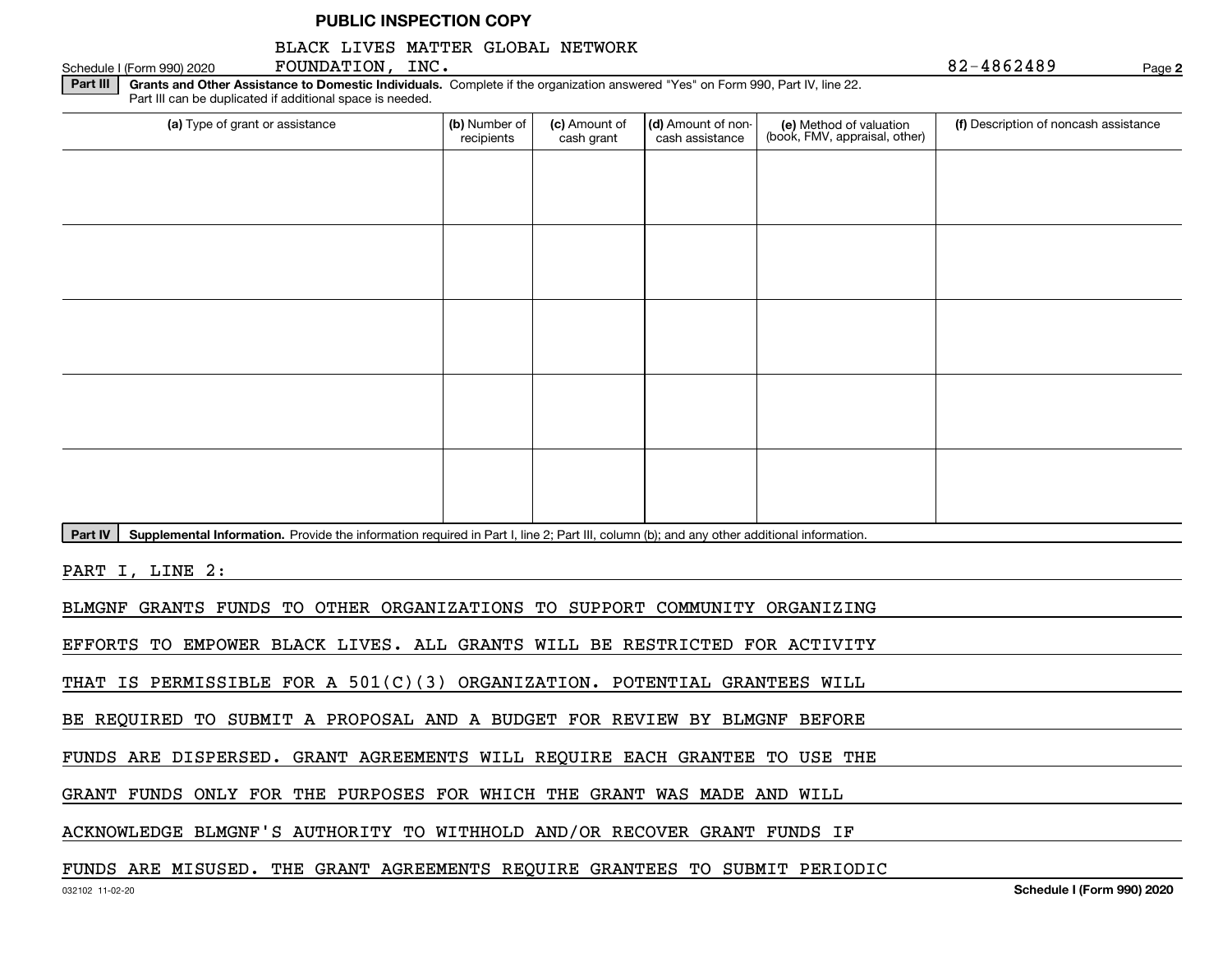| Schedule I (Form 990) |  | <b>Part IV   Supplemental Information</b>        | FOUNDATION, INC. |  | BLACK LIVES MATTER GLOBAL NETWORK |  |  |                                                                   | 82-4862489 Page 2                                                           |  |
|-----------------------|--|--------------------------------------------------|------------------|--|-----------------------------------|--|--|-------------------------------------------------------------------|-----------------------------------------------------------------------------|--|
|                       |  |                                                  |                  |  |                                   |  |  |                                                                   | REPORTS CONCERNING THE USE OF GRANT FUNDS. BLMGNF WILL MAINTAIN A GRANT     |  |
|                       |  |                                                  |                  |  |                                   |  |  |                                                                   | AGREEMENT FOR EACH GRANT IT FUNDS, ALONG WITH EACH REPORT RECEIVED FROM ALL |  |
|                       |  |                                                  |                  |  |                                   |  |  | GRANTEES AND ANY ADDITIONAL REPORTS MADE BY THE BLMGNF'S STAFF OR |                                                                             |  |
|                       |  | INDEPENDENT AUDITORS CONCERNING THE EXPENDITURE. |                  |  |                                   |  |  |                                                                   |                                                                             |  |
|                       |  |                                                  |                  |  |                                   |  |  |                                                                   |                                                                             |  |
|                       |  |                                                  |                  |  |                                   |  |  |                                                                   |                                                                             |  |
|                       |  |                                                  |                  |  |                                   |  |  |                                                                   |                                                                             |  |
|                       |  |                                                  |                  |  |                                   |  |  |                                                                   |                                                                             |  |
|                       |  |                                                  |                  |  |                                   |  |  |                                                                   |                                                                             |  |
|                       |  |                                                  |                  |  |                                   |  |  |                                                                   |                                                                             |  |
|                       |  |                                                  |                  |  |                                   |  |  |                                                                   |                                                                             |  |
|                       |  |                                                  |                  |  |                                   |  |  |                                                                   |                                                                             |  |
|                       |  |                                                  |                  |  |                                   |  |  |                                                                   |                                                                             |  |
|                       |  |                                                  |                  |  |                                   |  |  |                                                                   |                                                                             |  |
|                       |  |                                                  |                  |  |                                   |  |  |                                                                   |                                                                             |  |
|                       |  |                                                  |                  |  |                                   |  |  |                                                                   |                                                                             |  |
|                       |  |                                                  |                  |  |                                   |  |  |                                                                   |                                                                             |  |
|                       |  |                                                  |                  |  |                                   |  |  |                                                                   |                                                                             |  |
|                       |  |                                                  |                  |  |                                   |  |  |                                                                   |                                                                             |  |
|                       |  |                                                  |                  |  |                                   |  |  |                                                                   |                                                                             |  |
|                       |  |                                                  |                  |  |                                   |  |  |                                                                   |                                                                             |  |
|                       |  |                                                  |                  |  |                                   |  |  |                                                                   |                                                                             |  |
|                       |  |                                                  |                  |  |                                   |  |  |                                                                   |                                                                             |  |
|                       |  |                                                  |                  |  |                                   |  |  |                                                                   |                                                                             |  |
|                       |  |                                                  |                  |  |                                   |  |  |                                                                   |                                                                             |  |
|                       |  |                                                  |                  |  |                                   |  |  |                                                                   |                                                                             |  |
|                       |  |                                                  |                  |  |                                   |  |  |                                                                   |                                                                             |  |
|                       |  |                                                  |                  |  |                                   |  |  |                                                                   |                                                                             |  |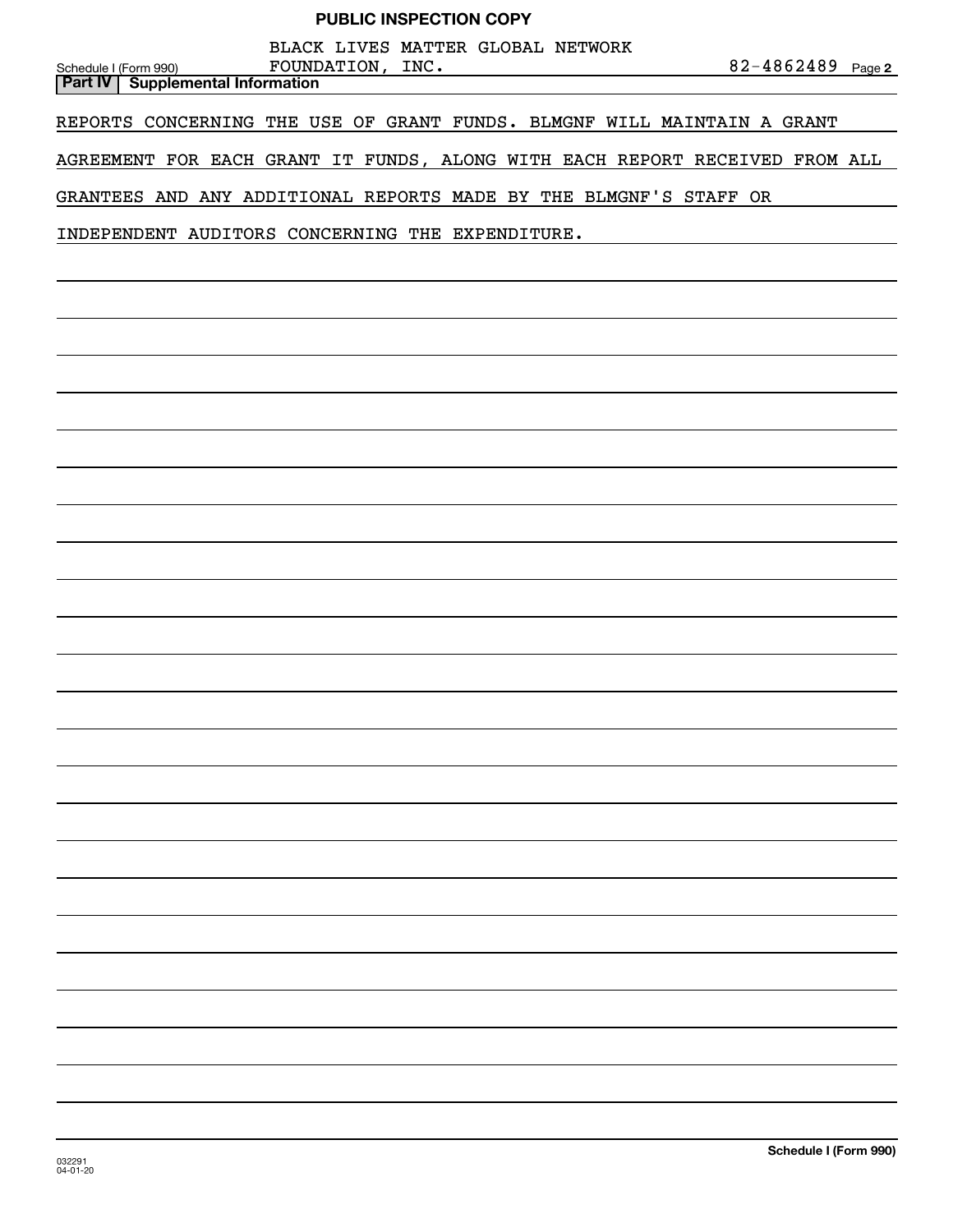| (Form 990)<br>For certain Officers, Directors, Trustees, Key Employees, and Highest<br><b>Compensated Employees</b><br>> Complete if the organization answered "Yes" on Form 990, Part IV, line 23.<br><b>Open to Public</b><br>Attach to Form 990.<br>Department of the Treasury<br>Inspection<br>Go to www.irs.gov/Form990 for instructions and the latest information.<br>Internal Revenue Service<br><b>Employer identification number</b><br>BLACK LIVES MATTER GLOBAL NETWORK<br>Name of the organization<br>82-4862489<br>FOUNDATION, INC.<br><b>Questions Regarding Compensation</b><br>Part I<br>Yes<br>No.<br>1a Check the appropriate box(es) if the organization provided any of the following to or for a person listed on Form 990,<br>Part VII, Section A, line 1a. Complete Part III to provide any relevant information regarding these items.<br>$X$ First-class or charter travel<br>Housing allowance or residence for personal use<br>Travel for companions<br>Payments for business use of personal residence<br>Tax indemnification and gross-up payments<br>Health or social club dues or initiation fees<br>Discretionary spending account<br>Personal services (such as maid, chauffeur, chef)<br><b>b</b> If any of the boxes on line 1a are checked, did the organization follow a written policy regarding payment or<br>х<br>1b<br>Did the organization require substantiation prior to reimbursing or allowing expenses incurred by all directors,<br>2<br>х<br>$\mathbf{2}$<br>Indicate which, if any, of the following the organization used to establish the compensation of the organization's<br>З<br>CEO/Executive Director. Check all that apply. Do not check any boxes for methods used by a related organization to<br>establish compensation of the CEO/Executive Director, but explain in Part III.<br>Compensation committee<br>Written employment contract<br>Independent compensation consultant<br>Compensation survey or study<br>Form 990 of other organizations<br>Approval by the board or compensation committee<br>During the year, did any person listed on Form 990, Part VII, Section A, line 1a, with respect to the filing<br>4<br>organization or a related organization:<br>X<br>Receive a severance payment or change-of-control payment?<br>4a<br>а<br>х<br>Participate in or receive payment from a supplemental nonqualified retirement plan?<br>4b<br>b<br>$\mathbf X$<br>Participate in or receive payment from an equity-based compensation arrangement?<br>4с<br>c<br>If "Yes" to any of lines 4a-c, list the persons and provide the applicable amounts for each item in Part III.<br>Only section 501(c)(3), 501(c)(4), and 501(c)(29) organizations must complete lines 5-9.<br>For persons listed on Form 990, Part VII, Section A, line 1a, did the organization pay or accrue any compensation<br>5<br>contingent on the revenues of:<br>x<br>The organization? <b>With the contract of the contract of the contract of the contract of the contract of the contract of the contract of the contract of the contract of the contract of the contract of the contract of the co</b><br>5a<br>a<br>X<br>5b<br>If "Yes" on line 5a or 5b, describe in Part III.<br>For persons listed on Form 990, Part VII, Section A, line 1a, did the organization pay or accrue any compensation<br>6<br>contingent on the net earnings of:<br>x<br>6a<br>a<br>X<br>6b<br>If "Yes" on line 6a or 6b, describe in Part III.<br>For persons listed on Form 990, Part VII, Section A, line 1a, did the organization provide any nonfixed payments<br>$\mathbf{7}$<br>х<br>7<br>Were any amounts reported on Form 990, Part VII, paid or accrued pursuant to a contract that was subject to the<br>8<br>x<br>8<br>If "Yes" on line 8, did the organization also follow the rebuttable presumption procedure described in<br>9<br>9<br>LHA For Paperwork Reduction Act Notice, see the Instructions for Form 990.<br>Schedule J (Form 990) 2020 | <b>SCHEDULE J</b> | <b>Compensation Information</b> | OMB No. 1545-0047 |  |  |  |
|-------------------------------------------------------------------------------------------------------------------------------------------------------------------------------------------------------------------------------------------------------------------------------------------------------------------------------------------------------------------------------------------------------------------------------------------------------------------------------------------------------------------------------------------------------------------------------------------------------------------------------------------------------------------------------------------------------------------------------------------------------------------------------------------------------------------------------------------------------------------------------------------------------------------------------------------------------------------------------------------------------------------------------------------------------------------------------------------------------------------------------------------------------------------------------------------------------------------------------------------------------------------------------------------------------------------------------------------------------------------------------------------------------------------------------------------------------------------------------------------------------------------------------------------------------------------------------------------------------------------------------------------------------------------------------------------------------------------------------------------------------------------------------------------------------------------------------------------------------------------------------------------------------------------------------------------------------------------------------------------------------------------------------------------------------------------------------------------------------------------------------------------------------------------------------------------------------------------------------------------------------------------------------------------------------------------------------------------------------------------------------------------------------------------------------------------------------------------------------------------------------------------------------------------------------------------------------------------------------------------------------------------------------------------------------------------------------------------------------------------------------------------------------------------------------------------------------------------------------------------------------------------------------------------------------------------------------------------------------------------------------------------------------------------------------------------------------------------------------------------------------------------------------------------------------------------------------------------------------------------------------------------------------------------------------------------------------------------------------------------------------------------------------------------------------------------------------------------------------------------------------------------------------------------------------------------------------------------------------------------------------------------------------------------------------------------------------------------------------------------------------------------------------------------------------------------------------------------------------------------------------------------------------------------------------------------------------------------------------------------------------|-------------------|---------------------------------|-------------------|--|--|--|
|                                                                                                                                                                                                                                                                                                                                                                                                                                                                                                                                                                                                                                                                                                                                                                                                                                                                                                                                                                                                                                                                                                                                                                                                                                                                                                                                                                                                                                                                                                                                                                                                                                                                                                                                                                                                                                                                                                                                                                                                                                                                                                                                                                                                                                                                                                                                                                                                                                                                                                                                                                                                                                                                                                                                                                                                                                                                                                                                                                                                                                                                                                                                                                                                                                                                                                                                                                                                                                                                                                                                                                                                                                                                                                                                                                                                                                                                                                                                                                                                       |                   |                                 |                   |  |  |  |
|                                                                                                                                                                                                                                                                                                                                                                                                                                                                                                                                                                                                                                                                                                                                                                                                                                                                                                                                                                                                                                                                                                                                                                                                                                                                                                                                                                                                                                                                                                                                                                                                                                                                                                                                                                                                                                                                                                                                                                                                                                                                                                                                                                                                                                                                                                                                                                                                                                                                                                                                                                                                                                                                                                                                                                                                                                                                                                                                                                                                                                                                                                                                                                                                                                                                                                                                                                                                                                                                                                                                                                                                                                                                                                                                                                                                                                                                                                                                                                                                       |                   |                                 |                   |  |  |  |
|                                                                                                                                                                                                                                                                                                                                                                                                                                                                                                                                                                                                                                                                                                                                                                                                                                                                                                                                                                                                                                                                                                                                                                                                                                                                                                                                                                                                                                                                                                                                                                                                                                                                                                                                                                                                                                                                                                                                                                                                                                                                                                                                                                                                                                                                                                                                                                                                                                                                                                                                                                                                                                                                                                                                                                                                                                                                                                                                                                                                                                                                                                                                                                                                                                                                                                                                                                                                                                                                                                                                                                                                                                                                                                                                                                                                                                                                                                                                                                                                       |                   |                                 |                   |  |  |  |
|                                                                                                                                                                                                                                                                                                                                                                                                                                                                                                                                                                                                                                                                                                                                                                                                                                                                                                                                                                                                                                                                                                                                                                                                                                                                                                                                                                                                                                                                                                                                                                                                                                                                                                                                                                                                                                                                                                                                                                                                                                                                                                                                                                                                                                                                                                                                                                                                                                                                                                                                                                                                                                                                                                                                                                                                                                                                                                                                                                                                                                                                                                                                                                                                                                                                                                                                                                                                                                                                                                                                                                                                                                                                                                                                                                                                                                                                                                                                                                                                       |                   |                                 |                   |  |  |  |
|                                                                                                                                                                                                                                                                                                                                                                                                                                                                                                                                                                                                                                                                                                                                                                                                                                                                                                                                                                                                                                                                                                                                                                                                                                                                                                                                                                                                                                                                                                                                                                                                                                                                                                                                                                                                                                                                                                                                                                                                                                                                                                                                                                                                                                                                                                                                                                                                                                                                                                                                                                                                                                                                                                                                                                                                                                                                                                                                                                                                                                                                                                                                                                                                                                                                                                                                                                                                                                                                                                                                                                                                                                                                                                                                                                                                                                                                                                                                                                                                       |                   |                                 |                   |  |  |  |
|                                                                                                                                                                                                                                                                                                                                                                                                                                                                                                                                                                                                                                                                                                                                                                                                                                                                                                                                                                                                                                                                                                                                                                                                                                                                                                                                                                                                                                                                                                                                                                                                                                                                                                                                                                                                                                                                                                                                                                                                                                                                                                                                                                                                                                                                                                                                                                                                                                                                                                                                                                                                                                                                                                                                                                                                                                                                                                                                                                                                                                                                                                                                                                                                                                                                                                                                                                                                                                                                                                                                                                                                                                                                                                                                                                                                                                                                                                                                                                                                       |                   |                                 |                   |  |  |  |
|                                                                                                                                                                                                                                                                                                                                                                                                                                                                                                                                                                                                                                                                                                                                                                                                                                                                                                                                                                                                                                                                                                                                                                                                                                                                                                                                                                                                                                                                                                                                                                                                                                                                                                                                                                                                                                                                                                                                                                                                                                                                                                                                                                                                                                                                                                                                                                                                                                                                                                                                                                                                                                                                                                                                                                                                                                                                                                                                                                                                                                                                                                                                                                                                                                                                                                                                                                                                                                                                                                                                                                                                                                                                                                                                                                                                                                                                                                                                                                                                       |                   |                                 |                   |  |  |  |
|                                                                                                                                                                                                                                                                                                                                                                                                                                                                                                                                                                                                                                                                                                                                                                                                                                                                                                                                                                                                                                                                                                                                                                                                                                                                                                                                                                                                                                                                                                                                                                                                                                                                                                                                                                                                                                                                                                                                                                                                                                                                                                                                                                                                                                                                                                                                                                                                                                                                                                                                                                                                                                                                                                                                                                                                                                                                                                                                                                                                                                                                                                                                                                                                                                                                                                                                                                                                                                                                                                                                                                                                                                                                                                                                                                                                                                                                                                                                                                                                       |                   |                                 |                   |  |  |  |
|                                                                                                                                                                                                                                                                                                                                                                                                                                                                                                                                                                                                                                                                                                                                                                                                                                                                                                                                                                                                                                                                                                                                                                                                                                                                                                                                                                                                                                                                                                                                                                                                                                                                                                                                                                                                                                                                                                                                                                                                                                                                                                                                                                                                                                                                                                                                                                                                                                                                                                                                                                                                                                                                                                                                                                                                                                                                                                                                                                                                                                                                                                                                                                                                                                                                                                                                                                                                                                                                                                                                                                                                                                                                                                                                                                                                                                                                                                                                                                                                       |                   |                                 |                   |  |  |  |
|                                                                                                                                                                                                                                                                                                                                                                                                                                                                                                                                                                                                                                                                                                                                                                                                                                                                                                                                                                                                                                                                                                                                                                                                                                                                                                                                                                                                                                                                                                                                                                                                                                                                                                                                                                                                                                                                                                                                                                                                                                                                                                                                                                                                                                                                                                                                                                                                                                                                                                                                                                                                                                                                                                                                                                                                                                                                                                                                                                                                                                                                                                                                                                                                                                                                                                                                                                                                                                                                                                                                                                                                                                                                                                                                                                                                                                                                                                                                                                                                       |                   |                                 |                   |  |  |  |
|                                                                                                                                                                                                                                                                                                                                                                                                                                                                                                                                                                                                                                                                                                                                                                                                                                                                                                                                                                                                                                                                                                                                                                                                                                                                                                                                                                                                                                                                                                                                                                                                                                                                                                                                                                                                                                                                                                                                                                                                                                                                                                                                                                                                                                                                                                                                                                                                                                                                                                                                                                                                                                                                                                                                                                                                                                                                                                                                                                                                                                                                                                                                                                                                                                                                                                                                                                                                                                                                                                                                                                                                                                                                                                                                                                                                                                                                                                                                                                                                       |                   |                                 |                   |  |  |  |
|                                                                                                                                                                                                                                                                                                                                                                                                                                                                                                                                                                                                                                                                                                                                                                                                                                                                                                                                                                                                                                                                                                                                                                                                                                                                                                                                                                                                                                                                                                                                                                                                                                                                                                                                                                                                                                                                                                                                                                                                                                                                                                                                                                                                                                                                                                                                                                                                                                                                                                                                                                                                                                                                                                                                                                                                                                                                                                                                                                                                                                                                                                                                                                                                                                                                                                                                                                                                                                                                                                                                                                                                                                                                                                                                                                                                                                                                                                                                                                                                       |                   |                                 |                   |  |  |  |
|                                                                                                                                                                                                                                                                                                                                                                                                                                                                                                                                                                                                                                                                                                                                                                                                                                                                                                                                                                                                                                                                                                                                                                                                                                                                                                                                                                                                                                                                                                                                                                                                                                                                                                                                                                                                                                                                                                                                                                                                                                                                                                                                                                                                                                                                                                                                                                                                                                                                                                                                                                                                                                                                                                                                                                                                                                                                                                                                                                                                                                                                                                                                                                                                                                                                                                                                                                                                                                                                                                                                                                                                                                                                                                                                                                                                                                                                                                                                                                                                       |                   |                                 |                   |  |  |  |
|                                                                                                                                                                                                                                                                                                                                                                                                                                                                                                                                                                                                                                                                                                                                                                                                                                                                                                                                                                                                                                                                                                                                                                                                                                                                                                                                                                                                                                                                                                                                                                                                                                                                                                                                                                                                                                                                                                                                                                                                                                                                                                                                                                                                                                                                                                                                                                                                                                                                                                                                                                                                                                                                                                                                                                                                                                                                                                                                                                                                                                                                                                                                                                                                                                                                                                                                                                                                                                                                                                                                                                                                                                                                                                                                                                                                                                                                                                                                                                                                       |                   |                                 |                   |  |  |  |
|                                                                                                                                                                                                                                                                                                                                                                                                                                                                                                                                                                                                                                                                                                                                                                                                                                                                                                                                                                                                                                                                                                                                                                                                                                                                                                                                                                                                                                                                                                                                                                                                                                                                                                                                                                                                                                                                                                                                                                                                                                                                                                                                                                                                                                                                                                                                                                                                                                                                                                                                                                                                                                                                                                                                                                                                                                                                                                                                                                                                                                                                                                                                                                                                                                                                                                                                                                                                                                                                                                                                                                                                                                                                                                                                                                                                                                                                                                                                                                                                       |                   |                                 |                   |  |  |  |
|                                                                                                                                                                                                                                                                                                                                                                                                                                                                                                                                                                                                                                                                                                                                                                                                                                                                                                                                                                                                                                                                                                                                                                                                                                                                                                                                                                                                                                                                                                                                                                                                                                                                                                                                                                                                                                                                                                                                                                                                                                                                                                                                                                                                                                                                                                                                                                                                                                                                                                                                                                                                                                                                                                                                                                                                                                                                                                                                                                                                                                                                                                                                                                                                                                                                                                                                                                                                                                                                                                                                                                                                                                                                                                                                                                                                                                                                                                                                                                                                       |                   |                                 |                   |  |  |  |
|                                                                                                                                                                                                                                                                                                                                                                                                                                                                                                                                                                                                                                                                                                                                                                                                                                                                                                                                                                                                                                                                                                                                                                                                                                                                                                                                                                                                                                                                                                                                                                                                                                                                                                                                                                                                                                                                                                                                                                                                                                                                                                                                                                                                                                                                                                                                                                                                                                                                                                                                                                                                                                                                                                                                                                                                                                                                                                                                                                                                                                                                                                                                                                                                                                                                                                                                                                                                                                                                                                                                                                                                                                                                                                                                                                                                                                                                                                                                                                                                       |                   |                                 |                   |  |  |  |
|                                                                                                                                                                                                                                                                                                                                                                                                                                                                                                                                                                                                                                                                                                                                                                                                                                                                                                                                                                                                                                                                                                                                                                                                                                                                                                                                                                                                                                                                                                                                                                                                                                                                                                                                                                                                                                                                                                                                                                                                                                                                                                                                                                                                                                                                                                                                                                                                                                                                                                                                                                                                                                                                                                                                                                                                                                                                                                                                                                                                                                                                                                                                                                                                                                                                                                                                                                                                                                                                                                                                                                                                                                                                                                                                                                                                                                                                                                                                                                                                       |                   |                                 |                   |  |  |  |
|                                                                                                                                                                                                                                                                                                                                                                                                                                                                                                                                                                                                                                                                                                                                                                                                                                                                                                                                                                                                                                                                                                                                                                                                                                                                                                                                                                                                                                                                                                                                                                                                                                                                                                                                                                                                                                                                                                                                                                                                                                                                                                                                                                                                                                                                                                                                                                                                                                                                                                                                                                                                                                                                                                                                                                                                                                                                                                                                                                                                                                                                                                                                                                                                                                                                                                                                                                                                                                                                                                                                                                                                                                                                                                                                                                                                                                                                                                                                                                                                       |                   |                                 |                   |  |  |  |
|                                                                                                                                                                                                                                                                                                                                                                                                                                                                                                                                                                                                                                                                                                                                                                                                                                                                                                                                                                                                                                                                                                                                                                                                                                                                                                                                                                                                                                                                                                                                                                                                                                                                                                                                                                                                                                                                                                                                                                                                                                                                                                                                                                                                                                                                                                                                                                                                                                                                                                                                                                                                                                                                                                                                                                                                                                                                                                                                                                                                                                                                                                                                                                                                                                                                                                                                                                                                                                                                                                                                                                                                                                                                                                                                                                                                                                                                                                                                                                                                       |                   |                                 |                   |  |  |  |
|                                                                                                                                                                                                                                                                                                                                                                                                                                                                                                                                                                                                                                                                                                                                                                                                                                                                                                                                                                                                                                                                                                                                                                                                                                                                                                                                                                                                                                                                                                                                                                                                                                                                                                                                                                                                                                                                                                                                                                                                                                                                                                                                                                                                                                                                                                                                                                                                                                                                                                                                                                                                                                                                                                                                                                                                                                                                                                                                                                                                                                                                                                                                                                                                                                                                                                                                                                                                                                                                                                                                                                                                                                                                                                                                                                                                                                                                                                                                                                                                       |                   |                                 |                   |  |  |  |
|                                                                                                                                                                                                                                                                                                                                                                                                                                                                                                                                                                                                                                                                                                                                                                                                                                                                                                                                                                                                                                                                                                                                                                                                                                                                                                                                                                                                                                                                                                                                                                                                                                                                                                                                                                                                                                                                                                                                                                                                                                                                                                                                                                                                                                                                                                                                                                                                                                                                                                                                                                                                                                                                                                                                                                                                                                                                                                                                                                                                                                                                                                                                                                                                                                                                                                                                                                                                                                                                                                                                                                                                                                                                                                                                                                                                                                                                                                                                                                                                       |                   |                                 |                   |  |  |  |
|                                                                                                                                                                                                                                                                                                                                                                                                                                                                                                                                                                                                                                                                                                                                                                                                                                                                                                                                                                                                                                                                                                                                                                                                                                                                                                                                                                                                                                                                                                                                                                                                                                                                                                                                                                                                                                                                                                                                                                                                                                                                                                                                                                                                                                                                                                                                                                                                                                                                                                                                                                                                                                                                                                                                                                                                                                                                                                                                                                                                                                                                                                                                                                                                                                                                                                                                                                                                                                                                                                                                                                                                                                                                                                                                                                                                                                                                                                                                                                                                       |                   |                                 |                   |  |  |  |
|                                                                                                                                                                                                                                                                                                                                                                                                                                                                                                                                                                                                                                                                                                                                                                                                                                                                                                                                                                                                                                                                                                                                                                                                                                                                                                                                                                                                                                                                                                                                                                                                                                                                                                                                                                                                                                                                                                                                                                                                                                                                                                                                                                                                                                                                                                                                                                                                                                                                                                                                                                                                                                                                                                                                                                                                                                                                                                                                                                                                                                                                                                                                                                                                                                                                                                                                                                                                                                                                                                                                                                                                                                                                                                                                                                                                                                                                                                                                                                                                       |                   |                                 |                   |  |  |  |
|                                                                                                                                                                                                                                                                                                                                                                                                                                                                                                                                                                                                                                                                                                                                                                                                                                                                                                                                                                                                                                                                                                                                                                                                                                                                                                                                                                                                                                                                                                                                                                                                                                                                                                                                                                                                                                                                                                                                                                                                                                                                                                                                                                                                                                                                                                                                                                                                                                                                                                                                                                                                                                                                                                                                                                                                                                                                                                                                                                                                                                                                                                                                                                                                                                                                                                                                                                                                                                                                                                                                                                                                                                                                                                                                                                                                                                                                                                                                                                                                       |                   |                                 |                   |  |  |  |
|                                                                                                                                                                                                                                                                                                                                                                                                                                                                                                                                                                                                                                                                                                                                                                                                                                                                                                                                                                                                                                                                                                                                                                                                                                                                                                                                                                                                                                                                                                                                                                                                                                                                                                                                                                                                                                                                                                                                                                                                                                                                                                                                                                                                                                                                                                                                                                                                                                                                                                                                                                                                                                                                                                                                                                                                                                                                                                                                                                                                                                                                                                                                                                                                                                                                                                                                                                                                                                                                                                                                                                                                                                                                                                                                                                                                                                                                                                                                                                                                       |                   |                                 |                   |  |  |  |
|                                                                                                                                                                                                                                                                                                                                                                                                                                                                                                                                                                                                                                                                                                                                                                                                                                                                                                                                                                                                                                                                                                                                                                                                                                                                                                                                                                                                                                                                                                                                                                                                                                                                                                                                                                                                                                                                                                                                                                                                                                                                                                                                                                                                                                                                                                                                                                                                                                                                                                                                                                                                                                                                                                                                                                                                                                                                                                                                                                                                                                                                                                                                                                                                                                                                                                                                                                                                                                                                                                                                                                                                                                                                                                                                                                                                                                                                                                                                                                                                       |                   |                                 |                   |  |  |  |
|                                                                                                                                                                                                                                                                                                                                                                                                                                                                                                                                                                                                                                                                                                                                                                                                                                                                                                                                                                                                                                                                                                                                                                                                                                                                                                                                                                                                                                                                                                                                                                                                                                                                                                                                                                                                                                                                                                                                                                                                                                                                                                                                                                                                                                                                                                                                                                                                                                                                                                                                                                                                                                                                                                                                                                                                                                                                                                                                                                                                                                                                                                                                                                                                                                                                                                                                                                                                                                                                                                                                                                                                                                                                                                                                                                                                                                                                                                                                                                                                       |                   |                                 |                   |  |  |  |
|                                                                                                                                                                                                                                                                                                                                                                                                                                                                                                                                                                                                                                                                                                                                                                                                                                                                                                                                                                                                                                                                                                                                                                                                                                                                                                                                                                                                                                                                                                                                                                                                                                                                                                                                                                                                                                                                                                                                                                                                                                                                                                                                                                                                                                                                                                                                                                                                                                                                                                                                                                                                                                                                                                                                                                                                                                                                                                                                                                                                                                                                                                                                                                                                                                                                                                                                                                                                                                                                                                                                                                                                                                                                                                                                                                                                                                                                                                                                                                                                       |                   |                                 |                   |  |  |  |
|                                                                                                                                                                                                                                                                                                                                                                                                                                                                                                                                                                                                                                                                                                                                                                                                                                                                                                                                                                                                                                                                                                                                                                                                                                                                                                                                                                                                                                                                                                                                                                                                                                                                                                                                                                                                                                                                                                                                                                                                                                                                                                                                                                                                                                                                                                                                                                                                                                                                                                                                                                                                                                                                                                                                                                                                                                                                                                                                                                                                                                                                                                                                                                                                                                                                                                                                                                                                                                                                                                                                                                                                                                                                                                                                                                                                                                                                                                                                                                                                       |                   |                                 |                   |  |  |  |
|                                                                                                                                                                                                                                                                                                                                                                                                                                                                                                                                                                                                                                                                                                                                                                                                                                                                                                                                                                                                                                                                                                                                                                                                                                                                                                                                                                                                                                                                                                                                                                                                                                                                                                                                                                                                                                                                                                                                                                                                                                                                                                                                                                                                                                                                                                                                                                                                                                                                                                                                                                                                                                                                                                                                                                                                                                                                                                                                                                                                                                                                                                                                                                                                                                                                                                                                                                                                                                                                                                                                                                                                                                                                                                                                                                                                                                                                                                                                                                                                       |                   |                                 |                   |  |  |  |
|                                                                                                                                                                                                                                                                                                                                                                                                                                                                                                                                                                                                                                                                                                                                                                                                                                                                                                                                                                                                                                                                                                                                                                                                                                                                                                                                                                                                                                                                                                                                                                                                                                                                                                                                                                                                                                                                                                                                                                                                                                                                                                                                                                                                                                                                                                                                                                                                                                                                                                                                                                                                                                                                                                                                                                                                                                                                                                                                                                                                                                                                                                                                                                                                                                                                                                                                                                                                                                                                                                                                                                                                                                                                                                                                                                                                                                                                                                                                                                                                       |                   |                                 |                   |  |  |  |
|                                                                                                                                                                                                                                                                                                                                                                                                                                                                                                                                                                                                                                                                                                                                                                                                                                                                                                                                                                                                                                                                                                                                                                                                                                                                                                                                                                                                                                                                                                                                                                                                                                                                                                                                                                                                                                                                                                                                                                                                                                                                                                                                                                                                                                                                                                                                                                                                                                                                                                                                                                                                                                                                                                                                                                                                                                                                                                                                                                                                                                                                                                                                                                                                                                                                                                                                                                                                                                                                                                                                                                                                                                                                                                                                                                                                                                                                                                                                                                                                       |                   |                                 |                   |  |  |  |
|                                                                                                                                                                                                                                                                                                                                                                                                                                                                                                                                                                                                                                                                                                                                                                                                                                                                                                                                                                                                                                                                                                                                                                                                                                                                                                                                                                                                                                                                                                                                                                                                                                                                                                                                                                                                                                                                                                                                                                                                                                                                                                                                                                                                                                                                                                                                                                                                                                                                                                                                                                                                                                                                                                                                                                                                                                                                                                                                                                                                                                                                                                                                                                                                                                                                                                                                                                                                                                                                                                                                                                                                                                                                                                                                                                                                                                                                                                                                                                                                       |                   |                                 |                   |  |  |  |
|                                                                                                                                                                                                                                                                                                                                                                                                                                                                                                                                                                                                                                                                                                                                                                                                                                                                                                                                                                                                                                                                                                                                                                                                                                                                                                                                                                                                                                                                                                                                                                                                                                                                                                                                                                                                                                                                                                                                                                                                                                                                                                                                                                                                                                                                                                                                                                                                                                                                                                                                                                                                                                                                                                                                                                                                                                                                                                                                                                                                                                                                                                                                                                                                                                                                                                                                                                                                                                                                                                                                                                                                                                                                                                                                                                                                                                                                                                                                                                                                       |                   |                                 |                   |  |  |  |
|                                                                                                                                                                                                                                                                                                                                                                                                                                                                                                                                                                                                                                                                                                                                                                                                                                                                                                                                                                                                                                                                                                                                                                                                                                                                                                                                                                                                                                                                                                                                                                                                                                                                                                                                                                                                                                                                                                                                                                                                                                                                                                                                                                                                                                                                                                                                                                                                                                                                                                                                                                                                                                                                                                                                                                                                                                                                                                                                                                                                                                                                                                                                                                                                                                                                                                                                                                                                                                                                                                                                                                                                                                                                                                                                                                                                                                                                                                                                                                                                       |                   |                                 |                   |  |  |  |
|                                                                                                                                                                                                                                                                                                                                                                                                                                                                                                                                                                                                                                                                                                                                                                                                                                                                                                                                                                                                                                                                                                                                                                                                                                                                                                                                                                                                                                                                                                                                                                                                                                                                                                                                                                                                                                                                                                                                                                                                                                                                                                                                                                                                                                                                                                                                                                                                                                                                                                                                                                                                                                                                                                                                                                                                                                                                                                                                                                                                                                                                                                                                                                                                                                                                                                                                                                                                                                                                                                                                                                                                                                                                                                                                                                                                                                                                                                                                                                                                       |                   |                                 |                   |  |  |  |
|                                                                                                                                                                                                                                                                                                                                                                                                                                                                                                                                                                                                                                                                                                                                                                                                                                                                                                                                                                                                                                                                                                                                                                                                                                                                                                                                                                                                                                                                                                                                                                                                                                                                                                                                                                                                                                                                                                                                                                                                                                                                                                                                                                                                                                                                                                                                                                                                                                                                                                                                                                                                                                                                                                                                                                                                                                                                                                                                                                                                                                                                                                                                                                                                                                                                                                                                                                                                                                                                                                                                                                                                                                                                                                                                                                                                                                                                                                                                                                                                       |                   |                                 |                   |  |  |  |
|                                                                                                                                                                                                                                                                                                                                                                                                                                                                                                                                                                                                                                                                                                                                                                                                                                                                                                                                                                                                                                                                                                                                                                                                                                                                                                                                                                                                                                                                                                                                                                                                                                                                                                                                                                                                                                                                                                                                                                                                                                                                                                                                                                                                                                                                                                                                                                                                                                                                                                                                                                                                                                                                                                                                                                                                                                                                                                                                                                                                                                                                                                                                                                                                                                                                                                                                                                                                                                                                                                                                                                                                                                                                                                                                                                                                                                                                                                                                                                                                       |                   |                                 |                   |  |  |  |
|                                                                                                                                                                                                                                                                                                                                                                                                                                                                                                                                                                                                                                                                                                                                                                                                                                                                                                                                                                                                                                                                                                                                                                                                                                                                                                                                                                                                                                                                                                                                                                                                                                                                                                                                                                                                                                                                                                                                                                                                                                                                                                                                                                                                                                                                                                                                                                                                                                                                                                                                                                                                                                                                                                                                                                                                                                                                                                                                                                                                                                                                                                                                                                                                                                                                                                                                                                                                                                                                                                                                                                                                                                                                                                                                                                                                                                                                                                                                                                                                       |                   |                                 |                   |  |  |  |
|                                                                                                                                                                                                                                                                                                                                                                                                                                                                                                                                                                                                                                                                                                                                                                                                                                                                                                                                                                                                                                                                                                                                                                                                                                                                                                                                                                                                                                                                                                                                                                                                                                                                                                                                                                                                                                                                                                                                                                                                                                                                                                                                                                                                                                                                                                                                                                                                                                                                                                                                                                                                                                                                                                                                                                                                                                                                                                                                                                                                                                                                                                                                                                                                                                                                                                                                                                                                                                                                                                                                                                                                                                                                                                                                                                                                                                                                                                                                                                                                       |                   |                                 |                   |  |  |  |
|                                                                                                                                                                                                                                                                                                                                                                                                                                                                                                                                                                                                                                                                                                                                                                                                                                                                                                                                                                                                                                                                                                                                                                                                                                                                                                                                                                                                                                                                                                                                                                                                                                                                                                                                                                                                                                                                                                                                                                                                                                                                                                                                                                                                                                                                                                                                                                                                                                                                                                                                                                                                                                                                                                                                                                                                                                                                                                                                                                                                                                                                                                                                                                                                                                                                                                                                                                                                                                                                                                                                                                                                                                                                                                                                                                                                                                                                                                                                                                                                       |                   |                                 |                   |  |  |  |
|                                                                                                                                                                                                                                                                                                                                                                                                                                                                                                                                                                                                                                                                                                                                                                                                                                                                                                                                                                                                                                                                                                                                                                                                                                                                                                                                                                                                                                                                                                                                                                                                                                                                                                                                                                                                                                                                                                                                                                                                                                                                                                                                                                                                                                                                                                                                                                                                                                                                                                                                                                                                                                                                                                                                                                                                                                                                                                                                                                                                                                                                                                                                                                                                                                                                                                                                                                                                                                                                                                                                                                                                                                                                                                                                                                                                                                                                                                                                                                                                       |                   |                                 |                   |  |  |  |
|                                                                                                                                                                                                                                                                                                                                                                                                                                                                                                                                                                                                                                                                                                                                                                                                                                                                                                                                                                                                                                                                                                                                                                                                                                                                                                                                                                                                                                                                                                                                                                                                                                                                                                                                                                                                                                                                                                                                                                                                                                                                                                                                                                                                                                                                                                                                                                                                                                                                                                                                                                                                                                                                                                                                                                                                                                                                                                                                                                                                                                                                                                                                                                                                                                                                                                                                                                                                                                                                                                                                                                                                                                                                                                                                                                                                                                                                                                                                                                                                       |                   |                                 |                   |  |  |  |
|                                                                                                                                                                                                                                                                                                                                                                                                                                                                                                                                                                                                                                                                                                                                                                                                                                                                                                                                                                                                                                                                                                                                                                                                                                                                                                                                                                                                                                                                                                                                                                                                                                                                                                                                                                                                                                                                                                                                                                                                                                                                                                                                                                                                                                                                                                                                                                                                                                                                                                                                                                                                                                                                                                                                                                                                                                                                                                                                                                                                                                                                                                                                                                                                                                                                                                                                                                                                                                                                                                                                                                                                                                                                                                                                                                                                                                                                                                                                                                                                       |                   |                                 |                   |  |  |  |
|                                                                                                                                                                                                                                                                                                                                                                                                                                                                                                                                                                                                                                                                                                                                                                                                                                                                                                                                                                                                                                                                                                                                                                                                                                                                                                                                                                                                                                                                                                                                                                                                                                                                                                                                                                                                                                                                                                                                                                                                                                                                                                                                                                                                                                                                                                                                                                                                                                                                                                                                                                                                                                                                                                                                                                                                                                                                                                                                                                                                                                                                                                                                                                                                                                                                                                                                                                                                                                                                                                                                                                                                                                                                                                                                                                                                                                                                                                                                                                                                       |                   |                                 |                   |  |  |  |
|                                                                                                                                                                                                                                                                                                                                                                                                                                                                                                                                                                                                                                                                                                                                                                                                                                                                                                                                                                                                                                                                                                                                                                                                                                                                                                                                                                                                                                                                                                                                                                                                                                                                                                                                                                                                                                                                                                                                                                                                                                                                                                                                                                                                                                                                                                                                                                                                                                                                                                                                                                                                                                                                                                                                                                                                                                                                                                                                                                                                                                                                                                                                                                                                                                                                                                                                                                                                                                                                                                                                                                                                                                                                                                                                                                                                                                                                                                                                                                                                       |                   |                                 |                   |  |  |  |
|                                                                                                                                                                                                                                                                                                                                                                                                                                                                                                                                                                                                                                                                                                                                                                                                                                                                                                                                                                                                                                                                                                                                                                                                                                                                                                                                                                                                                                                                                                                                                                                                                                                                                                                                                                                                                                                                                                                                                                                                                                                                                                                                                                                                                                                                                                                                                                                                                                                                                                                                                                                                                                                                                                                                                                                                                                                                                                                                                                                                                                                                                                                                                                                                                                                                                                                                                                                                                                                                                                                                                                                                                                                                                                                                                                                                                                                                                                                                                                                                       |                   |                                 |                   |  |  |  |
|                                                                                                                                                                                                                                                                                                                                                                                                                                                                                                                                                                                                                                                                                                                                                                                                                                                                                                                                                                                                                                                                                                                                                                                                                                                                                                                                                                                                                                                                                                                                                                                                                                                                                                                                                                                                                                                                                                                                                                                                                                                                                                                                                                                                                                                                                                                                                                                                                                                                                                                                                                                                                                                                                                                                                                                                                                                                                                                                                                                                                                                                                                                                                                                                                                                                                                                                                                                                                                                                                                                                                                                                                                                                                                                                                                                                                                                                                                                                                                                                       |                   |                                 |                   |  |  |  |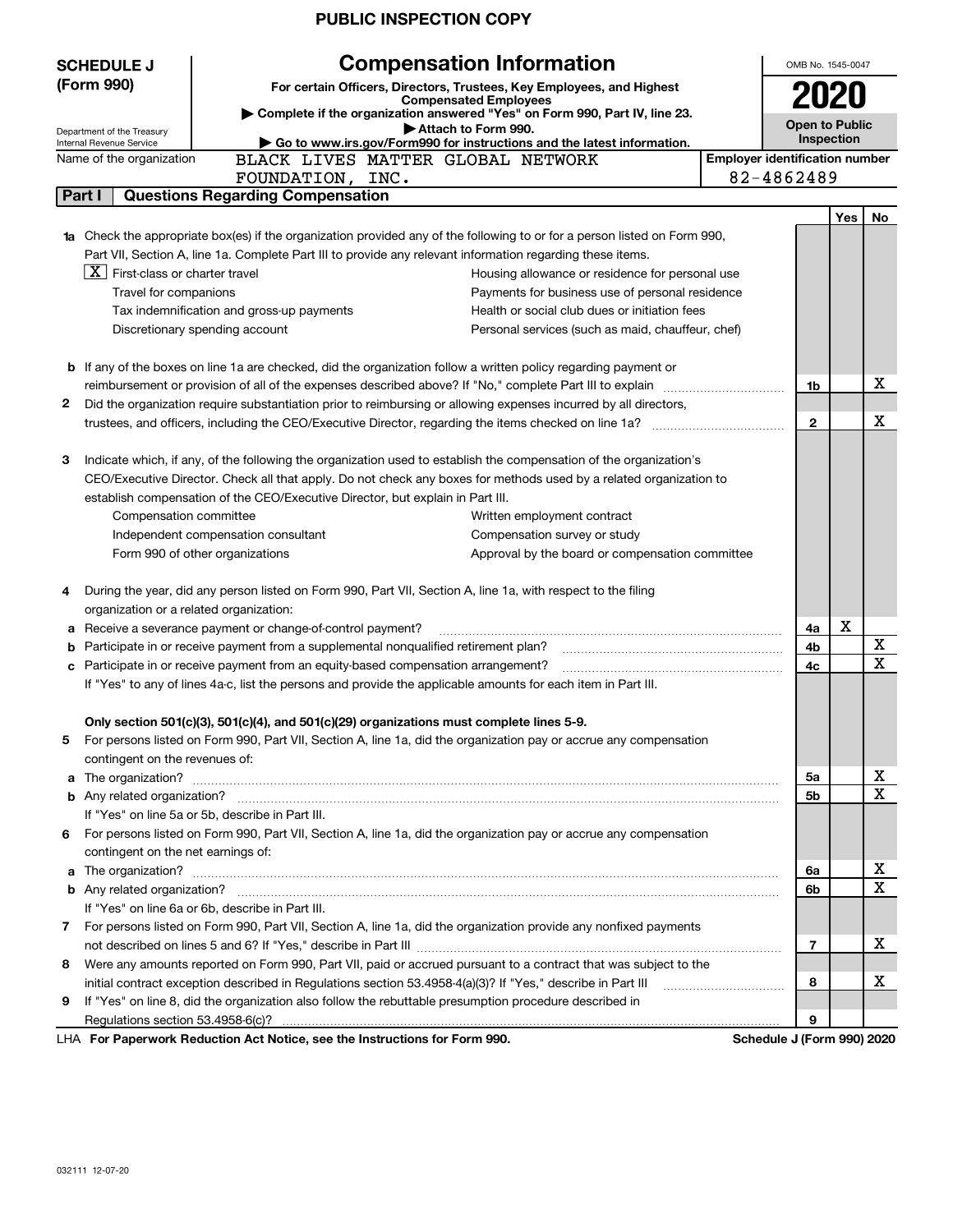#### BLACK LIVES MATTER GLOBAL NETWORK

FOUNDATION, INC.

Schedule J (Form 990) 2020 Page Page In The Schedule J (Form 990) 2020 Page Page Page USe and **Highest Compensated Employees.** Use duplicate copies if additional space is needed. Page USE **Page Page Page USE 2-4 8 5 2-4** 

For each individual whose compensation must be reported on Schedule J, report compensation from the organization on row (i) and from related organizations, described in the instructions, on row (ii). Do not list any individuals that aren't listed on Form 990, Part VII.

**Note:**  The sum of columns (B)(i)-(iii) for each listed individual must equal the total amount of Form 990, Part VII, Section A, line 1a, applicable column (D) and (E) amounts for that individual.

| (A) Name and Title       |             |                          | (B) Breakdown of W-2 and/or 1099-MISC compensation |                                           | (C) Retirement and<br>other deferred | (D) Nontaxable<br>benefits | (E) Total of columns<br>$(B)(i)-(D)$ | (F) Compensation<br>in column (B)         |
|--------------------------|-------------|--------------------------|----------------------------------------------------|-------------------------------------------|--------------------------------------|----------------------------|--------------------------------------|-------------------------------------------|
|                          |             | (i) Base<br>compensation | (ii) Bonus &<br>incentive<br>compensation          | (iii) Other<br>reportable<br>compensation | compensation                         |                            |                                      | reported as deferred<br>on prior Form 990 |
| (1) KAILEE SCALES        | (i)         | $\overline{0}$ .         | $\overline{0}$ .                                   | 139,625.                                  | $\overline{0}$ .                     | $\overline{0}$ .           | 139,625.                             | 0.                                        |
| FORMER MANAGING DIRECTOR | <u>(ii)</u> | $\overline{0}$ .         | $\overline{0}$ .                                   | $\overline{0}$ .                          | $\overline{0}$ .                     | $\overline{0}$ .           | $\overline{0}$ .                     | $\overline{0}$ .                          |
|                          | (i)         |                          |                                                    |                                           |                                      |                            |                                      |                                           |
|                          | <u>(ii)</u> |                          |                                                    |                                           |                                      |                            |                                      |                                           |
|                          | (i)         |                          |                                                    |                                           |                                      |                            |                                      |                                           |
|                          | (ii)        |                          |                                                    |                                           |                                      |                            |                                      |                                           |
|                          | (i)         |                          |                                                    |                                           |                                      |                            |                                      |                                           |
|                          | (ii)        |                          |                                                    |                                           |                                      |                            |                                      |                                           |
|                          | (i)         |                          |                                                    |                                           |                                      |                            |                                      |                                           |
|                          | (ii)        |                          |                                                    |                                           |                                      |                            |                                      |                                           |
|                          | (i)         |                          |                                                    |                                           |                                      |                            |                                      |                                           |
|                          | (ii)        |                          |                                                    |                                           |                                      |                            |                                      |                                           |
|                          | (i)         |                          |                                                    |                                           |                                      |                            |                                      |                                           |
|                          | (ii)        |                          |                                                    |                                           |                                      |                            |                                      |                                           |
|                          | (i)<br>(ii) |                          |                                                    |                                           |                                      |                            |                                      |                                           |
|                          | (i)         |                          |                                                    |                                           |                                      |                            |                                      |                                           |
|                          | (ii)        |                          |                                                    |                                           |                                      |                            |                                      |                                           |
|                          | (i)         |                          |                                                    |                                           |                                      |                            |                                      |                                           |
|                          | (ii)        |                          |                                                    |                                           |                                      |                            |                                      |                                           |
|                          | (i)         |                          |                                                    |                                           |                                      |                            |                                      |                                           |
|                          | (ii)        |                          |                                                    |                                           |                                      |                            |                                      |                                           |
|                          | (i)         |                          |                                                    |                                           |                                      |                            |                                      |                                           |
|                          | (ii)        |                          |                                                    |                                           |                                      |                            |                                      |                                           |
|                          | (i)         |                          |                                                    |                                           |                                      |                            |                                      |                                           |
|                          | (ii)        |                          |                                                    |                                           |                                      |                            |                                      |                                           |
|                          | (i)         |                          |                                                    |                                           |                                      |                            |                                      |                                           |
|                          | (ii)        |                          |                                                    |                                           |                                      |                            |                                      |                                           |
|                          | (i)         |                          |                                                    |                                           |                                      |                            |                                      |                                           |
|                          | (ii)        |                          |                                                    |                                           |                                      |                            |                                      |                                           |
|                          | (i)         |                          |                                                    |                                           |                                      |                            |                                      |                                           |
|                          | (ii)        |                          |                                                    |                                           |                                      |                            |                                      |                                           |

**2**

82-4862489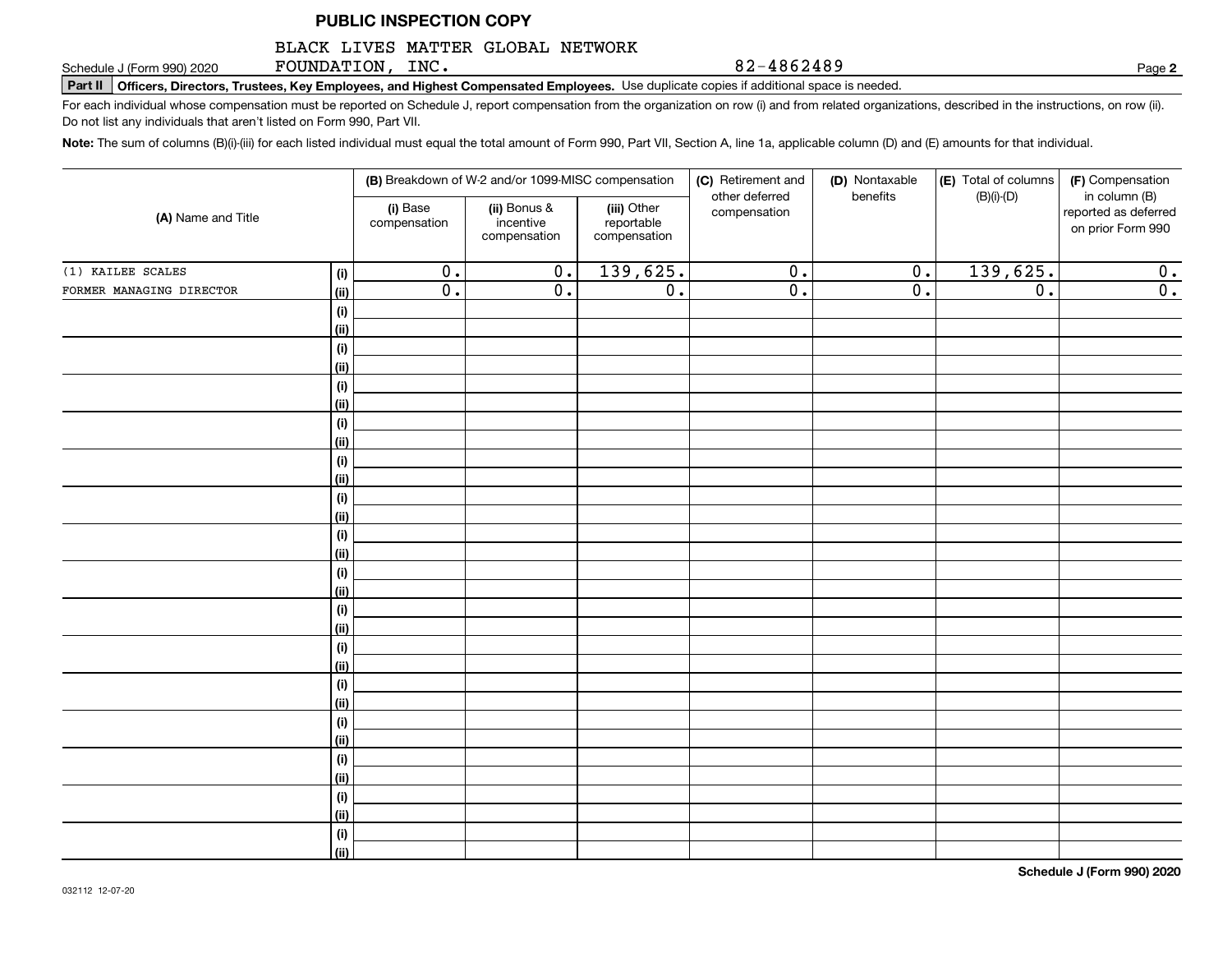FOUNDATION, INC.

#### BLACK LIVES MATTER GLOBAL NETWORK

Page 3

#### **Part III Supplemental Information**

Schedule J (Form 990) 2020 FOUNDATION, INC.<br>Part III Supplemental Information<br>Provide the information, explanation, or descriptions required for Part I, lines 1a, 1b, 3, 4a, 4b, 4c, 5a, 5b, 6a, 6b, 7, and 8, and for Part I

PART I, LINE 1A:

CHARTER TRAVEL FOR THE EXECUTIVE DIRECTOR WAS INCURRED DUE TO SECURITY

THREATS AND DURING THE COVID PANDEMIC. THIS TRAVEL WAS FOR ORGANIZATIONAL

PURPOSES. THE EXPENDITURE WAS VOLUNTARILY REIMBURSED SUBSEQUENT TO YEAR

END; THIS WAS NOT TAXABLE COMPENSATION.

PART I, LINE 1B:

THE EXPENDITURE WAS FOR ORGANIZATIONAL PURPOSES. THE DECISION MAKING

PROCESS WAS PERFORMED BY THE EXECUTIVE DIRECTOR AND MADE IN CONSIDERATION

OF SECURITY THREATS AND THE COVID PANDEMIC.

PART I, LINE 4A:

KAILEE SCALES DID NOT SERVE DURING THE FISCAL YEAR ENDED JUNE 30, 2021,

HOWEVER, SHE DID RECEIVE A SEVERANCE PAYMENT FOR CALENDAR YEAR 2020 IN THE

AMOUNT OF \$139,625. THE TERMS AND CONDITIONS OF THE ARRANGEMENT ARE

CONFIDENTIAL.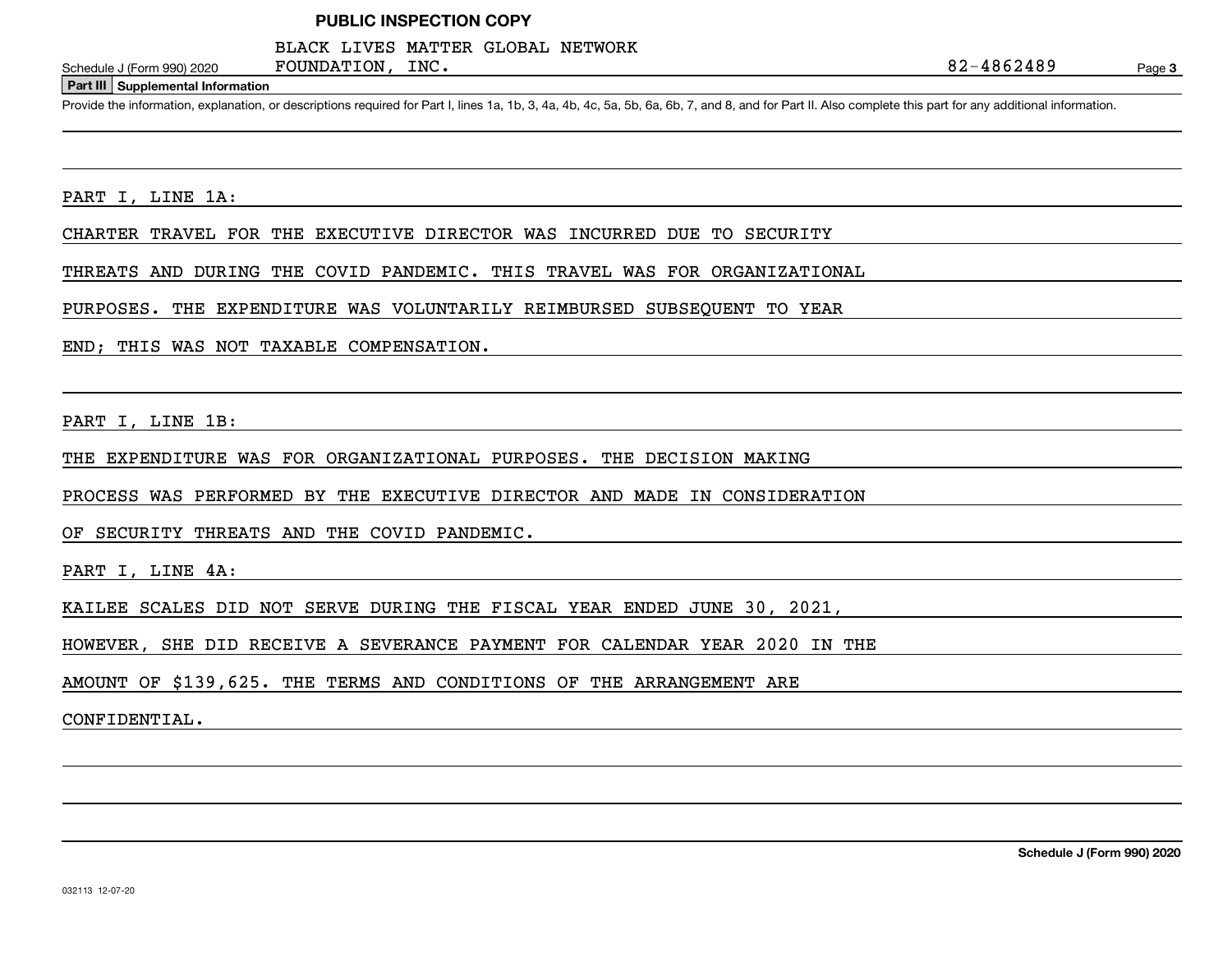| (Form 990 or 990-EZ)<br>Complete if the organization answered "Yes" on Form 990, Part IV, line 25a, 25b, 26, 27, 28a,<br>28b, or 28c, or Form 990-EZ, Part V, line 38a or 40b.<br>Attach to Form 990 or Form 990-EZ.<br><b>Open To Public</b><br>Department of the Treasury<br>Inspection<br>Go to www.irs.gov/Form990 for instructions and the latest information.<br>Name of the organization<br><b>Employer identification number</b><br>BLACK LIVES MATTER GLOBAL NETWORK<br>82-4862489<br>FOUNDATION, INC.<br>Part I<br>Excess Benefit Transactions (section 501(c)(3), section 501(c)(4), and section 501(c)(29) organizations only).<br>Complete if the organization answered "Yes" on Form 990, Part IV, line 25a or 25b, or Form 990-EZ, Part V, line 40b.<br>(b) Relationship between disqualified<br>(d) Corrected?<br>1<br>(a) Name of disqualified person<br>(c) Description of transaction<br>person and organization<br>No<br>Yes<br>PATRISSE CULLORS<br>USE OF REAL ESTATE<br>х<br>FOUNDER & EXECUTIVE<br>2 Enter the amount of tax incurred by the organization managers or disqualified persons during the year under<br>section 4958<br>$\blacktriangleright$ \$<br>Loans to and/or From Interested Persons.<br>Complete if the organization answered "Yes" on Form 990-EZ, Part V, line 38a or Form 990, Part IV, line 26; or if the organization<br>reported an amount on Form 990, Part X, line 5, 6, or 22.<br>(h) Approved<br>(d) Loan to or<br>(c) Purpose<br>(i) Written<br>(a) Name of<br>(b) Relationship<br>(e) Original<br>(f) Balance due<br>$(g)$ In<br>by board or<br>from the<br>with organization<br>of loan<br>principal amount<br>default?<br>agreement?<br>interested person<br>committee?<br>organization?<br><b>Yes</b><br>To From<br>Yes<br>Yes<br>No<br>No<br>No<br>73,523.<br>73,523.<br>PATRISSE CULLORFOUNDER<br>THIS WAS<br>X<br>х<br>х<br>х<br>73,523.<br>$\blacktriangleright$ \$<br>Total<br><b>Grants or Assistance Benefiting Interested Persons.</b><br>Part III<br>Complete if the organization answered "Yes" on Form 990, Part IV, line 27.<br>(a) Name of interested person<br>(d) Type of<br>(e) Purpose of<br>(c) Amount of<br>(b) Relationship between<br>assistance<br>assistance<br>assistance<br>interested person and<br>the organization | <b>SCHEDULE L</b>        |  |  | <b>Transactions With Interested Persons</b> |  |  | OMB No. 1545-0047 |  |
|----------------------------------------------------------------------------------------------------------------------------------------------------------------------------------------------------------------------------------------------------------------------------------------------------------------------------------------------------------------------------------------------------------------------------------------------------------------------------------------------------------------------------------------------------------------------------------------------------------------------------------------------------------------------------------------------------------------------------------------------------------------------------------------------------------------------------------------------------------------------------------------------------------------------------------------------------------------------------------------------------------------------------------------------------------------------------------------------------------------------------------------------------------------------------------------------------------------------------------------------------------------------------------------------------------------------------------------------------------------------------------------------------------------------------------------------------------------------------------------------------------------------------------------------------------------------------------------------------------------------------------------------------------------------------------------------------------------------------------------------------------------------------------------------------------------------------------------------------------------------------------------------------------------------------------------------------------------------------------------------------------------------------------------------------------------------------------------------------------------------------------------------------------------------------------------------------------------------------------------------------------------------------------------------------------|--------------------------|--|--|---------------------------------------------|--|--|-------------------|--|
| $\frac{390}{0}$ .                                                                                                                                                                                                                                                                                                                                                                                                                                                                                                                                                                                                                                                                                                                                                                                                                                                                                                                                                                                                                                                                                                                                                                                                                                                                                                                                                                                                                                                                                                                                                                                                                                                                                                                                                                                                                                                                                                                                                                                                                                                                                                                                                                                                                                                                                        |                          |  |  |                                             |  |  |                   |  |
|                                                                                                                                                                                                                                                                                                                                                                                                                                                                                                                                                                                                                                                                                                                                                                                                                                                                                                                                                                                                                                                                                                                                                                                                                                                                                                                                                                                                                                                                                                                                                                                                                                                                                                                                                                                                                                                                                                                                                                                                                                                                                                                                                                                                                                                                                                          |                          |  |  |                                             |  |  |                   |  |
|                                                                                                                                                                                                                                                                                                                                                                                                                                                                                                                                                                                                                                                                                                                                                                                                                                                                                                                                                                                                                                                                                                                                                                                                                                                                                                                                                                                                                                                                                                                                                                                                                                                                                                                                                                                                                                                                                                                                                                                                                                                                                                                                                                                                                                                                                                          | Internal Revenue Service |  |  |                                             |  |  |                   |  |
|                                                                                                                                                                                                                                                                                                                                                                                                                                                                                                                                                                                                                                                                                                                                                                                                                                                                                                                                                                                                                                                                                                                                                                                                                                                                                                                                                                                                                                                                                                                                                                                                                                                                                                                                                                                                                                                                                                                                                                                                                                                                                                                                                                                                                                                                                                          |                          |  |  |                                             |  |  |                   |  |
|                                                                                                                                                                                                                                                                                                                                                                                                                                                                                                                                                                                                                                                                                                                                                                                                                                                                                                                                                                                                                                                                                                                                                                                                                                                                                                                                                                                                                                                                                                                                                                                                                                                                                                                                                                                                                                                                                                                                                                                                                                                                                                                                                                                                                                                                                                          |                          |  |  |                                             |  |  |                   |  |
|                                                                                                                                                                                                                                                                                                                                                                                                                                                                                                                                                                                                                                                                                                                                                                                                                                                                                                                                                                                                                                                                                                                                                                                                                                                                                                                                                                                                                                                                                                                                                                                                                                                                                                                                                                                                                                                                                                                                                                                                                                                                                                                                                                                                                                                                                                          |                          |  |  |                                             |  |  |                   |  |
|                                                                                                                                                                                                                                                                                                                                                                                                                                                                                                                                                                                                                                                                                                                                                                                                                                                                                                                                                                                                                                                                                                                                                                                                                                                                                                                                                                                                                                                                                                                                                                                                                                                                                                                                                                                                                                                                                                                                                                                                                                                                                                                                                                                                                                                                                                          |                          |  |  |                                             |  |  |                   |  |
|                                                                                                                                                                                                                                                                                                                                                                                                                                                                                                                                                                                                                                                                                                                                                                                                                                                                                                                                                                                                                                                                                                                                                                                                                                                                                                                                                                                                                                                                                                                                                                                                                                                                                                                                                                                                                                                                                                                                                                                                                                                                                                                                                                                                                                                                                                          |                          |  |  |                                             |  |  |                   |  |
|                                                                                                                                                                                                                                                                                                                                                                                                                                                                                                                                                                                                                                                                                                                                                                                                                                                                                                                                                                                                                                                                                                                                                                                                                                                                                                                                                                                                                                                                                                                                                                                                                                                                                                                                                                                                                                                                                                                                                                                                                                                                                                                                                                                                                                                                                                          |                          |  |  |                                             |  |  |                   |  |
|                                                                                                                                                                                                                                                                                                                                                                                                                                                                                                                                                                                                                                                                                                                                                                                                                                                                                                                                                                                                                                                                                                                                                                                                                                                                                                                                                                                                                                                                                                                                                                                                                                                                                                                                                                                                                                                                                                                                                                                                                                                                                                                                                                                                                                                                                                          |                          |  |  |                                             |  |  |                   |  |
|                                                                                                                                                                                                                                                                                                                                                                                                                                                                                                                                                                                                                                                                                                                                                                                                                                                                                                                                                                                                                                                                                                                                                                                                                                                                                                                                                                                                                                                                                                                                                                                                                                                                                                                                                                                                                                                                                                                                                                                                                                                                                                                                                                                                                                                                                                          |                          |  |  |                                             |  |  |                   |  |
|                                                                                                                                                                                                                                                                                                                                                                                                                                                                                                                                                                                                                                                                                                                                                                                                                                                                                                                                                                                                                                                                                                                                                                                                                                                                                                                                                                                                                                                                                                                                                                                                                                                                                                                                                                                                                                                                                                                                                                                                                                                                                                                                                                                                                                                                                                          |                          |  |  |                                             |  |  |                   |  |
|                                                                                                                                                                                                                                                                                                                                                                                                                                                                                                                                                                                                                                                                                                                                                                                                                                                                                                                                                                                                                                                                                                                                                                                                                                                                                                                                                                                                                                                                                                                                                                                                                                                                                                                                                                                                                                                                                                                                                                                                                                                                                                                                                                                                                                                                                                          |                          |  |  |                                             |  |  |                   |  |
|                                                                                                                                                                                                                                                                                                                                                                                                                                                                                                                                                                                                                                                                                                                                                                                                                                                                                                                                                                                                                                                                                                                                                                                                                                                                                                                                                                                                                                                                                                                                                                                                                                                                                                                                                                                                                                                                                                                                                                                                                                                                                                                                                                                                                                                                                                          |                          |  |  |                                             |  |  |                   |  |
|                                                                                                                                                                                                                                                                                                                                                                                                                                                                                                                                                                                                                                                                                                                                                                                                                                                                                                                                                                                                                                                                                                                                                                                                                                                                                                                                                                                                                                                                                                                                                                                                                                                                                                                                                                                                                                                                                                                                                                                                                                                                                                                                                                                                                                                                                                          |                          |  |  |                                             |  |  |                   |  |
|                                                                                                                                                                                                                                                                                                                                                                                                                                                                                                                                                                                                                                                                                                                                                                                                                                                                                                                                                                                                                                                                                                                                                                                                                                                                                                                                                                                                                                                                                                                                                                                                                                                                                                                                                                                                                                                                                                                                                                                                                                                                                                                                                                                                                                                                                                          |                          |  |  |                                             |  |  |                   |  |
|                                                                                                                                                                                                                                                                                                                                                                                                                                                                                                                                                                                                                                                                                                                                                                                                                                                                                                                                                                                                                                                                                                                                                                                                                                                                                                                                                                                                                                                                                                                                                                                                                                                                                                                                                                                                                                                                                                                                                                                                                                                                                                                                                                                                                                                                                                          | Part II                  |  |  |                                             |  |  |                   |  |
|                                                                                                                                                                                                                                                                                                                                                                                                                                                                                                                                                                                                                                                                                                                                                                                                                                                                                                                                                                                                                                                                                                                                                                                                                                                                                                                                                                                                                                                                                                                                                                                                                                                                                                                                                                                                                                                                                                                                                                                                                                                                                                                                                                                                                                                                                                          |                          |  |  |                                             |  |  |                   |  |
|                                                                                                                                                                                                                                                                                                                                                                                                                                                                                                                                                                                                                                                                                                                                                                                                                                                                                                                                                                                                                                                                                                                                                                                                                                                                                                                                                                                                                                                                                                                                                                                                                                                                                                                                                                                                                                                                                                                                                                                                                                                                                                                                                                                                                                                                                                          |                          |  |  |                                             |  |  |                   |  |
|                                                                                                                                                                                                                                                                                                                                                                                                                                                                                                                                                                                                                                                                                                                                                                                                                                                                                                                                                                                                                                                                                                                                                                                                                                                                                                                                                                                                                                                                                                                                                                                                                                                                                                                                                                                                                                                                                                                                                                                                                                                                                                                                                                                                                                                                                                          |                          |  |  |                                             |  |  |                   |  |
|                                                                                                                                                                                                                                                                                                                                                                                                                                                                                                                                                                                                                                                                                                                                                                                                                                                                                                                                                                                                                                                                                                                                                                                                                                                                                                                                                                                                                                                                                                                                                                                                                                                                                                                                                                                                                                                                                                                                                                                                                                                                                                                                                                                                                                                                                                          |                          |  |  |                                             |  |  |                   |  |
|                                                                                                                                                                                                                                                                                                                                                                                                                                                                                                                                                                                                                                                                                                                                                                                                                                                                                                                                                                                                                                                                                                                                                                                                                                                                                                                                                                                                                                                                                                                                                                                                                                                                                                                                                                                                                                                                                                                                                                                                                                                                                                                                                                                                                                                                                                          |                          |  |  |                                             |  |  |                   |  |
|                                                                                                                                                                                                                                                                                                                                                                                                                                                                                                                                                                                                                                                                                                                                                                                                                                                                                                                                                                                                                                                                                                                                                                                                                                                                                                                                                                                                                                                                                                                                                                                                                                                                                                                                                                                                                                                                                                                                                                                                                                                                                                                                                                                                                                                                                                          |                          |  |  |                                             |  |  |                   |  |
|                                                                                                                                                                                                                                                                                                                                                                                                                                                                                                                                                                                                                                                                                                                                                                                                                                                                                                                                                                                                                                                                                                                                                                                                                                                                                                                                                                                                                                                                                                                                                                                                                                                                                                                                                                                                                                                                                                                                                                                                                                                                                                                                                                                                                                                                                                          |                          |  |  |                                             |  |  |                   |  |
|                                                                                                                                                                                                                                                                                                                                                                                                                                                                                                                                                                                                                                                                                                                                                                                                                                                                                                                                                                                                                                                                                                                                                                                                                                                                                                                                                                                                                                                                                                                                                                                                                                                                                                                                                                                                                                                                                                                                                                                                                                                                                                                                                                                                                                                                                                          |                          |  |  |                                             |  |  |                   |  |
|                                                                                                                                                                                                                                                                                                                                                                                                                                                                                                                                                                                                                                                                                                                                                                                                                                                                                                                                                                                                                                                                                                                                                                                                                                                                                                                                                                                                                                                                                                                                                                                                                                                                                                                                                                                                                                                                                                                                                                                                                                                                                                                                                                                                                                                                                                          |                          |  |  |                                             |  |  |                   |  |
|                                                                                                                                                                                                                                                                                                                                                                                                                                                                                                                                                                                                                                                                                                                                                                                                                                                                                                                                                                                                                                                                                                                                                                                                                                                                                                                                                                                                                                                                                                                                                                                                                                                                                                                                                                                                                                                                                                                                                                                                                                                                                                                                                                                                                                                                                                          |                          |  |  |                                             |  |  |                   |  |
|                                                                                                                                                                                                                                                                                                                                                                                                                                                                                                                                                                                                                                                                                                                                                                                                                                                                                                                                                                                                                                                                                                                                                                                                                                                                                                                                                                                                                                                                                                                                                                                                                                                                                                                                                                                                                                                                                                                                                                                                                                                                                                                                                                                                                                                                                                          |                          |  |  |                                             |  |  |                   |  |
|                                                                                                                                                                                                                                                                                                                                                                                                                                                                                                                                                                                                                                                                                                                                                                                                                                                                                                                                                                                                                                                                                                                                                                                                                                                                                                                                                                                                                                                                                                                                                                                                                                                                                                                                                                                                                                                                                                                                                                                                                                                                                                                                                                                                                                                                                                          |                          |  |  |                                             |  |  |                   |  |
|                                                                                                                                                                                                                                                                                                                                                                                                                                                                                                                                                                                                                                                                                                                                                                                                                                                                                                                                                                                                                                                                                                                                                                                                                                                                                                                                                                                                                                                                                                                                                                                                                                                                                                                                                                                                                                                                                                                                                                                                                                                                                                                                                                                                                                                                                                          |                          |  |  |                                             |  |  |                   |  |
|                                                                                                                                                                                                                                                                                                                                                                                                                                                                                                                                                                                                                                                                                                                                                                                                                                                                                                                                                                                                                                                                                                                                                                                                                                                                                                                                                                                                                                                                                                                                                                                                                                                                                                                                                                                                                                                                                                                                                                                                                                                                                                                                                                                                                                                                                                          |                          |  |  |                                             |  |  |                   |  |
|                                                                                                                                                                                                                                                                                                                                                                                                                                                                                                                                                                                                                                                                                                                                                                                                                                                                                                                                                                                                                                                                                                                                                                                                                                                                                                                                                                                                                                                                                                                                                                                                                                                                                                                                                                                                                                                                                                                                                                                                                                                                                                                                                                                                                                                                                                          |                          |  |  |                                             |  |  |                   |  |
|                                                                                                                                                                                                                                                                                                                                                                                                                                                                                                                                                                                                                                                                                                                                                                                                                                                                                                                                                                                                                                                                                                                                                                                                                                                                                                                                                                                                                                                                                                                                                                                                                                                                                                                                                                                                                                                                                                                                                                                                                                                                                                                                                                                                                                                                                                          |                          |  |  |                                             |  |  |                   |  |
|                                                                                                                                                                                                                                                                                                                                                                                                                                                                                                                                                                                                                                                                                                                                                                                                                                                                                                                                                                                                                                                                                                                                                                                                                                                                                                                                                                                                                                                                                                                                                                                                                                                                                                                                                                                                                                                                                                                                                                                                                                                                                                                                                                                                                                                                                                          |                          |  |  |                                             |  |  |                   |  |
|                                                                                                                                                                                                                                                                                                                                                                                                                                                                                                                                                                                                                                                                                                                                                                                                                                                                                                                                                                                                                                                                                                                                                                                                                                                                                                                                                                                                                                                                                                                                                                                                                                                                                                                                                                                                                                                                                                                                                                                                                                                                                                                                                                                                                                                                                                          |                          |  |  |                                             |  |  |                   |  |
|                                                                                                                                                                                                                                                                                                                                                                                                                                                                                                                                                                                                                                                                                                                                                                                                                                                                                                                                                                                                                                                                                                                                                                                                                                                                                                                                                                                                                                                                                                                                                                                                                                                                                                                                                                                                                                                                                                                                                                                                                                                                                                                                                                                                                                                                                                          |                          |  |  |                                             |  |  |                   |  |
|                                                                                                                                                                                                                                                                                                                                                                                                                                                                                                                                                                                                                                                                                                                                                                                                                                                                                                                                                                                                                                                                                                                                                                                                                                                                                                                                                                                                                                                                                                                                                                                                                                                                                                                                                                                                                                                                                                                                                                                                                                                                                                                                                                                                                                                                                                          |                          |  |  |                                             |  |  |                   |  |
|                                                                                                                                                                                                                                                                                                                                                                                                                                                                                                                                                                                                                                                                                                                                                                                                                                                                                                                                                                                                                                                                                                                                                                                                                                                                                                                                                                                                                                                                                                                                                                                                                                                                                                                                                                                                                                                                                                                                                                                                                                                                                                                                                                                                                                                                                                          |                          |  |  |                                             |  |  |                   |  |
|                                                                                                                                                                                                                                                                                                                                                                                                                                                                                                                                                                                                                                                                                                                                                                                                                                                                                                                                                                                                                                                                                                                                                                                                                                                                                                                                                                                                                                                                                                                                                                                                                                                                                                                                                                                                                                                                                                                                                                                                                                                                                                                                                                                                                                                                                                          |                          |  |  |                                             |  |  |                   |  |
|                                                                                                                                                                                                                                                                                                                                                                                                                                                                                                                                                                                                                                                                                                                                                                                                                                                                                                                                                                                                                                                                                                                                                                                                                                                                                                                                                                                                                                                                                                                                                                                                                                                                                                                                                                                                                                                                                                                                                                                                                                                                                                                                                                                                                                                                                                          |                          |  |  |                                             |  |  |                   |  |
|                                                                                                                                                                                                                                                                                                                                                                                                                                                                                                                                                                                                                                                                                                                                                                                                                                                                                                                                                                                                                                                                                                                                                                                                                                                                                                                                                                                                                                                                                                                                                                                                                                                                                                                                                                                                                                                                                                                                                                                                                                                                                                                                                                                                                                                                                                          |                          |  |  |                                             |  |  |                   |  |
|                                                                                                                                                                                                                                                                                                                                                                                                                                                                                                                                                                                                                                                                                                                                                                                                                                                                                                                                                                                                                                                                                                                                                                                                                                                                                                                                                                                                                                                                                                                                                                                                                                                                                                                                                                                                                                                                                                                                                                                                                                                                                                                                                                                                                                                                                                          |                          |  |  |                                             |  |  |                   |  |

LHA For Paperwork Reduction Act Notice, see the Instructions for Form 990 or 990-EZ. Schedule L (Form 990 or 990-EZ) 2020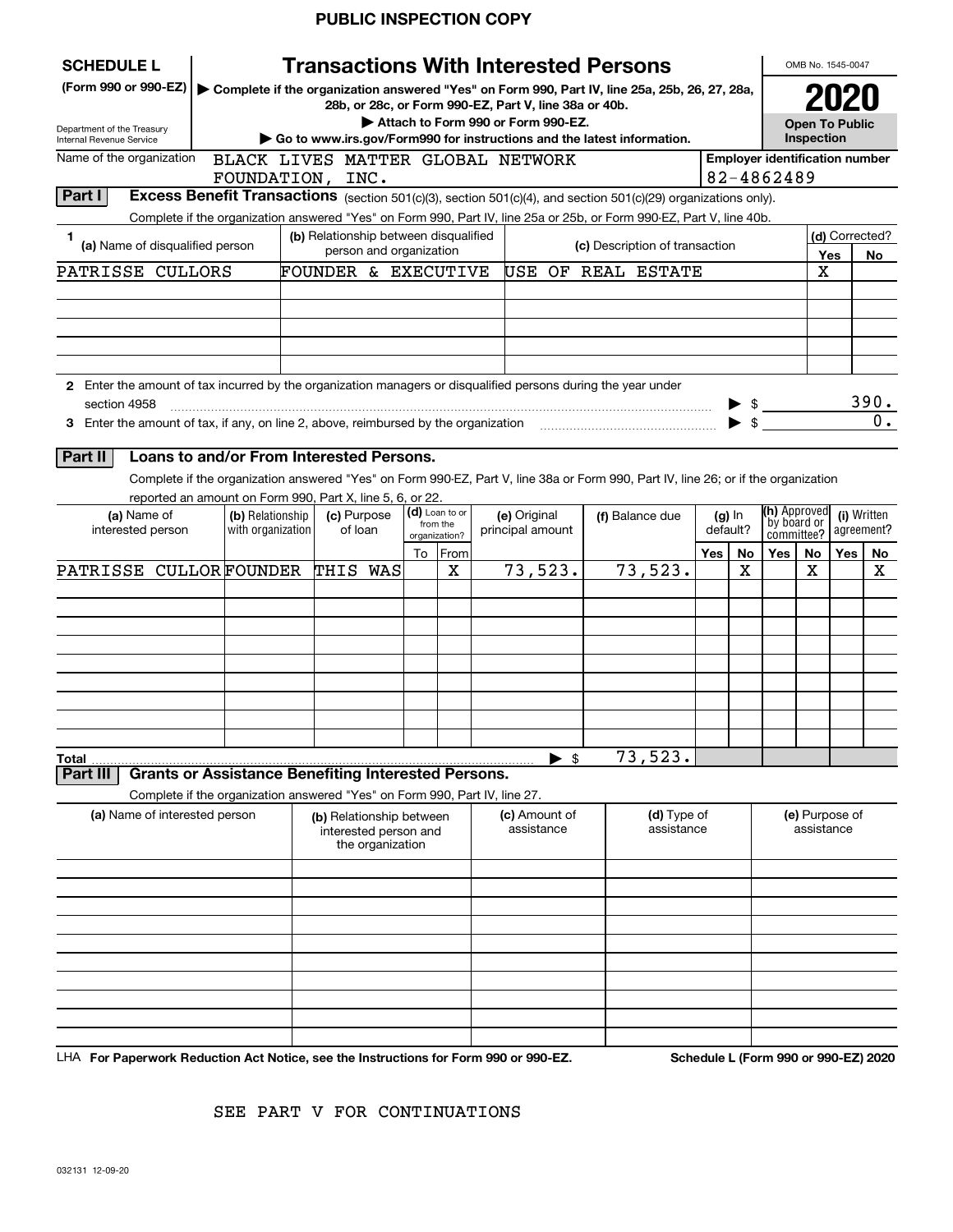#### Schedule L (Form 990 or 990-EZ) 2020 Page FOUNDATION, INC. BLACK LIVES MATTER GLOBAL NETWORK

**(e)**  Sharing of **(a)** Name of interested person **Relationship between interested (c)** Amount of **(d) (d) Yes No** Complete if the organization answered "Yes" on Form 990, Part IV, line 28a, 28b, or 28c. organization's revenues?person and the organization (c) Amount of transaction(d) Description of transaction**Part IV** Business Transactions Involving Interested Persons. PAUL CULLORS, CULLORS PROT FAMILY MEMBER OF FO 840,993. PROFESSIONA

#### **Part V Supplemental Information.**

Provide additional information for responses to questions on Schedule L (see instructions).

#### SCHEDULE L, PART I, EXCESS BENEFIT TRANSACTIONS:

(A) NAME OF PERSON: PATRISSE CULLORS

(B) RELATIONSHIP WITH DISQUALIFIED PERSON: FOUNDER & EXECUTIVE DIRECTOR

SCHEDULE L, PART II, LOANS TO AND FROM INTERESTED PERSONS:

(A) NAME OF PERSON: PATRISSE CULLORS

(B) RELATIONSHIP WITH ORGANIZATION: FOUNDER & EXECUTIVE DIRECTOR

(C) PURPOSE OF LOAN: THIS WAS NOT A LOAN; INCLUDES OTHER RECEIVABLES FOR

TRAVEL & REIMBURSEMENTS

SCH L, PART IV, BUSINESS TRANSACTIONS INVOLVING INTERESTED PERSONS:

(A) NAME OF PERSON: PAUL CULLORS, CULLORS PROTECTION LLC

(B) RELATIONSHIP BETWEEN INTERESTED PERSON AND ORGANIZATION:

FAMILY MEMBER OF FOUNDER & EXECUTIVE DIRECTOR

(D) DESCRIPTION OF TRANSACTION: PROFESSIONAL SECURITY SERVICES

SCHEDULE L, PART II:

CHARTER TRAVEL FOR THE EXECUTIVE DIRECTOR WAS INCURRED DUE TO SECURITY

THREATS AND DURING THE COVID PANDEMIC. THIS TRAVEL WAS FOR

#### ORGANIZATIONAL PURPOSES. THE EXPENDITURE WAS VOLUNTARILY REIMBURSED

**Schedule L (Form 990 or 990-EZ) 2020**

**2**82-4862489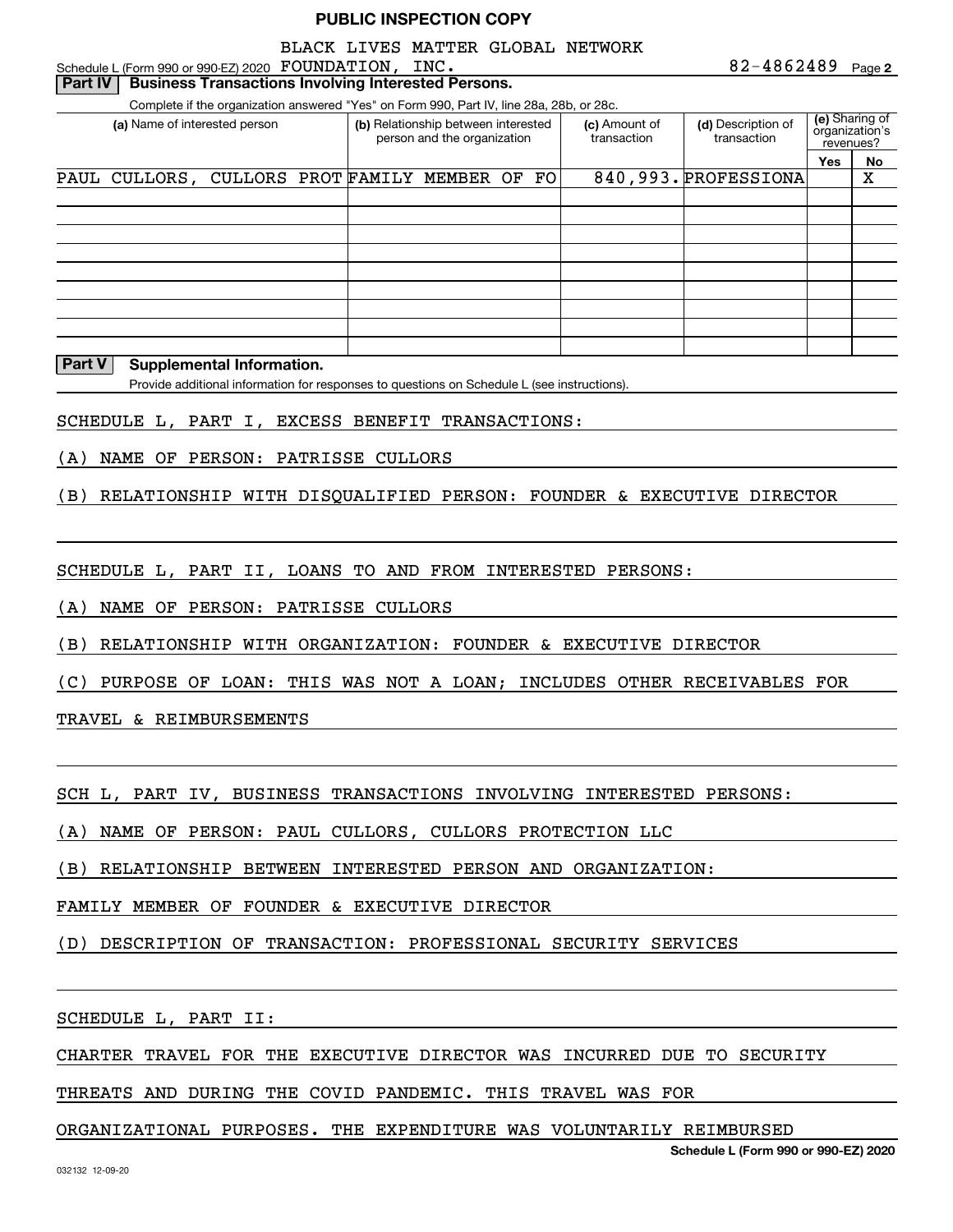| <b>PUBLIC INSPECTION COPY</b> |  |
|-------------------------------|--|
|-------------------------------|--|

BLACK LIVES MATTER GLOBAL NETWORK

|               | Schedule L (Form 990 or 990-EZ) | FOUNDATION, INC. | $82 - 4862489$ Page 2 |  |
|---------------|---------------------------------|------------------|-----------------------|--|
| <b>Part V</b> | Supplemental Information        |                  |                       |  |

Complete this part to provide additional information for responses to questions on Schedule L (see instructions).

SUBSEQUENT TO YEAR END.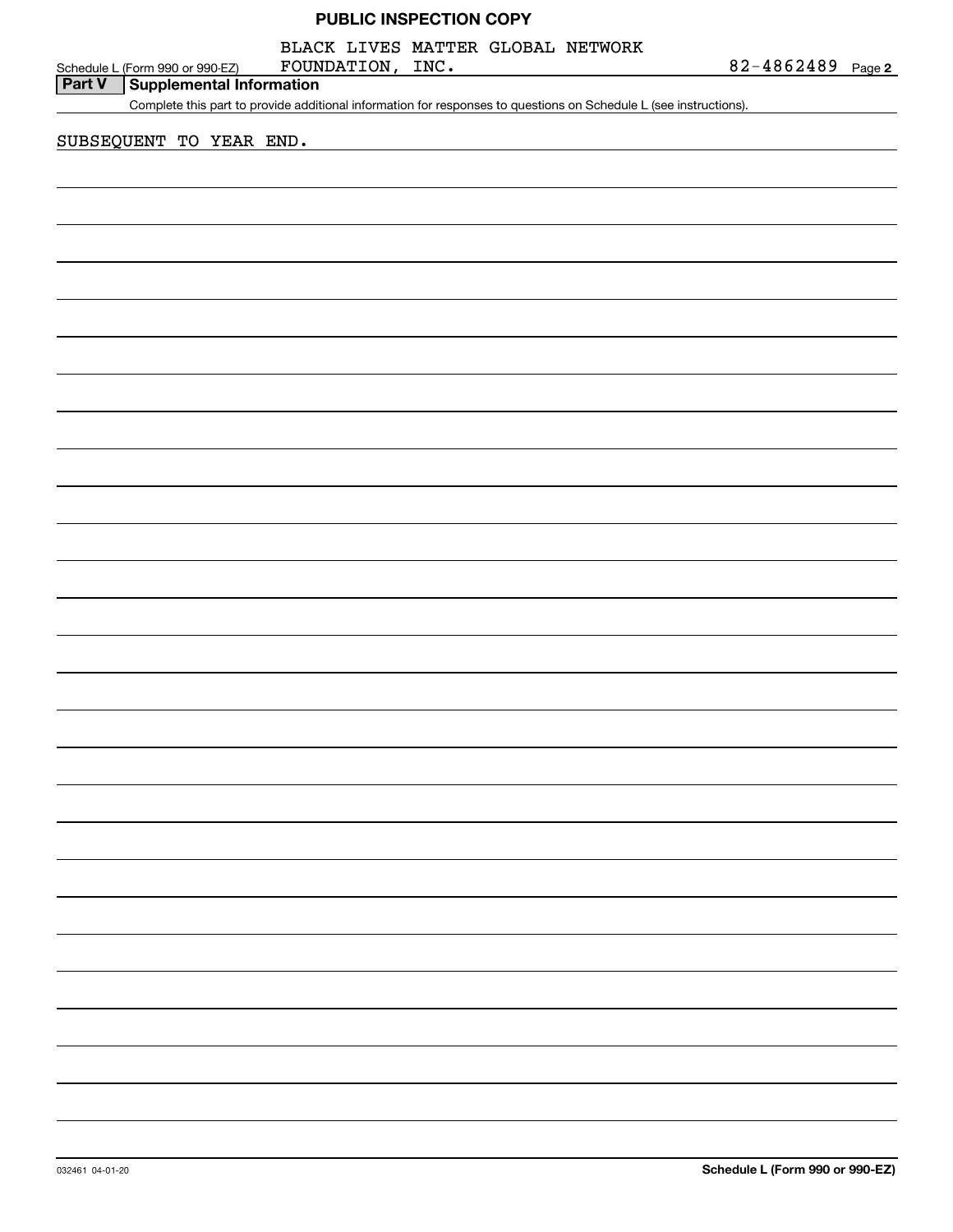**(Form 990 or 990-EZ)**

Department of the Treasury Internal Revenue Service Name of the organization

**Complete to provide information for responses to specific questions on Form 990 or 990-EZ or to provide any additional information. | Attach to Form 990 or 990-EZ. | Go to www.irs.gov/Form990 for the latest information. SCHEDULE O Supplemental Information to Form 990 or 990-EZ** FOUNDATION, INC. 82-4862489 BLACK LIVES MATTER GLOBAL NETWORK



FORM 990, PAGE 1:

BLACK LIVES MATTER GLOBAL NETWORK FOUNDATION, INC. ("BLMGNF")

INCORPORATED IN 2017 IN DELAWARE. THE ORGANIZATION RECEIVED TAX-EXEMPT

STATUS EFFECTIVE AUGUST 28, 2020. PRIOR TO OBTAINING ITS OWN TAX-EXEMPT

STATUS, BLMGNF WAS A FISCALLY SPONSORED PROJECT OF THOUSAND CURRENTS, A

501(C)(3) PUBLICLY SUPPORTED CHARITABLE ORGANIZATION.

FORM 990, PART III, LINE 1, DESCRIPTION OF ORGANIZATION MISSION:

BLACK LIVES MATTER GLOBAL NETWORK FOUNDATION IMAGINES A WORLD WHERE

BLACK PEOPLE ACROSS THE DIASPORA THRIVE, EXPERIENCE JOY, AND ARE NOT

DEFINED BY THEIR STRUGGLES. BY ACHIEVING LIBERATION, WE ENVISION A

FUTURE THAT IS FULLY DIVESTED FROM POLICE, PRISONS, AND ALL PUNISHMENT

PARADIGMS TO BE REPLACED WITH INVESTMENT INTO JUSTICE, JOY, AND

CULTURE.

FORM 990, PART III, LINE 4C, PROGRAM SERVICE ACCOMPLISHMENTS:

ADVISORY COUNCIL; CREATE AND CURATE ARTISTIC PERFORMANCES (FILM,

TELEVISION, THEATER, ETC.); AND RUN A FELLOWSHIP PROGRAM, WHERE WE WILL

SPONSOR ARTISTS ALIGNED WITH OUR MISSION.

FORM 990, PART III, LINE 4D, OTHER PROGRAM SERVICES:

LHA For Paperwork Reduction Act Notice, see the Instructions for Form 990 or 990-EZ. Schedule O (Form 990 or 990-EZ) 2020 POLICY - WE ARE INTERVENING ON EXISTING POLICIES AND NEW POLICIES TO BENEFIT BLACK PEOPLE BY REIMAGINING PUBLIC SAFETY, COMMUNITY CARE, AND HOW WE SPEND MONEY AS A SOCIETY. WE ARE SHAPING INTELLECTUAL DISCOURSE AND IMPACTING PUBLIC POLICY UNIQUELY FROM A BLACK AND PEOPLE OF COLOR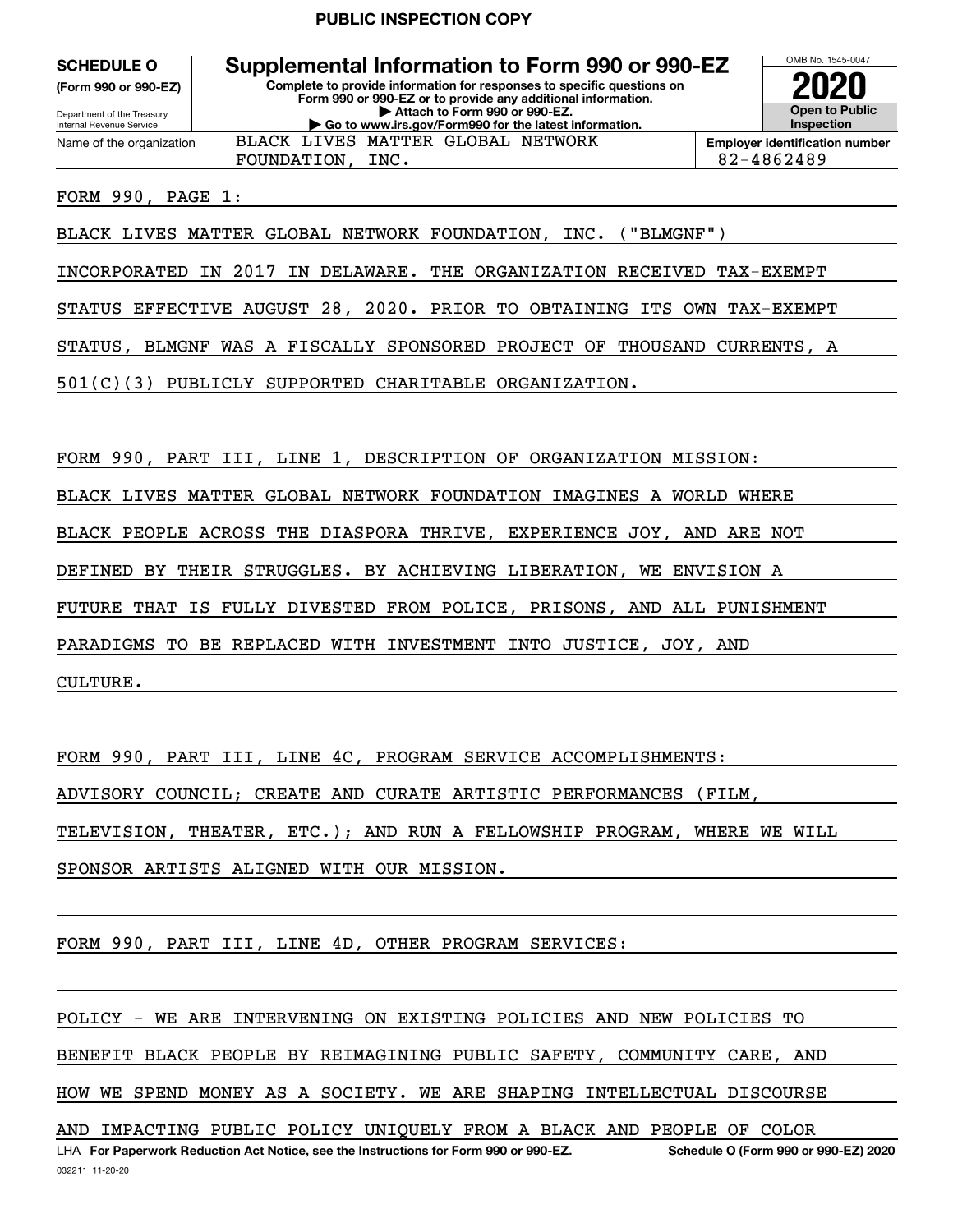| Schedule O (Form 990 or 990-EZ) 2020                          |                  |                           |  |               | Page 2                                              |
|---------------------------------------------------------------|------------------|---------------------------|--|---------------|-----------------------------------------------------|
| Name of the organization BLACK LIVES MATTER GLOBAL NETWORK    | FOUNDATION, INC. |                           |  |               | <b>Employer identification number</b><br>82-4862489 |
| PERSPECTIVE IN THE UNITED STATES AND THROUGHOUT THE DIASPORA. |                  |                           |  |               |                                                     |
| EXPENSES \$ 1,346,558.                                        |                  | INCLUDING GRANTS OF \$ 0. |  | REVENUE \$ 0. |                                                     |

INVESTMENT - WE ARE INVESTING IN SOLUTIONS THAT ARE FOR US BY US AND

ALLOW BLACK PEOPLE TO GAIN INDEPENDENCE FROM SYSTEMS THAT DON'T CENTER

THE NEEDS OF BLACK PEOPLE, SO WE HAVE THE POWER TO DREAM BIG AND CREATE

THE COMMUNITY WE WANT AND NEED TO FLOURISH, GROW, AND THRIVE.

EXPENSES \$ 230,887. INCLUDING GRANTS OF \$ 0. REVENUE \$ 0.

THINK TANK - WE ARE INVESTING IN RESEARCH ON BLACK LIFE AND CREATIVE

SOLUTIONS THAT CAN BE USED TO INFLUENCE DEEPER INVESTMENTS AND POLICY

MAKING. WE ARE LEADING PUBLIC EDUCATION CAMPAIGNS TO IMPROVE AND CHANGE

THE MATERIAL CONDITIONS FOR ALL PEOPLE, THROUGH BILLBOARDS AND A

DIGITAL VIDEO SERIES FOCUSING ON RACIAL INJUSTICE, POLICE BRUTALITY,

CRIMINAL JUSTICE REFORM, BLACK IMMIGRATION, ECONOMIC INJUSTICE,

LGBTQIA+ AND HUMAN RIGHTS, ENVIRONMENTAL INJUSTICE, ACCESS TO

HEALTHCARE, ACCESS TO QUALITY EDUCATION, AND VOTING RIGHTS AND

SUPPRESSION. THIS PROGRAM WILL INCLUDE NON-PARTISAN VOTER EDUCATION

CAMPAIGNS.

EXPENSES \$ 95,381. INCLUDING GRANTS OF \$ 0. REVENUE \$ 0.

FORM 990, PART VI, SECTION A, LINE 8A:

PER DELAWARE LAW, THE BOARD CONSISTED OF ONE VOTING DIRECTOR. AS SUCH, NO

BOARD MEETINGS WERE HELD DURING THE FISCAL YEAR ENDING JUNE 30, 2021.

#### FORM 990, PART VI, SECTION A, LINE 8B:

THERE WERE NO COMMITTEES WITH AUTHORITY TO ACT ON BEHALF OF THE GOVERNING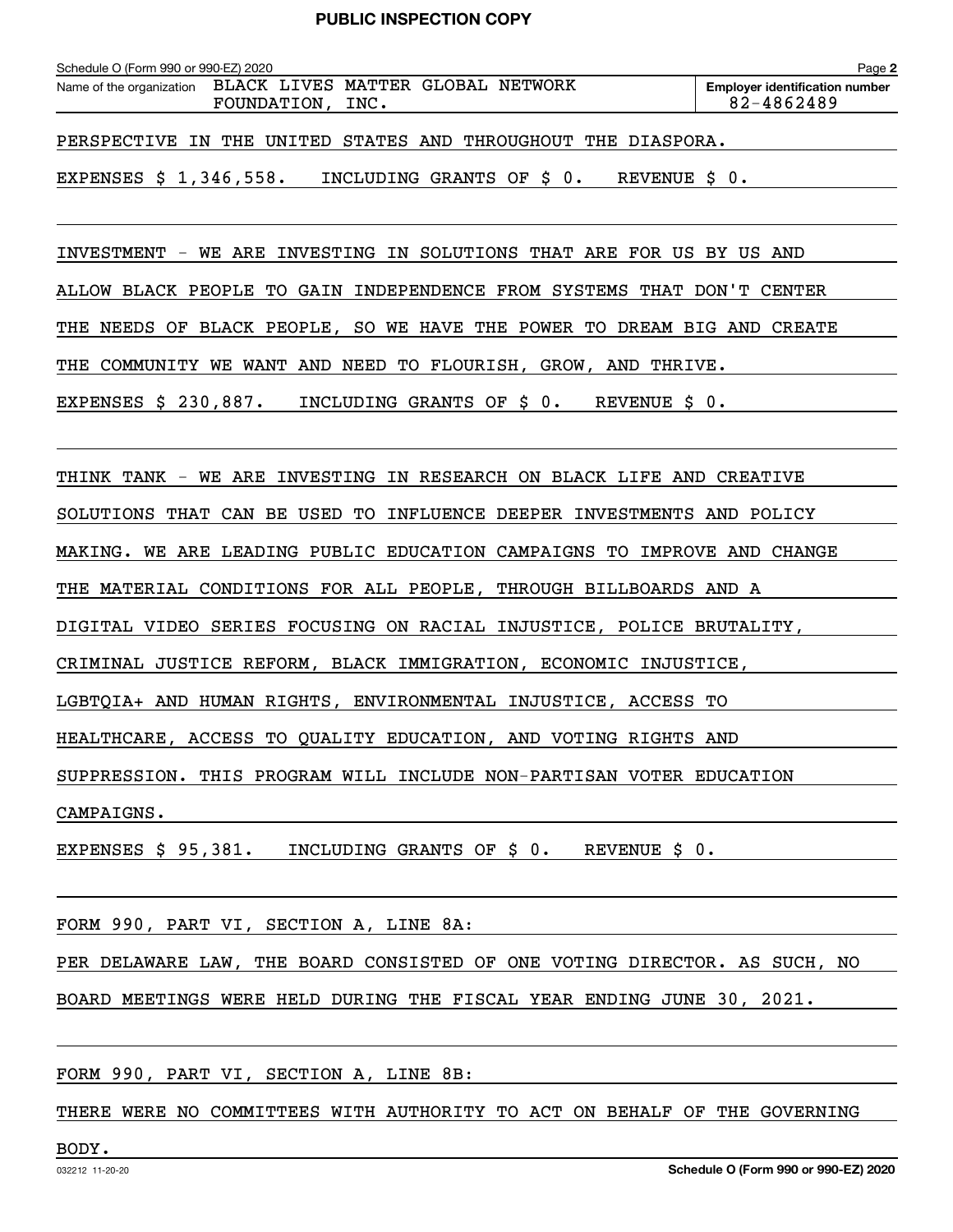| Schedule O (Form 990 or 990-EZ) 2020 |             |      |                                   | Page 2                                |
|--------------------------------------|-------------|------|-----------------------------------|---------------------------------------|
| Name of the organization             |             |      | BLACK LIVES MATTER GLOBAL NETWORK | <b>Employer identification number</b> |
|                                      | FOUNDATION, | INC. |                                   | 82-4862489                            |

FORM 990, PART VI, SECTION B, LINE 11B:

THE FORM 990 REVIEW PROCESS INCLUDES PROVIDING A FULL COPY TO THE THREE

CURRENT VOTING BOARD MEMBERS FOR REVIEW AND COMMENT PRIOR TO FILING WITH

THE INTERNAL REVENUE SERVICE.

FORM 990, PART VI, SECTION B, LINE 12C:

THE ORGANIZATION USES ANNUAL STATEMENTS TO MONITOR THE POLICY AND

COMMUNICATES THAT SIGNERS MUST READ THE POLICY AND COMPLY. THEY ALSO

CONFIRM THEIR UNDERSTANDING THAT THE ORGANIZATION IS CHARITABLE AND IN

ORDER TO MAINTAIN ITS FEDERAL TAX EXEMPTION IT MUST ENGAGE PRIMARILY IN

ACTIVITIES THAT ACCOMPLISH ONE OR MORE OF ITS TAX-EXEMPT PURPOSES.

FORM 990, PART VI, LINE 17, LIST OF STATES RECEIVING COPY OF FORM 990:

AR,CA,FL,GA,IL,KS,KY,MD,MA,MI,MN,NH,NY,NC,ND,OR,PA,RI,SC,TN,VA,WV,WI,AL,HI NM,NJ,UT

FORM 990, PART VI, SECTION C, LINE 18:

THE ORGANIZATION COMPLIES WITH THE REQUIREMENTS TO MAKE CERTAIN DOCUMENTS

AVAILABLE FOR PUBLIC INSPECTION.

FORM 990, PART VI, SECTION C, LINE 19:

THE ORGANIZATION PLANS TO MAKE ITS AUDITED FINANCIAL STATEMENTS AVAILABLE TO THE PUBLIC.

FORM 990, PART VI, SECTION B, LINE 10:

BLMGNF WORKS WITH AND HAS MADE GRANTS TO SEVERAL BLACK LIVES MATTERS

ORGANIZATIONS. THESE ORGANIZATIONS ARE ALL STAND ALONE ENTITIES OR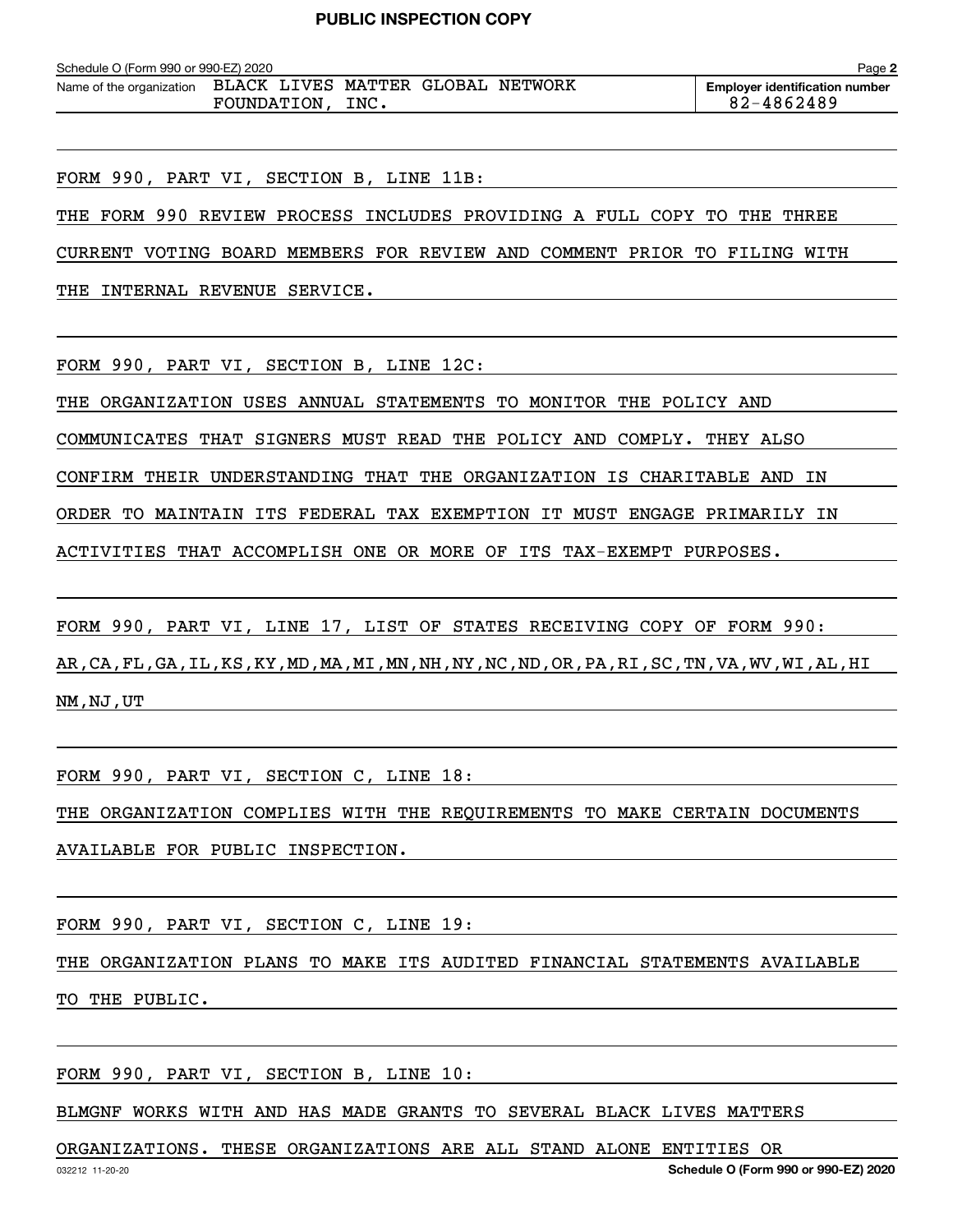|                                                               | Schedule O (Form 990 or 990-EZ) 2020 |                                   | Page 2                                |
|---------------------------------------------------------------|--------------------------------------|-----------------------------------|---------------------------------------|
| Name of the organization<br>82-4862489<br>INC.<br>FOUNDATION, |                                      | BLACK LIVES MATTER GLOBAL NETWORK | <b>Emplover identification number</b> |

FISCALLY SPONSORED BY OTHER CHARITABLE ORGANIZATIONS. AS SUCH, THERE

ARE NO WRITTEN POLICIES OR PROCEDURES FOR CONTROL OR SUPERVISION OF

THESE ORGANIZATIONS.

FORM 990, PART VII, SECTION A, LINE 1A:

THE FOUNDER & EXECUTIVE DIRECTOR SERVED AS AN UNPAID VOLUNTEER TO

BLMGNF.

FORM 990, PART VII, SECTION B, LINE 1:

DESCRIPTION OF SERVICES FOR BOWERS CONSULTING FIRM:

PROVIDED SERVICES INCLUDE: ADMINISTRATIVE SUPPORT, GENERAL CONSULTING,

STRATEGY, DESIGN, COMMUNICATIONS, DATA, DIGITAL, ADVOCACY, TRAINING,

MESSAGE DEVELOPMENT, COPYWRITING, EXECUTIVE COACHING AND SUPPORT, TV

AND DIGITAL PRODUCTION SUPPORT, CAMPAIGN AND PROGRAM MANAGEMENT,

PROJECT MANAGEMENT, FUNDRAISING, DEVELOPMENT SUPPORT, AND STAFF

MANAGEMENT UNDER THE DIRECTION OF THE EXECUTIVE DIRECTOR.

FORM 990, PART VIII LINE 3 AND PART X LINE 11:

AFTER A RIGOROUS PROCESS, BLMGNF SELECTED AN ADVISOR AND INVESTED

\$32,000,000 DURING THE MONTH ENDED JUNE 30, 2021.

FORM 990, PART IX, LINE 11G, OTHER FEES:

CONSULTING:

PROGRAM SERVICE EXPENSES 1,020,815.

MANAGEMENT AND GENERAL EXPENSES 608,561.

#### FUNDRAISING EXPENSES 418,725.

 $\verb|TOTAL EXPENSES|2.048.101.$ 

**Schedule O (Form 990 or 990-EZ) 2020**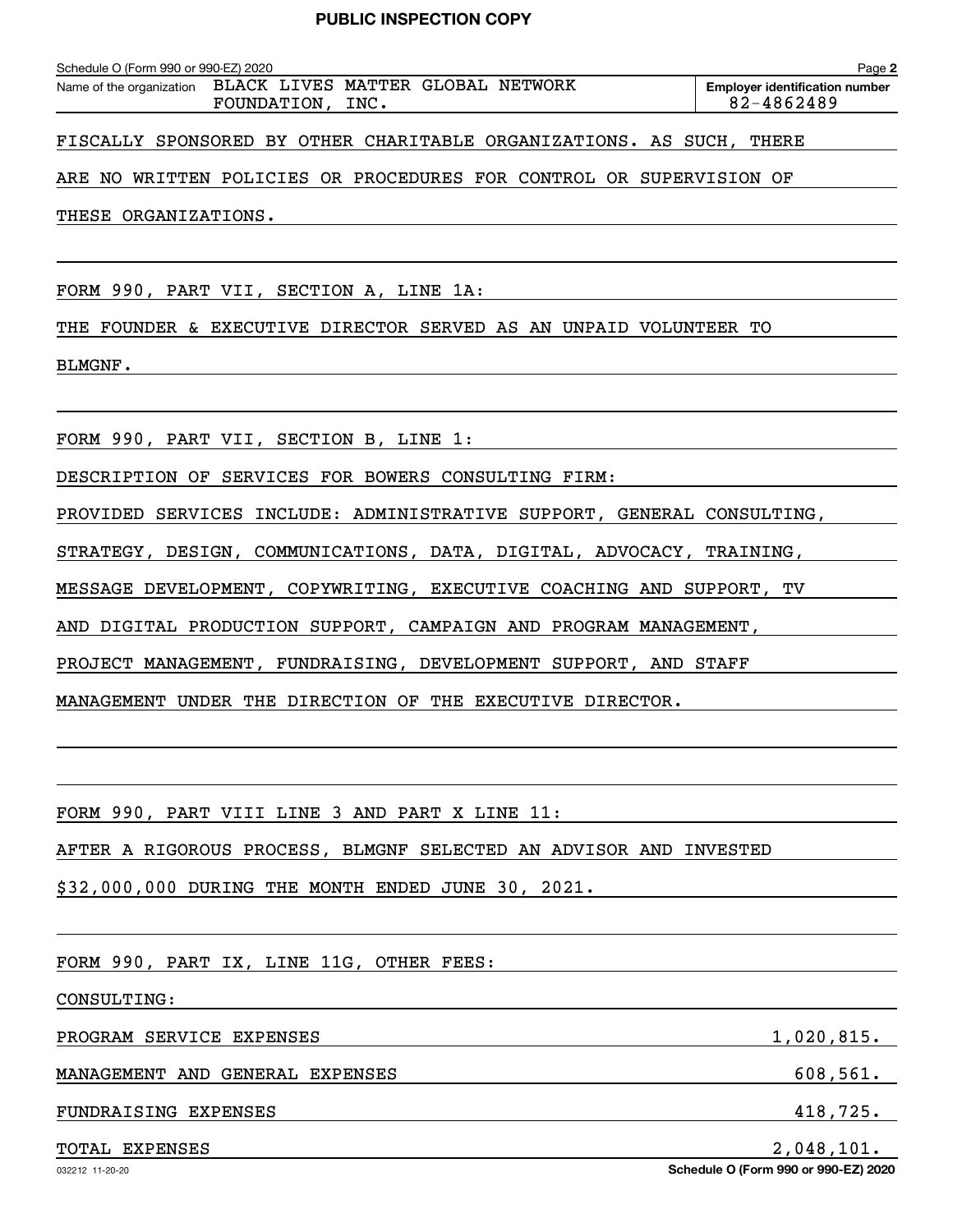| Schedule O (Form 990 or 990-EZ) 2020<br>BLACK LIVES MATTER GLOBAL NETWORK<br>Name of the organization | Page 2<br><b>Employer identification number</b> |
|-------------------------------------------------------------------------------------------------------|-------------------------------------------------|
| FOUNDATION, INC.                                                                                      | 82-4862489                                      |
| SECURITY:                                                                                             |                                                 |
| PROGRAM SERVICE EXPENSES                                                                              | 0.                                              |
| MANAGEMENT AND GENERAL EXPENSES                                                                       | 1,383,048.                                      |
| FUNDRAISING EXPENSES                                                                                  | 0.                                              |
| TOTAL EXPENSES                                                                                        | 1,383,048.                                      |
| DESIGN & MEDIA:                                                                                       |                                                 |
| PROGRAM SERVICE EXPENSES                                                                              | 1,999,098.                                      |
| MANAGEMENT AND GENERAL EXPENSES                                                                       | 10,000.                                         |
| FUNDRAISING EXPENSES                                                                                  | 0.                                              |
| TOTAL EXPENSES                                                                                        | 2,009,098.                                      |
|                                                                                                       |                                                 |
| COMMUNICATIONS:                                                                                       |                                                 |
| PROGRAM SERVICE EXPENSES                                                                              | 1,730,616.                                      |
| MANAGEMENT AND GENERAL EXPENSES                                                                       | 420,258.                                        |
| FUNDRAISING EXPENSES                                                                                  | 51,721.                                         |
| TOTAL EXPENSES                                                                                        | 2, 202, 595.                                    |
| PAYROLL SERVICE:                                                                                      |                                                 |
| PROGRAM SERVICE EXPENSES                                                                              | 0.                                              |
| MANAGEMENT AND GENERAL EXPENSES                                                                       | 5,926.                                          |
| FUNDRAISING EXPENSES                                                                                  | $\mathbf 0$ .                                   |
| TOTAL EXPENSES                                                                                        | 5,926.                                          |
| TOTAL OTHER FEES ON FORM 990, PART IX, LINE 11G, COL A                                                | 7,648,768.                                      |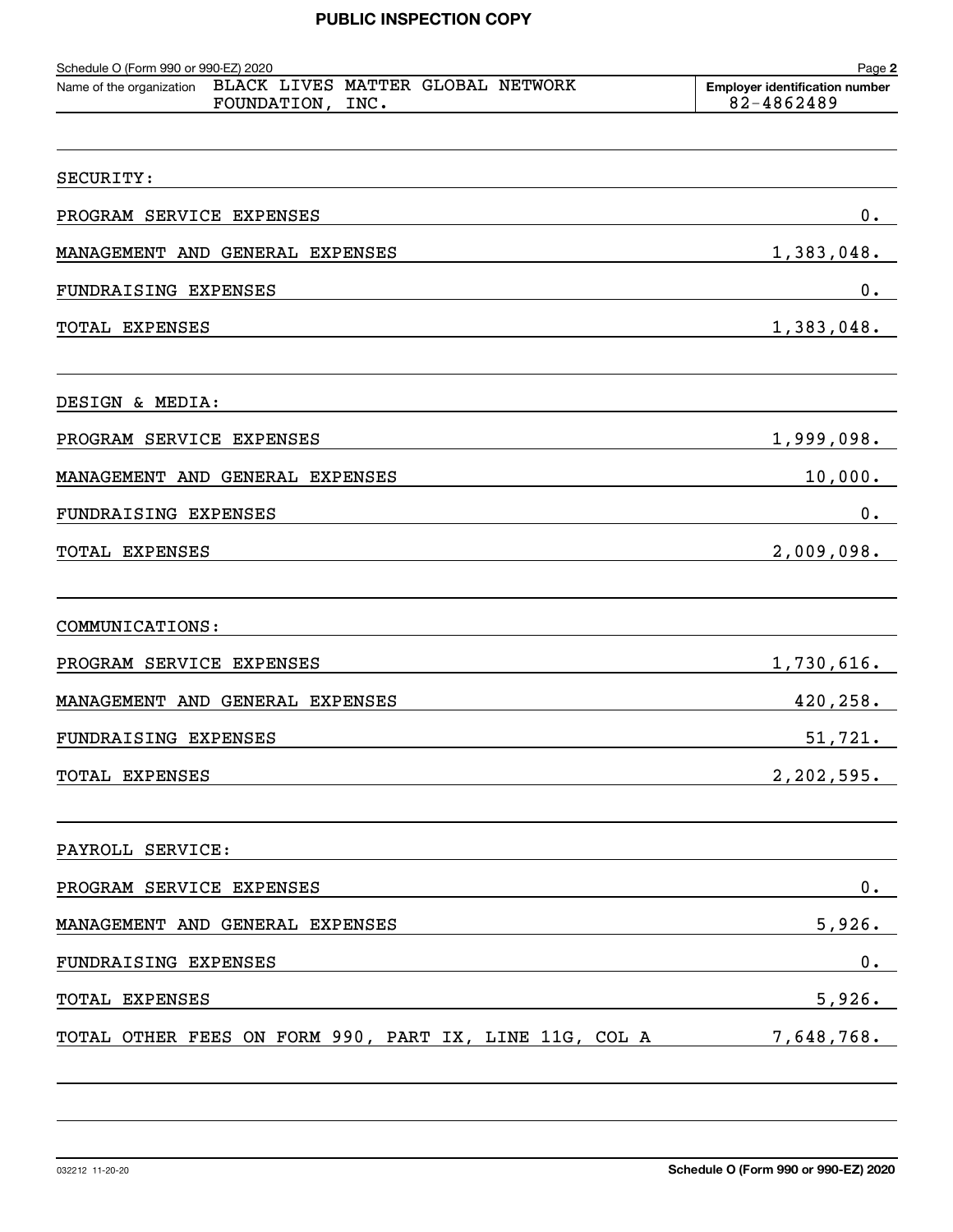| <b>SCHEDULE R</b><br>(Form 990)<br>Department of the Treasury<br>Internal Revenue Service                                                   | <b>Related Organizations and Unrelated Partnerships</b><br>▶ Complete if the organization answered "Yes" on Form 990, Part IV, line 33, 34, 35b, 36, or 37.<br>Attach to Form 990.<br>► Go to www.irs.gov/Form990 for instructions and the latest information. |                         |                                 |                     |                           |  |                           |  |  |  |
|---------------------------------------------------------------------------------------------------------------------------------------------|----------------------------------------------------------------------------------------------------------------------------------------------------------------------------------------------------------------------------------------------------------------|-------------------------|---------------------------------|---------------------|---------------------------|--|---------------------------|--|--|--|
| BLACK LIVES MATTER GLOBAL NETWORK<br>Name of the organization<br><b>Employer identification number</b><br>82-4862489<br>FOUNDATION,<br>INC. |                                                                                                                                                                                                                                                                |                         |                                 |                     |                           |  |                           |  |  |  |
| Part I<br>Identification of Disregarded Entities. Complete if the organization answered "Yes" on Form 990, Part IV, line 33.                |                                                                                                                                                                                                                                                                |                         |                                 |                     |                           |  |                           |  |  |  |
|                                                                                                                                             | (a)<br>Name, address, and EIN (if applicable)                                                                                                                                                                                                                  | (b)<br>Primary activity | (c)<br>Legal domicile (state or | (d)<br>Total income | (e)<br>End-of-year assets |  | (f)<br>Direct controlling |  |  |  |

| Name, address, and EIN (if applicable)<br>of disregarded entity | Primary activity | Legal domicile (state or<br>foreign country) | Total income   | End-of-year assets  | Direct controlling<br>entity |
|-----------------------------------------------------------------|------------------|----------------------------------------------|----------------|---------------------|------------------------------|
| DISREGARDED ENTITY - 99-9999999                                 |                  |                                              |                |                     |                              |
| UNDISCLOSED BUSINESS ADDRESS                                    |                  |                                              |                |                     |                              |
| LOS ANGELES, CA 91604                                           | HOLD REAL ESTATE | DELAWARE                                     | $\mathbf{0}$ . | 5, 923, 811. BLMGNF |                              |
|                                                                 |                  |                                              |                |                     |                              |
|                                                                 |                  |                                              |                |                     |                              |
|                                                                 |                  |                                              |                |                     |                              |

**Identification of Related Tax-Exempt Organizations.** Complete if the organization answered "Yes" on Form 990, Part IV, line 34, because it had one or more related tax-exempt **Part II** organizations during the tax year.

| (a)<br>Name, address, and EIN<br>of related organization | (b)<br>Primary activity | (c)<br>Legal domicile (state or<br>foreign country) | (d)<br><b>Exempt Code</b><br>section | (e)<br>Public charity<br>status (if section | (f)<br>Direct controlling<br>entity | $(g)$<br>Section 512(b)(13)<br>entity? | controlled |
|----------------------------------------------------------|-------------------------|-----------------------------------------------------|--------------------------------------|---------------------------------------------|-------------------------------------|----------------------------------------|------------|
|                                                          |                         |                                                     |                                      | 501(c)(3)                                   |                                     | Yes                                    | No         |
|                                                          |                         |                                                     |                                      |                                             |                                     |                                        |            |
|                                                          |                         |                                                     |                                      |                                             |                                     |                                        |            |
|                                                          |                         |                                                     |                                      |                                             |                                     |                                        |            |
|                                                          |                         |                                                     |                                      |                                             |                                     |                                        |            |
|                                                          |                         |                                                     |                                      |                                             |                                     |                                        |            |
|                                                          |                         |                                                     |                                      |                                             |                                     |                                        |            |
|                                                          |                         |                                                     |                                      |                                             |                                     |                                        |            |
|                                                          |                         |                                                     |                                      |                                             |                                     |                                        |            |
|                                                          |                         |                                                     |                                      |                                             |                                     |                                        |            |
|                                                          |                         |                                                     |                                      |                                             |                                     |                                        |            |

**For Paperwork Reduction Act Notice, see the Instructions for Form 990. Schedule R (Form 990) 2020**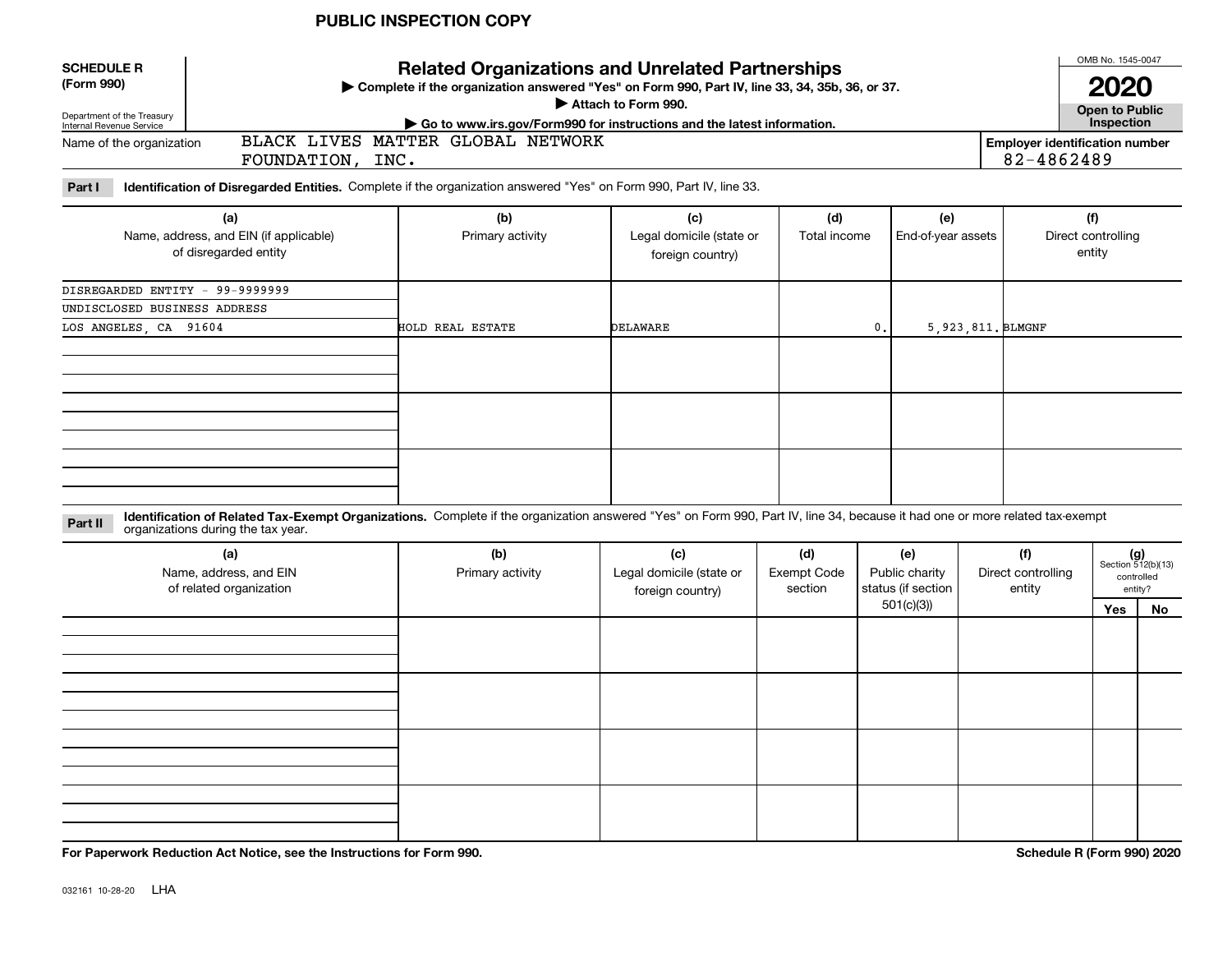## BLACK LIVES MATTER GLOBAL NETWORK

Schedule R (Form 990) 2020 Page FOUNDATION, INC. 82-4862489

#### **2**

**Identification of Related Organizations Taxable as a Partnership.** Complete if the organization answered "Yes" on Form 990, Part IV, line 34, because it had one or more related **Part III** organizations treated as a partnership during the tax year.

| (a)<br>Name, address, and EIN<br>of related organization | (b)<br>Primary activity | (c)<br>Legal<br>domicile<br>(state or<br>foreign<br>country) | (d)<br>Direct controlling<br>entity | (e)<br>Predominant income<br>(related, unrelated,<br>excluded from tax under<br>sections 512-514) | (f)<br>Share of total<br>income | (g)<br>Share of<br>end-of-year<br>assets | (h)<br>$Yes \mid$ | Disproportionate<br>allocations?<br>No | (i)<br>Code V-UBI<br>amount in box<br>20 of Schedule<br>K-1 (Form 1065) <b>Yes No</b> | (j) | (k)<br>General or Percentage<br>managing<br>partner?<br>partner? |
|----------------------------------------------------------|-------------------------|--------------------------------------------------------------|-------------------------------------|---------------------------------------------------------------------------------------------------|---------------------------------|------------------------------------------|-------------------|----------------------------------------|---------------------------------------------------------------------------------------|-----|------------------------------------------------------------------|
|                                                          |                         |                                                              |                                     |                                                                                                   |                                 |                                          |                   |                                        |                                                                                       |     |                                                                  |
|                                                          |                         |                                                              |                                     |                                                                                                   |                                 |                                          |                   |                                        |                                                                                       |     |                                                                  |
|                                                          |                         |                                                              |                                     |                                                                                                   |                                 |                                          |                   |                                        |                                                                                       |     |                                                                  |
|                                                          |                         |                                                              |                                     |                                                                                                   |                                 |                                          |                   |                                        |                                                                                       |     |                                                                  |

**Identification of Related Organizations Taxable as a Corporation or Trust.** Complete if the organization answered "Yes" on Form 990, Part IV, line 34, because it had one or more related **Part IV** organizations treated as a corporation or trust during the tax year.

| (a)<br>Name, address, and EIN<br>of related organization | (b)<br>Primary activity | (c)<br>Legal domicile<br>(state or<br>foreign | (d)<br>Direct controlling<br>entity | (e)<br>Type of entity<br>(C corp, S corp,<br>or trust) | (f)<br>Share of total<br>income | (g)<br>Share of<br>end-of-year<br>assets | (h)<br>Percentage<br>ownership | $\begin{array}{c} \textbf{(i)}\\ \text{Section}\\ 512 \text{(b)} \text{(13)}\\ \text{controlled}\end{array}$<br>entity? |
|----------------------------------------------------------|-------------------------|-----------------------------------------------|-------------------------------------|--------------------------------------------------------|---------------------------------|------------------------------------------|--------------------------------|-------------------------------------------------------------------------------------------------------------------------|
|                                                          |                         | country)                                      |                                     |                                                        |                                 |                                          |                                | Yes   No                                                                                                                |
|                                                          |                         |                                               |                                     |                                                        |                                 |                                          |                                |                                                                                                                         |
|                                                          |                         |                                               |                                     |                                                        |                                 |                                          |                                |                                                                                                                         |
|                                                          |                         |                                               |                                     |                                                        |                                 |                                          |                                |                                                                                                                         |
|                                                          |                         |                                               |                                     |                                                        |                                 |                                          |                                |                                                                                                                         |
|                                                          |                         |                                               |                                     |                                                        |                                 |                                          |                                |                                                                                                                         |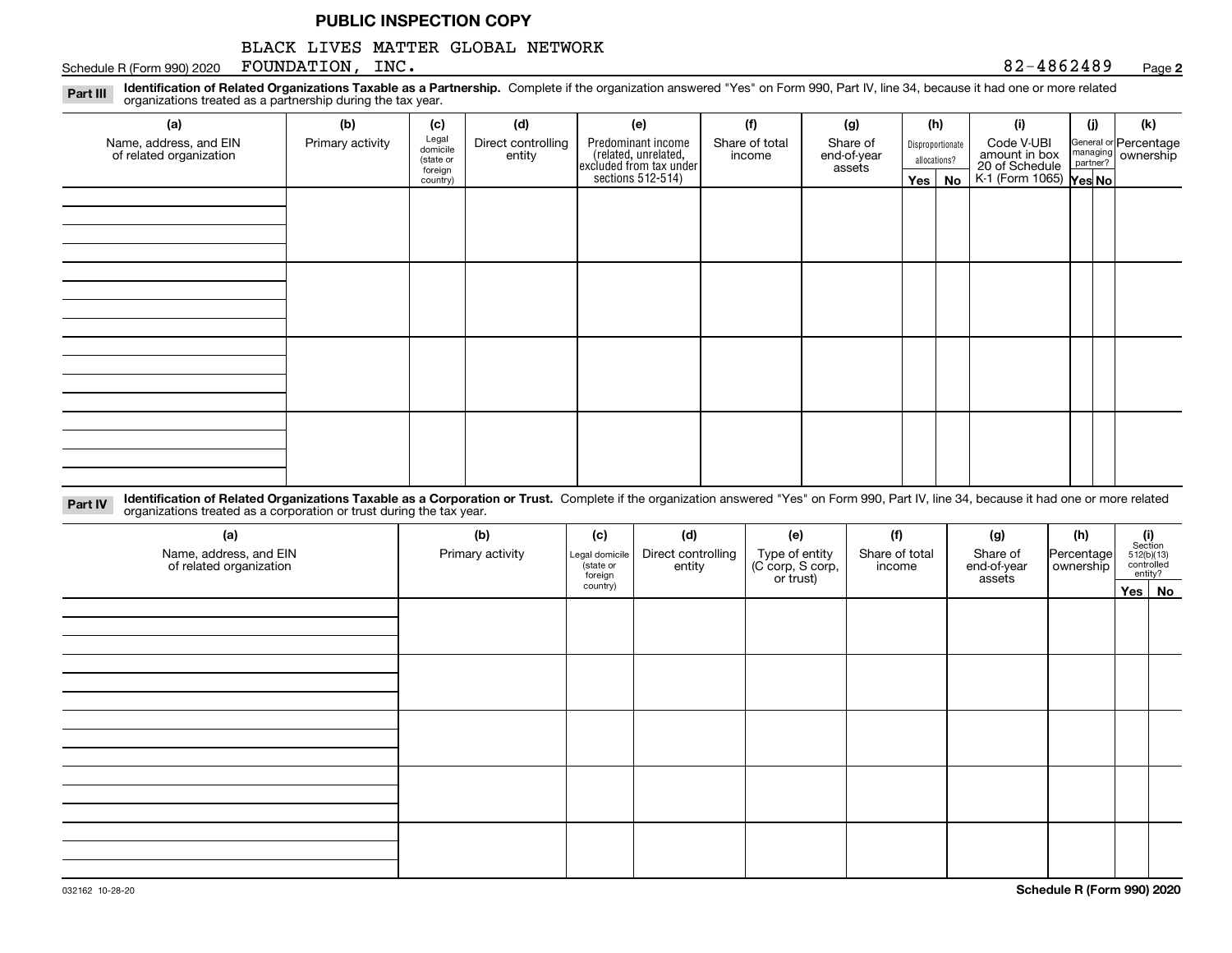#### BLACK LIVES MATTER GLOBAL NETWORK

Schedule R (Form 990) 2020 Page FOUNDATION, INC. 82-4862489

 $\overline{\phantom{a}}$ 

| Note: Complete line 1 if any entity is listed in Parts II, III, or IV of this schedule.                                                                                                                                        |                | Yes | No |
|--------------------------------------------------------------------------------------------------------------------------------------------------------------------------------------------------------------------------------|----------------|-----|----|
| 1 During the tax year, did the organization engage in any of the following transactions with one or more related organizations listed in Parts II-IV?                                                                          |                |     |    |
|                                                                                                                                                                                                                                | 1a             |     |    |
| <b>b</b> Gift, grant, or capital contribution to related organization(s)                                                                                                                                                       | 1b             |     |    |
| c Gift, grant, or capital contribution from related organization(s) CONCO CONCORDIAL CONSERVITION CONTROVERSITY                                                                                                                | 1c             |     |    |
| d Loans or loan guarantees to or for related organization(s) mature material content to construct the content of the content of the content of the content of the content of the content of the content of the content of the  | 1 <sub>d</sub> |     |    |
| e Loans or loan quarantees by related organization(s)                                                                                                                                                                          | 1e             |     |    |
|                                                                                                                                                                                                                                |                |     |    |
| f Dividends from related organization(s) manufactured contains and contained and contained contained and contained and contained and contained and contained and contained and contained and contained and contained and conta | 1f             |     |    |
|                                                                                                                                                                                                                                | 1a             |     |    |
| h Purchase of assets from related organization(s) www.assettion.com/www.assettion.com/www.assettion.com/www.assettion.com/www.assettion.com/www.assettion.com/www.assettion.com/www.assettion.com/www.assettion.com/www.assett | 1h             |     |    |
| Exchange of assets with related organization(s) www.assettion.com/www.assettion.com/www.assettion.com/www.assettion.com/www.assettion.com/www.assettion.com/www.assettion.com/www.assettion.com/www.assettion.com/www.assettio | 1i             |     |    |
| Lease of facilities, equipment, or other assets to related organization(s) использованно положенно положенно по                                                                                                                | 1i.            |     |    |
|                                                                                                                                                                                                                                |                |     |    |
| k Lease of facilities, equipment, or other assets from related organization(s) manufaction content and content to the content of the content of facilities, equipment, or other assets from related organization(s) manufactio | 1k             |     |    |
| Performance of services or membership or fundraising solicitations for related organization(s)                                                                                                                                 | 11             |     |    |
| m Performance of services or membership or fundraising solicitations by related organization(s)                                                                                                                                | 1 <sub>m</sub> |     |    |
|                                                                                                                                                                                                                                | 1n             |     |    |
| <b>o</b> Sharing of paid employees with related organization(s)                                                                                                                                                                | 1o             |     |    |
|                                                                                                                                                                                                                                |                |     |    |
|                                                                                                                                                                                                                                | 1p             |     |    |
|                                                                                                                                                                                                                                | 1q             |     |    |
|                                                                                                                                                                                                                                |                |     |    |
| r Other transfer of cash or property to related organization(s)                                                                                                                                                                | 1r             |     |    |
|                                                                                                                                                                                                                                | 1s             |     |    |

|     | (a)<br>Name of related organization | (b)<br>Transaction<br>type (a-s) | (c)<br>Amount involved | (d)<br>Method of determining amount involved |
|-----|-------------------------------------|----------------------------------|------------------------|----------------------------------------------|
| (1) |                                     |                                  |                        |                                              |
| (2) |                                     |                                  |                        |                                              |
| (3) |                                     |                                  |                        |                                              |
| (4) |                                     |                                  |                        |                                              |
| (5) |                                     |                                  |                        |                                              |
| (6) |                                     |                                  |                        |                                              |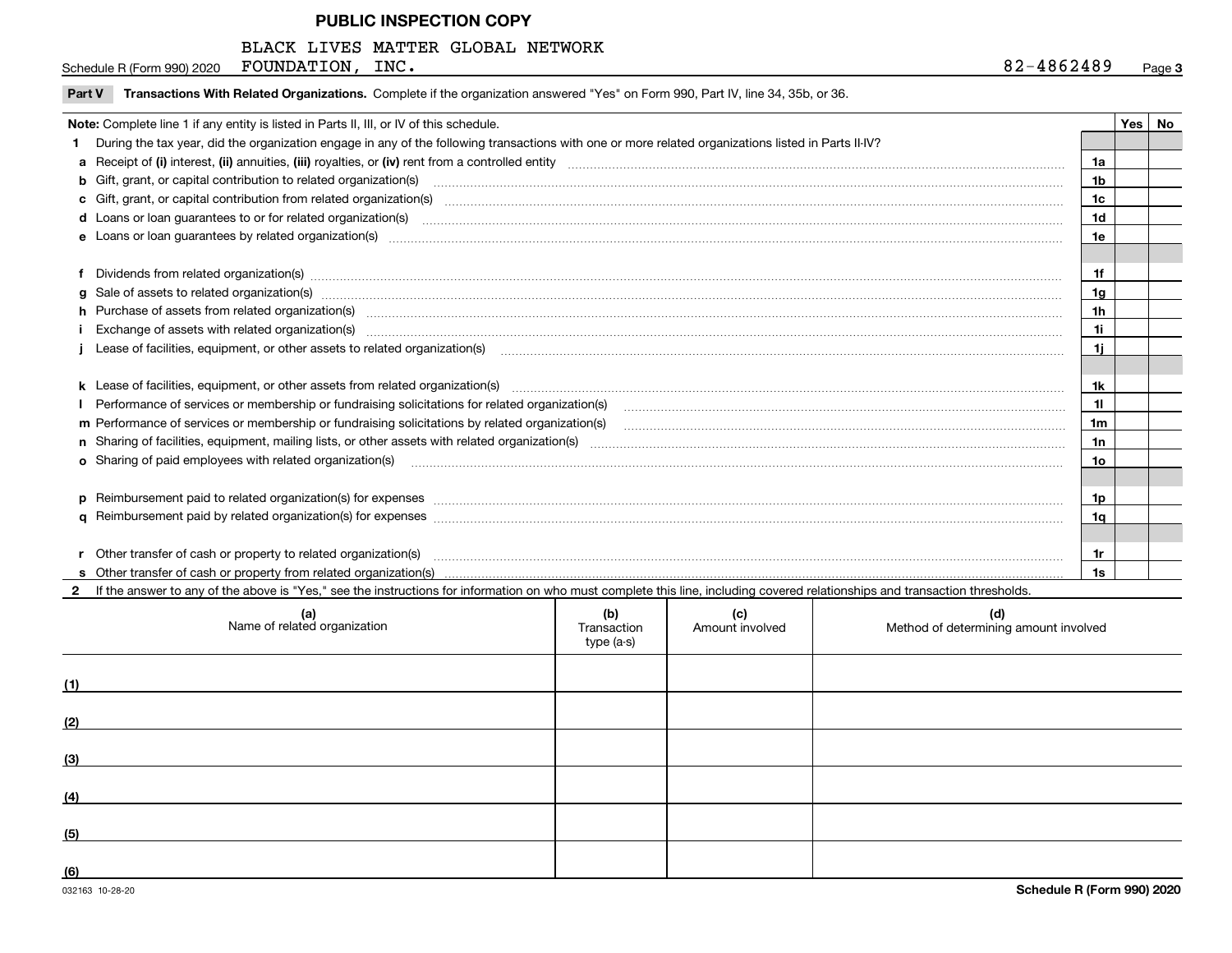#### BLACK LIVES MATTER GLOBAL NETWORK

Schedule R (Form 990) 2020 Page FOUNDATION, INC. 82-4862489

#### **4**

# **Part VI Unrelated Organizations Taxable as a Partnership.**  Complete if the organization answered "Yes" on Form 990, Part IV, line 37.

Provide the following information for each entity taxed as a partnership through which the organization conducted more than five percent of its activities (measured by total assets or gross revenue) that was not a related organization. See instructions regarding exclusion for certain investment partnerships.

| ັ                      | ັ<br>ັ           |                   |                                                                                            |                                                                                             |          |             |                                       |                                                                                                                                       |       |     |
|------------------------|------------------|-------------------|--------------------------------------------------------------------------------------------|---------------------------------------------------------------------------------------------|----------|-------------|---------------------------------------|---------------------------------------------------------------------------------------------------------------------------------------|-------|-----|
| (a)                    | (b)              | (c)               | (d)                                                                                        | (e)<br>Are all                                                                              | (f)      | (g)         | (h)                                   | (i)                                                                                                                                   | (i)   | (k) |
| Name, address, and EIN | Primary activity | Legal domicile    |                                                                                            | $\begin{array}{c}\n\text{partners} \text{ sec.} \\ 501(c)(3) \\ \text{orgs.?}\n\end{array}$ | Share of | Share of    | Dispropor-<br>tionate<br>allocations? |                                                                                                                                       |       |     |
| of entity              |                  | (state or foreign | Predominant income<br>(related, unrelated,<br>excluded from tax under<br>sections 512-514) |                                                                                             | total    | end-of-year |                                       | Code V-UBI<br>  amount in box 20 managing<br>  of Schedule K-1 partner? ownership<br>  of Schedule K-1 partner? ownership<br>  Yes No |       |     |
|                        |                  | country)          |                                                                                            | Yes No                                                                                      | income   | assets      | Yes No                                |                                                                                                                                       | YesNO |     |
|                        |                  |                   |                                                                                            |                                                                                             |          |             |                                       |                                                                                                                                       |       |     |
|                        |                  |                   |                                                                                            |                                                                                             |          |             |                                       |                                                                                                                                       |       |     |
|                        |                  |                   |                                                                                            |                                                                                             |          |             |                                       |                                                                                                                                       |       |     |
|                        |                  |                   |                                                                                            |                                                                                             |          |             |                                       |                                                                                                                                       |       |     |
|                        |                  |                   |                                                                                            |                                                                                             |          |             |                                       |                                                                                                                                       |       |     |
|                        |                  |                   |                                                                                            |                                                                                             |          |             |                                       |                                                                                                                                       |       |     |
|                        |                  |                   |                                                                                            |                                                                                             |          |             |                                       |                                                                                                                                       |       |     |
|                        |                  |                   |                                                                                            |                                                                                             |          |             |                                       |                                                                                                                                       |       |     |
|                        |                  |                   |                                                                                            |                                                                                             |          |             |                                       |                                                                                                                                       |       |     |
|                        |                  |                   |                                                                                            |                                                                                             |          |             |                                       |                                                                                                                                       |       |     |
|                        |                  |                   |                                                                                            |                                                                                             |          |             |                                       |                                                                                                                                       |       |     |
|                        |                  |                   |                                                                                            |                                                                                             |          |             |                                       |                                                                                                                                       |       |     |
|                        |                  |                   |                                                                                            |                                                                                             |          |             |                                       |                                                                                                                                       |       |     |
|                        |                  |                   |                                                                                            |                                                                                             |          |             |                                       |                                                                                                                                       |       |     |
|                        |                  |                   |                                                                                            |                                                                                             |          |             |                                       |                                                                                                                                       |       |     |
|                        |                  |                   |                                                                                            |                                                                                             |          |             |                                       |                                                                                                                                       |       |     |
|                        |                  |                   |                                                                                            |                                                                                             |          |             |                                       |                                                                                                                                       |       |     |
|                        |                  |                   |                                                                                            |                                                                                             |          |             |                                       |                                                                                                                                       |       |     |
|                        |                  |                   |                                                                                            |                                                                                             |          |             |                                       |                                                                                                                                       |       |     |
|                        |                  |                   |                                                                                            |                                                                                             |          |             |                                       |                                                                                                                                       |       |     |
|                        |                  |                   |                                                                                            |                                                                                             |          |             |                                       |                                                                                                                                       |       |     |
|                        |                  |                   |                                                                                            |                                                                                             |          |             |                                       |                                                                                                                                       |       |     |
|                        |                  |                   |                                                                                            |                                                                                             |          |             |                                       |                                                                                                                                       |       |     |
|                        |                  |                   |                                                                                            |                                                                                             |          |             |                                       |                                                                                                                                       |       |     |
|                        |                  |                   |                                                                                            |                                                                                             |          |             |                                       |                                                                                                                                       |       |     |
|                        |                  |                   |                                                                                            |                                                                                             |          |             |                                       |                                                                                                                                       |       |     |
|                        |                  |                   |                                                                                            |                                                                                             |          |             |                                       |                                                                                                                                       |       |     |
|                        |                  |                   |                                                                                            |                                                                                             |          |             |                                       |                                                                                                                                       |       |     |
|                        |                  |                   |                                                                                            |                                                                                             |          |             |                                       |                                                                                                                                       |       |     |
|                        |                  |                   |                                                                                            |                                                                                             |          |             |                                       |                                                                                                                                       |       |     |
|                        |                  |                   |                                                                                            |                                                                                             |          |             |                                       |                                                                                                                                       |       |     |
|                        |                  |                   |                                                                                            |                                                                                             |          |             |                                       |                                                                                                                                       |       |     |
|                        |                  |                   |                                                                                            |                                                                                             |          |             |                                       |                                                                                                                                       |       |     |
|                        |                  |                   |                                                                                            |                                                                                             |          |             |                                       |                                                                                                                                       |       |     |
|                        |                  |                   |                                                                                            |                                                                                             |          |             |                                       |                                                                                                                                       |       |     |
|                        |                  |                   |                                                                                            |                                                                                             |          |             |                                       |                                                                                                                                       |       |     |